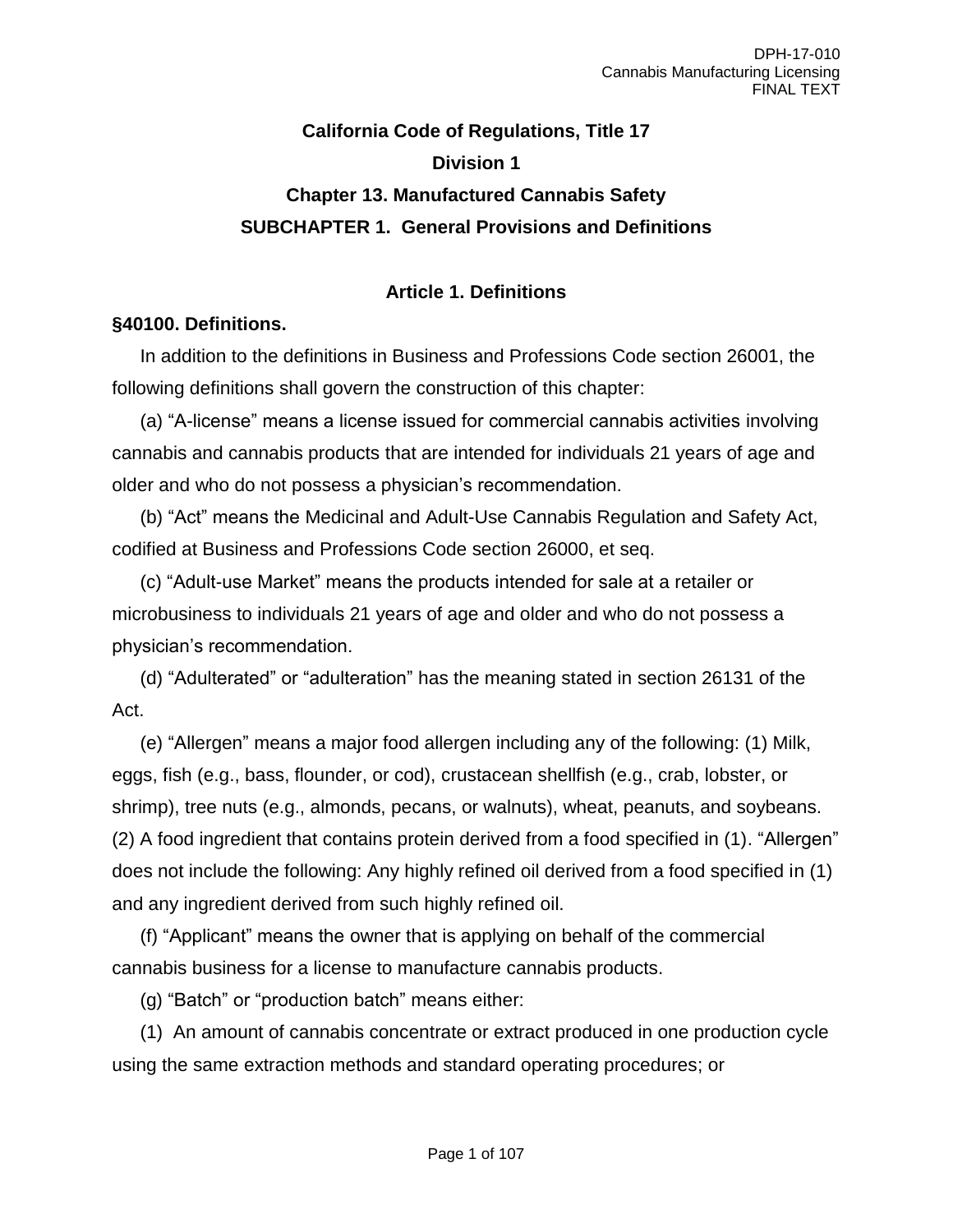(2) An amount of a type of cannabis product produced in one production cycle using the same formulation and standard operating procedures.

(h) "Bureau" means the Bureau of Cannabis Control in the Department of Consumer Affairs.

(i) "Cannabis concentrate" means cannabis that has undergone a process to concentrate one or more active cannabinoids, thereby increasing the product's potency. For purposes of this chapter, "cannabis concentrate" includes, but is not limited to, the separated resinous trichomes of cannabis, tinctures, capsules, suppositories, extracts, vape cartridges, inhaled products (e.g., dab, shatter, and wax), and tablets as defined in subsection (rr).

(j) "Cannabis product" as used in this chapter means cannabis that has undergone a process whereby the plant material has been transformed into a concentrate, including, but not limited to, concentrated cannabis, or an edible or topical product containing cannabis or concentrated cannabis and other ingredients.

(k) "Cannabis product quality," "quality cannabis product," or "quality" means that the cannabis product consistently meets the established specifications for identity, cannabinoid concentration (as specified in Section 5724 of Title 16 of the California Code of Regulations), homogeneity, composition, and testing standards established by the Bureau in Sections 5718 to 5723, inclusive, of Title 16 of the California Code of Regulations, and has been manufactured, packaged, labeled, and held under conditions to prevent adulteration and misbranding.

(l) "Cannabis waste" means waste that contains cannabis or cannabis products but is not otherwise a hazardous waste as defined in Public Resources Code section 40141.

(m) "CBD" means the compound cannabidiol.

(n) "Commercial-grade, non-residential door lock" means a lock manufactured for commercial use.

(o) "Department" means the State Department of Public Health.

(p) "Distribution" means the procurement, sale, and transport of cannabis and cannabis products between licensees.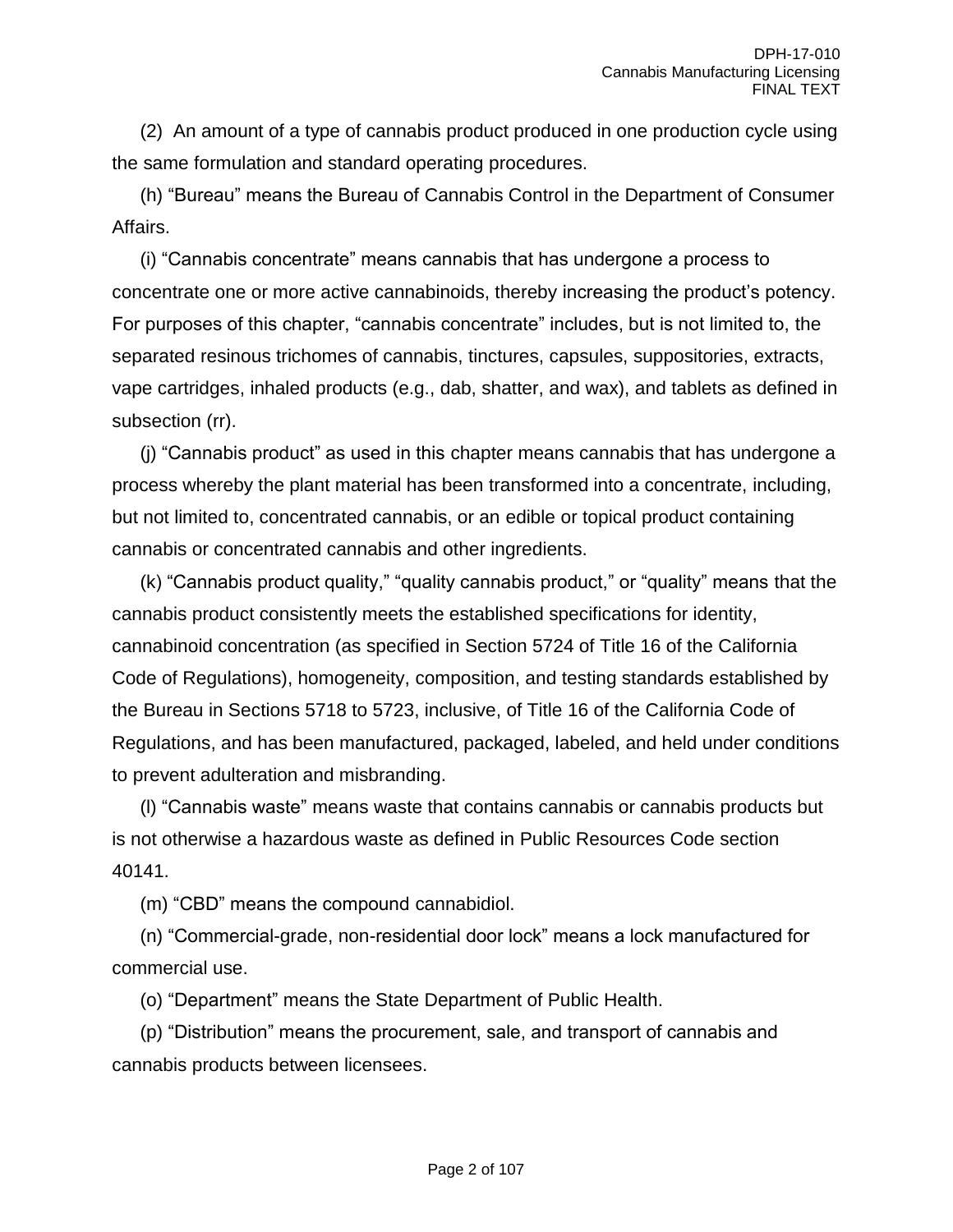(q) "Edible cannabis product" means a cannabis product intended to be used orally, in whole or in part, for human consumption. For purposes of this chapter, "edible cannabis product" includes cannabis products that dissolve or disintegrate in the mouth, but does not include any product otherwise defined as "cannabis concentrate."

(r) "Extraction" means a process by which cannabinoids are separated from cannabis plant material through chemical or physical means.

(s) "Finished product" means a cannabis product in its final form to be sold at a retail premises.

(t) "Harvest batch" means a specifically identified quantity of dried flower or trim, leaves, and other cannabis plant matter that is uniform in strain, harvested at the same time, and, if applicable, cultivated using the same pesticides and other agricultural chemicals, and harvested at the same time.

(u) "Informational panel" means any part of the cannabis product label that is not the primary panel and that contains required labeling information.

(v) "Infusion" means a process by which cannabis, cannabinoids, or cannabis concentrates are directly incorporated into a product formulation to produce a cannabis product.

(w) "Infused pre-roll" means a pre-roll into which cannabis concentrate (other than kief) or other ingredients have been incorporated.

(x) "Ingredient" means any substance that is used in the manufacture of a cannabis product and that is intended to be present in the product's final form.

(y) "Kief" means the resinous trichomes of cannabis that have been separated from the cannabis plant.

(z) "Labeling" means any label or other written, printed, or graphic matter upon a cannabis product, upon its container or wrapper, or that accompanies any cannabis product.

(aa) "Limited-access area" means an area in which cannabis or cannabis products are stored or held and is only accessible to a licensee and authorized personnel.

(bb) "M-license" means a license issued for commercial cannabis activity involving medicinal cannabis.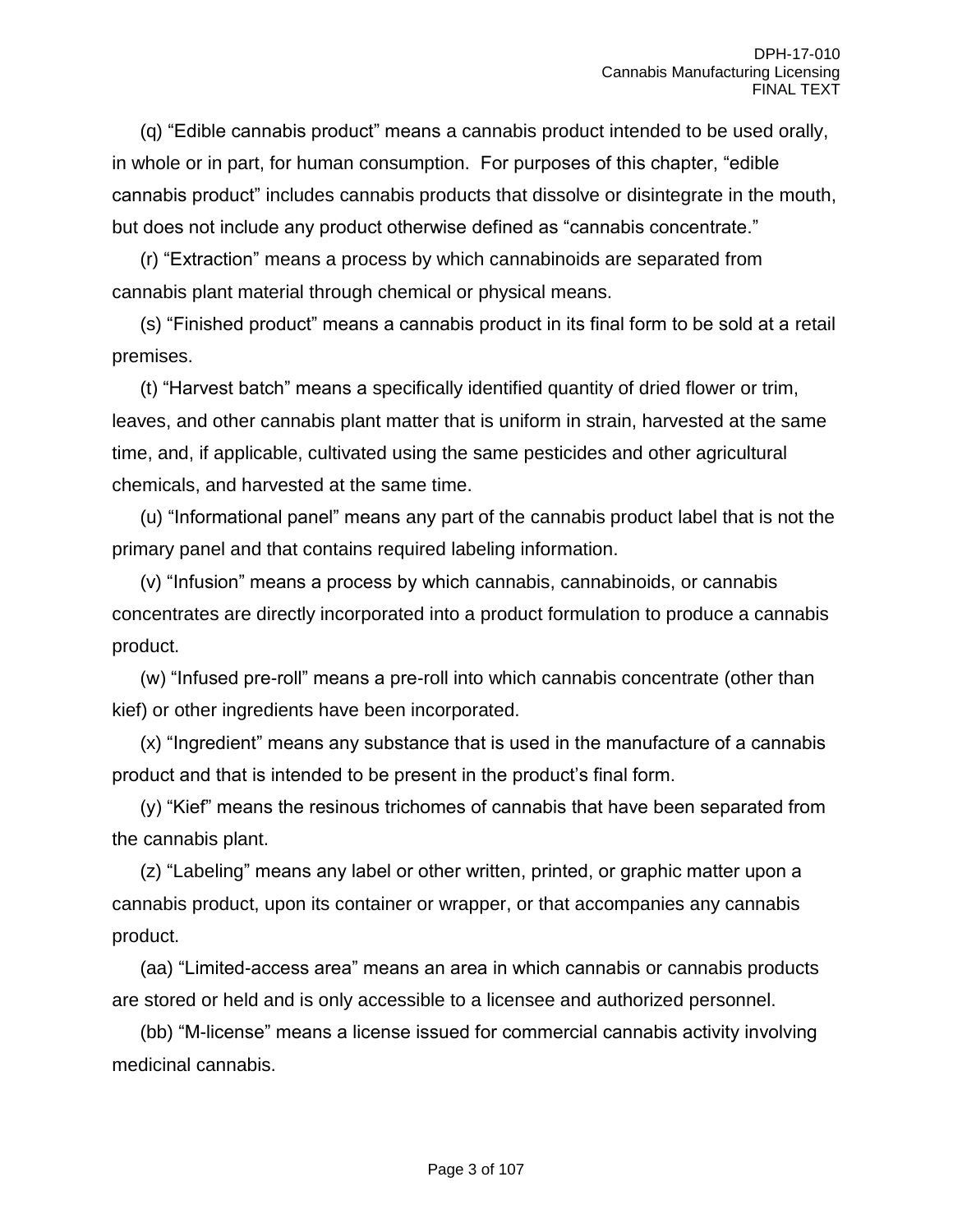(cc) "Manufacturer licensee" or "licensee" means the holder of a manufacturer license issued pursuant to the Act.

(dd) "Manufacture" means to compound, blend, extract, infuse, or otherwise make or prepare a cannabis product.

(1) The term "manufacture" includes the following processes:

(A) Extraction;

(B) Infusion;

(C) Packaging or repackaging of cannabis products; and

(D) Labeling or relabeling the packages of cannabis products.

(2) The term "manufacture" does not include the following:

(A) The repacking of cannabis products from a bulk shipping container by a distributor or retailer where the product's original packaging and labeling is not otherwise altered;

(B) The preparation of pre-rolls by a licensed distributor in accordance with the requirements of the Bureau specified in Section 5303 of Division 42 of Title 16 of the California Code of Regulations;

(C) The collection of the resinous trichomes that are dislodged or sifted from the cannabis plant incident to cultivation activities by a licensed cultivator in accordance with the requirements of the California Department of Food and Agriculture specified in Article 4 of Chapter 1 of Division 8 of Title 3 of the California Code of Regulations;

(D) The processing of non-manufactured cannabis products, as defined in Section 8000 of Title 3 of the California Code of Regulations, by a licensed cultivator in accordance with the requirements of the California Department of Food and Agriculture specified in Article 4 of Chapter 1 of Division 8 of Title 3 of the California Code of Regulations; or

(E) The addition of cannabinoid content on the label of a package of cannabis or cannabis product by a distributor in accordance with Section 40409.

(ee) "Manufacturing" or "manufacturing operation" means all aspects of the extraction process, infusion process, and packaging and labeling processes, including processing, preparing, holding, and storing of cannabis products. Manufacturing also includes any processing, preparing, holding, or storing of components and ingredients.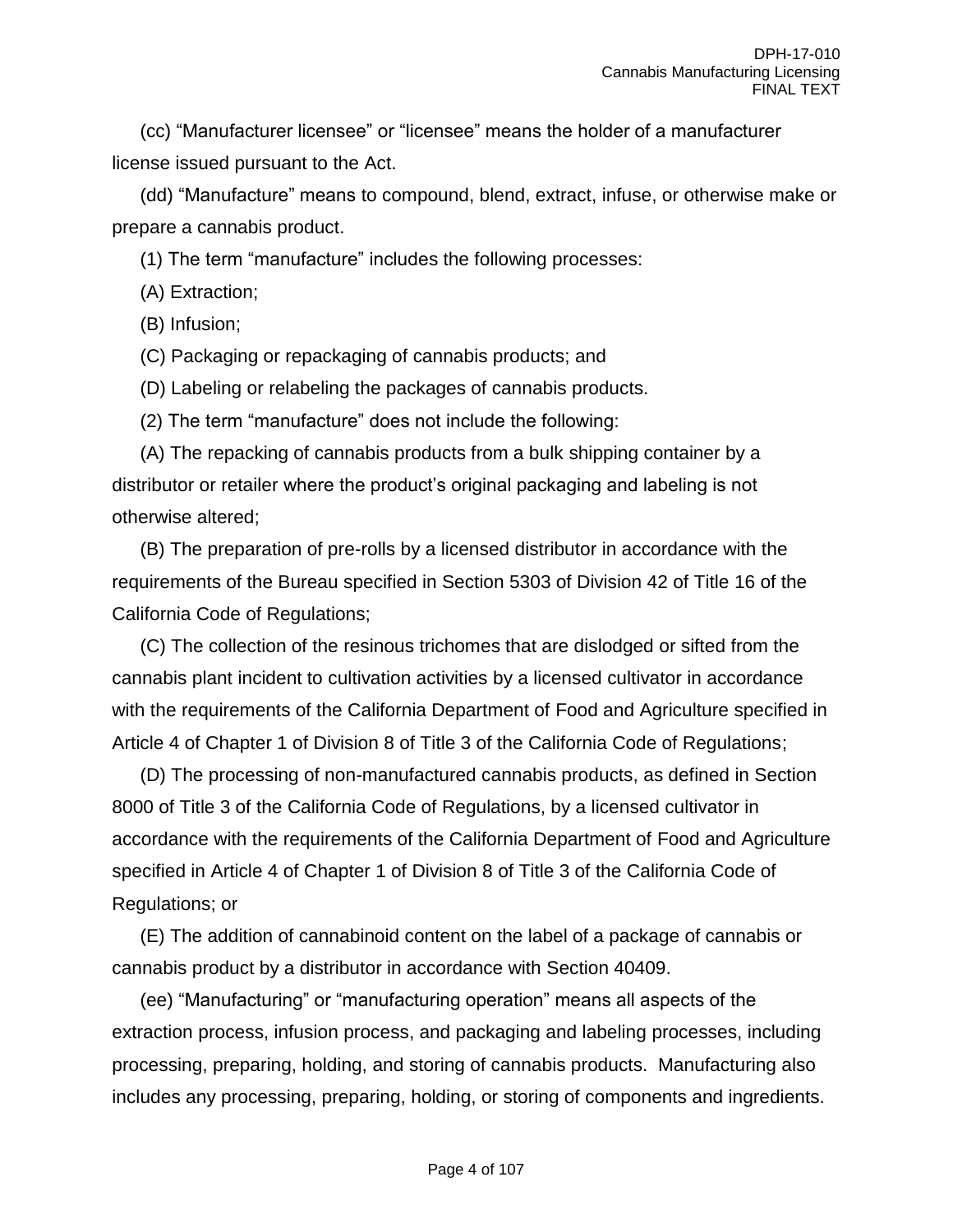(ff) "MCLS" means the Manufacturing Cannabis Licensing System, which is the online license application system available on the Department's website (www.cdph.ca.gov).

(gg) "Nonvolatile solvent" means any solvent used in the extraction process that is not a volatile solvent. For purposes of this chapter, "nonvolatile solvents" include carbon dioxide and ethanol.

(hh) "Orally-consumed concentrate" means a cannabis concentrate that is intended to be consumed by mouth and is not otherwise an edible cannabis product. "Orallyconsumed concentrate" includes tinctures, capsules, and tablets that meet the definition of subsection (rr).

(ii) "Package" or "packaging" means any container or wrapper that may be used for enclosing or containing any cannabis product. The term "package" does not include any shipping container or outer wrapping used solely for the transportation of cannabis products in bulk quantity to another licensee or licensed premises.

(jj) "Personnel" means any worker engaged in the performance or supervision of operations at a manufacturing premises and includes full-time employees, part-time employees, temporary employees, contractors, and volunteers. For purposes of training requirements, "personnel" also includes owner-operators.

(kk) "Person" includes any individual, firm, partnership, joint venture, association, corporation, limited liability company, estate, trust, business trust, receiver, syndicate, or any other group or combination acting as a unit, and the plural as well as the singular.

(ll) "Pre-roll" means any combination of the following rolled in paper: flower, shake, leaf, or kief.

(mm) "Premises" means the designated structure(s) and land specified in the application that is owned, leased, or otherwise held under the control of the applicant or licensee where the commercial cannabis activity (as defined in section 26001(k) of the Act) will be or is conducted. The premises shall be a contiguous area and shall only be occupied by one licensee.

(nn) "Primary panel" means the part of a cannabis product label that is most likely to be displayed, presented, shown, or examined under customary conditions of display for retail sale.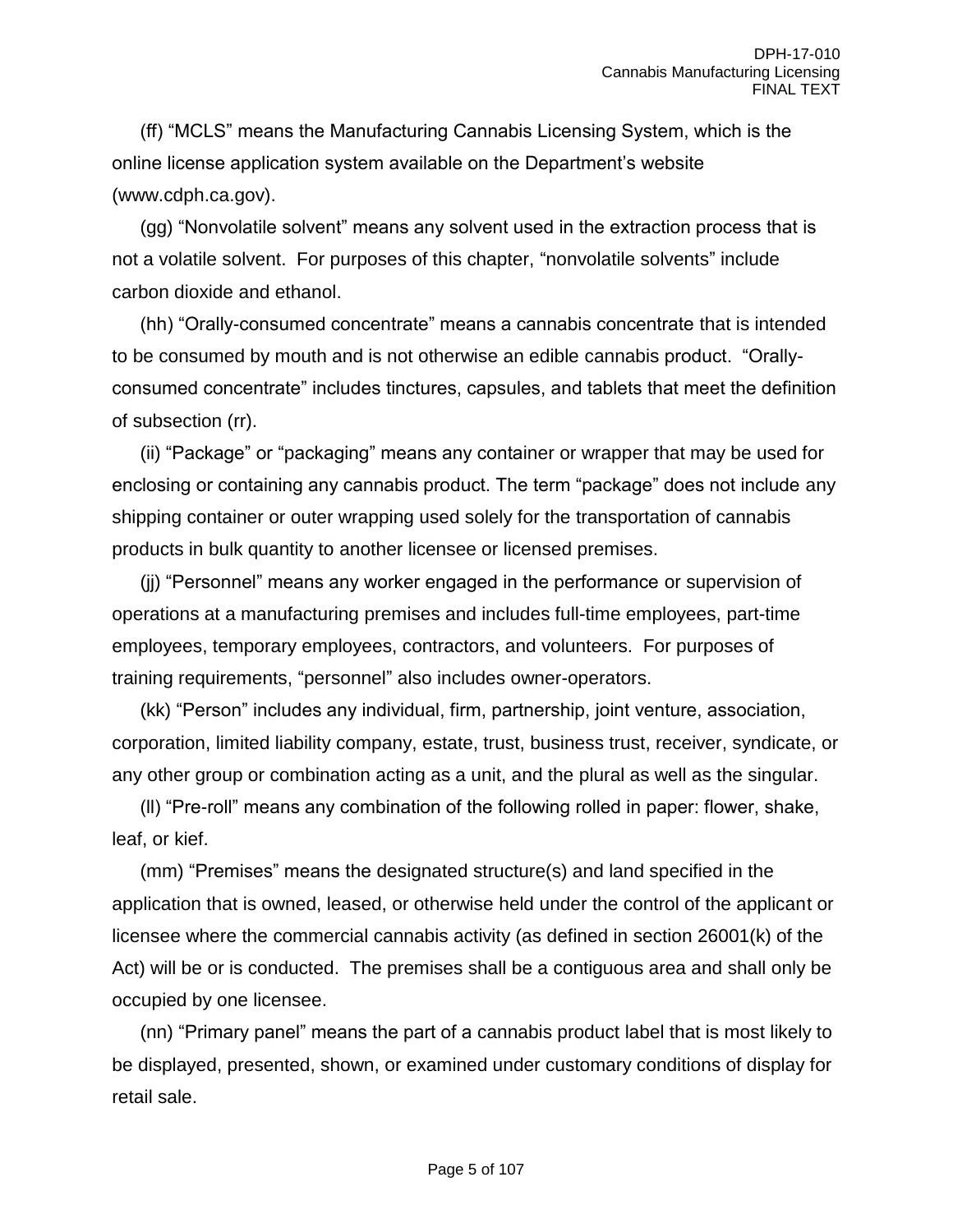(oo) "Product Identity" or "identity of the product" means the generic, common, or usual name of the product by which it is most commonly known

(pp) "Quarantine" means the storage or identification of a product, to prevent distribution or transfer of the product.

(qq) "Serving" means the designated amount of cannabis product established by the manufacturer to constitute a single unit.

(rr) "Tablet" means a solid preparation containing a single serving of THC or other cannabinoid that is intended to be swallowed whole, and that is not formulated to be chewable, dispersible, effervescent, orally disintegrating, used as a suspension, or consumed in a manner other than swallowed whole, and that does not contain any added natural or artificial flavor or sweetener.

(ss) "THC" means the compound tetrahydrocannabinol. For purposes of this chapter, "THC" refers specifically to delta 9-tetrahydrocannabinol.

(tt) "Topical cannabis product" means a cannabis product intended to be applied to the skin rather than ingested or inhaled.

(uu) "Track-and-trace system" means the program for reporting the movement of cannabis and cannabis products through the distribution chain established by the Department of Food and Agriculture in accordance with section 26067 of the Act.

(vv)"UID" means the unique identifier for use in the track-and-trace system established by the Department of Food and Agriculture in accordance with section 26069 of the Act.

(ww) "Universal symbol" means the symbol developed by the Department pursuant to section 26130(c)(7) of the Act to indicate a product contains cannabinoids.

(xx) "Volatile solvent" means any solvent that is or produces a flammable gas or vapor that, when present in the air in sufficient quantities, will create explosive or ignitable mixtures. Examples of volatile solvents include, but are not limited to, butane, hexane, and propane.

Authority: Sections 26012, 26013 and 26130, Business and Professions Code. Reference: Sections 26001, 26120 and 26130, Business and Professions Code; Section 11018.1, Health and Safety Code.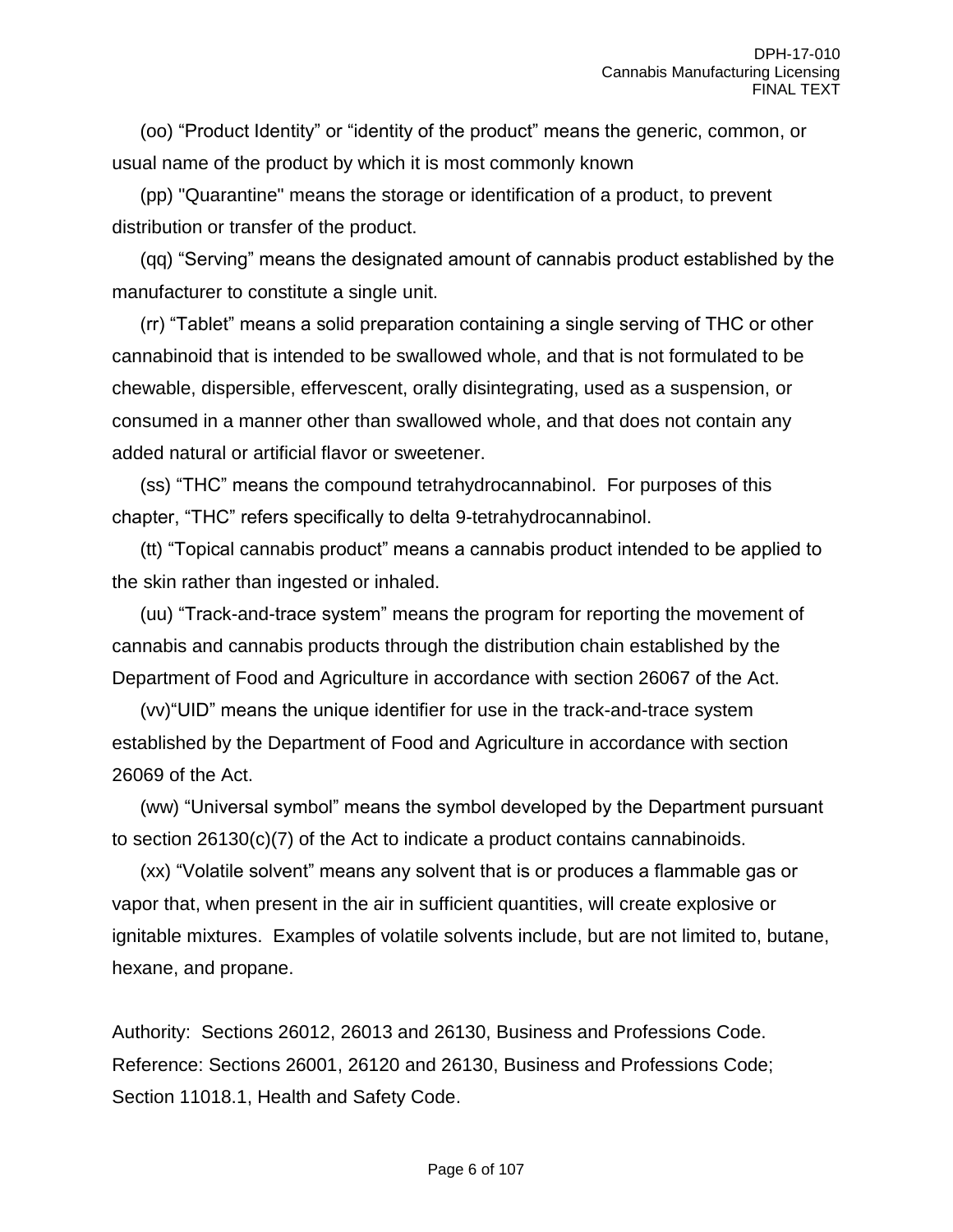## **§40101. Applicability.**

(a) Unless otherwise specified, the requirements of this chapter apply to all licensed manufacturers and to the manufacture of cannabis products for both the medicinal-use market and the adult-use market.

(b) The requirements for the production, packaging, and labeling of cannabis products in subchapters 3, 4, and 5 shall apply to licensed microbusinesses conducting manufacturing operations.

Authority: Sections 26012, 26013 and 26130, Business and Professions Code. Reference: Sections 26050 and 26106, Business and Professions Code.

#### **§40102. Owners and Financial Interest Holders.**

(a) An owner shall mean any of the following:

(1) Any person that has an aggregate ownership interest, other than a security interest, lien, or encumbrance, in a commercial cannabis business of 20 percent or more;

 $(A)$  If the owner identified in subsection  $(a)(1)$  is an entity, then the chief executive officer and members of the board of directors of the entity shall be considered owners.

(2) The chief executive officer of a commercial cannabis business;

(3) If a non-profit entity, each member of the board of directors;

(4) Any individual that will be participating in the direction, control, or management of the licensed commercial cannabis business. An owner who is an individual participating in the direction, control, or management of the commercial cannabis business includes any of the following:

(A) Each general partner of a commercial cannabis business that is organized as a partnership;

(B) Each non-member manager or managing member of a limited liability company for a commercial cannabis business that is organized as a limited liability company;

(C) Each officer or director of a commercial cannabis business that is organized as a corporation.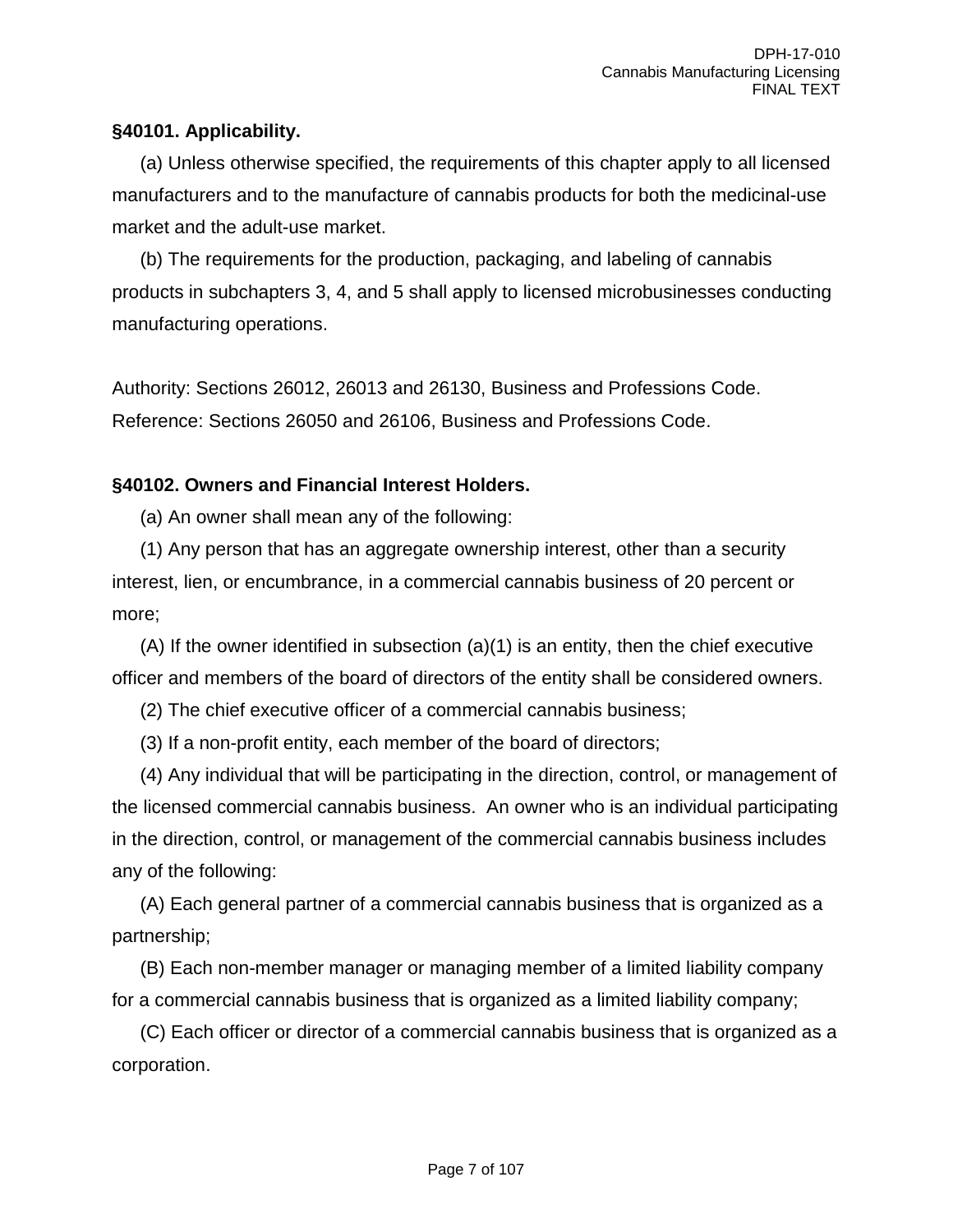(5) The trustee(s) and all persons that have control of the trust and/or the commercial cannabis business that is held in trust.

(b) Financial interest holders, for purposes of section 26051.5(d) of the Act, are persons that hold an ownership interest of less than 20 percent in a commercial cannabis business, and are not otherwise specified as owners pursuant to subsection (a). Financial interest holders shall be disclosed on the application for licensure. A financial interest means an agreement to receive a portion of the profits of a commercial cannabis business, an investment into a commercial cannabis business, a loan provided to a commercial cannabis business, or any other equity interest in a commercial cannabis business.

(c) The following persons are not considered to be owners or financial interest holders:

(1) A bank or financial institution whose interest constitutes a loan;

(2) Persons whose only ownership interest in the commercial cannabis business is through an interest in a diversified mutual fund, blind trust, or similar instrument;

(3) Persons whose only financial interest is a security interest, lien, or encumbrance on the property that will be used by the commercial cannabis business; and

(4) Persons who hold a share of stock that is less than 5 percent of the total shares in a publicly traded company.

Authority: Sections 26012 and 26013, Business and Professions Code. Reference: Sections 26001 and 26051.5, Business and Professions Code.

#### **§40105. Premises Diagram.**

(a) The premises diagram required pursuant to section 26051.5(c) of the Act shall meet the following requirements:

(1) The diagram shall be specific enough to enable ready determination of the bounds of the property and the proposed premises to be licensed;

(2) The diagram shall be to scale;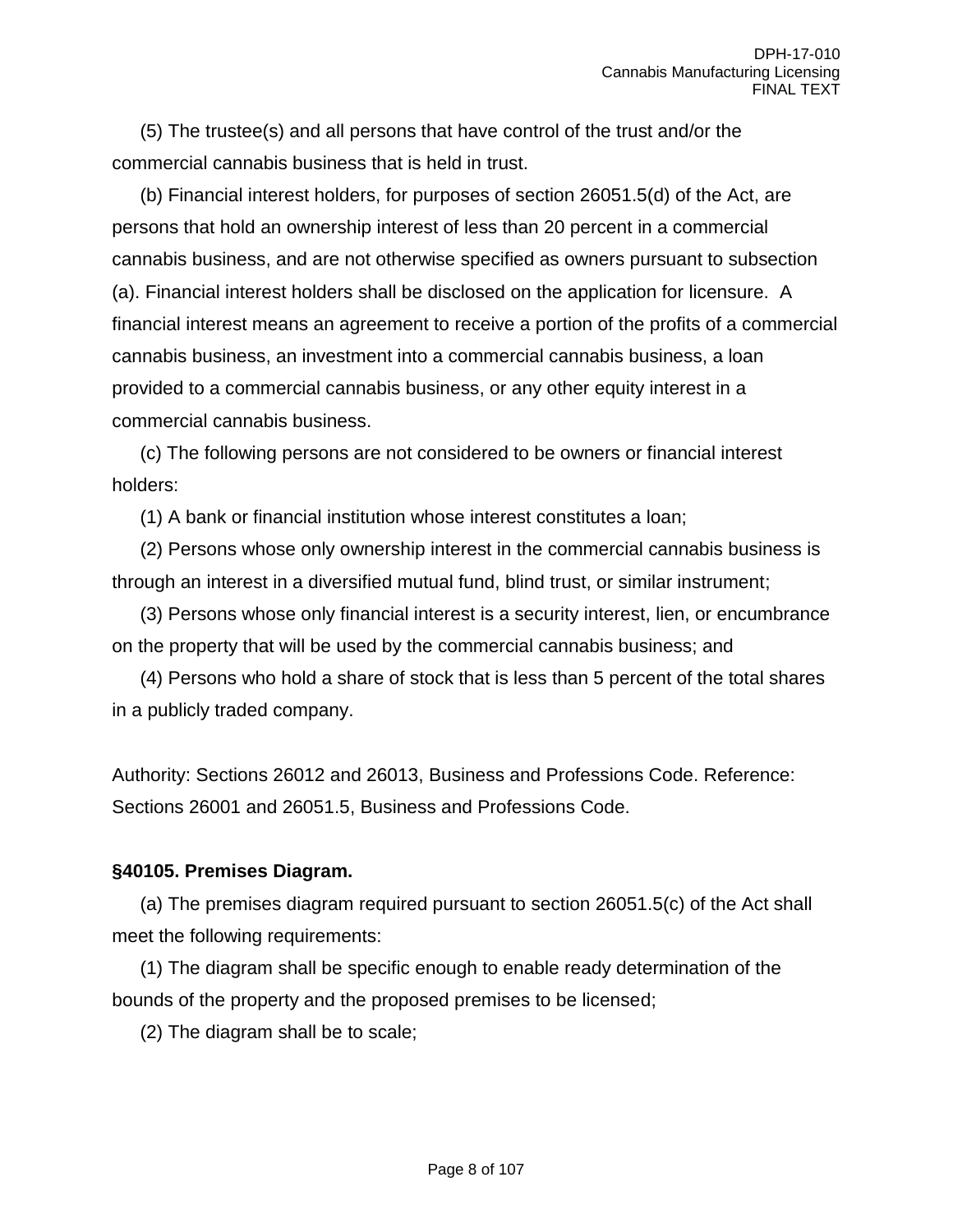(3) If the proposed premises consists of only a portion of a property, the diagram shall be labeled to indicate which part of the property is the proposed premises and identify what the remaining property is used for.

(b) The premises diagram shall include:

(1) All boundaries, dimensions, entrances and exits, interior partitions, walls, rooms, windows, and doorways.

(2) The areas in which all commercial cannabis activities will be conducted. Commercial cannabis activities that shall be identified on the diagram include the following, as applicable to the business operations: infusion activities, extraction activities, packaging activities, labeling activities, and transportation activities such as loading and unloading of cannabis and cannabis products.

(3) The limited-access areas, areas used for video surveillance monitoring and surveillance system storage devices, and all security camera locations.

(4) Cannabis waste disposal areas.

(c) If the proposed premises consists of only a portion of a property that will contain two or more licensed premises, the diagram shall clearly show any entrances and walls under the exclusive control of the applicant or licensee. The diagram shall also show all proposed common or shared areas of the property, including entryways, lobbies, bathrooms, hallways, and breakrooms.

(d) The diagram shall be used by the Department to determine whether the premises meets the requirements of the Act and this chapter.

Authority: Section 26013, Business and Professions Code. Reference: Section 26051.5, Business and Professions Code.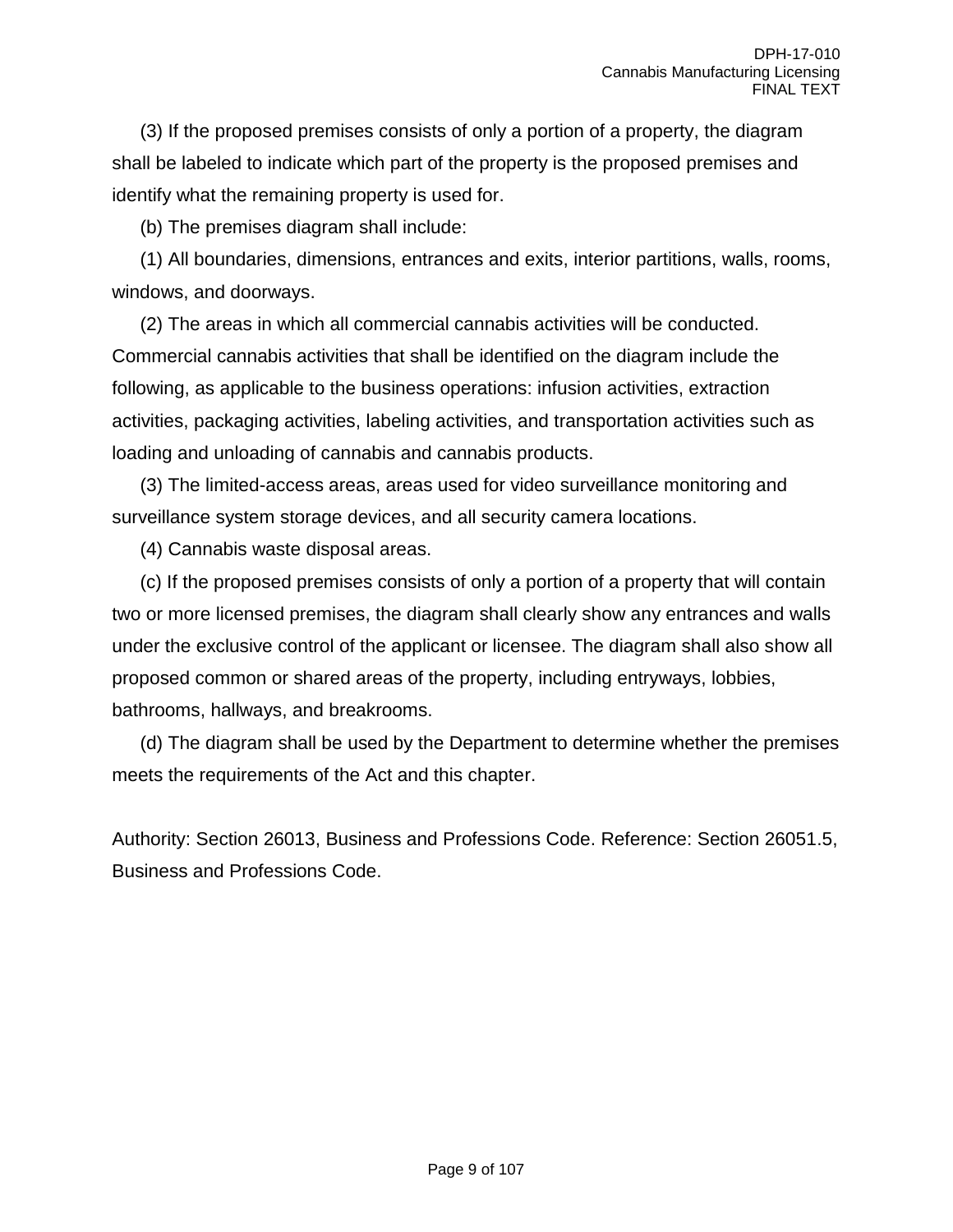#### **Article 2. General Provisions**

### **§40115. License Required.**

(a) Every person who manufactures cannabis products shall obtain and maintain a valid manufacturer license from the Department for each separate premises at which manufacturing operations will be conducted.

(b) No person shall manufacture cannabis products without a valid license from the Department.

(c) Licenses shall not be transferrable.

Authority: Sections 26012, 26013 and 26130, Business and Professions Code. Reference: Section 26053, Business and Professions Code.

#### **§40116. Personnel Prohibited from Holding Licenses.**

(a) A license authorized by the Act and issued by the Department may not be held by, or issued to, any person holding office in, or employed by, any agency of the State of California or any of its political subdivisions when the duties of such person have to do with the enforcement of the Act or the penal provisions of law of this State prohibiting or regulating the sale, use, possession, transportation, distribution, testing, manufacturing, or cultivation of cannabis or cannabis products.

(b) This section applies to, but is not limited to, any person employed in the State of California Department of Justice as a peace officer, in any district attorney's office, in any city or county attorney's office, in any sheriff's office, or in any local police department.

(c) All persons listed in subsection (a) or (b) may not have any ownership interest, directly or indirectly, in any business to be operated or conducted under a cannabis license.

(d) This section does not apply to any person who holds a license in the capacity of executor, administrator, or guardian.

Authority: Sections 26012 and 26013, Business and Professions Code. Reference: Section 26012, Business and Professions Code.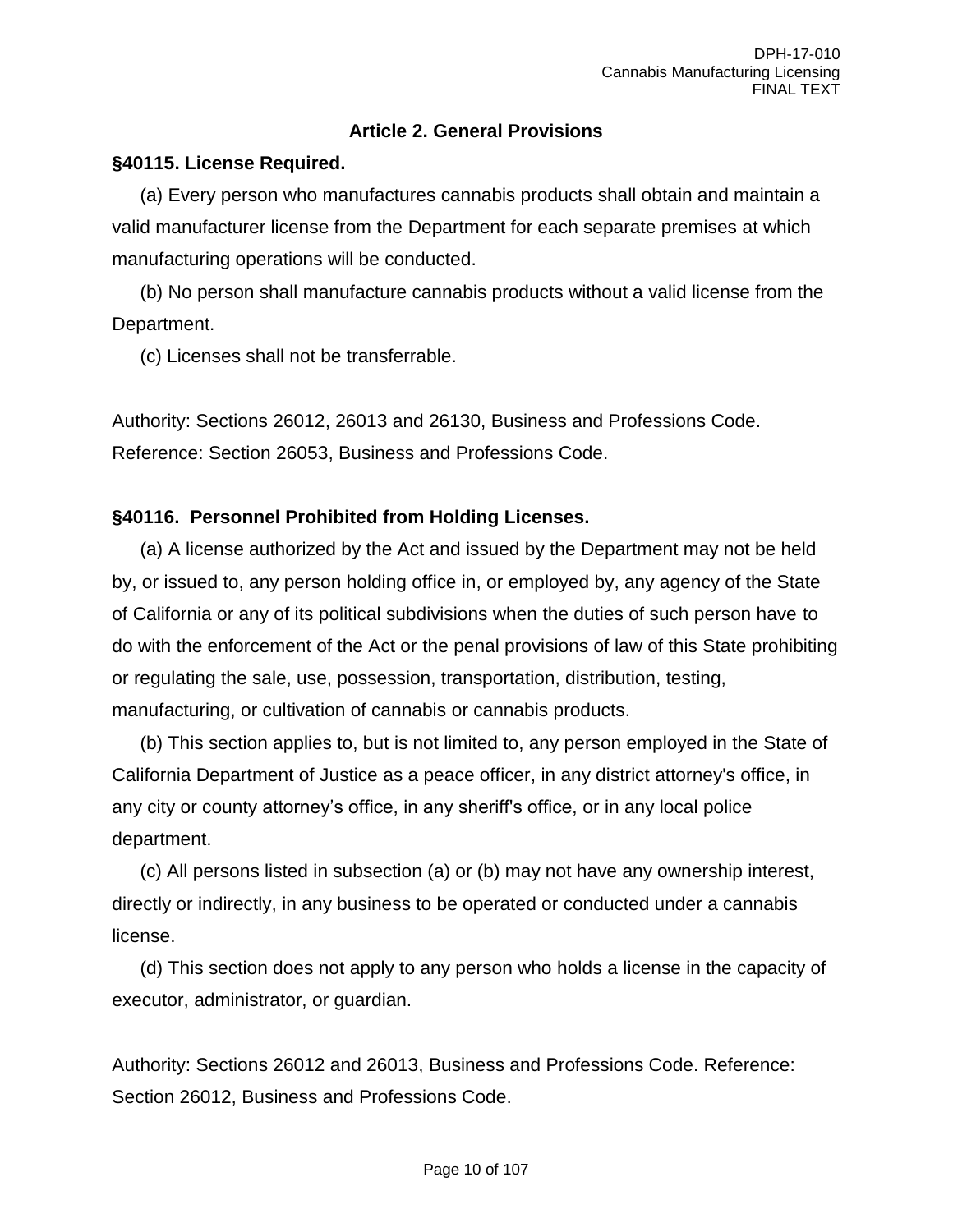#### **§40118. Manufacturing License Types.**

The following license types are available from the Department:

(a) "Type 7," for extractions using volatile solvents as defined by Section 40100(xx). A Type 7 licensee may also:

(1) Conduct extractions using nonvolatile solvents or mechanical methods on the licensed premises, provided that the extraction process is noted on the application and the relevant information pursuant to Section 40131 is provided to the Department;

(2) Conduct infusion operations on the licensed premises, provided the infusion operations and product types are noted on the application and the relevant information pursuant to Section 40131 is provided to the Department;

(3) Conduct packaging and labeling of cannabis products on the licensed premises; and

(4) Register and operate the licensed premises as a shared-use facility in accordance with Article 6 (commencing with Section 40190) of Subchapter 2.

(b) "Type 6," for extractions using mechanical methods or nonvolatile solvents as defined by Section 40100(gg). A Type 6 licensee may also:

(1) Conduct infusion operations on the licensed premises, provided the infusion operations and product types are noted on the application and the relevant information pursuant to Section 40131 is provided to the Department;

(2) Conduct packaging and labeling of cannabis products on the licensed premises; and

(3) Register and operate the licensed premises as a shared-use facility in accordance with Article 6 (commencing with Section 40190) of Subchapter 2.

(c) "Type N," for manufacturers that produce cannabis products other than extracts or concentrates that are produced through extraction. A Type N licensee may also:

(1) Conduct packaging and labeling of cannabis products on the licensed premises; and

(2) Register and operate the licensed premises as a shared-use facility in accordance with Article 6 (commencing with Section 40190) of Subchapter 2.

(d) "Type P," for manufacturers that only package or repackage cannabis products or label or relabel cannabis product containers or wrappers.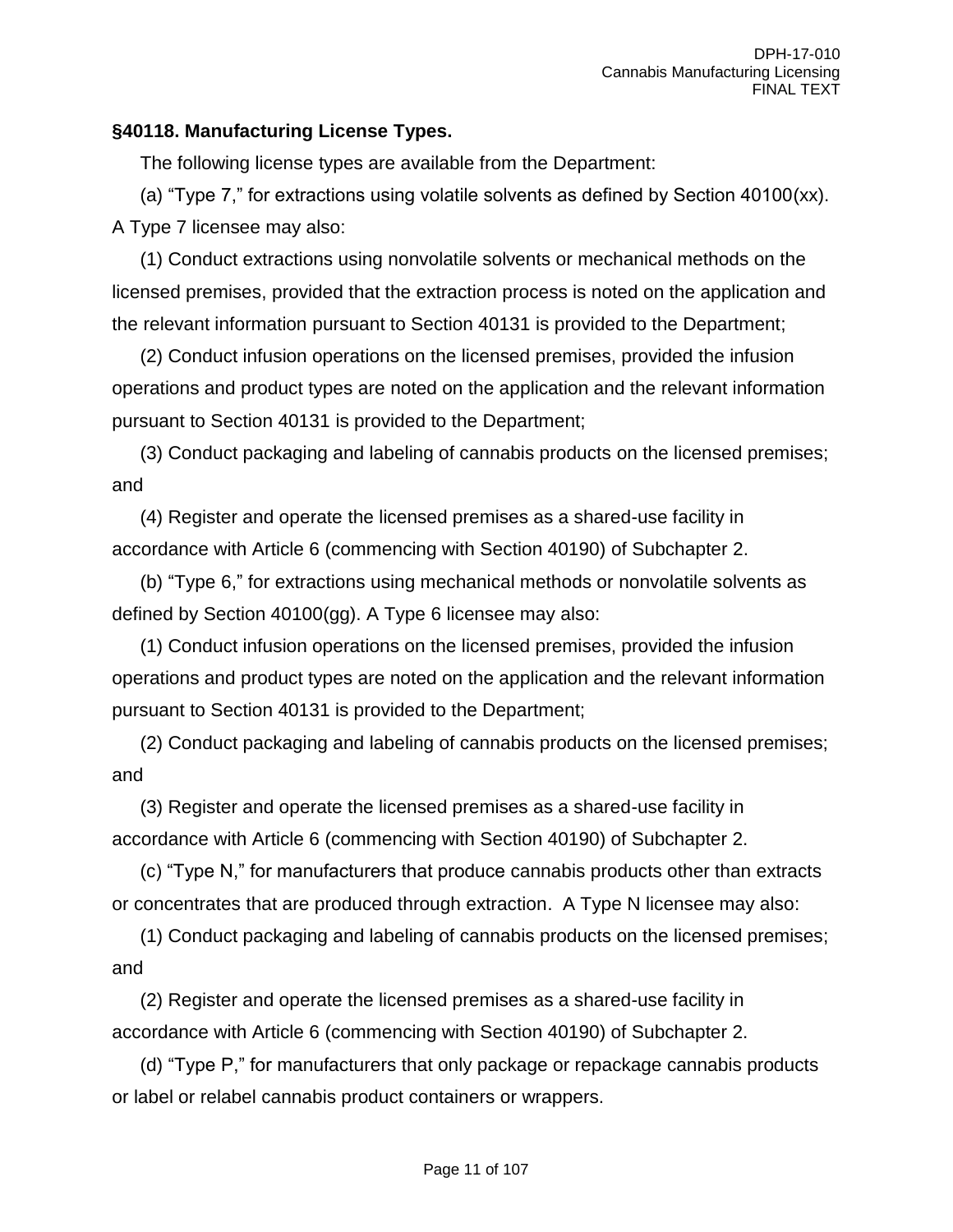(e) "Type S," for manufacturers that conduct commercial cannabis manufacturing activities in accordance with Article 6 (commencing with Section 40190) of Subchapter 2 at a registered shared-use facility.

Authority: Sections 26012, 26013 and 26130, Business and Professions Code. Reference: Sections 26012, 26050 and 26130, Business and Professions Code.

#### **§40120. Additional Activities.**

In addition to the activities specified in Section 40118, a licensee may also roll and package pre-rolls and package dried cannabis flower.

Authority: Sections 26012, 26013 and 26130, Business and Professions Code. Reference: Sections 26012 and 26130, Business and Professions Code.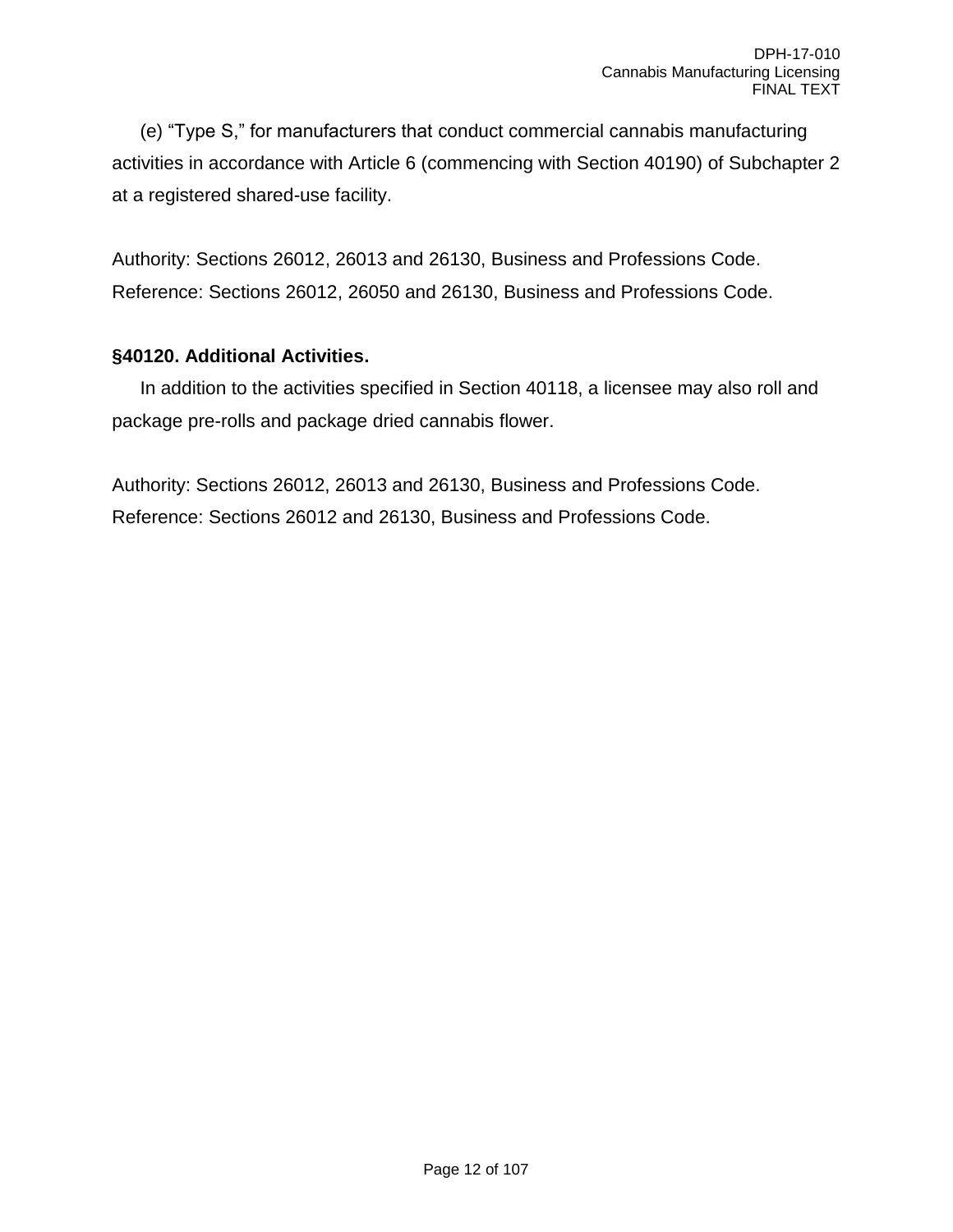## **SUBCHAPTER 2 – MANUFACTURING LICENSES**

#### **Article 1. Applications for Licensure**

#### **§40126. Temporary Licenses.**

(a) A temporary license shall be valid for 120 days from the effective date. No temporary license shall be issued on or after January 1, 2019.

(c) Any temporary license issued or extended that has an expiration date after December 31, 2018, will be valid until it expires, but shall not be extended beyond the expiration date.

(e) Refusal by the Department to issue or extend a temporary license shall not entitle the applicant to a hearing or appeal of the decision.

(f) A temporary license does not obligate the Department to issue an annual license to the temporary license holder, nor does the temporary license create a vested right in the holder to either an extension of the temporary license or to the granting of a subsequent annual license.

Authority: Sections 26012, 26013 and 26130, Business and Professions Code. Reference: Section 26012, Business and Professions Code.

#### **§40128. Annual License Application Requirements.**

(a) To apply for a manufacturer license from the Department, the applicant shall submit the following on behalf of the commercial cannabis business:

(1) A completed application form as prescribed by the Department, or through MCLS, which includes all of the following information:

(A) Business information as specified in Section 40129;

(B) Owner information as specified in Section 40130; and

(C) Manufacturing premises and operations information as specified in Section 40131;

(2) For new applications, the nonrefundable application fee as specified in Section 40150(a). The annual license fee shall be paid upon approval of the application, as prescribed in Section 40155. For license renewal applications, the nonrefundable annual license fee as specified in Section 40150(b) shall be submitted with the license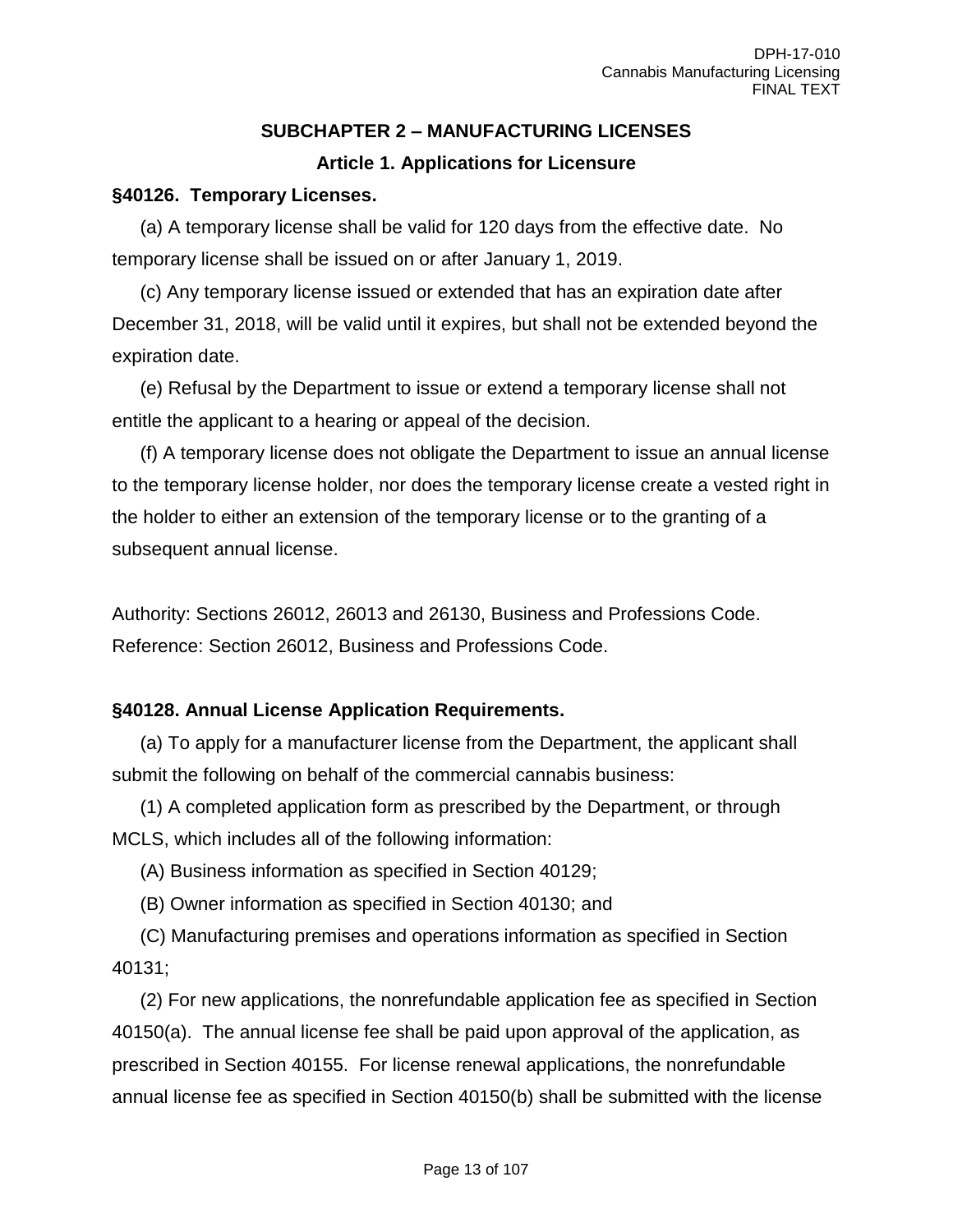renewal application. The application fee described in Section 40150(a) is not required for license renewal applications;

(3) Evidence of compliance with or exemption from the California Environmental Quality Act (CEQA) as specified in Section 40132; and

(4) The limited waiver of sovereign immunity as specified in Section 40133, if applicable.

(b) The application shall be signed by the applicant under penalty of perjury that the information provided in and submitted with the application is complete, true, and accurate, and shall include the following attestations:

(1) The applicant is authorized to act on behalf of the commercial cannabis business;

(2) The applicant entity, when it has 20 or more employees, has entered, or will enter as soon as reasonably practicable, into a labor peace agreement and will abide by the terms of the agreement as required by section 26051.5 (a)(5)(A) of the Act. The applicant shall provide the Department a copy of the page of the labor peace agreement that contains the signatures of the union representative and the applicant;

(3) The commercial cannabis business is operating in compliance with all local ordinances;

(4) The proposed premises is not within a 600-foot radius of the perimeter of a school providing instruction in kindergarten or any grades 1 through 12, or a day care center, or youth center, or that the premises complies with the local ordinance specifying a different radius, as specified in section 26054(b) of the Act.; and

(5) For an applicant entity with more than one employee, the applicant employs, or will employ within one year of receiving a license, one supervisor and one employee who have successfully completed a Cal/OSHA 30-hour general industry outreach course offered by a training provider that is authorized by an OSHA Training Institute Education Center to provide the course.

(c) The Department may request additional information and documents from the applicant as necessary to determine whether the applicant or the commercial cannabis business meets the requirements and qualifications for licensure.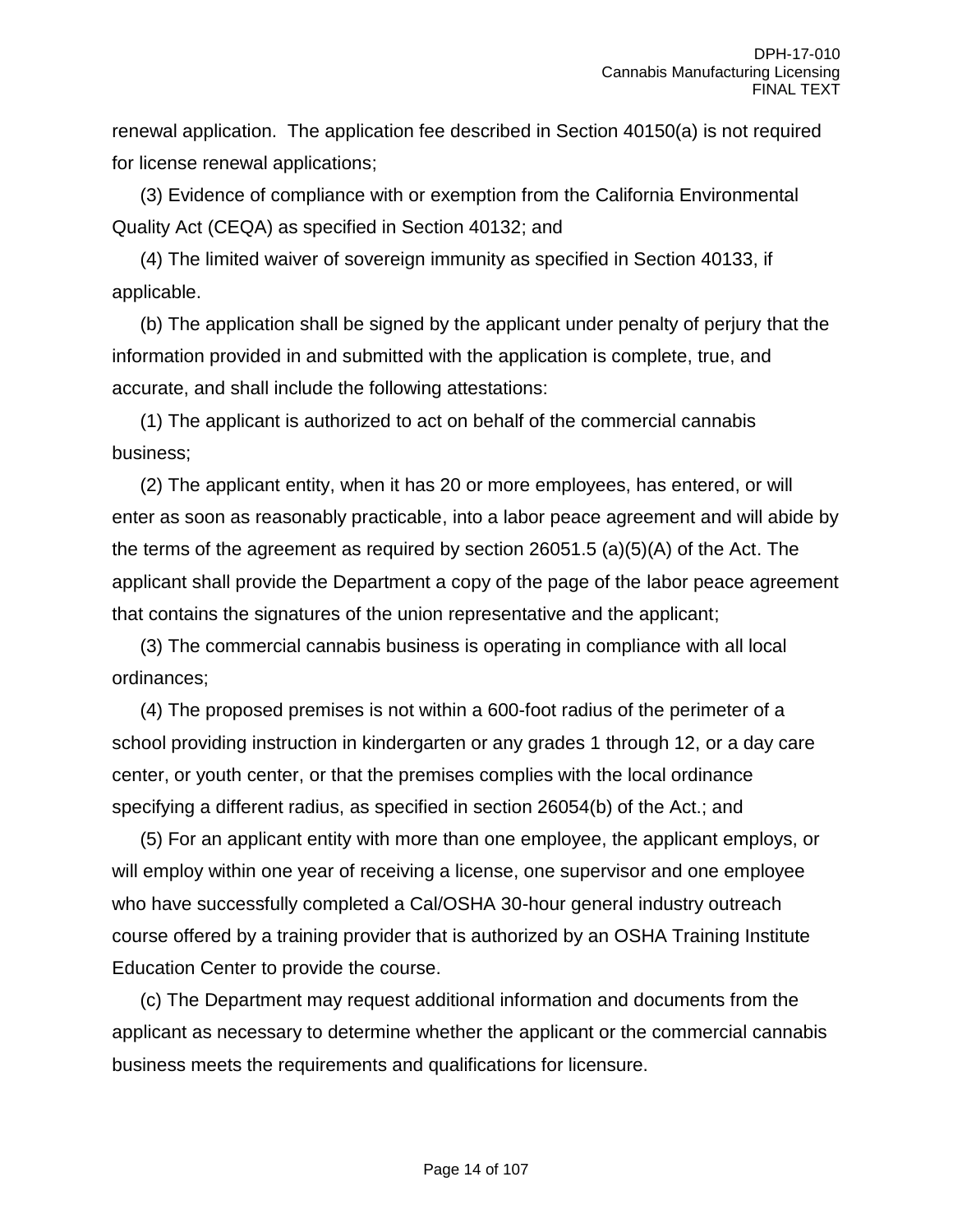Authority: Sections 26012, 26013 and 26130, Business and Professions Code. Reference: Sections 26050, 26051.5 and 26054, Business and Professions Code.

#### **§40129. Annual License Application Requirements – Business Information.**

(a) The applicant shall submit the following information for the commercial cannabis business:

(1) The legal business name;

(2) The federal tax identification number. If the commercial cannabis business is a sole proprietorship, the applicant shall submit the social security number or individual taxpayer identification number of the sole proprietor;

(3) The registered name(s) under which the business will operate (Fictitious Business Name, Trade Name, "Doing Business As"), if applicable;

(4) The business's mailing address which will serve as the address of record;

(5) The name, title, phone number and email address of the primary contact person for the commercial cannabis business;

(6) The seller's permit number issued by the California Department of Tax and Fee Administration or notification issued by the California Department of Tax and Fee Administration that the business is not required to have a seller's permit. If the applicant has not yet received a seller's permit, the applicant shall attest that the applicant is currently applying for a seller's permit;

(7) The business structure of the commercial cannabis business as filed with the California Secretary of State (e.g., limited liability company, partnership, corporation) or operation as a sole proprietor. A commercial cannabis business that is a foreign corporation or foreign limited liability company under the California Corporations Code shall include with its application the certificate of status issued by the California Secretary of State;

(8) A list of all owners, as defined in Section 40102;

(9) A list of all financial interest holders, as defined in Section 40102, which shall include: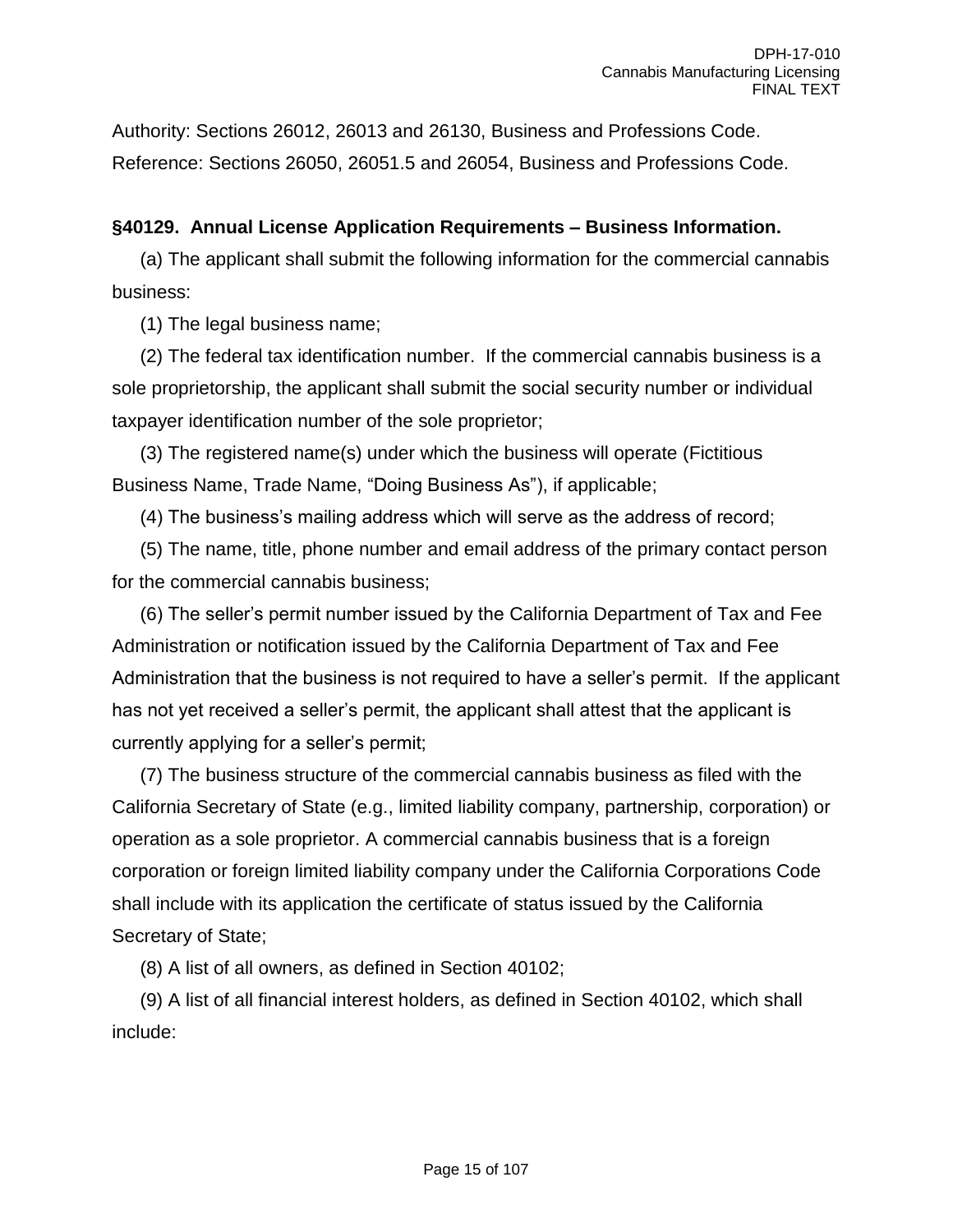(A) For financial interest holders that are individuals, the first and last name of the individual, and the type and number of the individual's government-issued identification (e.g. driver's license); or

(B) For financial interest holders that are entities, the legal business name and federal taxpayer identification number of the entity.

(10) Proof of having obtained a surety bond in the amount of \$5,000, payable to the State of California as obligee, to ensure payment of the cost incurred for the destruction of cannabis or cannabis products necessitated by a violation of the Act or the regulations adopted thereunder. The bond shall be issued by a corporate surety licensed to transact surety business in the State of California;

(11) The license type applied for and whether the application is for medicinal cannabis product manufacturing, adult-use cannabis product manufacturing, or both;

(12) The business formation documents, which may include, but are not limited to, articles of incorporation, bylaws, operating agreements, partnership agreements, and fictitious business name statements. If the commercial cannabis business is held in trust, the applicant shall provide a copy of the certificate of trust establishing trustee authority;

(13) All documents filed with the California Secretary of State, which may include, but are not limited to, articles of incorporation, articles of organization, certificates of limited partnership, and statements of partnership authority.

(b) Pursuant to section 26055(e) of the Act, an applicant may voluntarily submit a copy of a license, permit, or other authorization to conduct commercial cannabis manufacturing activities issued by the local jurisdiction. When an applicant submits a local authorization, upon receipt of the application, the Department shall contact the applicable local jurisdiction to confirm the validity of the authorization. If the local jurisdiction does not respond within 10 calendar days, the Department shall consider the authorization valid.

Authority: Sections 26012, 26013 and 26130, Business and Professions Code. Reference: Sections 26050 and 26051.5, Business and Professions Code.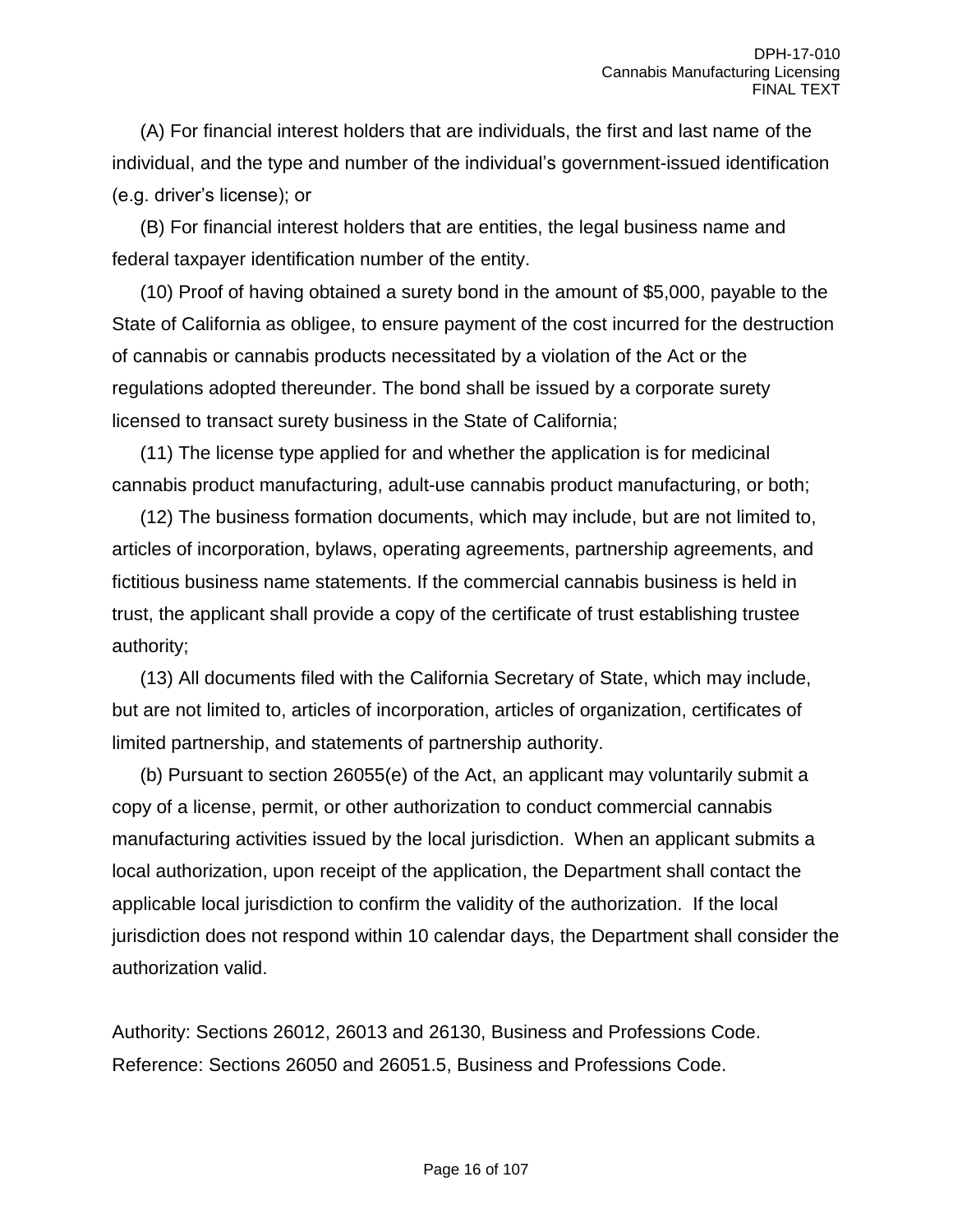## **§40130. Annual License Application Requirements - Owners.**

(a) Each owner shall submit all of the following information:

(1) Name;

(2) Title or position held;

(3) Social security number or individual taxpayer identification number;

(4) Date of birth;

(5) Mailing address;

(6) Contact phone number and email address;

(7) A copy of Department of Justice form BCIA 8016, provided to the applicant by the Department of Public Health and signed by the live scan operator;

(8) Disclosure of all of the following, including any actions against the owner as an individual and against a business entity in which the owner was an officer or an owner. The information provided shall include dates and a description of the circumstances:

(A) Any criminal conviction from any jurisdiction. Adjudications by a juvenile court and infractions do not need to be disclosed. Convictions dismissed under Penal Code section 1203.4 or equivalent non-California law must be disclosed;

(B) Any civil proceeding or administrative penalty or license sanction that is substantially related to the qualifications of a manufacturer as identified in Section 40162;

(C) Any fines, penalties, or other sanctions for cultivation or production of a controlled substance on public or private lands pursuant to Fish and Game Code section 12025 or 12025.1;

(D) Any sanctions by a licensing authority, city, or county for unauthorized commercial cannabis activity within 3 years preceding the date of the application;

(E) Any suspension or revocation of a cannabis license by a licensing authority or local jurisdiction within 3 years preceding the date of the application; and

(F) Any administrative orders or civil judgements for violations of labor standards within the 3 years immediately preceding the date of the application.

(9) Disclosure of any ownership interest or financial interest in any other cannabis business licensed under the Act.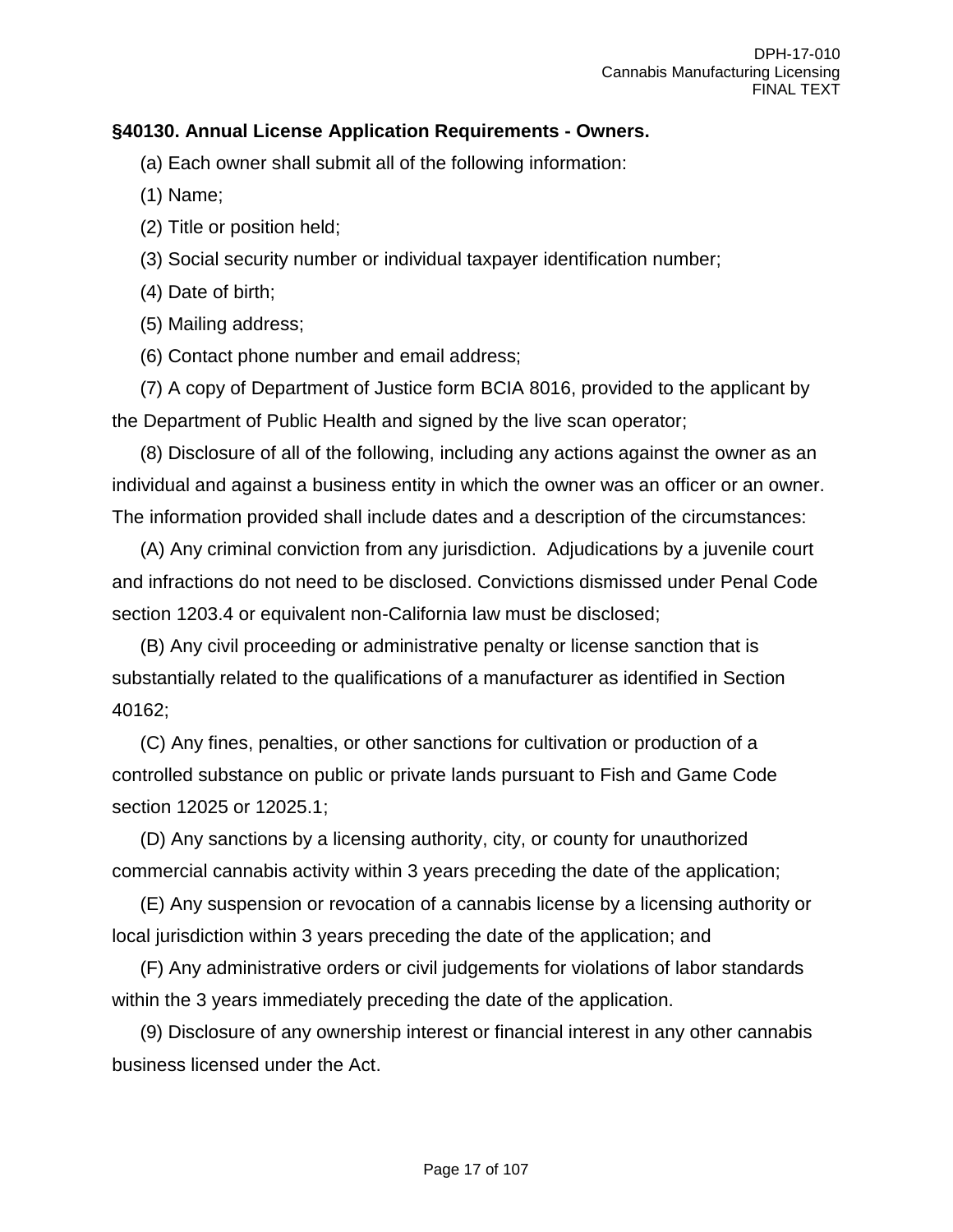(b) The owner shall sign under penalty of perjury that the information provided in and submitted with the application is complete, true, and accurate.

(c) An owner disclosing a criminal conviction or other penalty or sanction pursuant to subsection (a), paragraphs (8)(A) and (B), shall submit any evidence of rehabilitation with the application for consideration by the Department. A statement of rehabilitation shall be written by the owner and contain all the evidence that the owner would like the Department to consider that demonstrates the owner's fitness for licensure. Supporting evidence may be attached to the statement of rehabilitation and may include, but is not limited to, evidence specified in Section 40165, and dated letters of reference from employers, instructors, or counselors that contain valid contact information for the individual providing the reference.

Authority: Sections 26012, 26013 and 26130, Business and Professions Code. Reference: Sections 26012, 26013, 26050, 26055 and 26130, Business and Professions Code.

## **§40131. Annual License Application Requirements – Manufacturing Premises and Operations Information.**

The applicant shall submit all of the following information regarding the manufacturing premises and operation:

(a) The physical address of the manufacturing premises;

(b) Whether medicinal-use cannabis products, adult-use cannabis products, or both, are manufactured at the premises;

(c) The type(s) of activity conducted at the premises (extraction, infusion, packaging, or labeling);

(d) The types of products that will be manufactured, packaged, or labeled at the premises, including a product list;

(e) The name, title, email address, and phone number of the on-site individual who manages the operation of the premises;

(f) The name, title, email address, and phone number of an alternate contact person for the premises, if applicable;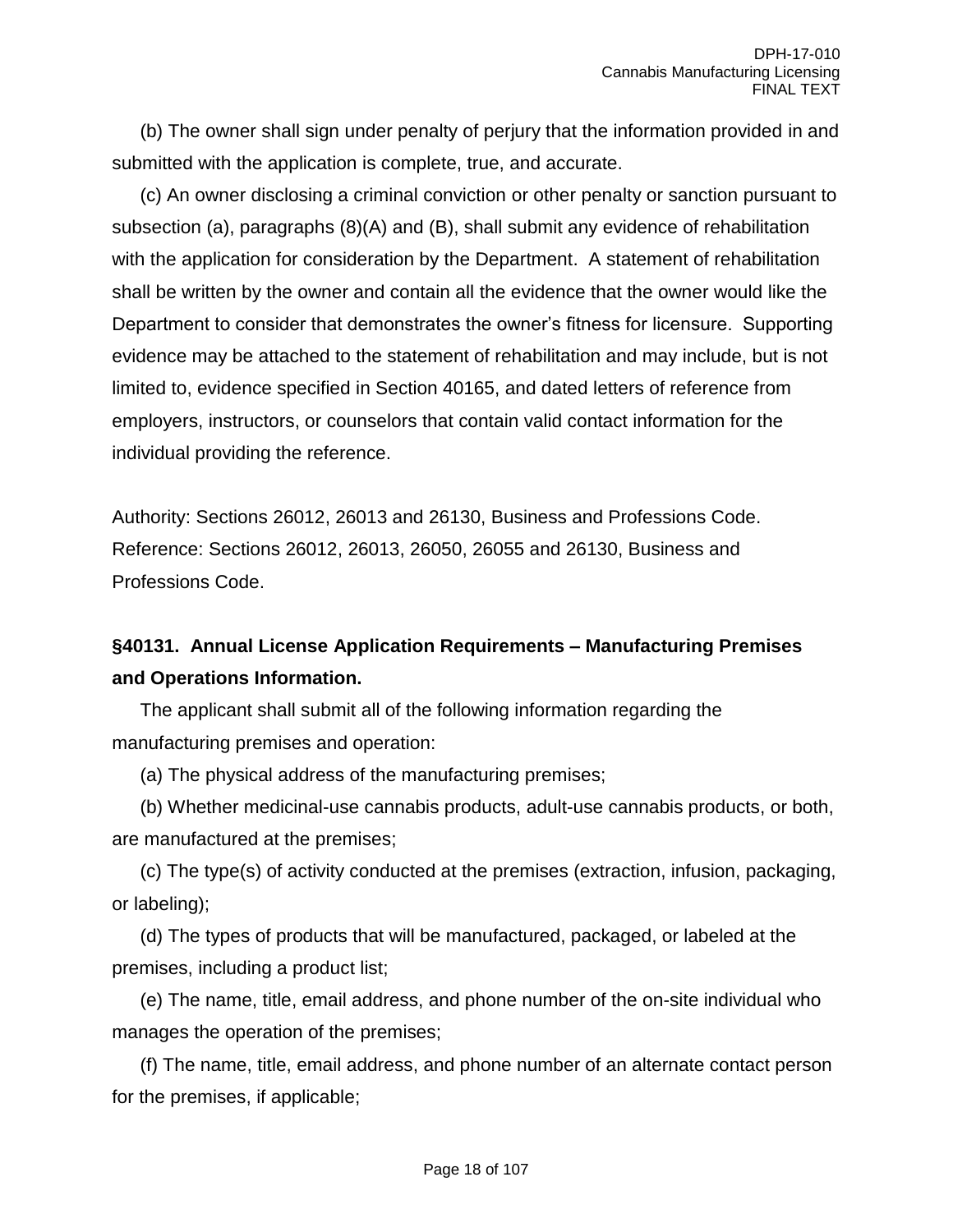(g) The number of employees at the premises;

(h) The anticipated gross annual revenue from products manufactured at the premises as specified in Section 40152;

(i) A premises diagram as specified in Section 40105;

(j) The following information:

(1) A description of inventory control procedures sufficient to demonstrate how the applicant will comply with the requirements of Section 40282, or a copy of the standard operating procedure addressing inventory control;

(2) A description of quality control procedures sufficient to demonstrate how the applicant will comply with all of the applicable requirements specified in Sections 40235- 40258 or a copy of the standard operating procedure addressing quality control;

(3) A description of the transportation process describing how cannabis or cannabis products will be transported into and out of the premises, or a copy of the standard operating procedure addressing transportation;

(4) A description of security procedures sufficient to demonstrate how the applicant will comply with the requirements of Section 40200, or a copy of the standard operating procedure addressing security procedures;

(5) A description of the cannabis waste management procedures sufficient to demonstrate how the applicant will comply with the requirements of Section 40290, or a copy of the standard operating procedure addressing cannabis waste management.

(k) A written statement signed by the owner of the property, or the owner's agent, identifying the physical location of the property and acknowledging and consenting to the manufacture of cannabis products on the property. The name, address and contact phone number for the owner or owner's agent shall be included;

(l) A copy of the signed closed-loop system certification and a document evidencing approval of the extraction operation by the local fire code official required pursuant to Section 40223 or 40225, if applicable;

(m) Any manufacturer submitting operating procedures and protocols to the Department pursuant to the Act and this chapter may claim such information as a trade secret or confidential by clearly identifying such information as "confidential" on the document at the time of submission. Any claim of confidentiality by a manufacturer must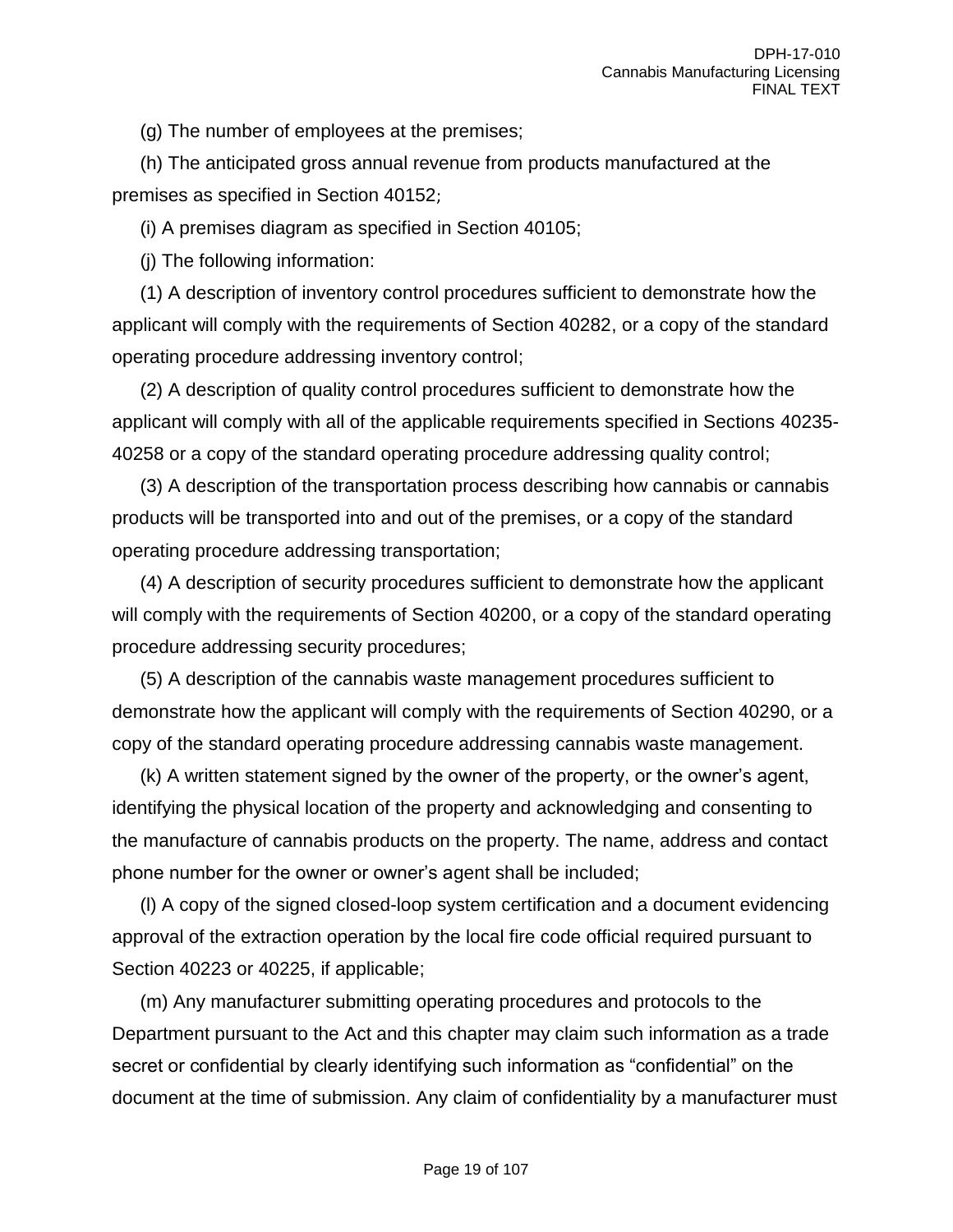be based on the manufacturer's good faith belief that the information marked as confidential constitutes a trade secret as defined in Civil Code section 3426.1(d), or is otherwise exempt from public disclosure under the California Public Records Act in Government Code section 6250 et seq.

Authority: Sections 26012, 26013 and 26130, Business and Professions Code. Reference: Sections 26050, 26050.1, 26055 and 26130, Business and Professions Code.

#### **§40132. Annual License Application Requirements - Compliance with CEQA.**

(a) An applicant for a new license shall provide evidence of exemption from or compliance with the California Environmental Quality Act (CEQA), Division 13 (commencing with section 21000) of the Public Resources Code.

(b) The evidence provided pursuant to subsection (a) shall be one of the following:

(1) If the premises is located in a local jurisdiction that has adopted an ordinance, rule, or regulation pursuant to Business and Professions Code section 26055(h), a copy of the local license, permit, or other authorization shall be sufficient to demonstrate compliance.

(2) If the applicant does not provide a copy of the local license, permit, or other authorization pursuant to subsection (b)(1), or if the premises is located in a local jurisdiction that has not adopted an ordinance, rule, or regulation pursuant to Business and Professions Code section 26055(h), a copy of the Notice of Exemption or Notice of Determination and a copy of the CEQA document from the local jurisdiction, or a reference to where it can be found electronically to demonstrate compliance.

(3) Any other permit or local authorization issued by the local jurisdiction in compliance with CEQA may be submitted to demonstrate compliance. (c) If an applicant does not have the evidence specified in subsection (b), or if the local jurisdiction did not prepare a CEQA document, the applicant shall be responsible for the preparation of an environmental document in compliance with CEQA that can be approved or certified by the Department, if applicable.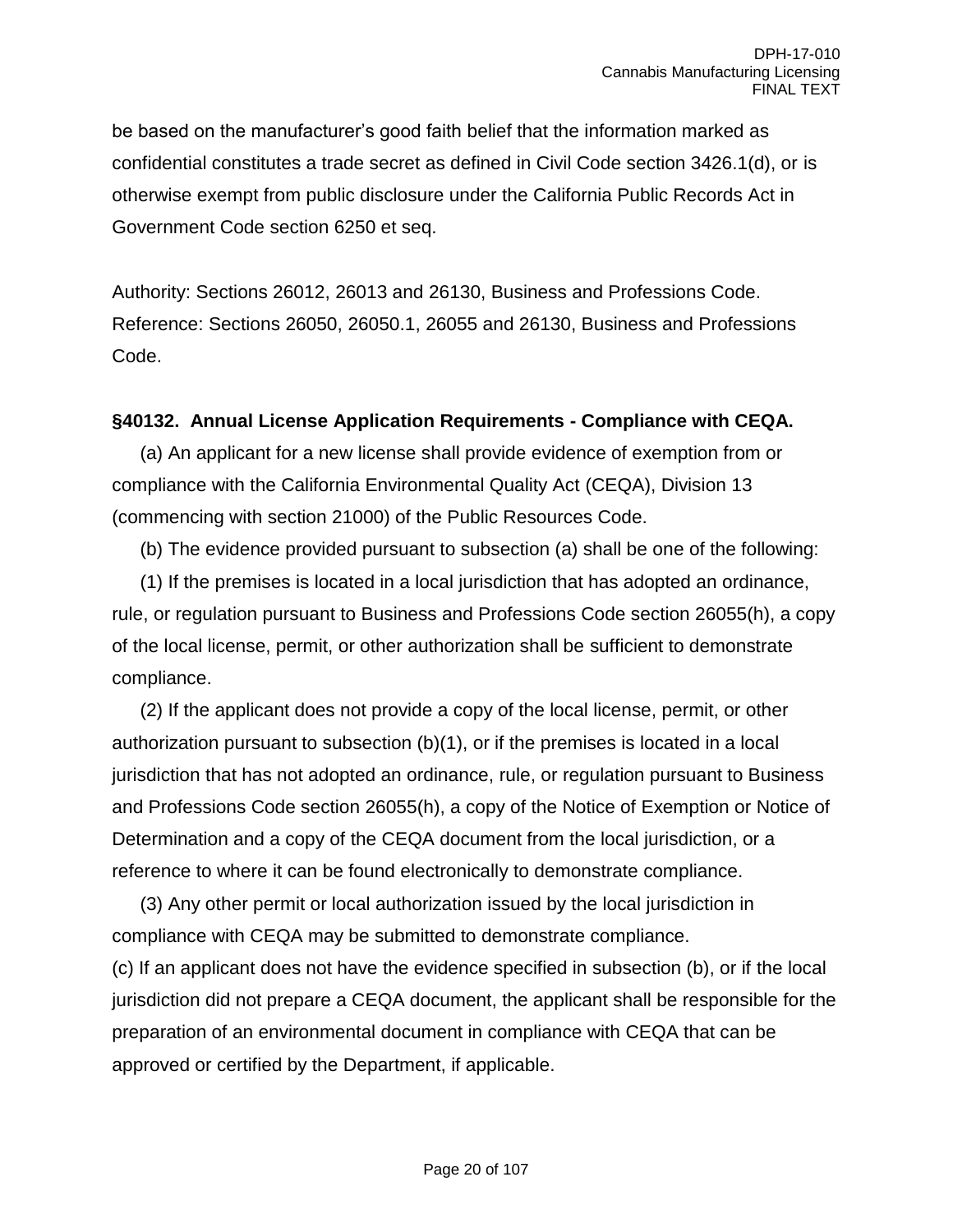Authority: Sections 26012, 26013 and 26130, Business and Professions Code. Reference: Section 26055, Business and Professions Code.

#### **§40133. Limited Waiver of Sovereign Immunity.**

(a) Any applicant or licensee that may fall within the scope of sovereign immunity that may be asserted by a federally recognized tribe or other sovereign entity must waive any sovereign immunity defense that the applicant or licensee may have, may be asserted on its behalf, or may otherwise be asserted in any state administrative or judicial enforcement actions against the applicant or licensee, regardless of the form of relief sought, whether monetary or otherwise, under the state laws and regulations governing commercial cannabis activity. The applicant or licensee must submit a written waiver of sovereign immunity to the Department with any license application or renewal, which is valid for the period of the license. The written waiver shall include that the applicant or licensee has the lawful authority to enter into the waiver required by this section, the applicant or licensee hereby waives sovereign immunity, and the applicant or licensee agrees to do all of the following:

(1) Provide documentation to the Department that establishes that the applicant or licensee has the lawful authority to enter into the waiver required by this section;

(2) Conduct all commercial cannabis activity in full compliance with the state laws and regulations governing commercial cannabis activity, including submission to all enforcement provisions thereof;

(3) Allow access as required by state statute or regulation by persons or entities charged with duties under the state laws and regulations governing commercial cannabis activity to any premises or property at which the applicant conducts any commercial cannabis activity, including premises or property where records of commercial cannabis activity are maintained by or for the applicant or licensee;

(4) Provide any and all records, reports, and other documents as may be required under the state laws and regulations governing commercial cannabis activity;

(5) Conduct commercial cannabis activity with other state commercial cannabis licensees only, unless otherwise specified by state law;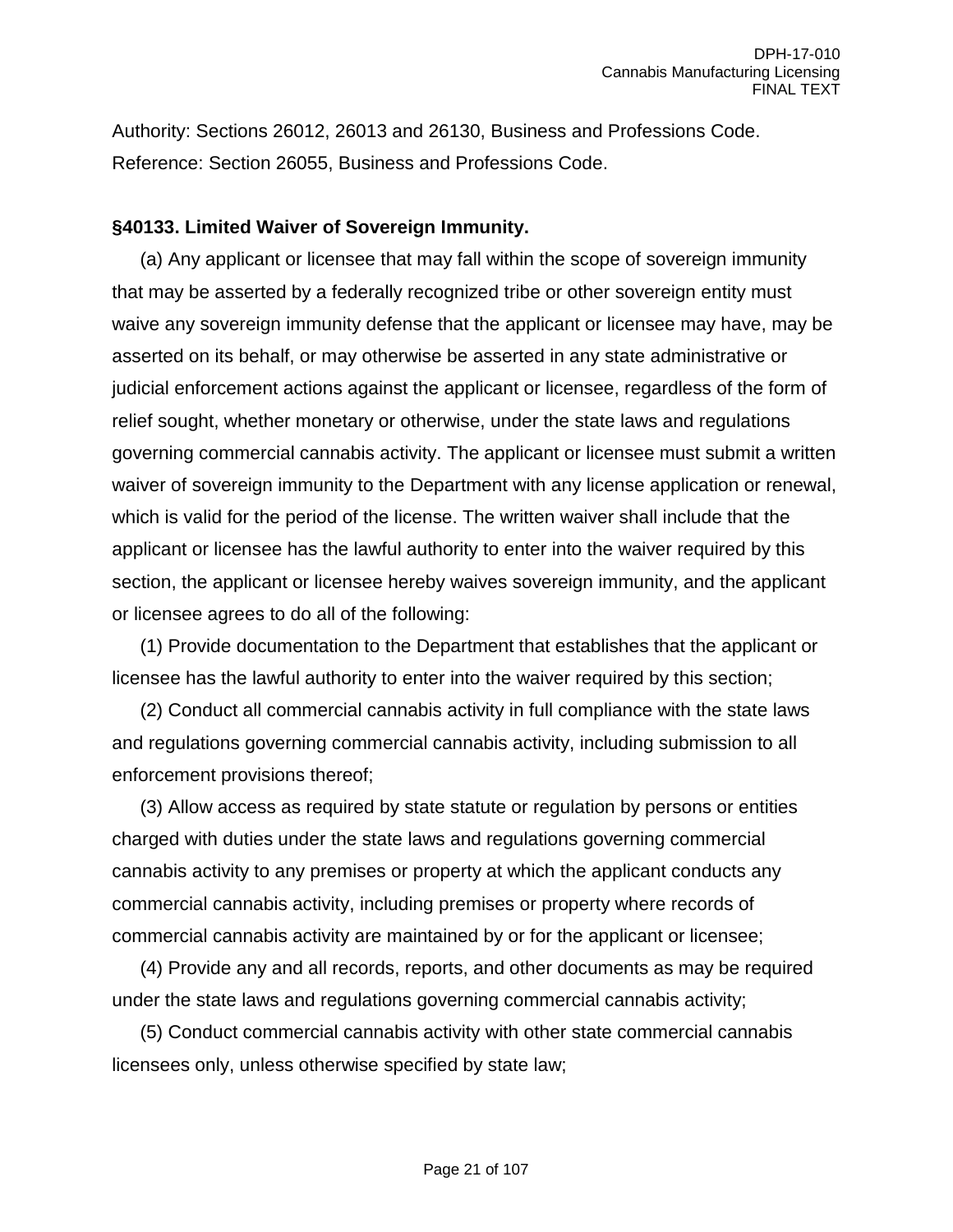(6) Meet all of the requirements for licensure under the state laws and regulations governing the conduct of commercial cannabis activity, and provide truthful and accurate documentation and other information of the applicant's qualifications and suitability for licensure as may be requested;

(7) Submit to the personal and subject matter jurisdiction of the California courts to address any matter related to the waiver or the commercial cannabis application, license, or activity, and that all such matters and proceedings shall be governed, construed, and enforced in accordance with California substantive and procedural law, including but not limited to the Medicinal and Adult-Use Cannabis Regulation and Safety Act and the Administrative Procedure Act.

(b) The Department shall not approve an application for a state license if approval of the license would violate the provisions of any local ordinance or regulation adopted in accordance with section 26200 of the Act that is issued by the county or, if within a city, the city, within which the licensed premises is to be located.

(c) Any applicant or licensee must immediately notify the Department of any changes that may materially affect the applicant and licensee's compliance with subsection (a).

(d) Any failure by an applicant or licensee to comply with the requirements of subsections (a) or (c) shall be a basis for denial of an application or renewal or discipline of a licensee.

Authority: Sections 26012, 26013 and 26130, Business and Professions Code. Reference: Sections 26011.5, 26012, 26050 and 26051.5, Business and Professions Code.

#### **§40135. Incomplete and Abandoned Applications.**

(a) Incomplete applications will not be processed. Applications will only be considered complete if all of the information requested under Sections 40128 to 40131 is included. The Department shall issue a written notice to the applicant, by mail or through MCLS, informing them of any information missing from the application.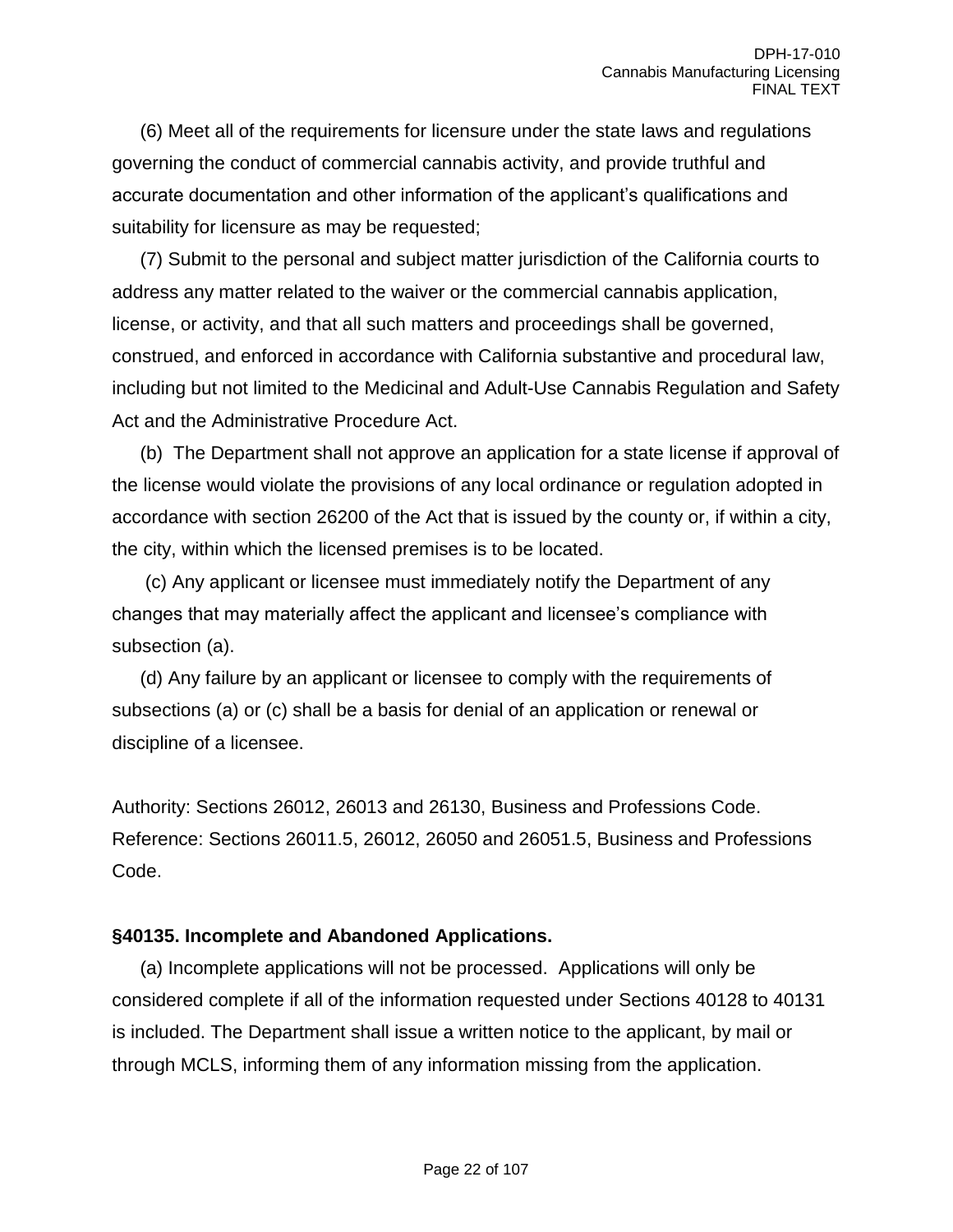(b) If the applicant fails to submit the required information within 180 days from the date of notice, the application shall be deemed abandoned. Application fees for abandoned applications shall not be refunded.

(c) An applicant may reapply at any time following an abandoned application. However, a new application and application fee are required.

Authority: Sections 26012, 26013 and 26130, Business and Professions Code. Reference: Sections 26012 and 26050, Business and Professions Code.

#### **§40137. Application Withdrawal.**

(a) An applicant may withdraw an application for annual licensure at any time prior to the issuance or denial of the license. Requests to withdraw an application shall be submitted in writing to the Department or through MCLS.

(b) An applicant may reapply for annual licensure at any time subsequent to the withdrawal of an application. However, a new application and application fee are required.

(c) Withdrawal of an application shall not deprive the Department of its authority to institute or continue a proceeding against the applicant for the denial of the license upon any ground provided by law or to enter an order denying the license upon any such ground.

(d) The application fee paid for a new application and the annual license fee paid for a renewal application shall not be refunded if an application is withdrawn.

Authority: Sections 26012, 26013 and 26130, Business and Professions Code. Reference: Sections 26012 and 26050, Business and Professions Code.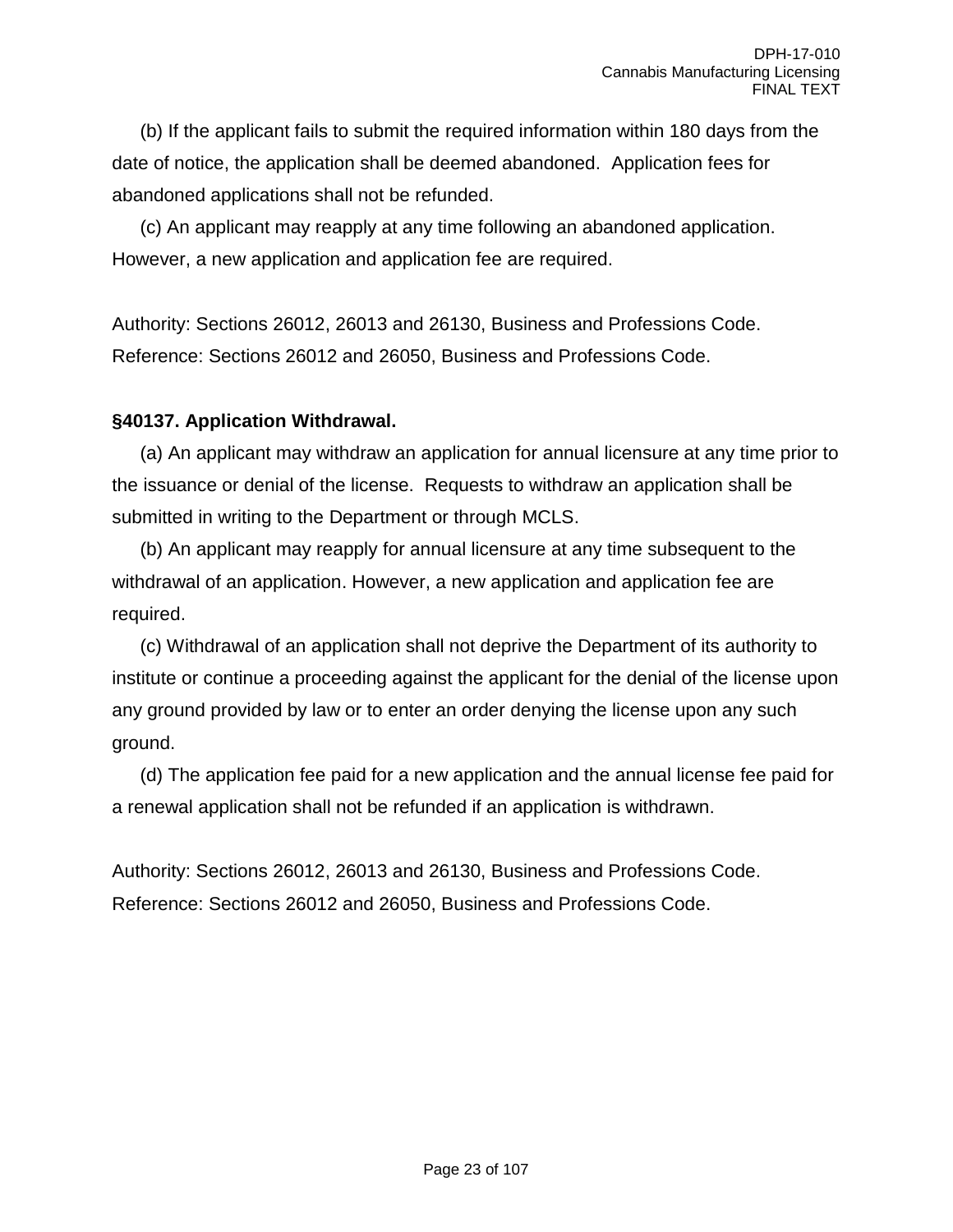#### **Article 3. Fees**

#### **§40150. Application and License Fees.**

(a) Manufacturer application fees for new applications shall be as follows:

(1) For a Type 7, Type 6, Type N, or Type P license application, the nonrefundable application fee is \$1,000 for each new application submitted;

(2) For a Type S license application, a nonrefundable application fee of \$500 for each new application submitted.

(b) The annual license fee shall be as follows:

(1) For a licensed premises with gross annual revenue of up to \$100,000 (Tier I), the fee shall be \$2,000;

(2) For a licensed premises with gross annual revenue of \$100,001 to \$500,000 (Tier II), the fee shall be \$7,500;

(3) For a licensed premises with gross annual revenue of \$500,001 to \$1,500,000 (Tier III), the fee shall be \$15,000;

(4) For a licensed premises with gross annual revenue of \$1,500,001 to \$3,000,000 (Tier IV), the fee shall be \$25,000;

(5) For a licensed premises with gross annual revenue of \$3,000,001 to \$5,000,000 (Tier V), the fee shall be \$35,000;

(6) For a licensed premises with gross annual revenue of \$5,000,001 to \$10,000,000 (Tier VI), the fee shall be \$50,000;

(7) For a licensed premises with an annual gross revenue of over \$10,000,000 (Tier VII), the fee shall be \$75,000.

(c) All fees are nonrefundable.

Authority: Sections 26012, 26013 and 26130, Business and Professions Code. Reference: Sections 26012 and 26180, Business and Professions Code.

#### **§40152. Gross Annual Revenue Calculation.**

(a) The applicant shall calculate the gross annual revenue for the licensed premises based on the annual gross sales of cannabis products and, if applicable, the annual revenue received from manufacturing, packaging, labeling or otherwise handling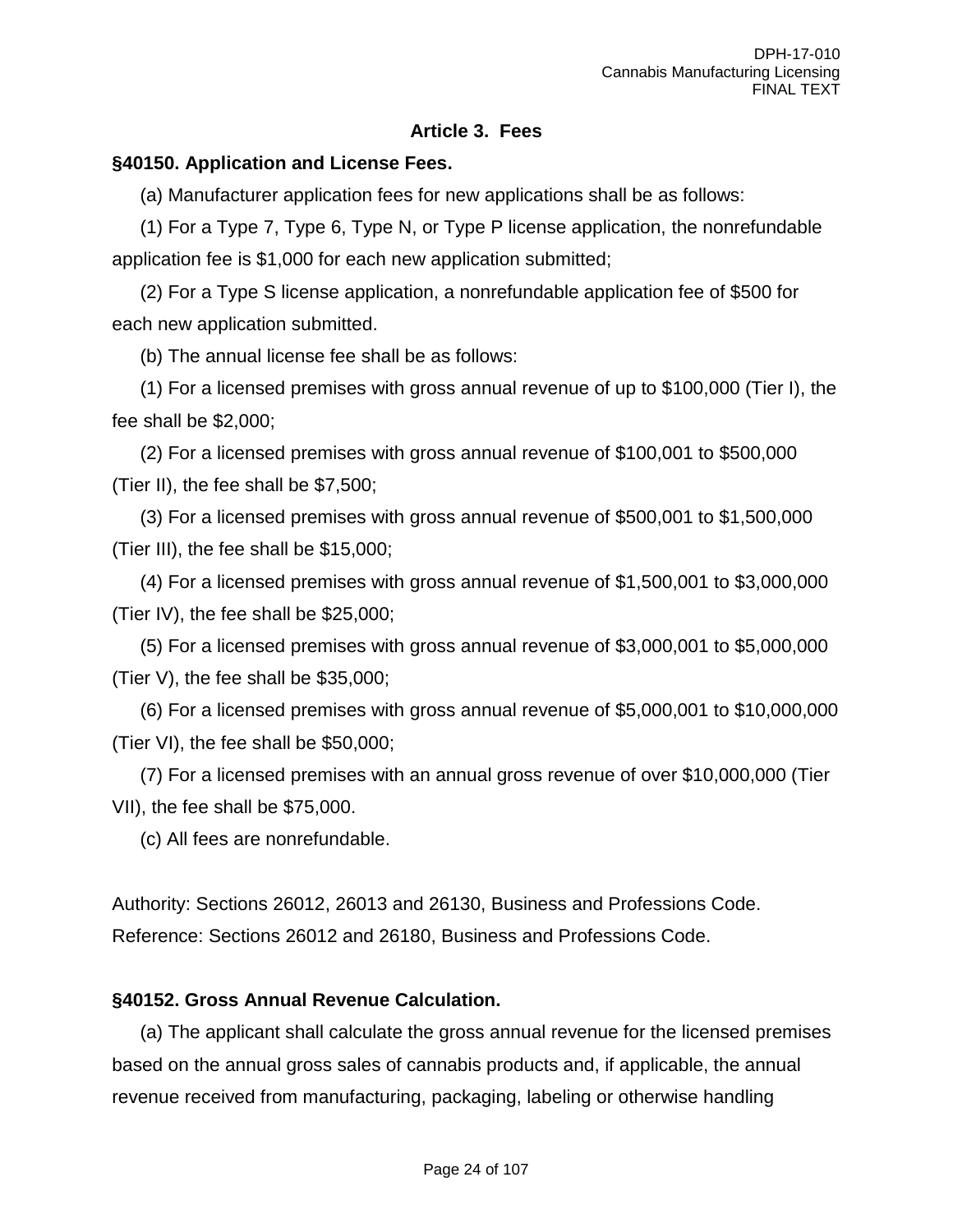cannabis or cannabis products for other licensees, in the twelve months preceding the date of application.

(b) For a new license applicant, the gross annual revenue shall be based on the gross sales and revenue expected during the first 12 months following licensure.

(c) For a manufacturer licensee that is also licensed as a distributor or retailer, and that sells or transfers cannabis products manufactured on the licensed premises in a non-arm's length transaction, the annual gross sales or revenue for such transactions shall be based on the product's fair market value if it were to be sold in an arm's length transaction at wholesale.

(d) For purposes of this section, an "arm's length transaction" means a sale entered into in good faith and for valuable consideration that reflects the fair market value in the open market between two informed and willing parties, neither under any compulsion to participate in the transaction.

Authority: Sections 26012, 26013 and 26130, Business and Professions Code. Reference: Sections 26012 and 26180, Business and Professions Code.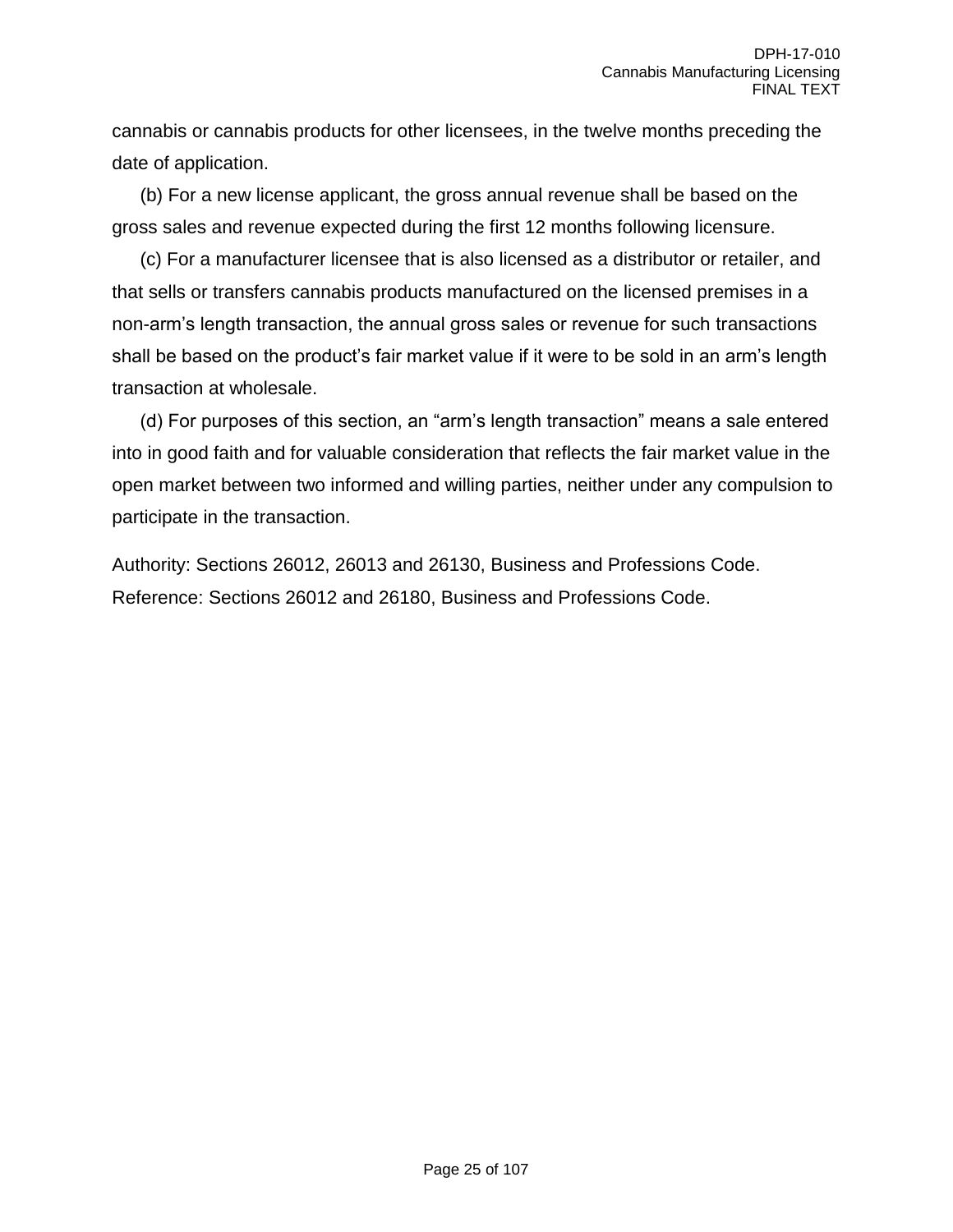## **Article 4. Approval or Denial of Application for Licensure §40155. New License Approval.**

(a) The Department shall notify the applicant upon approval of a new license application by email or through MCLS.

(b) The applicant shall pay the applicable license fee specified in Section 40150(b) within 30 calendar days of notification. The license fee for the first year of licensure shall be based on the estimated gross annual revenue as calculated pursuant to Section 40152 and submitted in the license application.

(c) No license shall be issued before the license fee is paid to the Department in full.

Authority: Sections 26012, 26013 and 26130, Business and Professions Code. Reference: Sections 26012 and 26130, Business and Professions Code.

## **§40156. Priority License Issuance.**

(a) Priority issuance of licenses shall be given to applicants that can demonstrate that the commercial cannabis business was in operation under the Compassionate Use Act of 1996, Health and Safety Code sections 11362.5 et seq., as of September 1, 2016.

(b) Eligibility for priority in application processing shall be demonstrated by any of the following, dated prior to September 1, 2016:

(1) Local license or permit or other written authorization;

(2) Collective or Cooperative Membership Agreement;

(3) Tax or business forms submitted to the Board of Equalization or Franchise Tax Board;

(4) Incorporation documents; or

(5) Any other business record that demonstrates the operation of the business prior to September 1, 2016.

(c) Any applicant identified by the local jurisdiction pursuant to section 26054.2(b) of the Act shall be considered eligible for priority issuance.

(d) The Department may request additional documentation to verify the applicant's date of commencement of operations.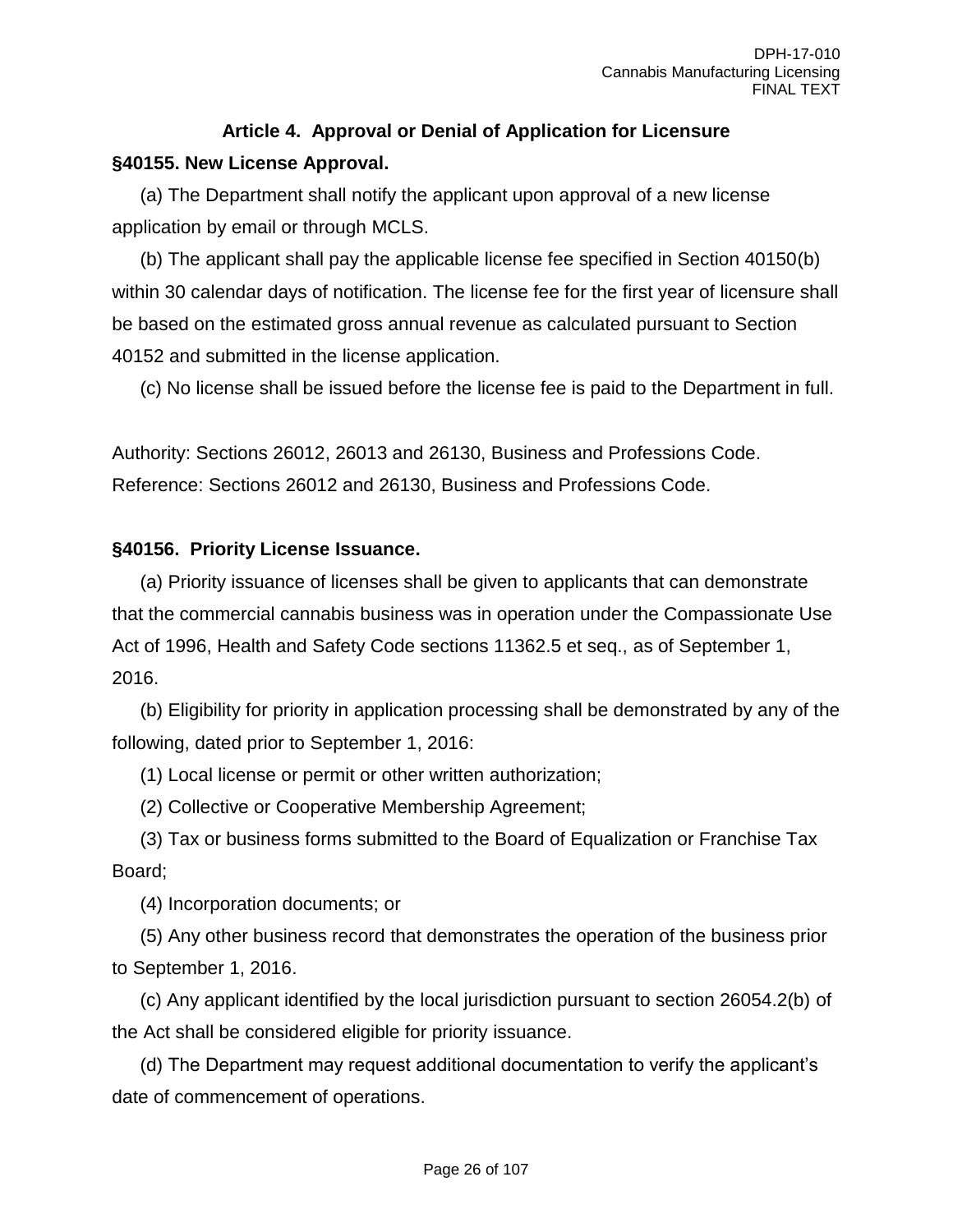(e) This section shall expire on December 31, 2019, unless otherwise provided by law.

Authority: Sections 26012, 26013 and 26130, Business and Professions Code. Reference: Sections 26012, 26054.2 and 26130, Business and Professions Code.

#### **§40159. Denial of License.**

(a) The Department may deny an application for a new or renewal license for any reason specified in section 26057(b) of the Act. Further, the Department may deny a new or renewal license application for any of the following additional reasons:

(1) The applicant, an owner, or licensee made a material misrepresentation in the application for the license;

(2) An owner of the commercial cannabis business has been convicted of a crime or has committed a violation of law substantially related to the qualifications, functions, or duties of a manufacturer as identified in Section 40162;

(3) The applicant, an owner, or licensee has been denied a license to engage in commercial cannabis activity by a state licensing authority;

(4) The applicant, an owner, or licensee has denied the Department access to the premises; or

(5) The licensee has engaged in conduct that is grounds for disciplinary action specified in section 26030 of the Act.

(b) The Department shall deny an application for a new or renewal license if the proposed manufacturing operation or premises would violate the applicable local ordinance.

(c) A conviction within the meaning of this section means a plea or verdict of guilty or a conviction following a plea of nolo contendere.

(d) Prior to denial of a license based upon paragraph (2) of subsection (a) of this Section, the Department shall consider any evidence of rehabilitation as provided in Section 40165.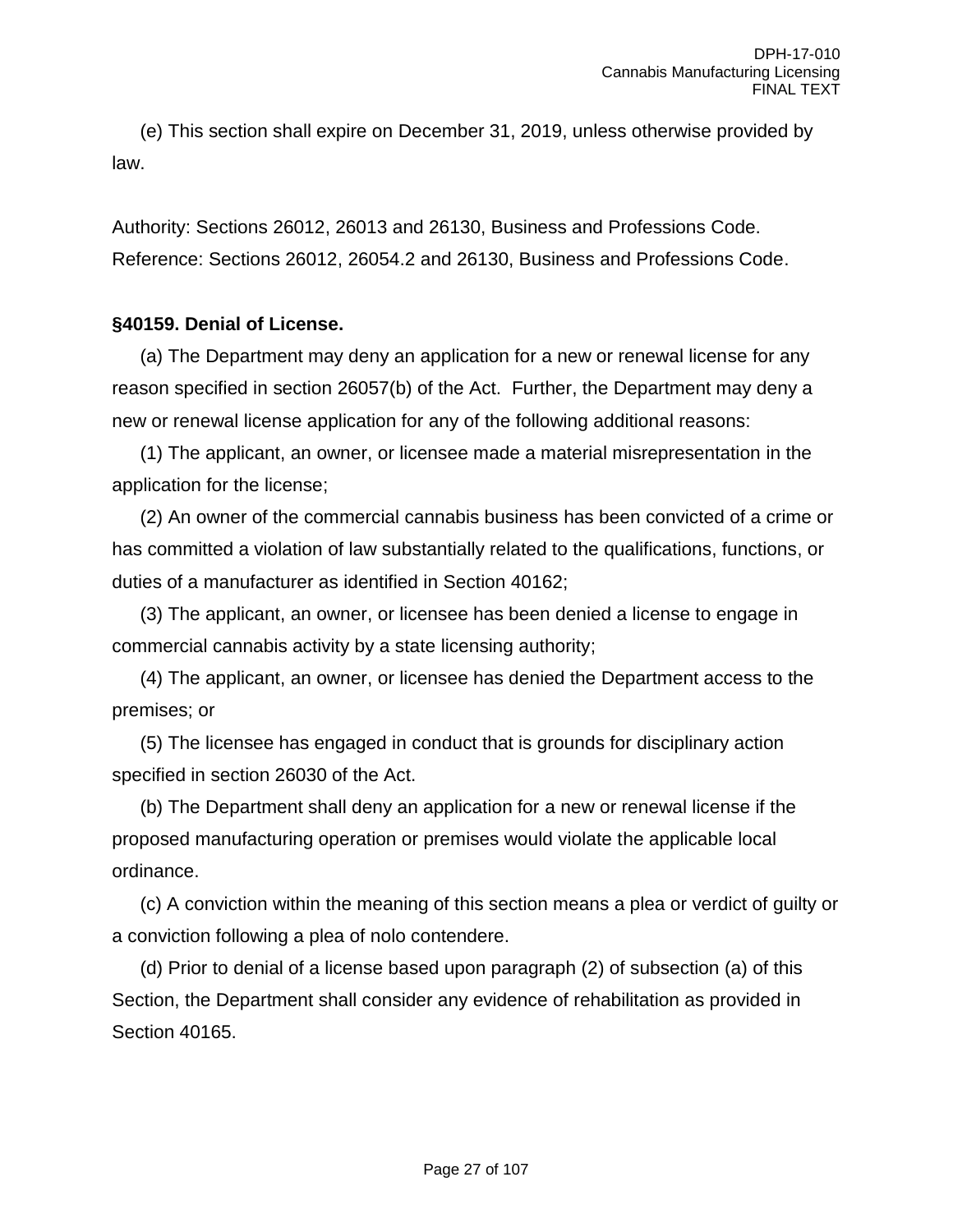Authority: Sections 26012, 26013 and 26130, Business and Professions Code. Reference: Sections 26030 and 26057, Business and Professions Code.

#### **§40162. Substantially Related Acts.**

For the purpose of denial of a license, a conviction or violation from any jurisdiction that is substantially related to the qualifications, functions, and duties of the business for which the application is made include:

(a) A violent felony conviction, as specified in subdivision (c) of Section 667.5 of the Penal Code;

(b) A serious felony conviction, as specified in subdivision (c) of Section 1192.7 of the Penal Code;

(c) A felony conviction involving fraud, deceit, or embezzlement;

(d) A felony conviction for hiring, employing, or using a minor in transporting, carrying, selling, giving away, preparing for sale, or peddling, any controlled substance to a minor; or selling, offering to sell, furnishing, offering to furnish, administering or giving any controlled substance to a minor;

(e) A felony conviction for drug trafficking with enhancements pursuant to Health and Safety Code sections 11370.4 or 11379.8;

(f) A violation of section 110620, 110625, 110630, 110760, 110765, 110770, 110775, 111295, 111300, 111305, 111440, 111445, 111450, or 111455 of the Health and Safety Code (Sherman Food, Drug, and Cosmetic Law) that resulted in suspension or revocation of a license, administrative penalty, civil proceeding or criminal conviction;

(g) A violation of Chapter 4 (sections 111950 through 112130) of Part 6 of Division 104 of the Health and Safety Code that resulted in suspension or revocation of a license, administrative penalty, civil proceeding or criminal conviction;

(h) A conviction under section 382 or 383 of the Penal Code; and

(i) A violation of law identified in subsections (f) or (g) committed by a business entity in which an owner was an officer or had an ownership interest is considered a violation that is substantially related to the owner's qualifications for licensure.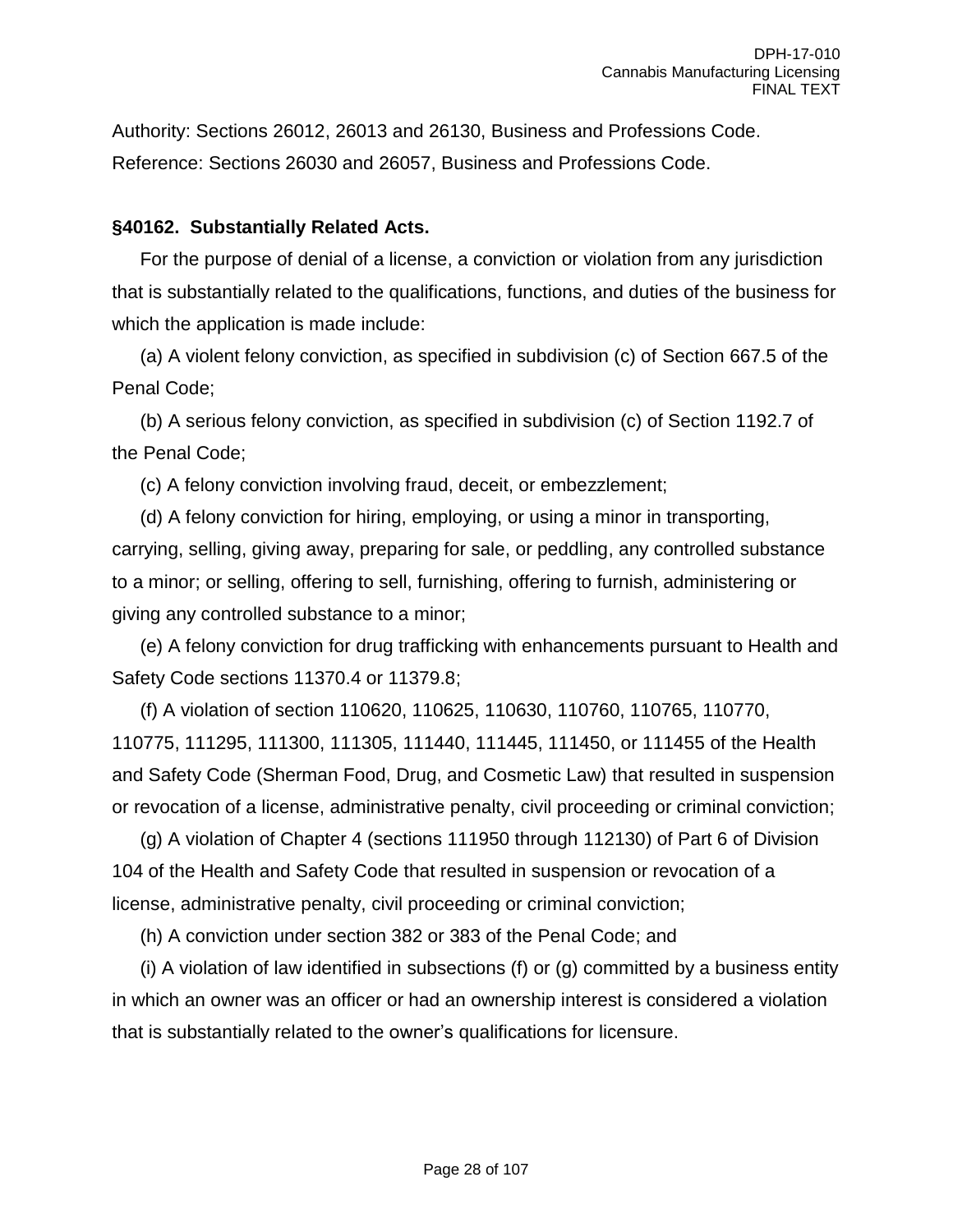Authority: Sections 26012, 26013 and 26130, Business and Professions Code. Reference: Sections 26011.5 and 26057, Business and Professions Code.

#### **§40165. Criteria for Evidence of Rehabilitation.**

When evaluating whether a license should be issued or denied when an owner has been convicted of a criminal offense or committed a violation of law that is substantially related to the qualifications, functions, or duties of the business for which the application is made, the Department shall consider the following criteria in its evaluation of evidence of rehabilitation:

(a) The nature and severity of the act or offense, including the actual or potential harm to the public;

(b) The owner's criminal record as a whole;

(c) Evidence of any act committed subsequent to the act or offense under consideration that could be considered grounds for denial, suspension, or revocation of a manufacturing license;

(d) The time elapsed since commission of the act or offense listed in Section 40162, or in section 26057(b)(4) of the Act;

(e) The extent to which the owner has complied with any terms of parole, probation, restitution, or any other sanctions lawfully imposed against the owner or licensee;

(f) If applicable, evidence of dismissal under Penal Code section 1203.4, 1203.4a, 1203.41, or a similar law in another state;

(g) If applicable, a certificate of rehabilitation obtained under Penal Code section 4852.01 or a similar law in another state; and

(h) Other evidence of rehabilitation submitted by the owner.

Authority: Sections 26012, 26013 and 26130, Business and Professions Code. Reference: Sections 26011.5, 26055 and 26057, Business and Professions Code.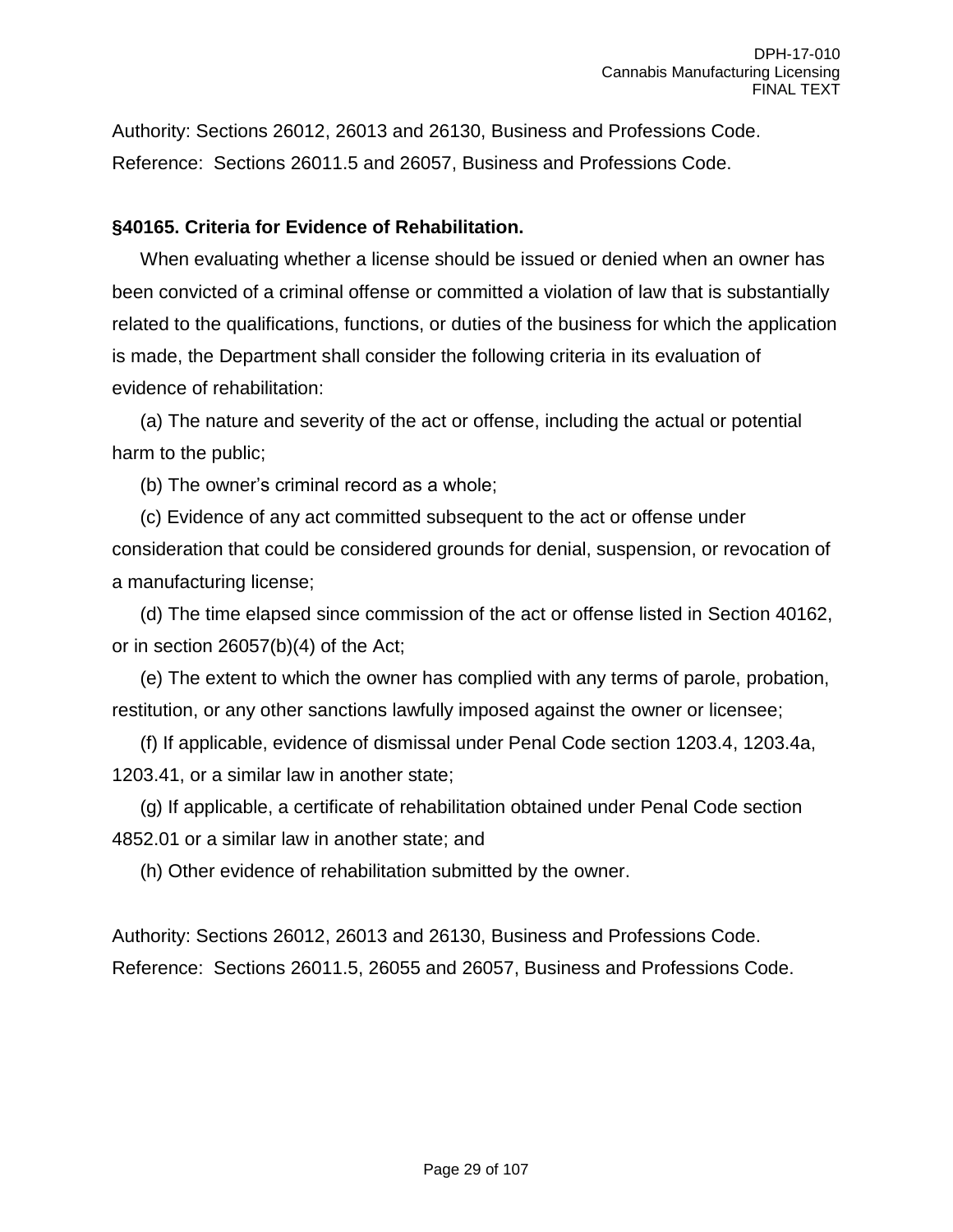## **§40167. Appeal of License Denial.**

(a) Upon denial of an application for a license, the Department shall notify the applicant in writing of the reasons for the denial and the right to a hearing to contest the denial.

(b) The applicant may request a hearing by filing a written petition for a license with the Department within 30 calendar days of service of the notice of denial. The written request for hearing must be postmarked within the 30-day period. If a request is not filed within the 30-day period, the applicant's right to a hearing is waived.

(c) Upon receipt of a timely filed petition, the Department shall set the petition for hearing. The hearing shall be conducted in accordance with Chapter 5 (commencing with Section 11500) of Part 1 of Division 3 of Title 2 of the Government Code.

Authority: Sections 26012, 26013 and 26130, Business and Professions Code. Reference: Section 26058, Business and Professions Code.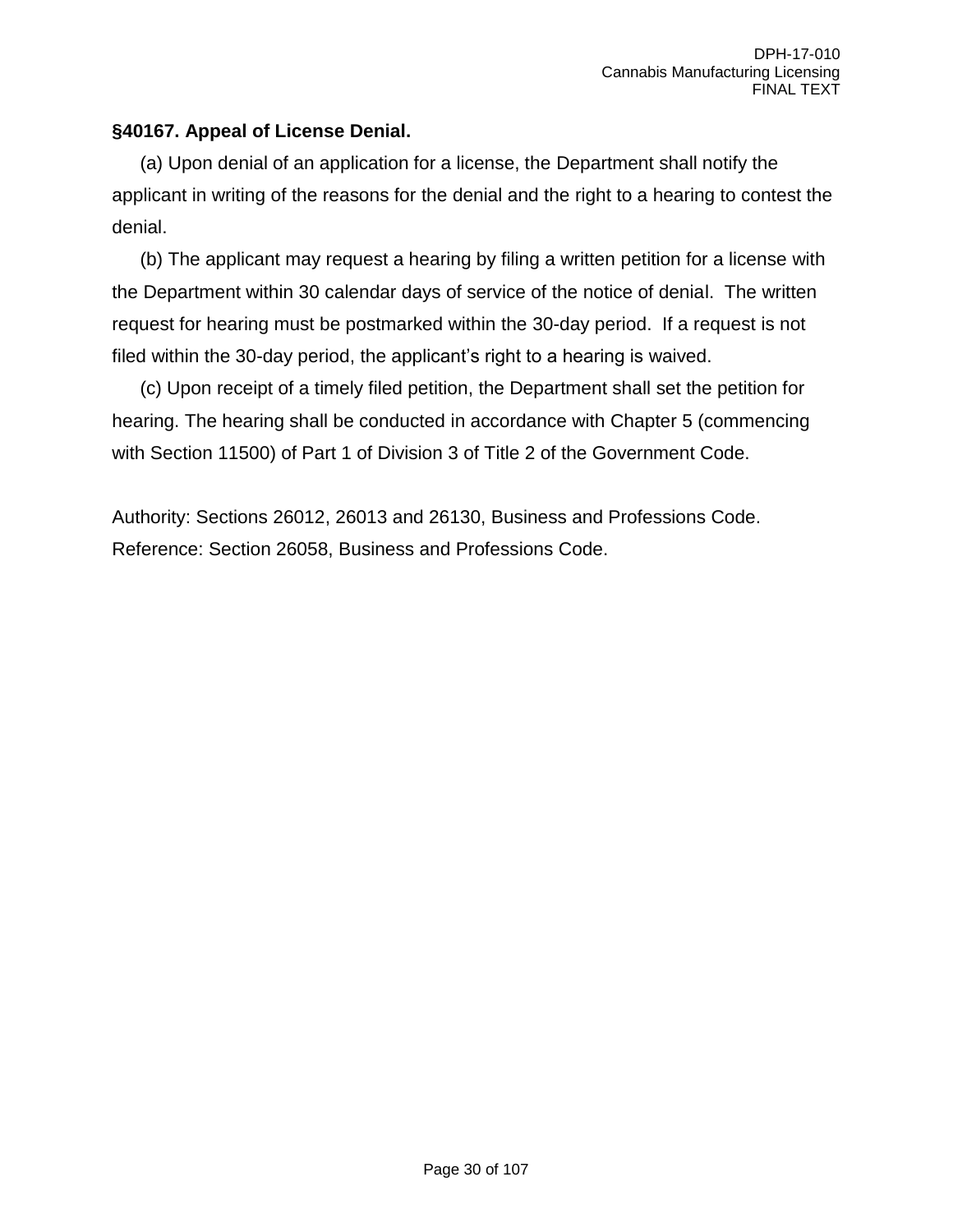## **Article 5. Licensing**

## **§40175. License Constraints.**

(a) A manufacturer licensee shall not manufacture, prepare, package or label any products other than cannabis products at the licensed premises. For purposes of this section, the term "cannabis products" also includes packaged cannabis, pre-rolls, and products that do not contain cannabis, but are otherwise identical to the cannabiscontaining product, and are intended for use as samples.

(b) No licensee shall employ or retain an individual under 21 years of age.

(c) A manufacturer licensee shall only use cannabinoid concentrates and extracts that are manufactured or processed from cannabis obtained from a licensed cannabis cultivator.

(d) A manufacturer licensee shall not manufacture, prepare, package, or label cannabis products in a location that is operating as a retail food establishment or as a processed food registrant.

(e) A manufacturer licensee shall not manufacture, prepare, package, or label cannabis products in a location that is licensed by the Department of Alcoholic Beverage Control pursuant to Division 9 (commencing with section 23000) of the Business and Professions Code.

Authority: Sections 26012, 26013 and 26130, Business and Professions Code. Reference: Sections 26050 and 26140, Business and Professions Code.

## **§40177. Change in Licensed Operations.**

(a) At any time during the license period, a licensee may request to change the manufacturing activities conducted at the licensed premises. The following changes require pre-approval from the Department:

(1) The addition of any extraction method subject to the requirements of Section 40225;

(2) The addition of any other extraction method that necessitates a substantial or material alteration of the premises;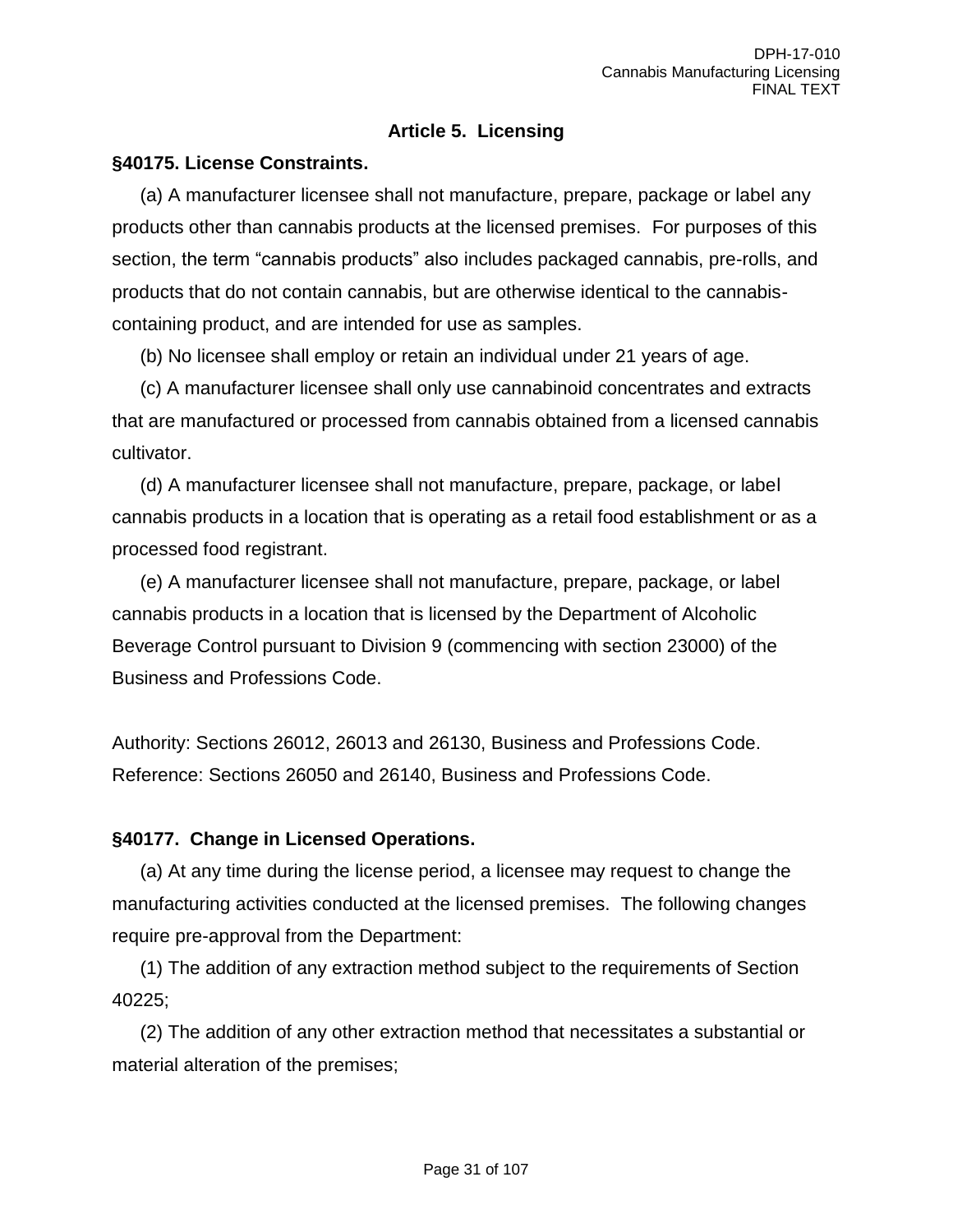(3) The addition of infusion operations if no infusion activity is listed in the current license application on file with the Department;

(4) A substantial or material alteration of the licensed premises from the current premises diagram on file with the Department.

(b) For purposes of this section, a "substantial or material alteration" includes: the removal, creation, or relocation of an entryway, doorway, wall, or interior partition; a change in the type of activity conducted in, or the use of, an area identified in the premises diagram; or remodeling of the premises or portion of the premises in which manufacturing activities are conducted.

(c) To request approval for a change listed in subsection (a), the licensee shall submit the following:

(1) Any changes to the information and documents required under Section 40131 by email or through MCLS; and

(2) A non-refundable \$700 change request processing fee for review of all documents.

(d) The request shall be evaluated on a case-by-case basis by the Department, and upon approval of the request by the Department, the licensee may begin conducting the additional manufacturing operation or make the requested change to the premises. The existing license shall be amended to reflect the change in operations, if applicable, but the date of expiration shall not change.

(e) Licensees that choose to cease operation of any activity identified in the current license application on file with the Department shall notify the Department within 10 days of cessation of the activity. License fees shall not be pro-rated or refunded upon cessation of any activity.

(f) A licensee shall notify the Department through MCLS of any changes to the product list on file with the Department and provide a new product list within 10 business days of making any change.

Authority: Sections 26012, 26013 and 26130, Business and Professions Code. Reference: Sections 26050 and 26055, Business and Professions Code.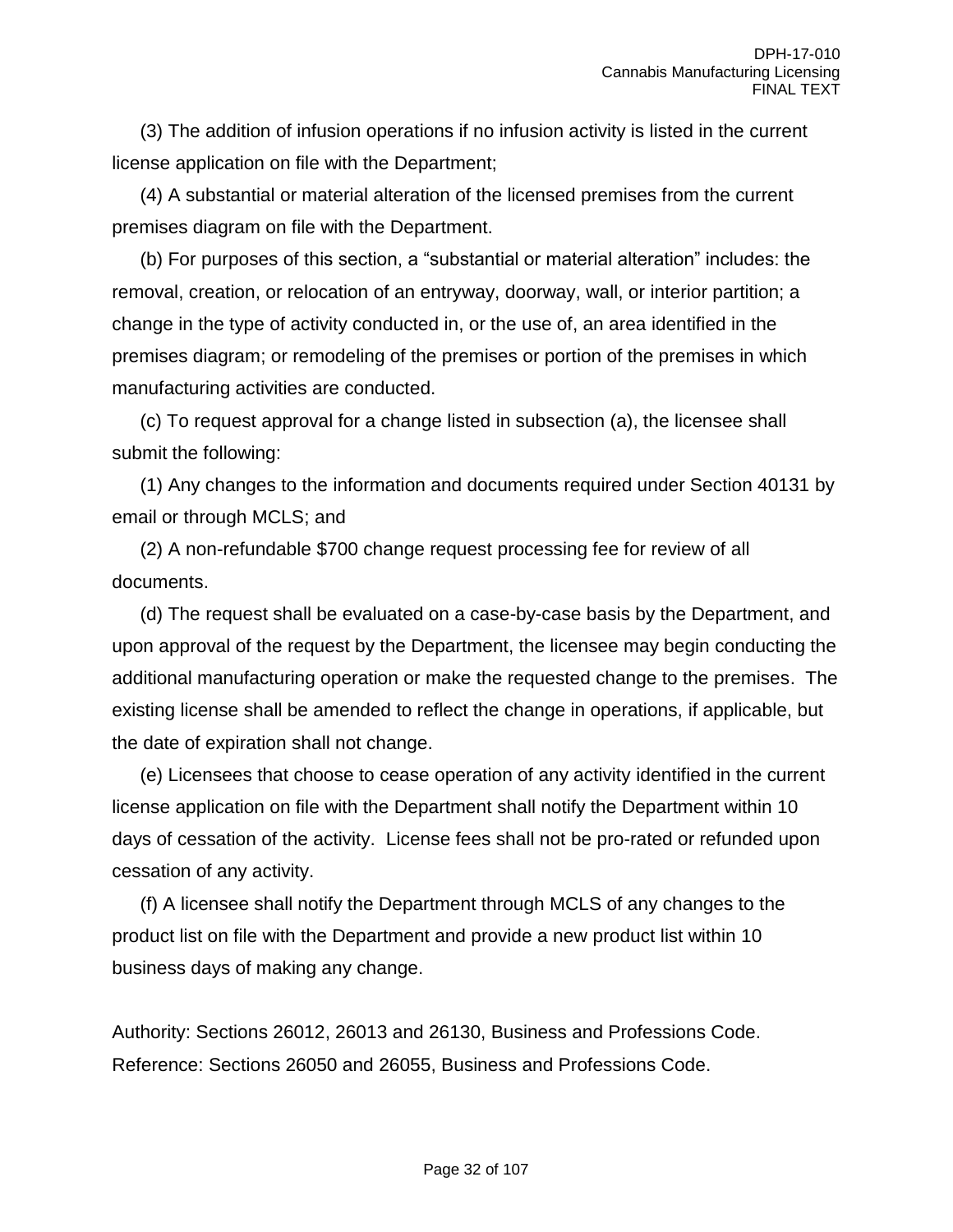### **§40178. Add or Remove Owner(s) and Financial Interest Holders.**

(a) The licensee shall notify the Department of the addition or removal of an owner through MCLS within 10 calendar days of the change.

(b) Any new owner shall submit the information required under Section 40130 to the Department through MCLS or on a form prescribed by the Department. The Department shall review the qualifications of the new owner in accordance with the Act and these regulations to determine whether the change would constitute grounds for denial of the license. The Department may approve the addition of the owner, deny the addition of the owner, or condition the license as appropriate, to be determined on a case-by-case basis.

(c) An owner shall notify the Department through MCLS of any change in their owner information submitted pursuant to Section 40130 within 10 calendar days of the change.

(d) A licensee shall notify the Department through MCLS of any change in the list of financial interest holders, as specified in to Section 40129(a)(9) within 10 calendar days of the change.

Authority: Sections 26012, 26013 and 26130, Business and Professions Code. Reference: Sections 26050 and 26057, Business and Professions Code.

## **§40179. Death, Incapacity, or Insolvency of a Licensee.**

(a) In the event of the death, incapacity, receivership, assignment for the benefit of creditors or other event rendering one or more owners' incapable of performing the duties associated with the license, the owner or owners' successor in interest (e.g., appointed guardian, executor, administrator, receiver, trustee, or assignee) shall notify the Department in writing within 10 business days.

(b) To continue operations or cancel the existing license, the successor in interest shall submit to the Department the following:

(1) The name of the successor in interest;

(2) The name of the owner(s) for which the successor in interest is succeeding and the license number;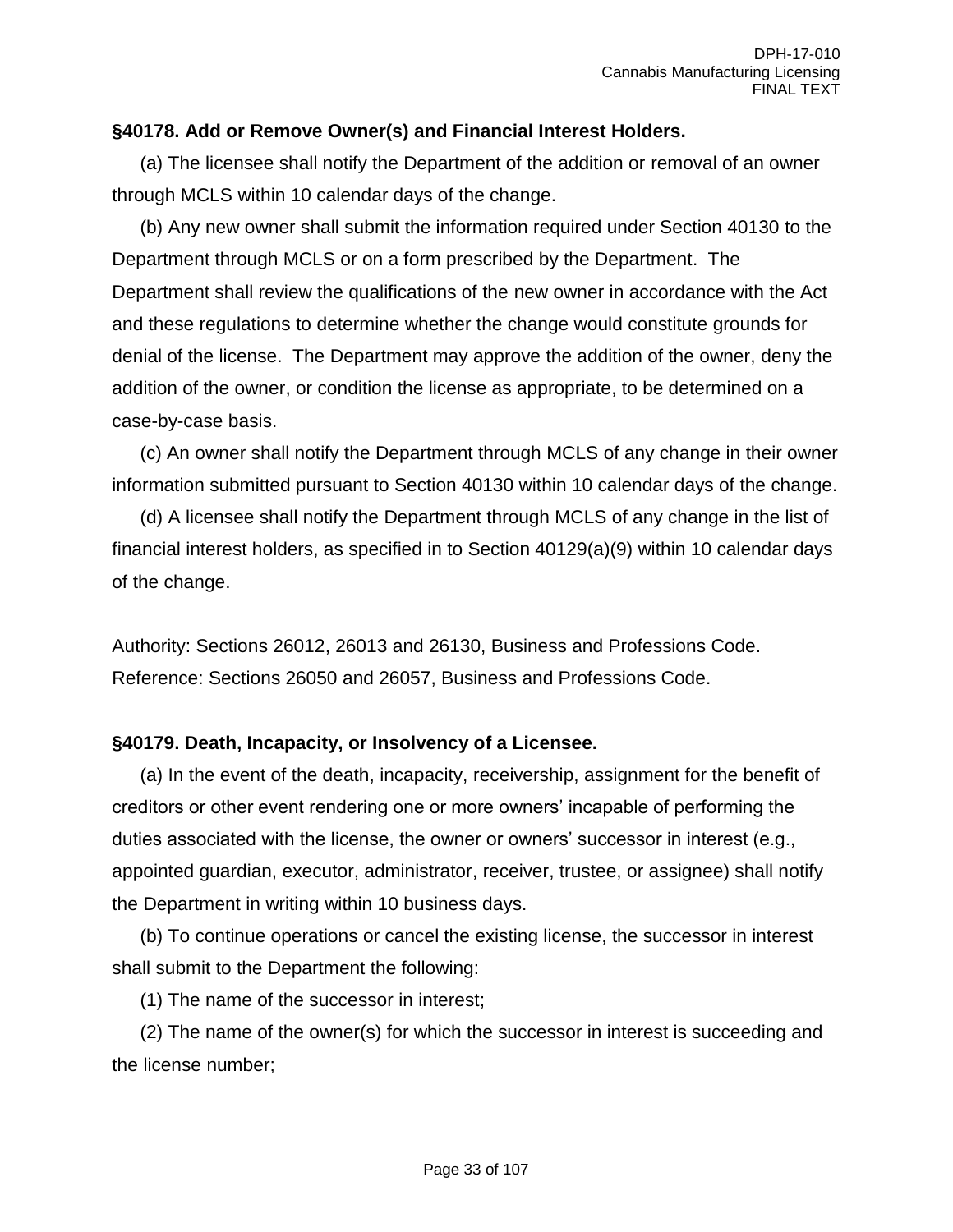(3) The phone number, mailing address, and email address of the successor in interest; and

(4) Documentation demonstrating that the owner(s) is incapable of performing the duties associated with the license such as a death certificate or a court order, and documentation demonstrating that the person making the request is the owner or owners' successor in interest such as a court order appointing guardianship, receivership, or a will or trust agreement.

(c) The Department may give the successor in interest written approval to continue operations on the licensed manufacturing premises for a period of time specified by the Department:

(1) If the successor in interest or another person has applied for a license from the Department for the licensed premises and that application is under review;

(2) If the successor in interest needs additional time to destroy or sell cannabis or cannabis products; or

(3) At the discretion of the Department.

(d) The successor in interest is held subject to all terms and conditions under which a state cannabis license is held pursuant to the Act.

(e) The approval pursuant to subsection (c) creates no vested right to the issuance of a state cannabis license.

Authority: Sections 26012, 26013 and 26130, Business and Professions Code. Reference: Section 26012, Business and Professions Code.

#### **§40180. License Renewal.**

(a) To apply for a license renewal, the licensee shall submit any changes to their current license application information (as required by Section 40128) on a form prescribed by the Department or through MCLS; submit a document demonstrating the gross annual revenue for the licensed premises calculated pursuant to Section 40152, such as a copy of the licensee's state tax return filed with the California Department of Tax and Fee Administration; sign the license renewal application under penalty of perjury; and submit the annual license fee as specified in Section 40150(b).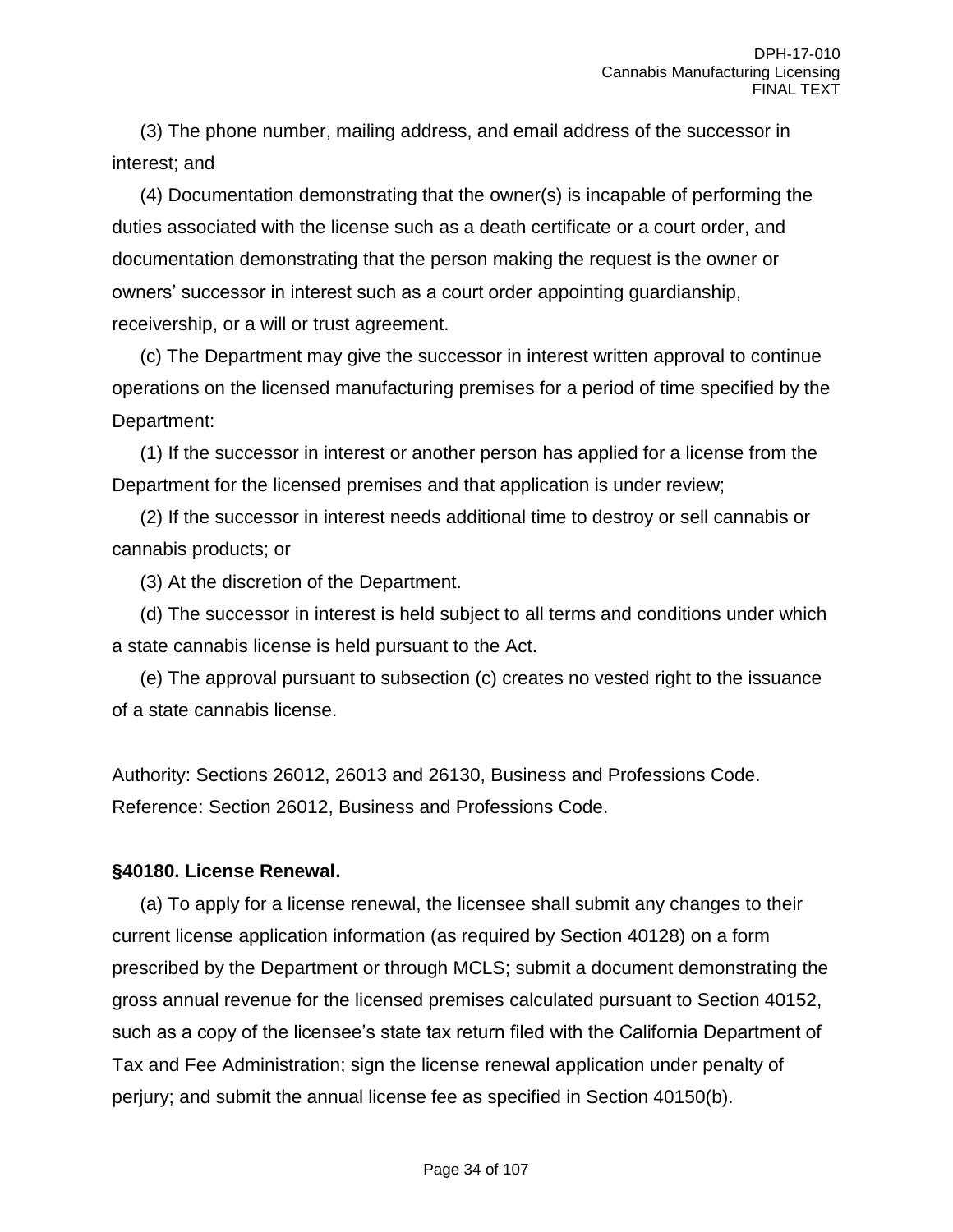(b) To timely renew a license, a completed license renewal application and annual license fee pursuant to Section 40150(b) shall be received by the Department from the licensee no earlier than 60 calendar days before the expiration of the license and no later than 5:00 p.m. Pacific Time on the last business day before the expiration of the license if the renewal form is submitted to the Department at its office(s), or no later than 11:59 p.m. on the last business day before the expiration of the license if the renewal form is submitted through MCLS. Failure to receive a notice for license renewal does not relieve a licensee of the obligation to renew all licenses as required.

(c) In the event the license renewal application is not submitted by the deadline established in subsection (b), the licensee shall not conduct commercial cannabis activity until the license is renewed.

(d) A licensee may submit an application for license renewal up to 30 calendar days after the license expires. A late license renewal application shall be subject to a late fee of \$500. A licensee that does not submit a complete license renewal application, including the late fee, to the Department within 30 calendar days after the expiration of the license shall forfeit their eligibility to apply for a license renewal and, instead, shall be required to submit a new license application.

(e) Any changes to owner and financial interest holder information shall be made in accordance with Section 40178.

(f) The Department shall notify the licensee upon approval of the license renewal application through email or MCLS. The Department shall notify a licensee of the denial of an application in accordance with Section 40167.

Authority: Sections 26012, 26013 and 26130, Business and Professions Code. Reference: Sections 26050, 26051.5 and 26180, Business and Professions Code.

#### **§40182. Disaster Relief.**

(a) If a licensee is unable to comply with any licensing requirement due to a disaster, the licensee may notify the Department of this inability to comply and request relief from the specific licensing requirement.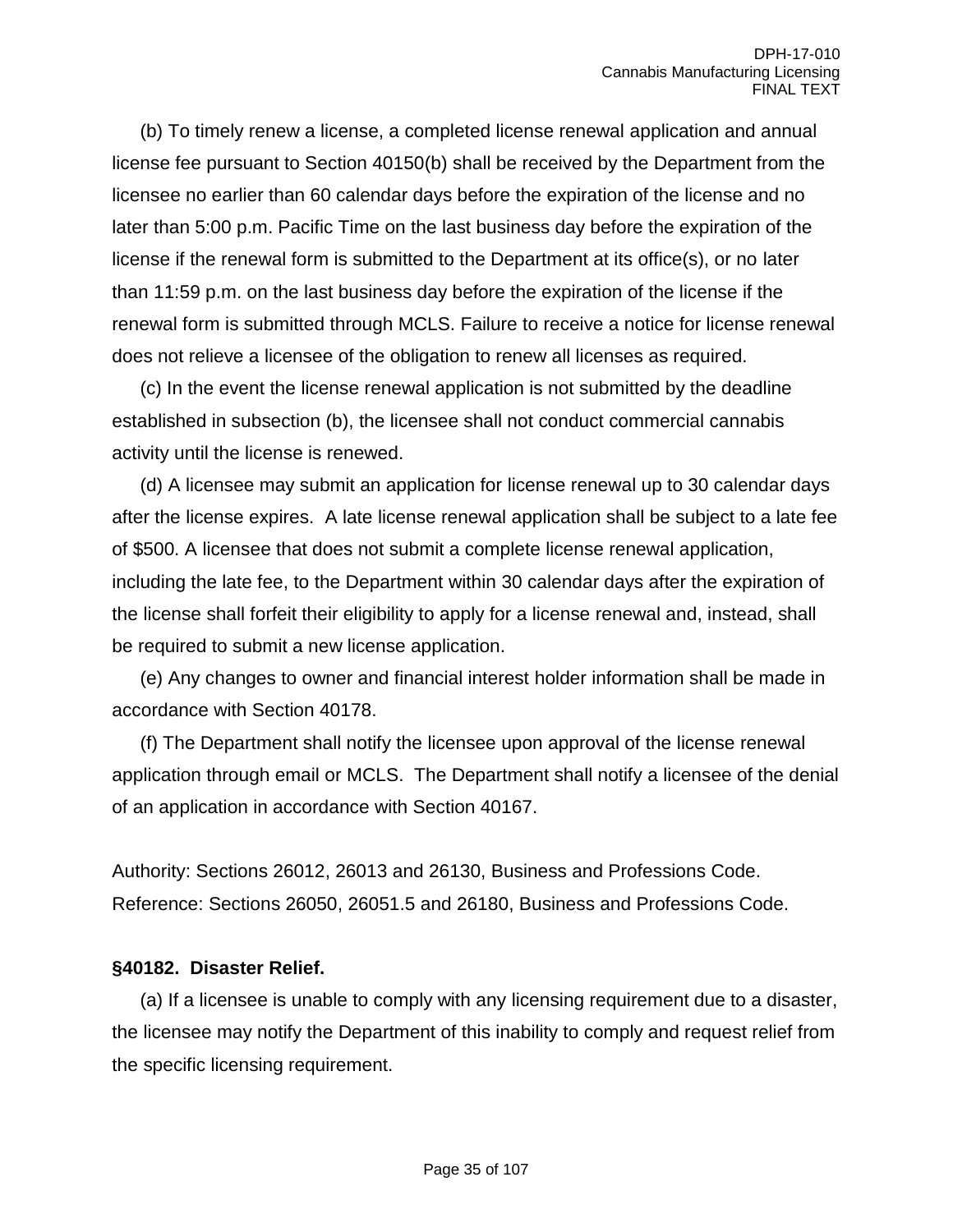(b) The Department may exercise its discretion to provide temporary relief from specific regulatory requirements in this chapter and from other licensing requirements when allowed by law.

(c) Temporary relief from specific licensing requirements shall be issued for a reasonable amount of time in order to allow the licensee to recover from the disaster.

(d) The Department may require that certain conditions be followed in order for a licensee to receive temporary relief from specific licensing requirements.

(e) A licensee shall not be subject to an enforcement action for a violation of a licensing requirement in which the licensee has received temporary relief.

(f) For purposes of this section, "disaster" means condition of extreme peril to the safety of persons and property within the state or a county, city and county, or city caused by such conditions such as air pollution, fire, flood, storm, tidal wave, epidemic, riot, drought, terrorism, sudden and severe energy shortage, plant or animal infestation or disease, Governor's warning of an earthquake or volcanic prediction, or an earthquake, or similar public calamity, other than conditions resulting from a labor controversy, for which the Governor has proclaimed a state of emergency in accordance with Government Code sections 8558 and 8625, or for which a local governing body has proclaimed a local emergency in accordance with Government Code sections 8558 and 8630.

(g) Notwithstanding subsection (a) of this section, if a licensee needs to move cannabis or cannabis products stored on the premises to another location immediately to prevent loss, theft, or degradation of the cannabis or cannabis products from the disaster, the licensee may move the cannabis or cannabis products without obtaining prior approval from the Department if the following conditions are met:

(1) The cannabis or cannabis products are moved to a secure location where access to the cannabis or cannabis products can be restricted to the licensees, its employees, and its contractors;

(2) The licensee notifies the Department in writing that the cannabis or cannabis products have been moved and that the licensee is requesting relief from complying with the specific licensing requirements pursuant to subsection (a) of this section within 24 hours of moving the cannabis or cannabis products;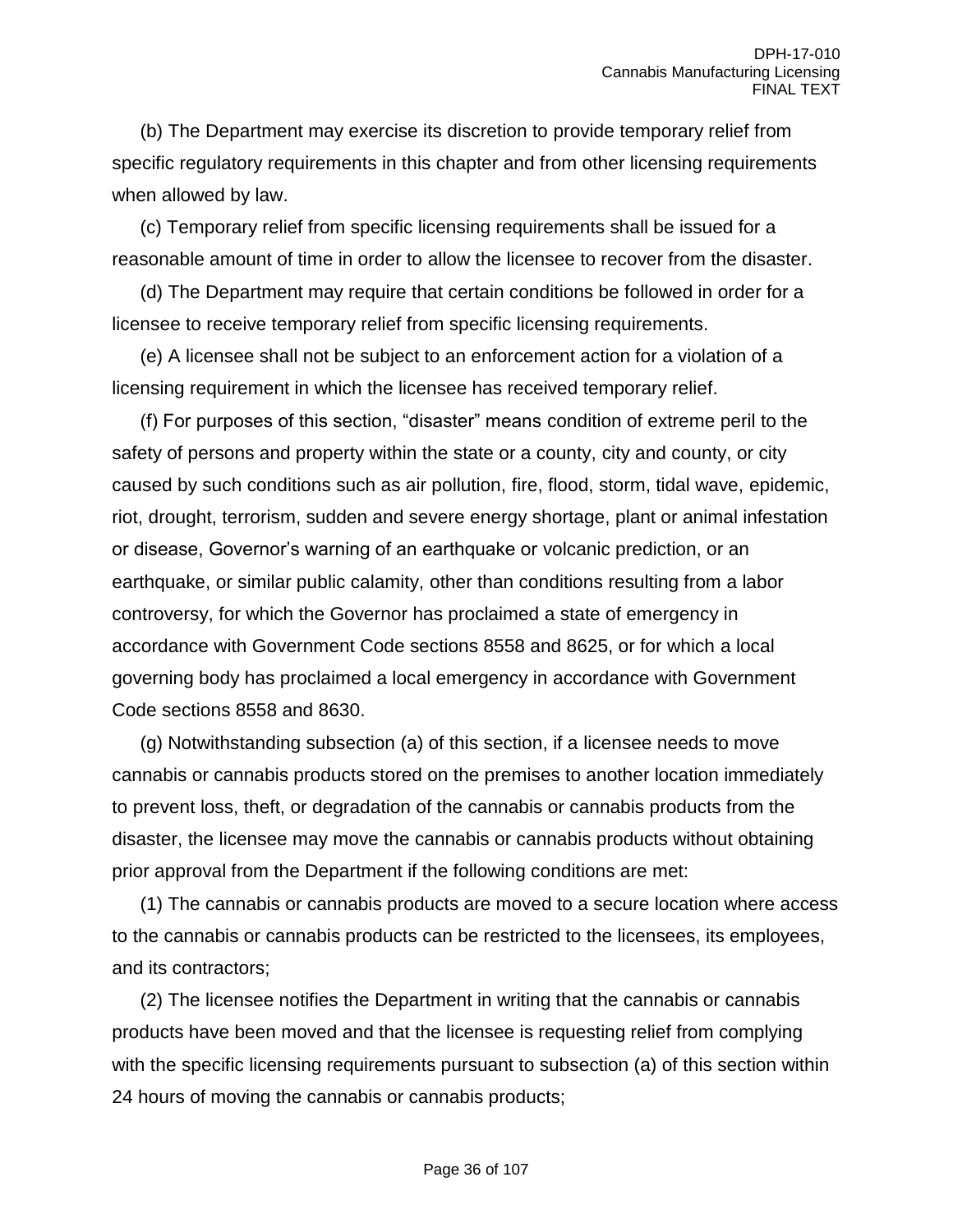(3) The licensee agrees to grant the Department access to the location where the cannabis or cannabis products have been moved;

(4) The licensee submits in writing to the Department within 10 days of moving the cannabis or cannabis products, a request for temporary relief that clearly indicates what regulatory sections relief is requested from, the time period for which the relief is requested, and the reasons relief is needed for the specified amount of time.

Authority: Sections 26012, 26013 and 26130, Business and Professions Code. Reference: Section 26012, Business and Professions Code.

# **§40184. Notification of Criminal Acts, Civil Judgments, and Revocation of a Local License, Permit, or Other Authorization after Licensure.**

(a) A licensee shall notify the Department in writing of a criminal conviction of any owner, either by mail or electronic mail, within 48 hours of the conviction. The written notification to the Department shall include the date of conviction, the court case number, the name of the court in which the owner was convicted, and the specific offense(s) for which the owner was convicted.

(b) A licensee shall notify the Department in writing of a civil penalty or judgment rendered against the licensee or any owner in their individual capacity, either by mail or electronic mail, within 48 hours of delivery of the verdict or entry of judgment, whichever is sooner. The written notification to the Department shall include the date of verdict or entry of judgment, the court case number, the name of the court in which the matter was adjudicated, and a description of the civil penalty or judgement rendered against the licensee or owner.

(c) A licensee shall notify the Department in writing of the revocation of a local license, permit, or other authorization, either by mail or electronic mail, within 48 hours of receiving notice of the revocation. The written notification shall include the name of the local agency involved, a written explanation of the proceeding or enforcement action, and the specific violation(s) that led to revocation.

(d) A licensee shall notify the Department in writing of an administrative order for violations of labor standards against the licensee or any owner in their individual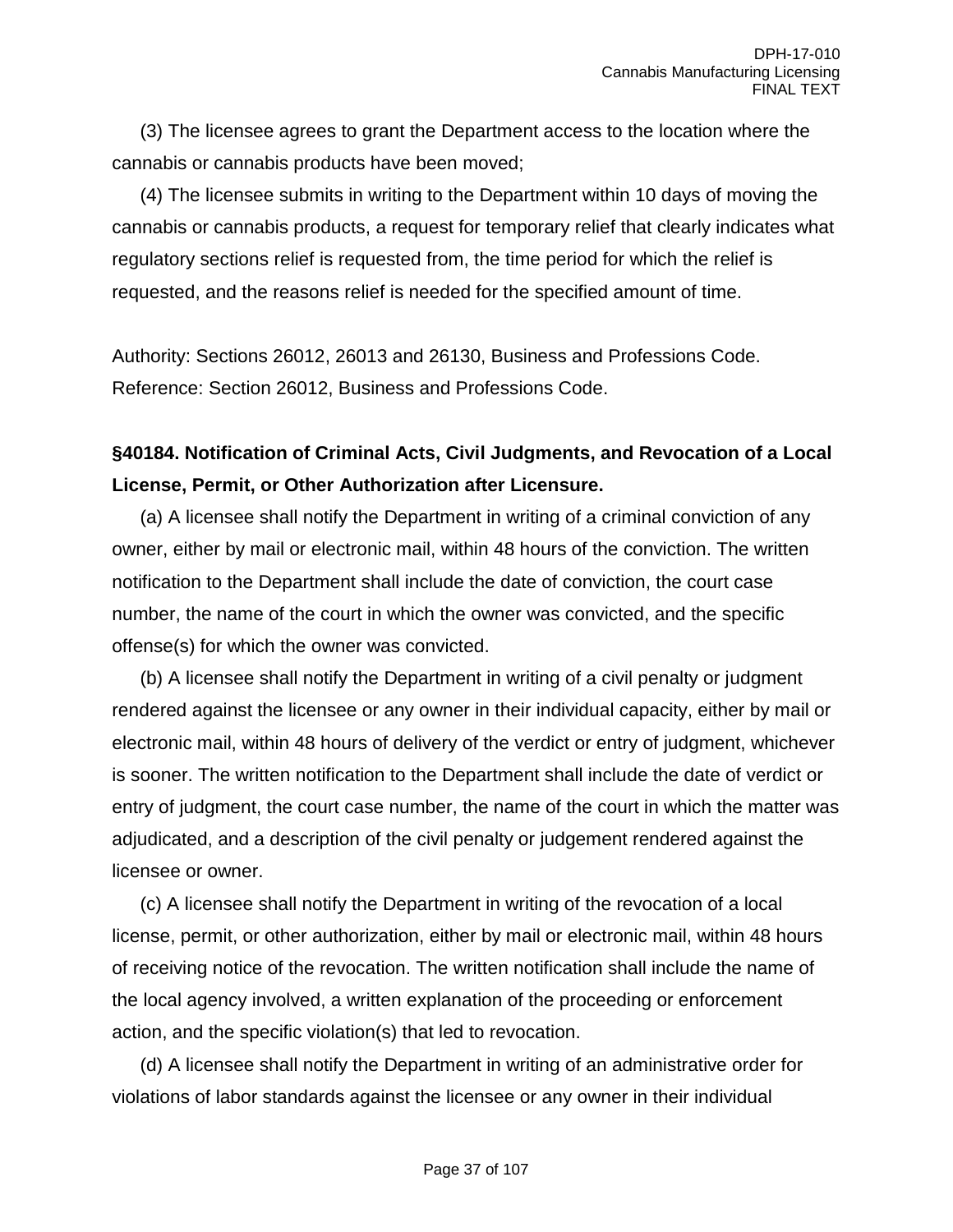capacity, either by mail or electronic mail, within 48 hours of delivery of the order. The written notification shall include the date of the order, the name of the agency issuing the order, and a description of the administrative penalty or judgment against the licensee.

Authority: Sections 26012, 26013 and 26130, Business and Professions Code. Reference: Section 26031, Business and Professions Code.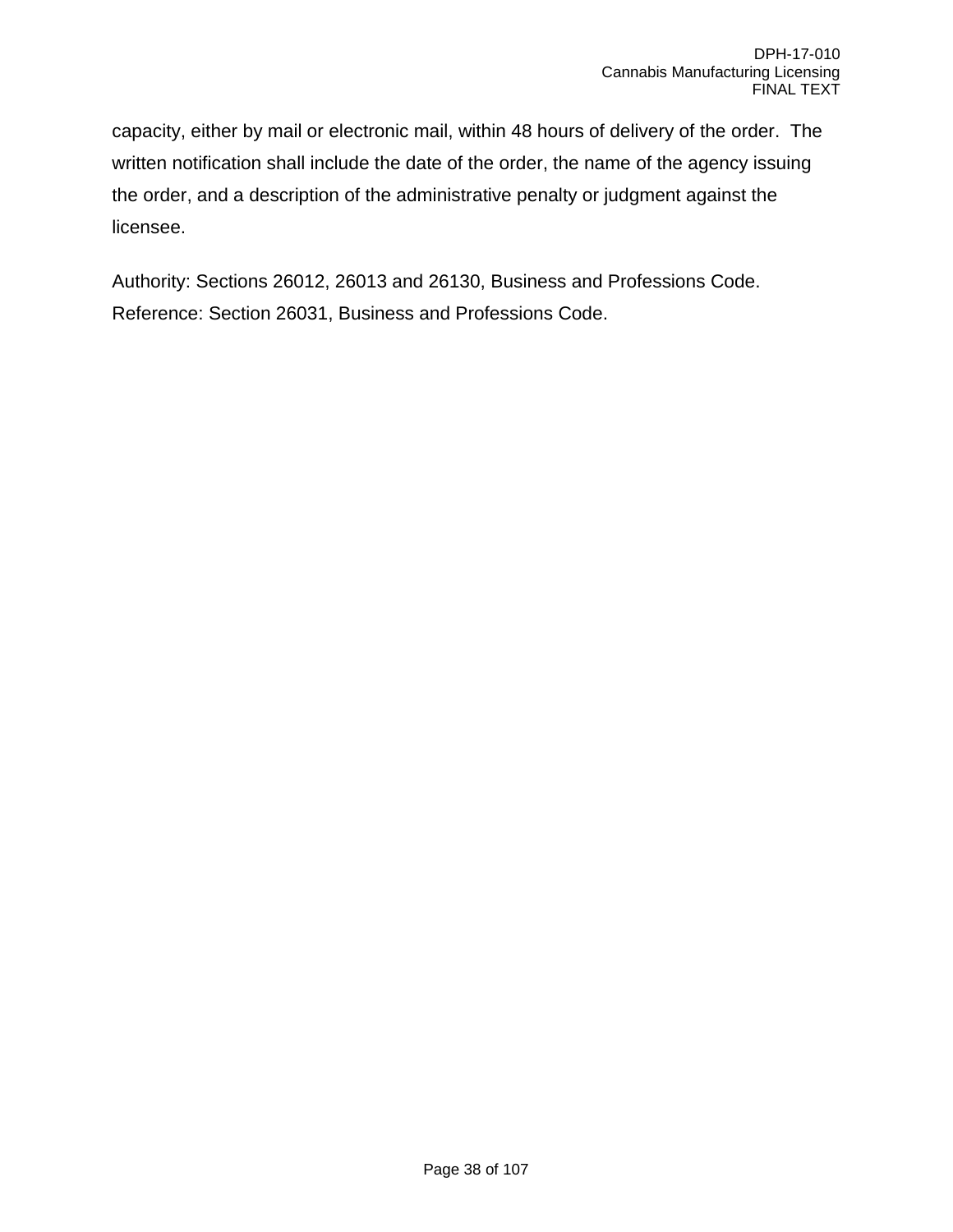## **Article 6. Shared-Use Facilities**

# **§40190. Definitions.**

For purposes of this Article, the following definitions shall apply:

(a) "Common-use area" means any area of the manufacturer's registered shareduse facility, including equipment that is available for use by more than one licensee, provided that the use of a common-use area is limited to one licensee at a time.

(b) "Designated area" means the area of the manufacturer's registered shared-use facility that is designated by the primary licensee for the sole and exclusive use of a Type S licensee, including storage of the Type S licensee's cannabis, cannabis concentrates, and cannabis products.

(c) "Primary licensee" means the Type 7, Type 6, or Type N licensee that has registered and been approved to operate its licensed premises as a shared-use facility.

(d) "Shared-use facility" means a manufacturing premises operated by a Type 7, Type 6, or Type N licensee in which Type S licensees are authorized to conduct manufacturing operations.

(e) "Use agreement" means a written agreement between a primary licensee and a Type S applicant or licensee that specifies the designated area of the Type S licensee, the days and hours in which the Type S licensee is assigned to use the common-use area, any allocation of responsibility for compliance pursuant to Section 40196, and an acknowledgement that the Type S licensee has sole and exclusive use of the commonuse area during the Type S licensee's assigned time period.

Authority: Sections 26012, 26013 and 26130, Business and Professions Code. Reference: Sections 26001, 26050, 26051.5 and 26130, Business and Professions Code.

# **§40191. Type S License.**

- (a) Applications for a Type S license shall:
- (1) Be submitted in accordance with Section 40128;

(2) Include the license number and address of the registered shared-use facility at which the applicant will conduct manufacturing operations;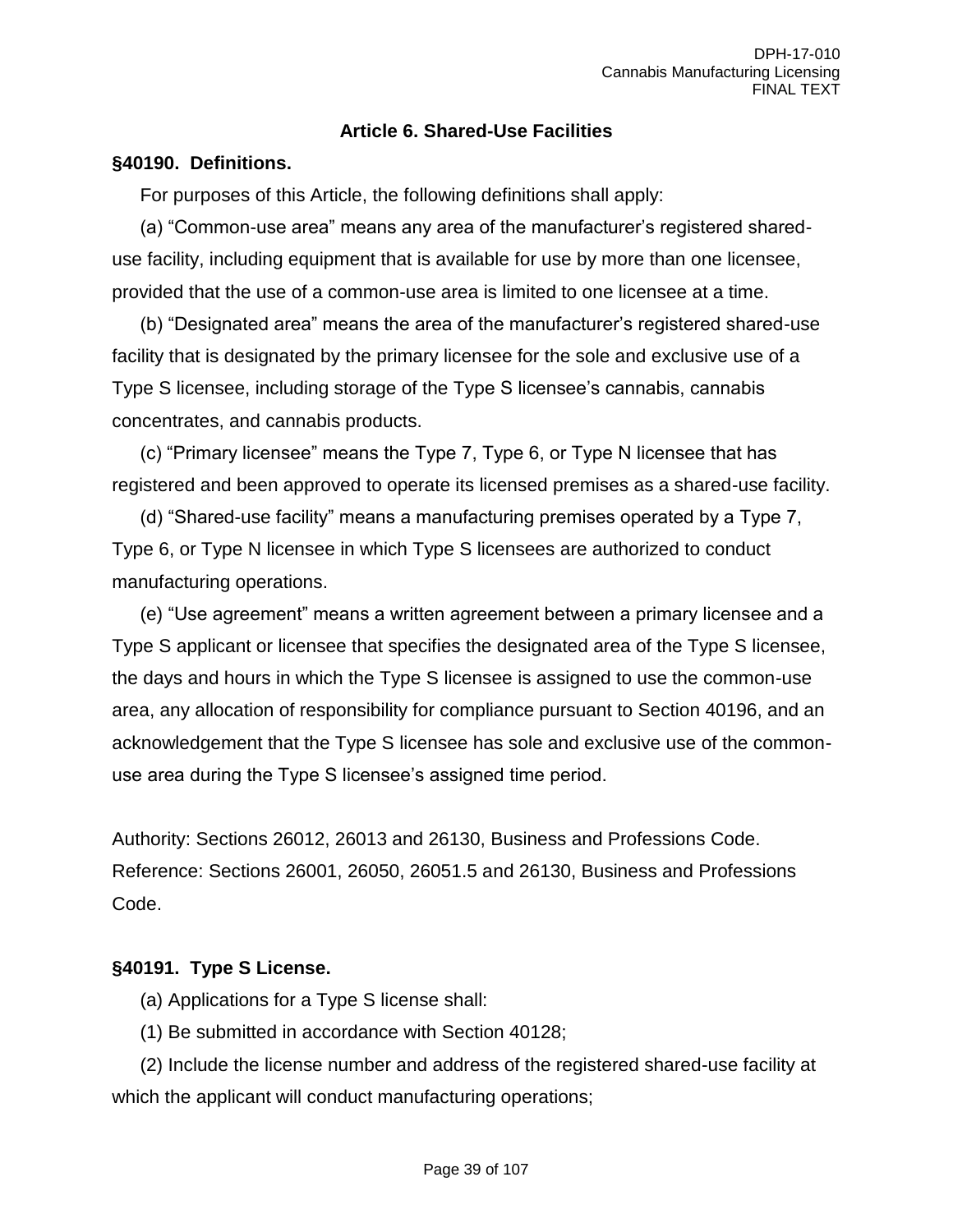(3) Include a copy of the use agreement signed by both the Type S applicant and the primary licensee; and

(4) On the premises diagram submitted pursuant to Section 40131(i), indicate the designated area to be used by the Type S applicant and detail where the applicant will store its cannabis, cannabis concentrates, and cannabis products.

(b) A Type S license shall only be available to applicants with a gross annual revenue of less than \$1,000,000 as calculated pursuant to Section 40152.

(c) A Type S licensee may conduct the following operational activities:

- (1) Infusions, as defined in Section 40100(v);
- (2) Packaging and labeling of cannabis products; and

(3) Extractions with butter or food-grade oils, provided that the resulting extract or concentrate shall be used solely in the manufacture of the Type S licensee's infused product, and shall not be sold to any other licensee.

Authority: Sections 26012, 26013 and 26130, Business and Professions Code. Reference: Sections 26050, 26051.5 and 26130, Business and Professions Code.

# **§40192. Registration to Operate a Shared-Use Facility.**

(a) No licensee shall operate as a shared-use facility without prior approval by the Department.

(b) To register as a shared-use facility, a Type 7, Type 6, or Type N licensee shall submit the following to the Department through MCLS:

(1) A copy of the license, permit, or other authorization issued by the local jurisdiction that enables the licensee to operate as a shared-use facility. The Department shall contact the applicable local jurisdiction to confirm the validity of the authorization upon receipt of the application for registration. If the local jurisdiction does not respond within 10 calendar days, the Department shall consider the authorization valid.

(2) A registration form prescribed by the Department, which includes the following information: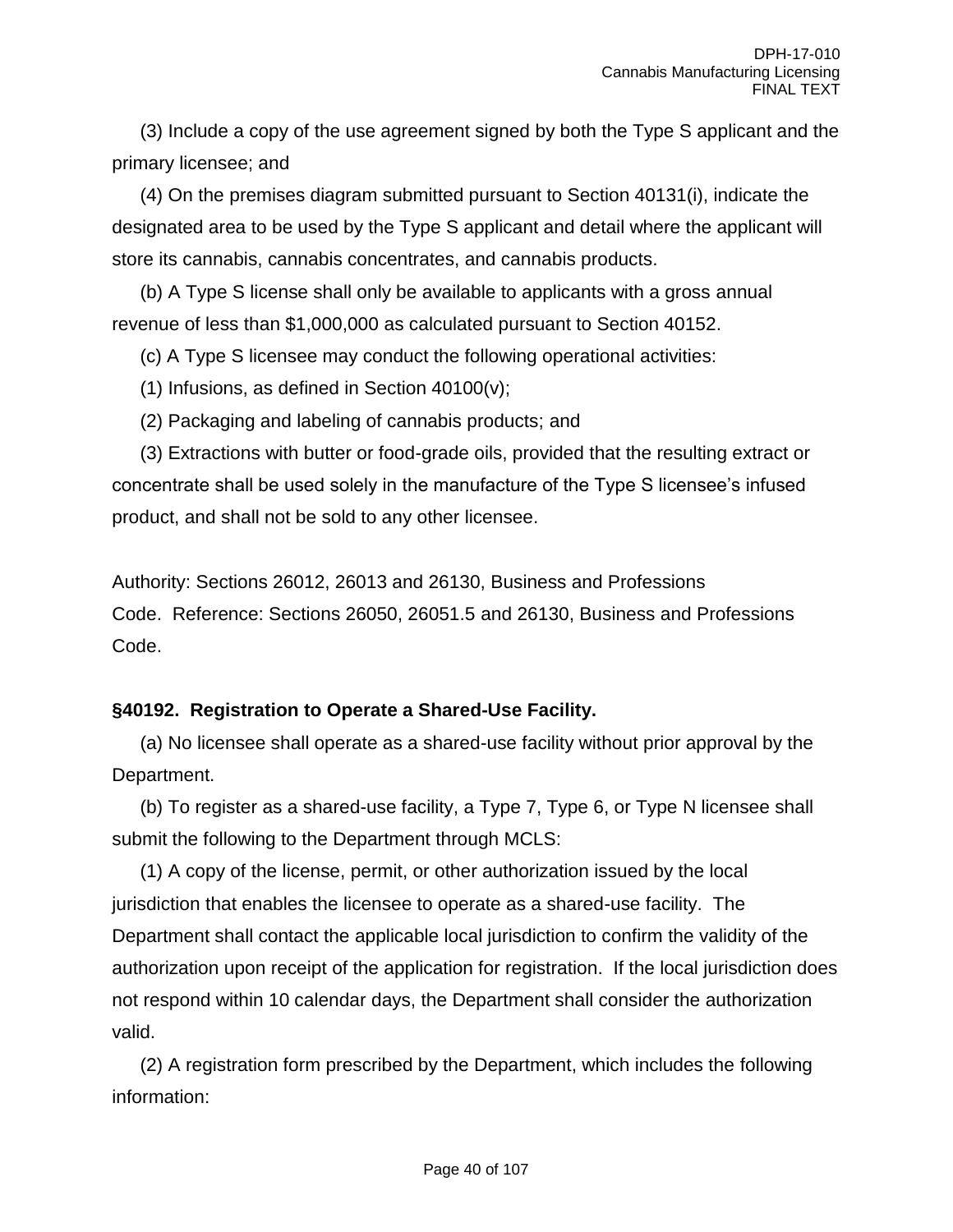(A) The proposed occupancy schedule that specifies the days and hours the common-use area will be available for use by Type S licensees and when the commonuse area will be used by the primary licensee. The occupancy schedule shall allow for maintenance and sanitizing between uses by individual licensees.

(B) A diagram indicating:

(i) Each designated area for Type S licensee(s).

(ii) The common-use area, including identification of any shared equipment.

(c) The Department shall notify the Type 7, Type 6, or Type N licensee upon approval of the registration to operate as a shared-use facility. Notification shall be made through MCLS.

(d) At least one business day prior to a Type S licensee commencing manufacturing operations at a registered shared-use facility, the primary licensee shall provide written notification to the Department. The notification to the Department shall include the Type S licensee's business name, contact person, contact phone number, and license number. The primary licensee shall also provide an updated occupancy schedule that includes the Type S licensee and an updated diagram that specifies the Type S licensee's designated area. Notification shall be provided by email or through MCLS.

(e) A primary licensee that wishes to discontinue operation as a shared-use facility may cancel its registration by providing written notice to the Department and each Type S licensee authorized to use the shared-use facility at least 30 calendar days prior to the effective date of the cancellation.

Authority: Sections 26012, 26013 and 26130, Business and Professions Code. Reference: Sections 26051.5, 26055 and 26130, Business and Professions Code.

## **§40194. Shared-Use Facility Conditions for Operation.**

(a) A primary licensee shall operate the shared-use facility in accordance with the conditions of operation specified in this section.

(b) Each Type S licensee shall be assigned a "designated area" that, at minimum:

(1) Is for exclusive use by the Type S licensee;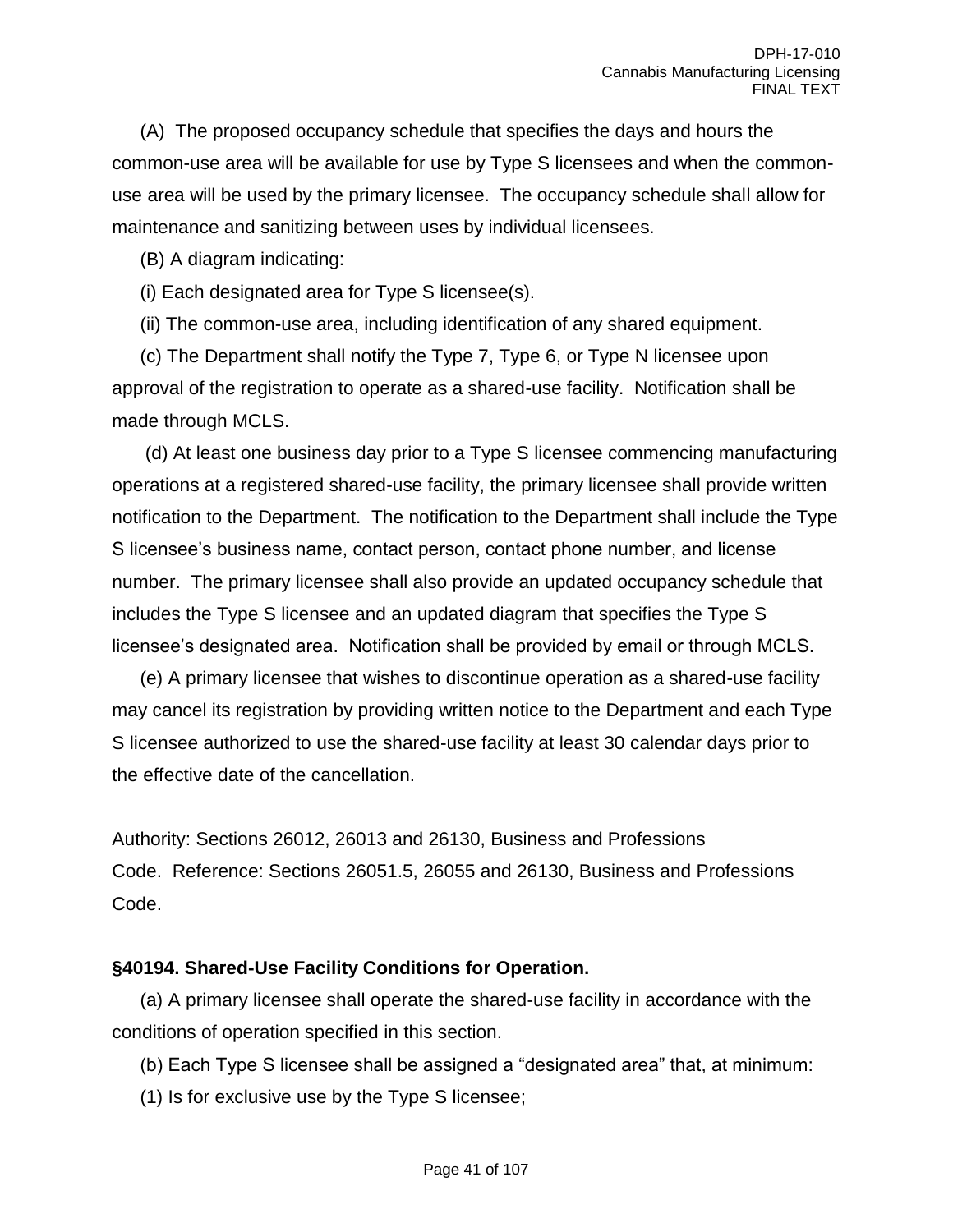(2) Provides an area for storage that is secure, fixed in place, locked with a commercial-grade lock, and accessible only to the Type S licensee for storage of that Type S licensee's cannabis, cannabis concentrates, and cannabis products.

(c) Any part of the premises used for manufacturing activities that is a common-use area shall be occupied by only one licensee at a time by restricting the time period that each licensee may use the common-use area. During the assigned time period, one licensee shall have sole and exclusive occupancy of the common-use area.

(d) The use of the shared-use facility shall be restricted to the primary licensee and the Type S licensees authorized by the Department to use the shared-use facility.

(e) Any cannabis product or other materials remaining after a Type S licensee ceases operation and discontinues use of its designated area shall be considered cannabis waste and disposed of by the primary licensee consistent with the requirements of the Act and regulations.

(f) The shared-use facility shall meet all applicable requirements of the Act and regulations.

(g) The occupancy schedule shall be prominently posted near the entrance to the shared-use facility.

(h) The primary licensee may conduct manufacturing activities as permitted under its Type 7, Type 6, or Type N license and may use the common-use area during its scheduled time period.

Authority: Sections 26012, 26013 and 26130, Business and Professions Code. Reference: Sections 26011.5 and 26130, Business and Professions Code.

## **§40196. Shared-Use Facility Compliance Requirements.**

(a) As part of the use agreement, the primary licensee and the Type S licensee(s) may allocate responsibility for providing and maintaining commonly used equipment and services, including, but not limited to, security systems, fire monitoring and protection services, and waste disposal services. However, such agreement is not binding on the Department and the Department may take enforcement action against either the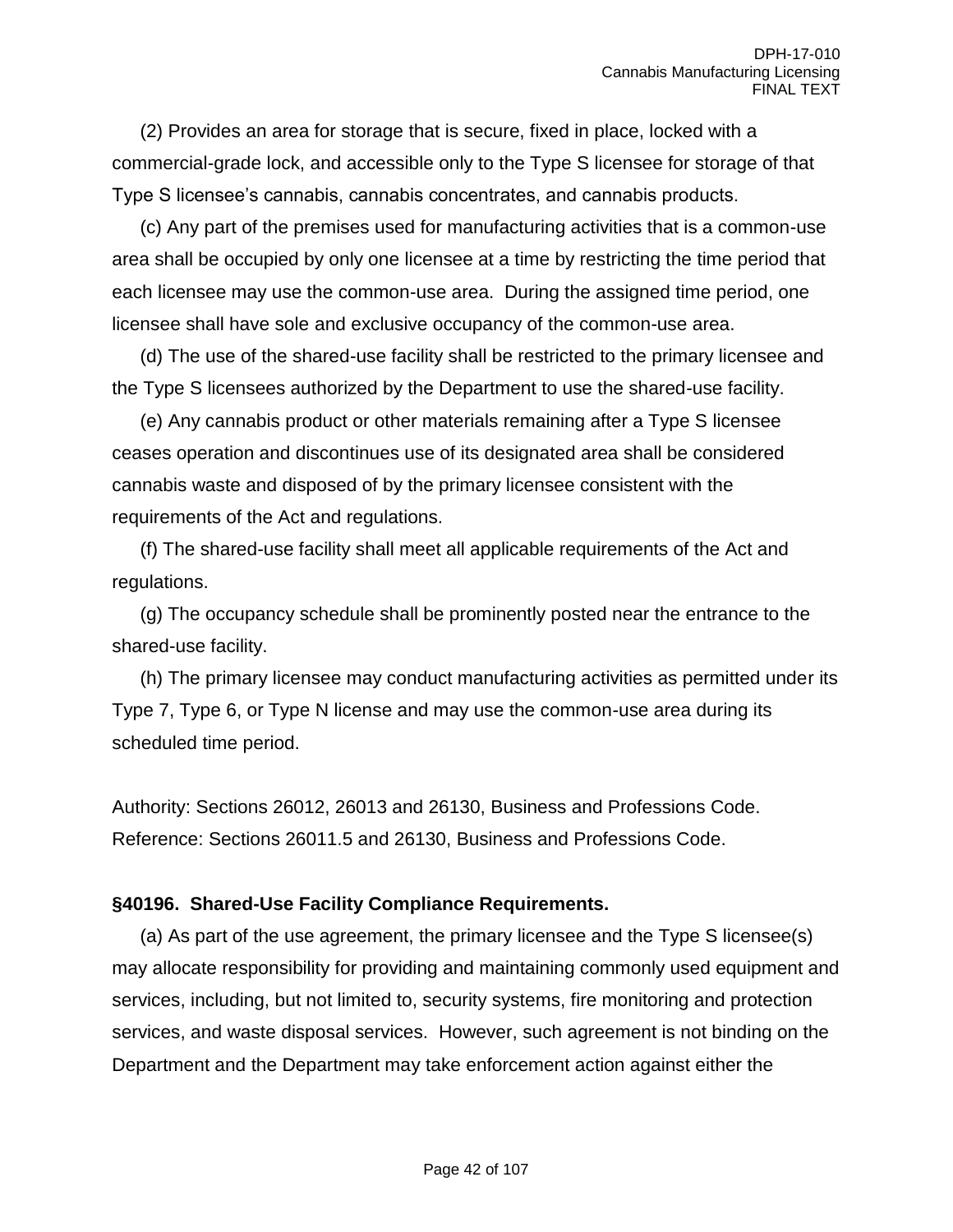primary licensee or Type S licensee(s), regardless of the allocation of responsibility in the use agreement.

(b) A primary licensee or a Type S licensee is liable for any violation found at the shared-use facility during that licensee's scheduled occupancy or within that licensee's designated area. However, a violation of any provision of the Act or regulations may be deemed a violation for which each Type S licensee and the primary licensee are responsible. In the event of a recall or embargo of a cannabis product produced at a shared-use facility, the Department, in its sole discretion, may include any or all cannabis products produced at the shared-use facility.

(c) The occupancy schedule and designated area for a Type S licensee shall not be altered without prior notification to the Department. Prior to making any changes to the occupancy schedule or the designated area, written notification shall be submitted to the Department that includes the intended changes. Notification shall be submitted by email or through MCLS.

Authority: Sections 26012, 26013 and 26130, Business and Professions Code. Reference: Sections 26011.5, 26055 and 26130, Business and Professions Code.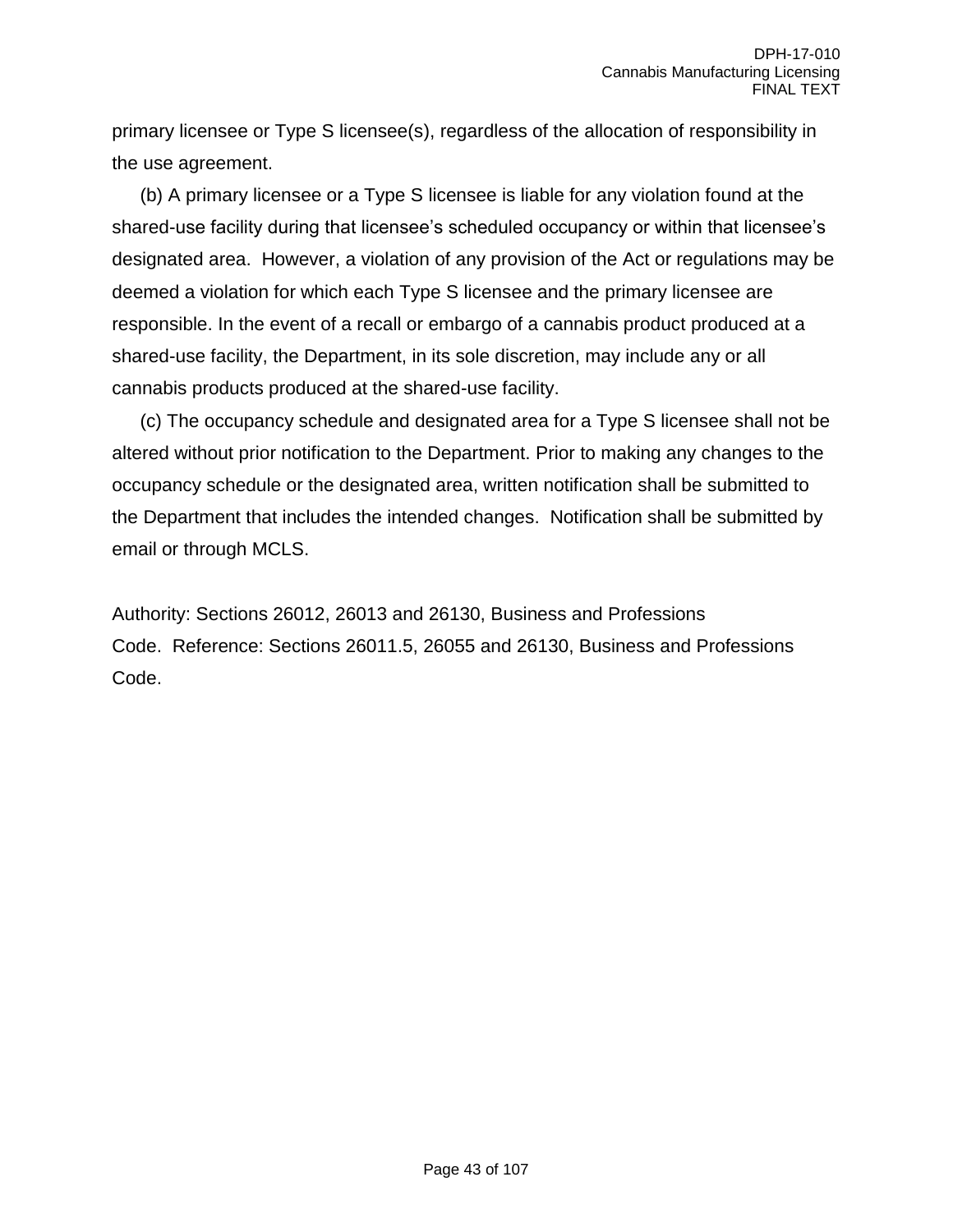# **SUBCHAPTER 3. REQUIREMENTS OF OPERATION Article 1. Safety and Security**

#### **§40200. Security Plan.**

Every licensee shall develop and implement a written security plan. At a minimum, the security plan shall include a description of the security measures to:

(a) Prevent access to the manufacturing premises by unauthorized persons and protect the physical safety of employees. This includes, but is not limited to:

(1) Establishing physical barriers to secure perimeter access and all points of entry into a manufacturing premises (such as locking primary entrances with commercialgrade, non-residential door locks, or providing fencing around the grounds and driveway, and securing any secondary entrances including windows, roofs, or ventilation systems);

(2) Installing a security alarm system to notify and record incident(s) where physical barriers have been breached;

(3) Establishing an identification and sign-in/sign-out procedure for authorized personnel, suppliers, and visitors;

(4) Maintaining the premises such that visibility and security monitoring of the premises is possible; and

(5) Establishing procedures for the investigation of suspicious activities.

(b) Prevent against theft or loss of cannabis and cannabis products. This includes but is not limited to:

(1) Establishing an inventory system to track cannabis and cannabis products and the personnel responsible for processing it throughout the manufacturing process;

(2) Limiting access of personnel within the premises to those areas necessary to complete job duties, and to those time-frames specifically scheduled for completion of job duties, including access by outside vendors, suppliers, contractors or other individuals conducting business with the licensee that requires access to the premises;

(3) Supervising tasks or processes with high potential for diversion, including the loading and unloading of cannabis transportation vehicles; and

(4) Providing areas in which personnel may store and access personal items that are separate from the manufacturing areas.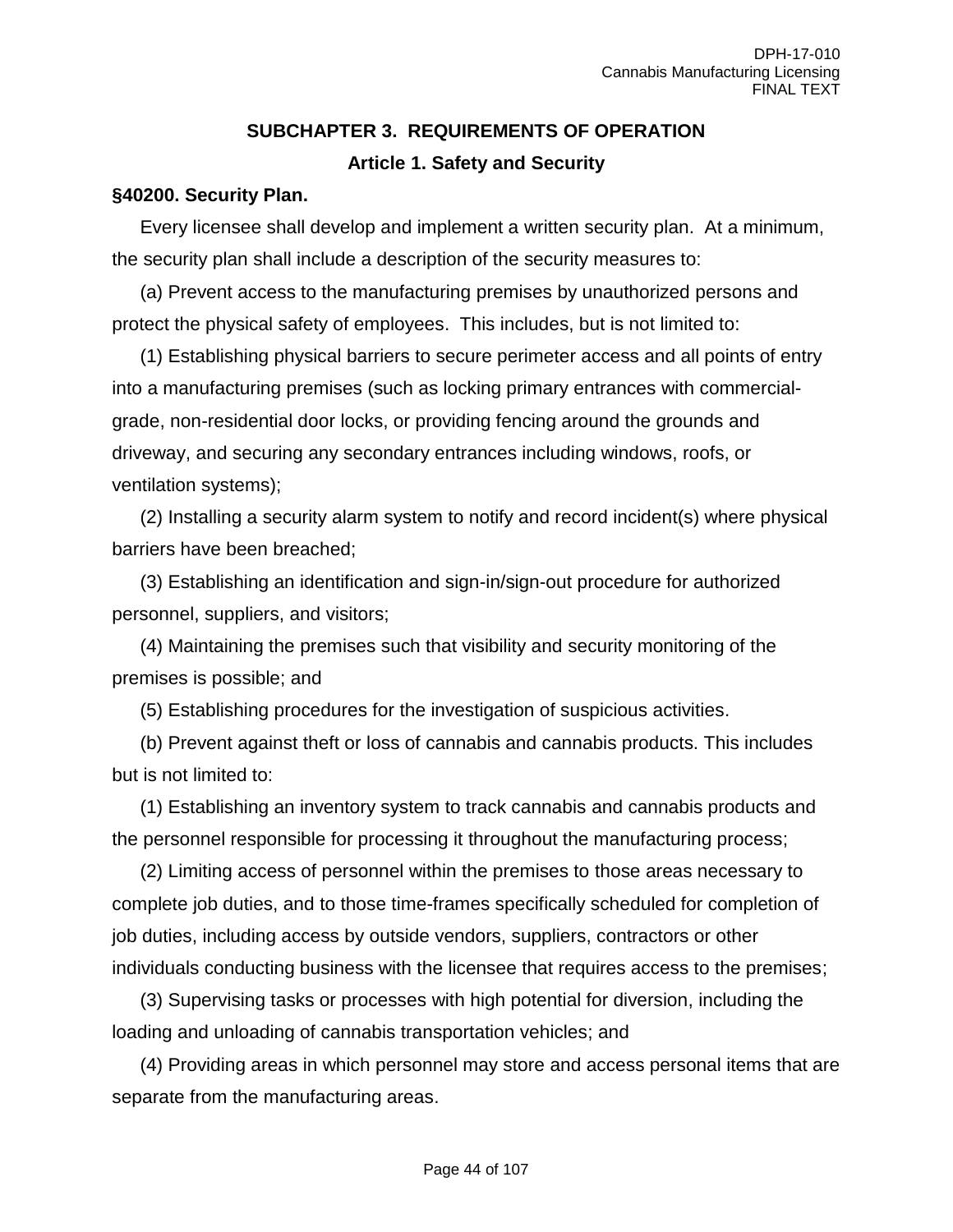(c) Secure and back up electronic records in a manner that prevents unauthorized access and that ensures the integrity of the records is maintained.

Authority: Sections 26012, 26013 and 26130, Business and Professions Code. Reference: Sections 26011.5 and 26051.5, Business and Professions Code.

## **§40205. Video Surveillance.**

(a) At minimum, a licensed premises shall have a digital video surveillance system with a minimum camera resolution of  $1280 \times 720$  pixels. The video surveillance system shall be able to effectively and clearly record images of the area under surveillance.

(b) To the extent reasonably possible, all video surveillance cameras shall be installed in a manner that prevents intentional obstruction, tampering with, or disabling.

(c) Areas that shall be recorded on the video surveillance system include the following:

(1) Areas where cannabis or cannabis products are weighed, packed, stored, quarantined, loaded and unloaded for transportation, prepared, or moved within the premises;

(2) Limited-access areas;

(3) Security rooms;

(4) Areas containing surveillance-system storage devices, which shall contain at least one camera to record the access points to such an area; and

(5) The interior and exterior of all entrances and exits to the premises.

(d) The surveillance system shall record continuously 24 hours per day and at a minimum speed of 15 frames per second.

(e) Any on-site surveillance system storage devices shall be located in secure rooms or areas of the premises in an access-controlled environment.

(f) The licensee shall ensure that all surveillance recordings are kept for a minimum of 90 days.

(g) All video surveillance recordings shall be available on the licensed premises and are subject to inspection by the Department and shall also be copied and sent, or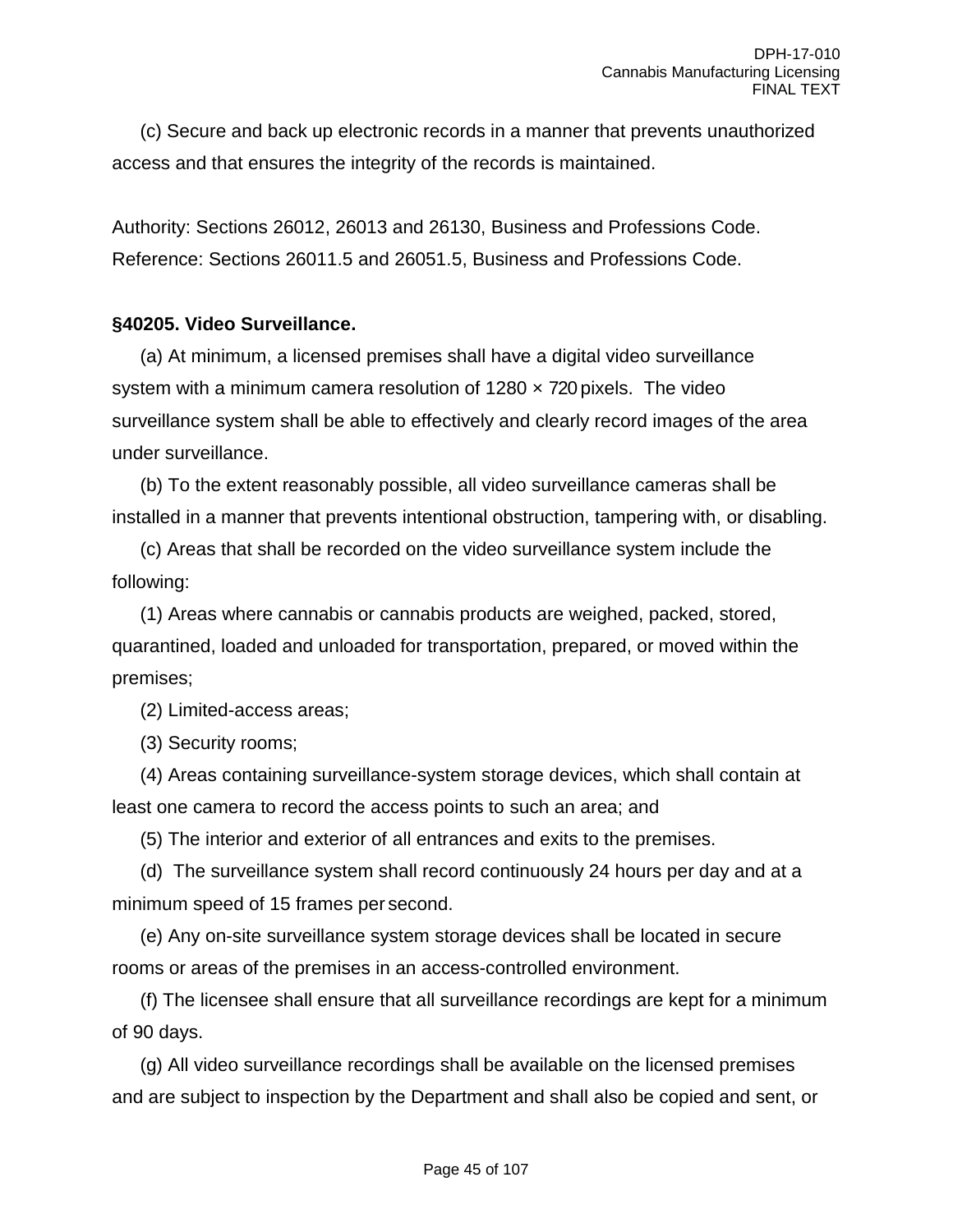otherwise provided, to the Department upon request.

(h) The video recordings shall display the current date and time of recorded events. Time is to be measured in accordance with the U.S. National Institute of Standards and Technology standards. The displayed date and time shall not significantly obstruct the view of recorded images.

(i) If multiple licensed premises are contained within the same building, a single video surveillance system covering the entire building may be used by all of the licensees under the following conditions:

(1) Each applicant or licensee shall disclose on their premises diagram where the surveillance recordings are stored;

(2) Each applicant or licensee shall include in their security operating procedures an explanation of how the video surveillance system will be shared, including who is responsible for monitoring the video footage and storing any video recordings;

(3) All licensees shall have immediate access to the surveillance recordings to produce them pursuant to the requirements of this section;

(4) All licensees shall be held responsible and subject to discipline for any violations of the video surveillance requirements.

Authority: Sections 26012, 26013 and 26130, Business and Professions Code. Reference: Sections 26011.5 and 26070, Business and Professions Code

## **§40207. Notification of Theft, Loss, or Diversion.**

If a licensee finds evidence of theft or diversion of cannabis or cannabis products, the licensee shall report the theft or diversion to the Department and local law enforcement within 24 hours of the discovery. The notice to the Department shall be in writing and shall include the date and time of the incident; a description of the incident, including items that were taken or missing; and the name of the local law enforcement agency that was notified of the incident.

Authority: Sections 26012, 26013 and 26130, Business and Professions Code. Reference: Sections 26011.5 and 26070, Business and Professions Code.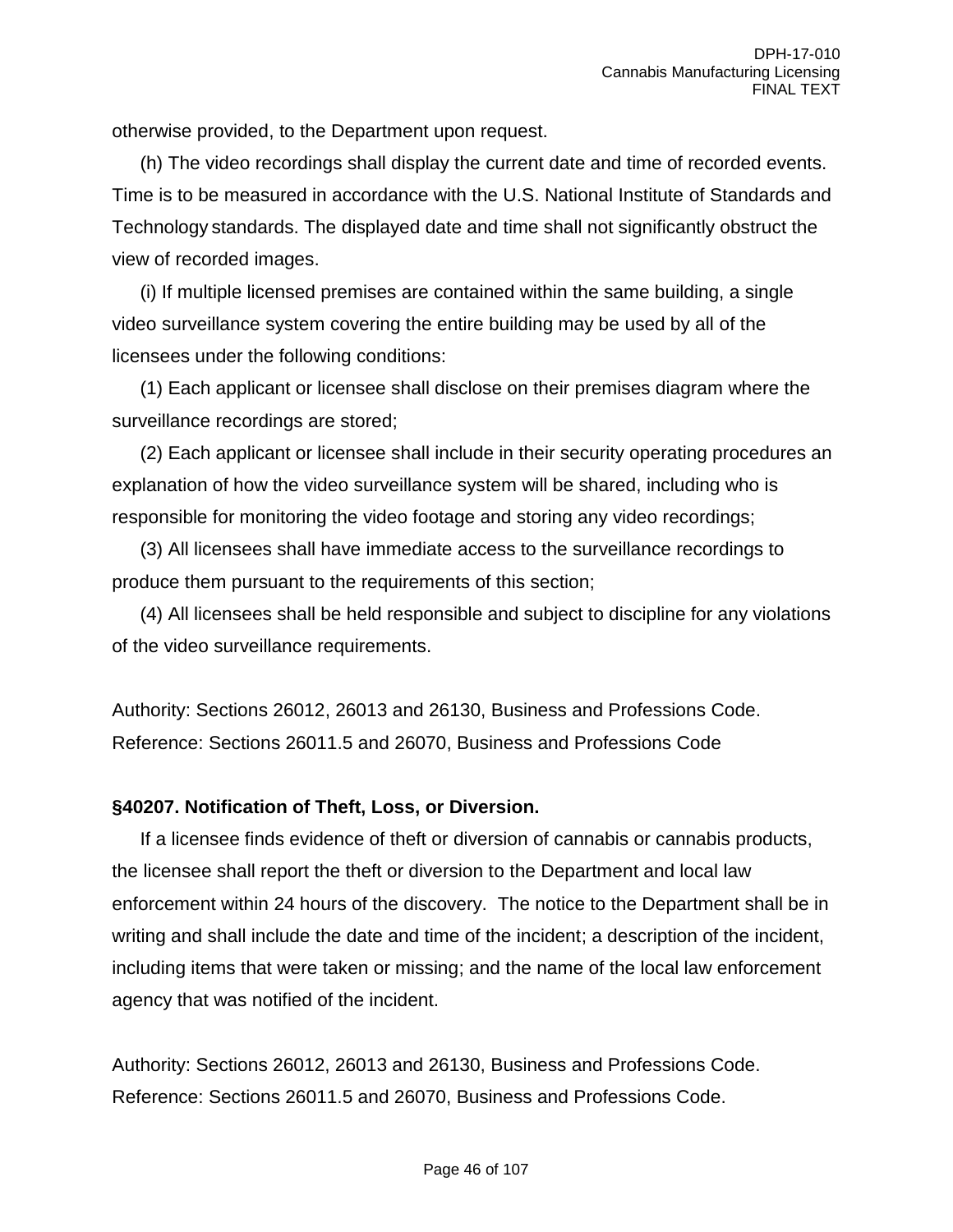# **Article 2. Extractions**

## **§40220. Permissible Extractions.**

(a) Except as provided in subsection (b), cannabis extraction shall only be conducted using the following methods:

(1) Mechanical extraction;

(2) Chemical extraction using a nonvolatile solvent such as a nonhydrocarbon-based or other solvent such as water, vegetable glycerin, vegetable oils, animal fats, or glycerin. Nonhydrocarbon-based solvents shall be food grade;

 $(3)$  Chemical extraction using a professional closed loop  $CO<sub>2</sub>$  gas extraction system. CO<sup>2</sup> gas used for extraction shall be food grade;

(4) Chemical extraction using a volatile solvent, as defined in Section 40100(xx), using a professional closed loop extraction system; or

(5) Any other method authorized by the Department pursuant to subsection (b).

(b) To request authorization from the Department to conduct cannabis extraction using a method other than those specified in paragraphs (1) through (4) of subsection (a), the applicant or licensee shall submit a detailed description of the extraction method, including any documentation that validates the method and any safety procedures to be utilized to mitigate any risk to public or worker health and safety.

Authority: Sections 26012, 26013 and 26130, Business and Professions Code. Reference: Sections 26011.5 and 26130, Business and Professions Code.

# **§40222. Volatile Solvent Extractions.**

Chemical extractions using volatile solvents shall be subject to the following requirements:

(a) Hydrocarbon-based solvents shall be at least 99 percent purity;

(b) All extractions shall be performed in a closed loop extraction system as described in Section 40225; and

(c) No volatile solvent extraction operations shall occur in an area zoned as residential.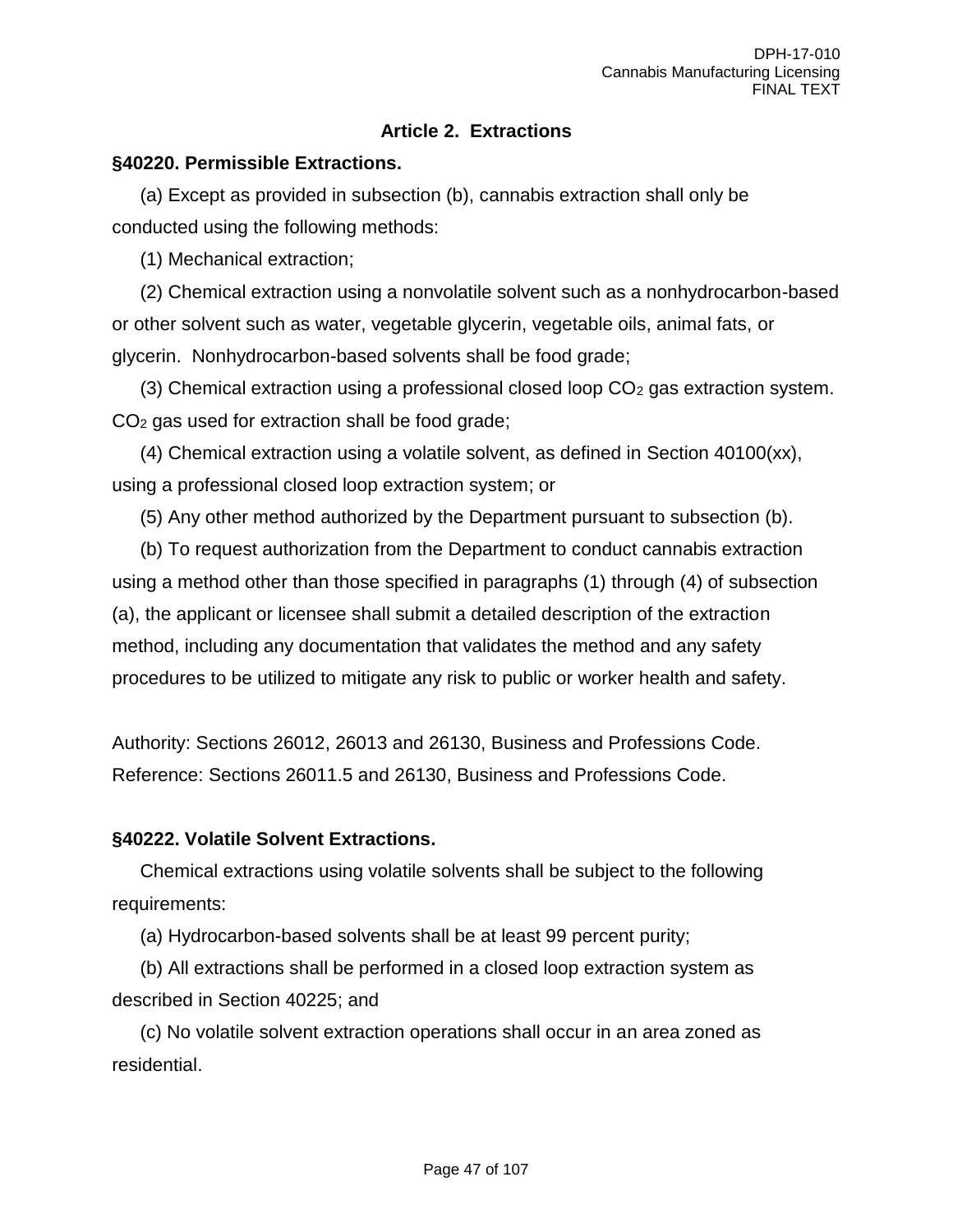Authority: Sections 26012, 26013 and 26130, Business and Professions Code. Reference: Sections 26011.5, 26105 and 26130, Business and Professions Code.

# **§40223. Ethanol Extractions.**

(a) Ethanol used for extractions or for post-extraction processing shall be foodgrade.

(b) Ethanol extraction operations shall be approved by the local fire code official and shall be operated in accordance with applicable Division of Occupational Safety and Health (Cal/OSHA) regulations and any other state and local requirements.

Authority: Sections 26012, 26013 and 26130, Business and Professions Code. Reference: Sections 26011.5 and 26130, Business and Professions Code.

# **§40225. Closed-Loop Extraction System Requirements.**

(a) Chemical extractions using CO2; a volatile solvent; or chlorofluorocarbon, hydrocarbon, or other fluorinated gas shall be conducted in a professional closed loop extraction system designed to recover the solvents. The system shall be commercially manufactured and bear a permanently affixed and visible serial number. The system shall be certified by a California-licensed engineer that the system was commercially manufactured, safe for use with the intended solvent, and built to codes of recognized and generally accepted good engineering practices, such as:

- (1) The American Society of Mechanical Engineers (ASME);
- (2) American National Standards Institute (ANSI);
- (3) Underwriters Laboratories (UL); or
- (4) The American Society for Testing and Materials (ASTM).

(b) Professional closed loop systems, other equipment used, the extraction operation, and facilities must be approved for use by the local fire code official and comply with any required fire, safety, and building code requirements related to the processing, handling, and storage of the applicable solvent or gas.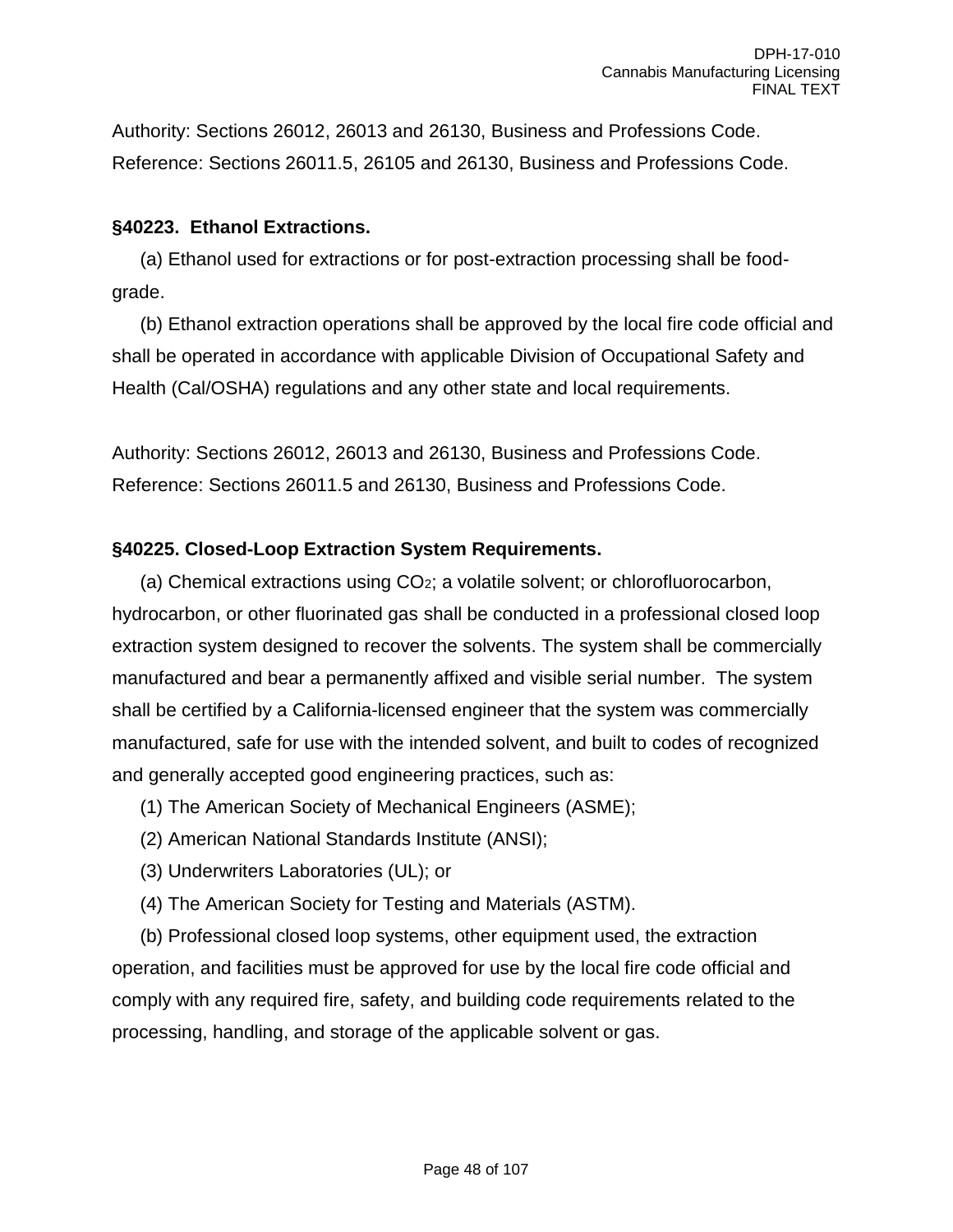(c) The certification document required pursuant to subsection (a) shall contain the signature and stamp of a California-licensed professional engineer and the serial number of the extraction unit being certified.

(d) The licensee shall establish and implement written procedures to document that the closed loop extraction system is maintained in accordance with the equipment manufacturer specifications and to ensure routine verification that the system is operating in accordance with specifications and continues to comply with fire, safety, and building code requirements.

(e) A licensee shall develop standard operating procedures, good manufacturing practices, and a training plan prior to producing extracts. Any personnel using solvents or gases in a closed loop system to create extracts must be trained on how to use the system, have direct access to applicable safety data sheets, and handle and store solvents and gases safely.

(f) The extraction operation shall be operated in an environment with proper ventilation, controlling all sources of ignition where a flammable atmosphere is or may be present, and shall be operated in accordance with applicable Division of Occupational Safety and Health (Cal/OSHA) regulations and any other state and local requirements.

(g) No closed loop extraction system operation shall occur in an area zoned as residential.

Authority: Sections 26012, 26013 and 26130, Business and Professions Code. Reference: Sections 26011.5, 26105 and 26130, Business and Professions Code.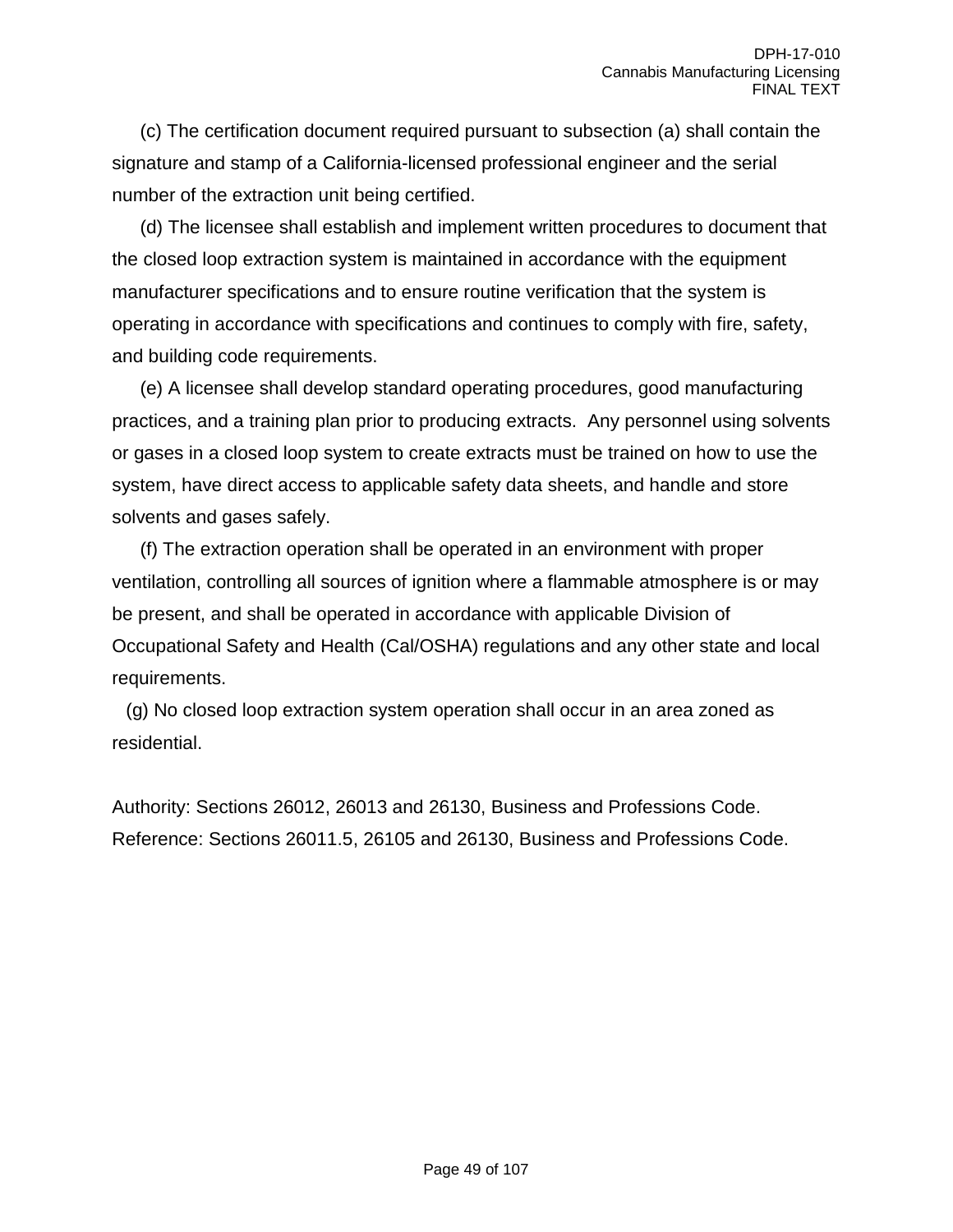# **Article 3. Good Manufacturing Practices**

# **§40230. Manufacturing Practices Definitions.**

In addition to the definitions in section 26001 of the Act and Section 40100 of these regulations, the following definitions shall govern the construction of this article:

(a) "Allergen cross-contact" means the unintentional incorporation of a food allergen into a cannabis product.

(b) "Component" means any substance or item intended for use in the manufacture of a cannabis product, including those substances or items that are not intended to appear in the final form of the product. "Component" includes cannabis, cannabis products used as ingredients, raw materials, other ingredients, and processing aids.

(c) "Contact surface" means any surface that contacts cannabis products and cannabis product components and those surfaces from which drainage, or other transfer, onto the cannabis product or cannabis product components, occurs during the normal course of operations. Examples of contact surfaces include containers, utensils, tables, and equipment.

(d) "Easily cleanable" means a characteristic of a surface that allows effective removal of soil, food residue, or other organic or inorganic materials by normal cleaning methods.

(e) "Environmental pathogen" means a pathogen capable of surviving and persisting within the manufacturing environment such that cannabis products may be contaminated and may result in illness if consumed or used without treatment to significantly minimize the environmental pathogen. Examples of environmental pathogens include *Listeria monocytogenes* and *Salmonella spp*. but do not include the spores of pathogenic spore-forming bacteria.

(f) "Hazard" means any biological, chemical, radiological, or physical agent that has the potential to cause illness or injury.

(g) "Holding" means storage of cannabis or cannabis products and includes activities performed incidental to storage of a cannabis product and activities performed as a practical necessity for the distribution of that cannabis product.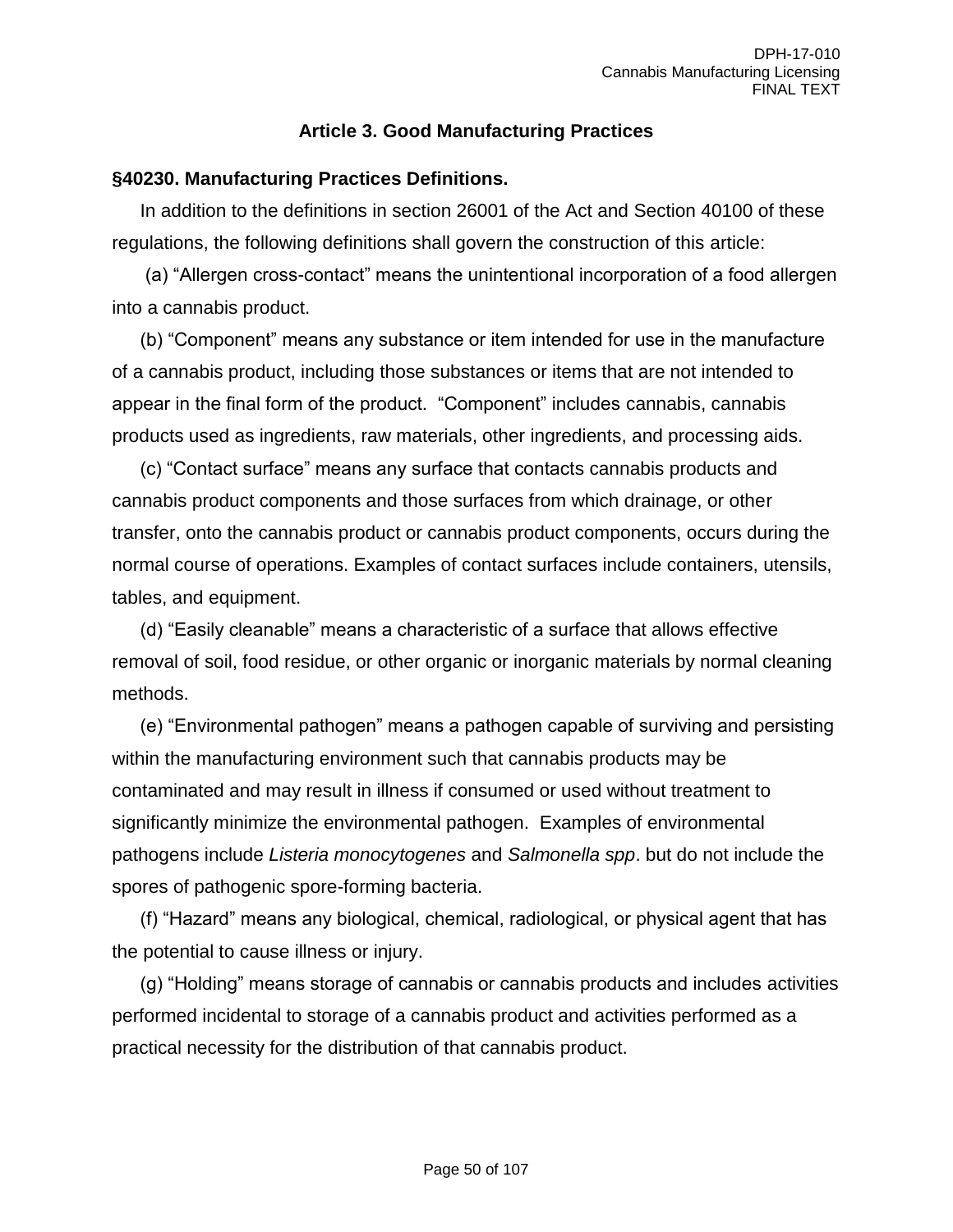(h) "Microorganisms" means yeasts, molds, bacteria, viruses, protozoa, and microscopic parasites and includes species that are pathogens. The term "undesirable microorganisms" includes those microorganisms that are pathogens, that subject a cannabis product to decomposition, that indicate that a cannabis product is contaminated with filth, or that otherwise may cause a cannabis product to be adulterated.

(i) "Monitor" means to conduct a planned sequence of observations or measurements to assess whether preventive measures are operating as intended.

(j) "Pathogen" means a microorganism that can cause illness or injury.

(k) "Pest" means an undesired insect, rodent, nematode (small worm), fungus, bird, vertebrate, invertebrate, weed, virus, bacteria, or other microorganism (except microorganisms on or in humans or animals) injurious to health or the environment.

(l) "Potable" means water that meets the requirements of Health and Safety Code section 113869.

(m) "Preventive measures" means those risk-based, reasonably appropriate procedures, practices, and processes that a person knowledgeable about the safe manufacturing, processing, packing, or holding of food would employ to significantly minimize or prevent the hazards identified pursuant to a product quality plan as specified in Section 40253.

(n) "Processing aid" means any substance that is added to a cannabis product during manufacture but is removed in some manner from the cannabis product before it is packaged in its finished form. This includes substances that are converted into constituents normally present in the product, and do not significantly increase the amount of the constituent naturally found in the product. This also includes substances that are added to a product for their technical or functional effect in the processing but are present in the finished product at insignificant levels and do not have any technical or functional effect in that product.

(o) "Qualified individual" means a person who has the education, training, or experience (or a combination thereof) necessary to manufacture quality cannabis products as appropriate to the individual's assigned duties. A qualified individual may be, but is not required to be, an employee of the licensee.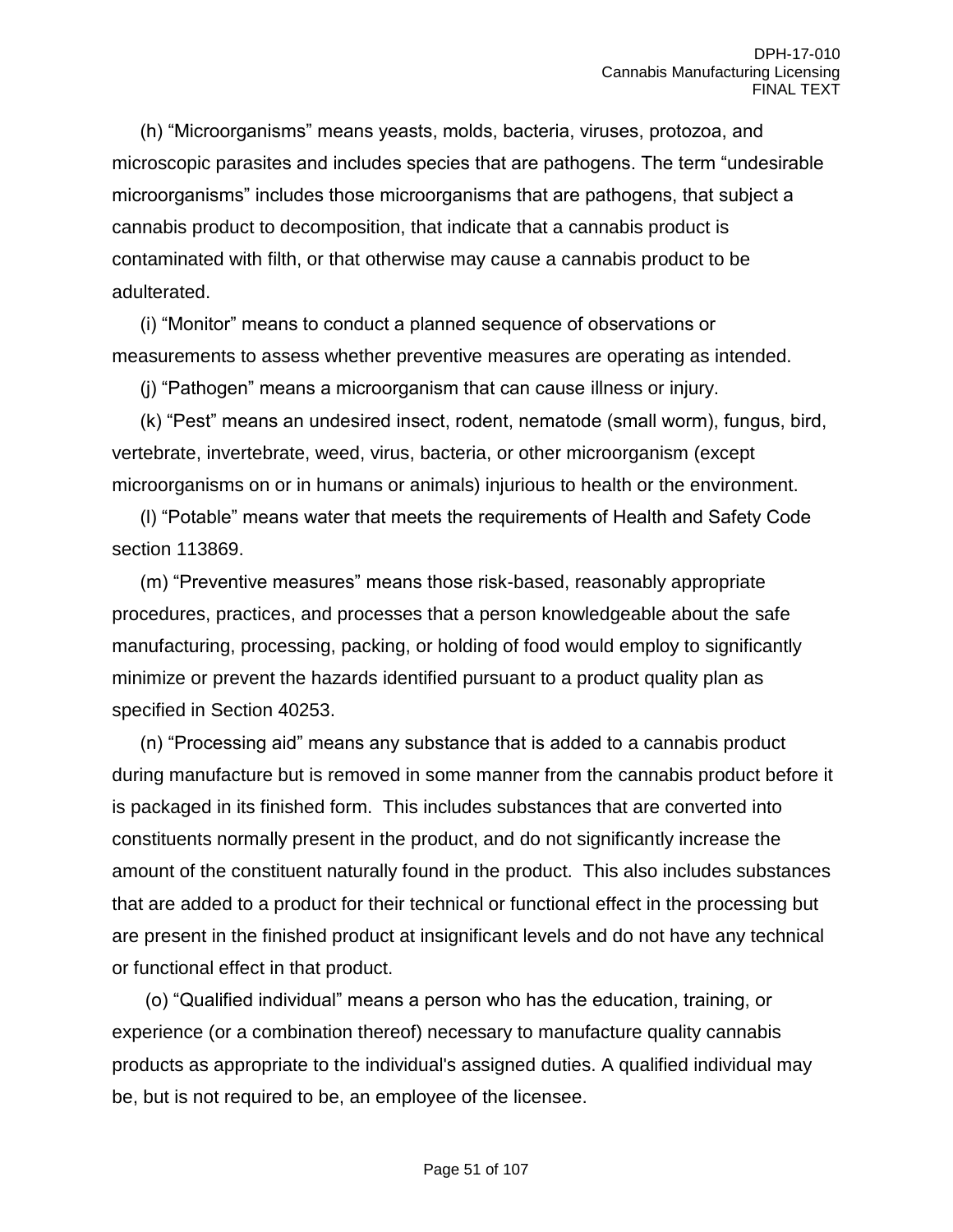(p) "Quality control" means a planned and systematic operation or procedure for ensuring the quality of a cannabis product.

(q) "Quality control operation" means a planned and systematic procedure for taking all actions necessary to prevent cannabis product(s) from being adulterated or misbranded.

(r) "Quality control personnel" means any person, persons, or group, designated by the licensee to be responsible for quality control operations.

(s) "Raw material" means any unprocessed material in its raw or natural state that is intended to become part of the components of a cannabis product.

(t) "Sanitize" means to treat cleaned surfaces by a process that is effective in destroying vegetative cells of pathogens, and in substantially reducing numbers of other undesirable microorganisms, but without adversely affecting the product or its safety for the consumer.

(u) "Smooth" means any of the following:

(1) A contact surface that is free of pits, pinholes, cracks, crevices, inclusions, rough edges, and other surface imperfections detectable by visual or tactile inspection.

(2) A floor, wall, or ceiling having an even or level surface with no roughness or projections that render it difficult to clean.

(v) "Utensil" means an implement, tool, or container used in the storage, preparation, manufacture, or processing of cannabis and cannabis products. In addition to kitchenware, examples of utensils include, but are not limited to, gloves, screens, sieves, implements to create pre-rolls, buckets, and scissors.

(w) "Validate" means obtaining and evaluating scientific and technical evidence that a control measure, combination of control measures, or quality control procedures as a whole, when properly implemented, is capable of ensuring the quality of a cannabis product or effectively controlling an identified hazard.

(x) "Verification" means the application of methods, procedures, tests, or other evaluations, in addition to monitoring, to determine whether a control measure or combination of control measures is or has been operating as intended and to establish the validity of the quality control procedures.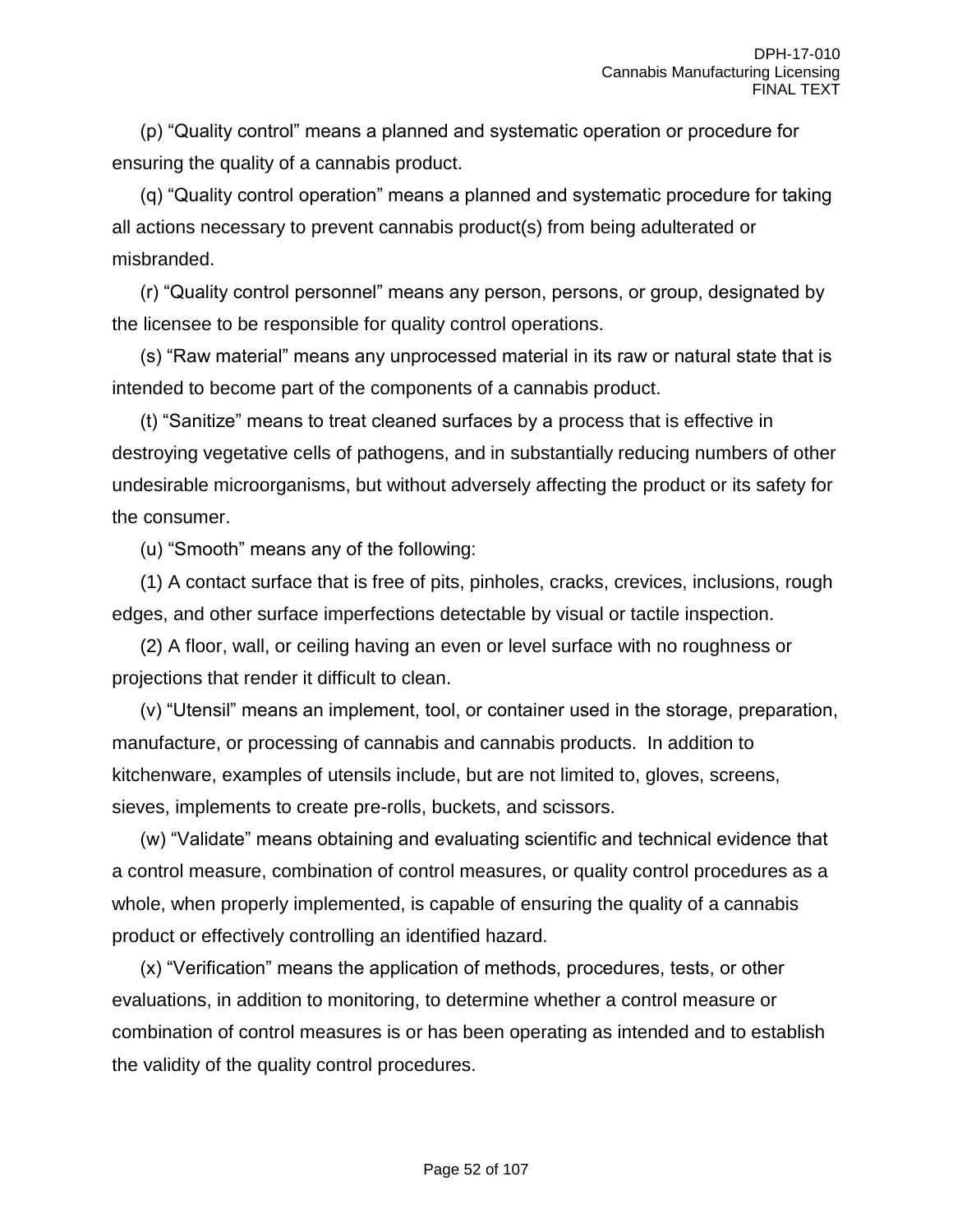(y) "Yield" means the quantity of a particular cannabis product expected to be produced at a given step of manufacture or packaging, as identified in the master manufacturing protocol. The expected yield is based upon the quantity of components or packaging to be used, in the absence of any loss or error in actual production. "Actual yield" means the quantity of a particular cannabis product that is actually produced at a given step of manufacture or packaging that is recorded in the batch production record.

Authority: Sections 26012, 26013 and 26130, Business and Professions Code. Reference: Sections 26001 and 26130, Business and Professions Code.

# **§40235. Quality Control Program.**

(a) Each licensee is responsible for implementing a quality control program to ensure that cannabis products are not adulterated or misbranded. The quality control program shall include quality control operations for all of the following:

(1) The grounds, building, and manufacturing premises, as specified in Section  $40240$ 

- (2) Equipment and utensils, as specified in Section 40243;
- (3) Personnel, as specified in Section 40246;
- (4) Cannabis product components, as specified in Section 40248; and
- (5) Manufacturing processes and procedures, as specified in Section 40250.

(b) Quality control shall be under the supervision of one or more qualified individuals assigned responsibility for this function.

(c) For purposes of this article, for those requirements that are contained in the Health and Safety Code, use of the term "food" shall include cannabis, cannabis products, components, and contact surfaces.

Authority: Sections 26012, 26013 and 26130, Business and Professions Code. Reference: Sections 26011.5 and 26131, Business and Professions Code.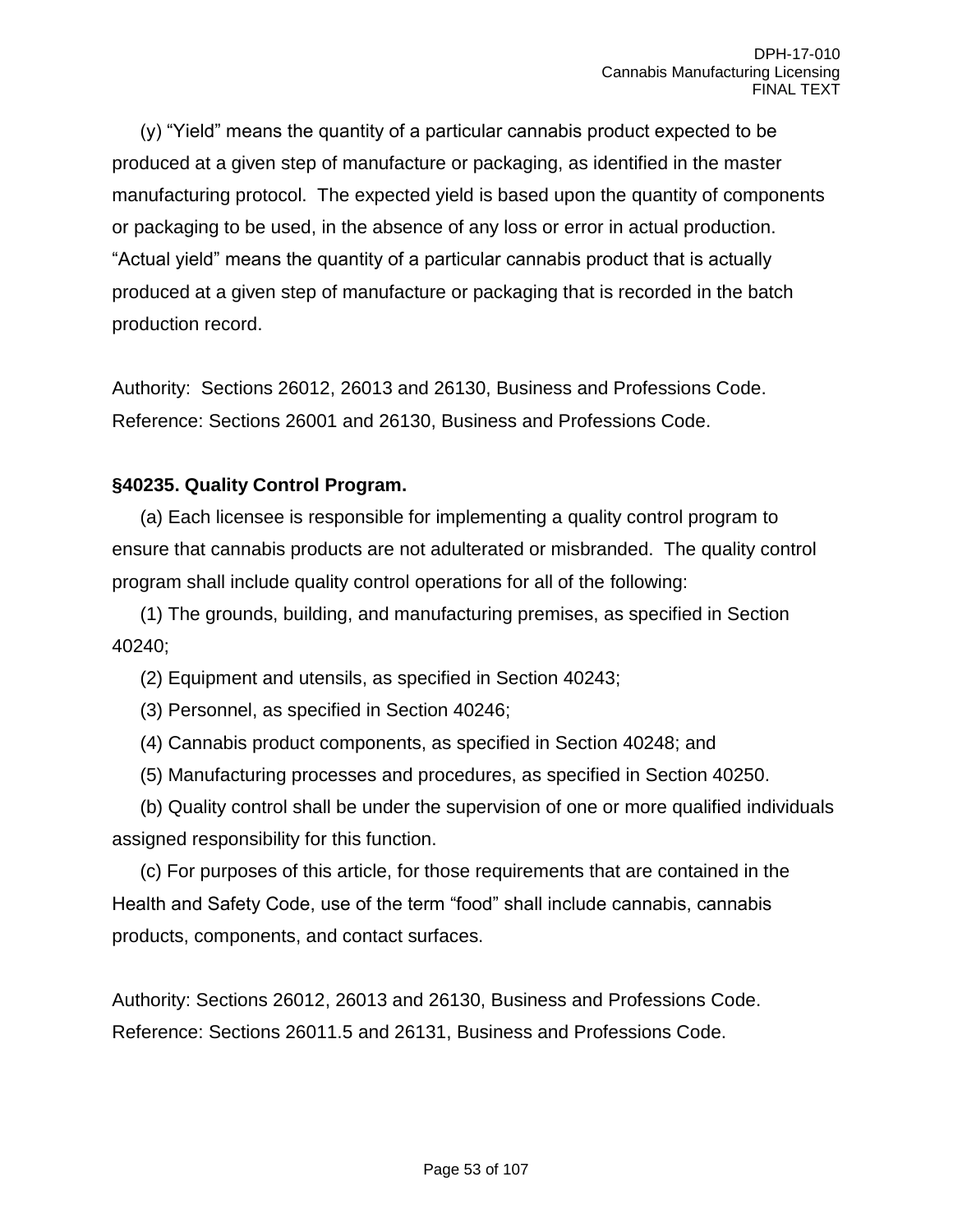# **§40240. Grounds, Building, and Manufacturing Premises.**

(a) Exterior facility and grounds. The licensee shall ensure the facility exterior and grounds under the licensee's control meet the following minimum standards:

(1) Grounds shall be equipped with draining areas in order to prevent pooled or standing water;

(2) Weeds, grass, and vegetation shall be cut within the immediate vicinity of the cannabis manufacturing premises, litter and waste shall be removed, and equipment shall be stored in order to minimize the potential for the grounds to constitute an attractant, breeding place, or harborage for pests;

(3) Roads, yards, and parking lots shall be maintained so that these areas do not constitute a source of contamination in areas where cannabis products are handled or transported;

(4) Openings into the building (such as windows, exhaust fans, ventilation ducts, or plumbing vent pipes) shall be screened, sealed, or otherwise protected to minimize potential for pests to enter the building;

(5) Waste treatment and disposal systems shall be provided and maintained so as to prevent contamination in areas where cannabis products may be exposed to such a system's waste or waste by-products.

(6) The licensee shall implement precautions within the premises such as inspection or extermination if the premises is bordered by grounds outside the licensee's control that are not maintained in the manner described in paragraphs (1) through (5) of this subsection, in order to eliminate any pests, dirt, and filth that pose a source of cannabis product contamination. Any use of insecticide, rodenticide, or other pesticide within the premises shall meet the requirements of Health and Safety Code section 114254.

(b) Interior facility. The licensee shall ensure construction, design, and maintenance of the interior of the manufacturing premises as follows:

(1) Walls, ceilings, and floors. Walls, ceilings, and floors shall be constructed of material that is smooth, nonporous, easily cleanable, corrosion-resistant, and suitable to the activity that will be conducted. Fixtures, ducts, and pipes shall not pose a source of drip or condensate that may contaminate cannabis products, contact surfaces or packaging material.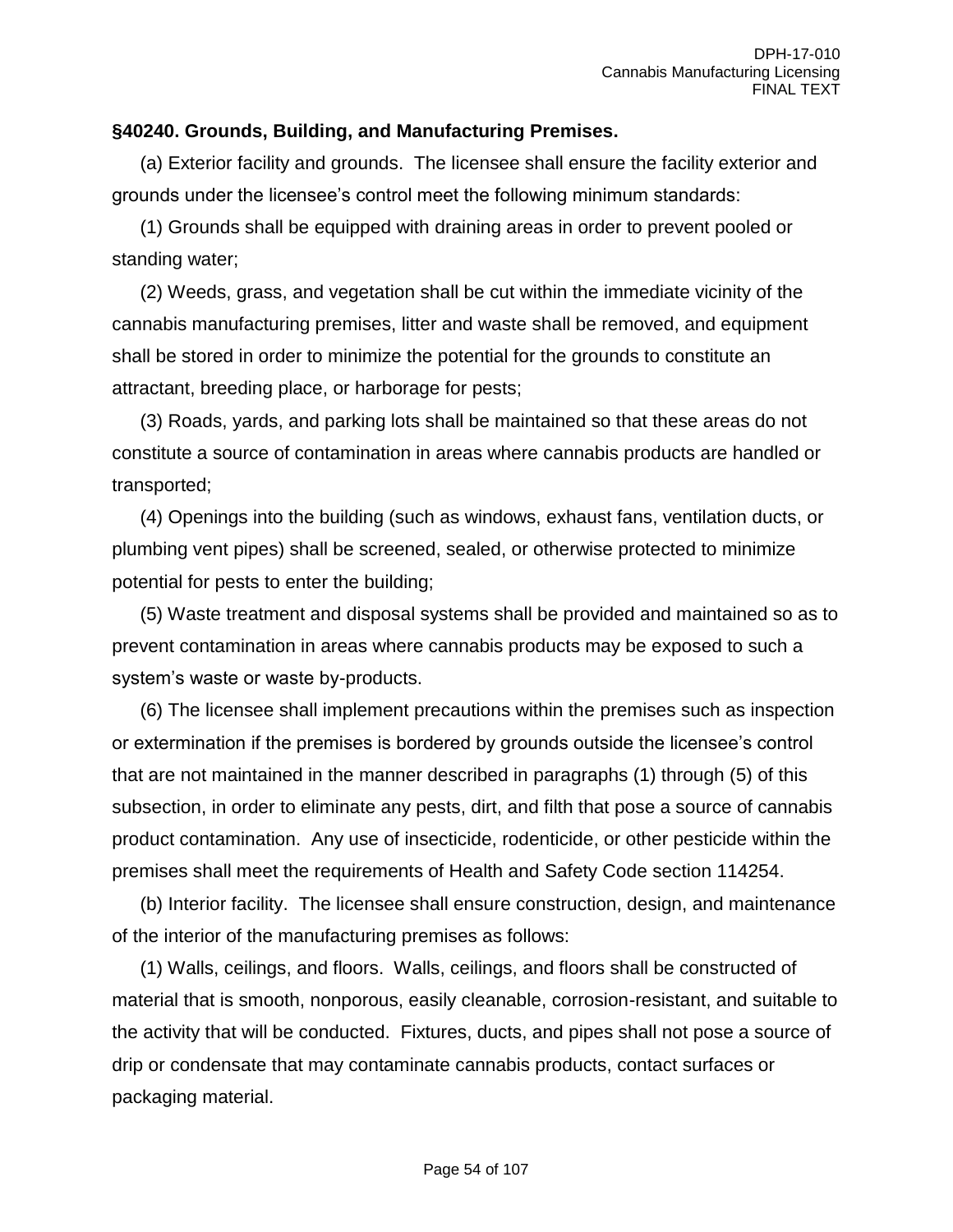(2) Lighting. Interior facility lighting shall meet the requirements of subdivisions  $(a)(1)$  and  $(3)$ ,  $(b)(3)$  and  $(4)$ , and  $(c)$  of section 114252 of the Health and Safety Code. Interior facility lighting shall also meet the requirements for shatter-resistant lighting in section 114252.1 of the Health and Safety Code. The requirements of Health and Safety Code section 114252.1, subdivision (a), shall also apply to all areas where glass breakage may result in the contamination of exposed cannabis, components or cannabis products at any step of preparation.

(3) Plumbing system and fixtures.

(A) Water supply. Running water shall be supplied as required by Health and Safety Code section 114192 in all areas where required for the processing of cannabis products; in all areas used for the cleaning of equipment, utensils, and packaging materials; and for employee sanitary facilities. Any water that contacts cannabis, components, cannabis products, contact surfaces, or packaging materials shall be potable.

(B) Plumbing. Plumbing systems shall meet the requirements of Health and Safety Code section 114190.

(C) Sewage disposal. The sewage system shall be maintained and kept in good repair so that it does not pose a potential source of contamination to cannabis products, contact surfaces, or packaging materials.

(D) Toilet facilities. Each manufacturing premises shall provide employees with access to toilet facilities that meet the requirements of Health and Safety Code section 114250. Toilet facilities shall be kept clean and shall not pose a potential source of contamination of cannabis, components, cannabis products, contact surfaces, or packaging materials.

(E) Hand-washing facilities. Each manufacturing premises shall provide handwashing facilities that meet the requirements of Health and Safety Code section 113953, subdivision (a) through (d).

(F) Waste disposal. The premises shall provide waste disposal in accordance with Health and Safety Code sections 114244(a), 114244(c), and 114245.1. Cannabis waste shall be disposed of in accordance with Section 40290 of these regulations.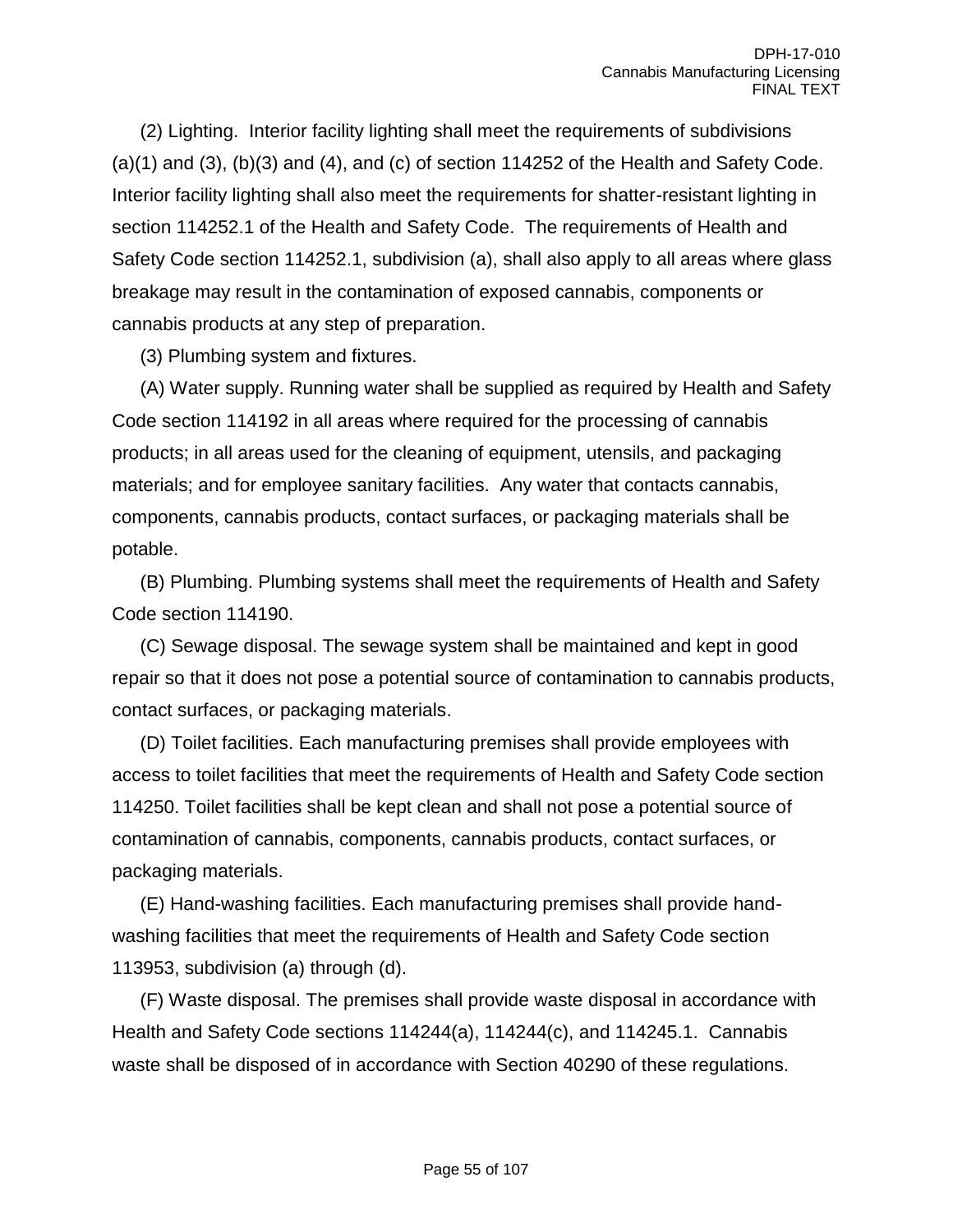(4) Ventilation. Ventilation systems shall meet the requirements of Health and Safety Code sections 114149 and 114149.3.

(5) Cleaning and maintenance. The premises, including any fixtures, and other physical facilities therein, shall be maintained in a clean and sanitary condition and kept in good repair so as to prevent cannabis products from becoming adulterated, and shall meet the requirements of Health and Safety Code section 114257.1.

(A) The premises shall have a janitorial facility that meets the requirements of Health and Safety Code section 114279(a).

(B) Cleaning equipment and supplies shall be stored in a manner that meets the requirements of Health and Safety Code section 114281.

(C) Poisonous or toxic materials such as cleaning compounds, sanitizing agents, and pesticide chemicals that are necessary for premises and equipment maintenance and operation shall be handled and stored in a manner that meets the requirements of Health and Safety Code sections 114254.1, 114254.2 and 114254.3.

Authority: Sections 26012, 26013 and 26130, Business and Professions Code. Reference: Sections 26011.5 and 26131, Business and Professions Code.

## **§40243. Equipment and Utensils.**

Licensees shall utilize equipment and utensils that meet the following minimum requirements:

(a) Design. Equipment and utensils shall meet the requirements of Health and Safety Code sections 114130.1, 114130.2, 114130.3, and 114130.4 and shall be used in accordance with their operating instructions to avoid the adulteration of cannabis products with lubricants, fuel, metal fragments, contaminated water, or any other contaminants.

(b) Installation. Equipment shall be installed so as to allow the cleaning and maintenance of the equipment and of adjacent spaces. Equipment that is not easily moveable shall meet the requirements of Health and Safety Code section 114169.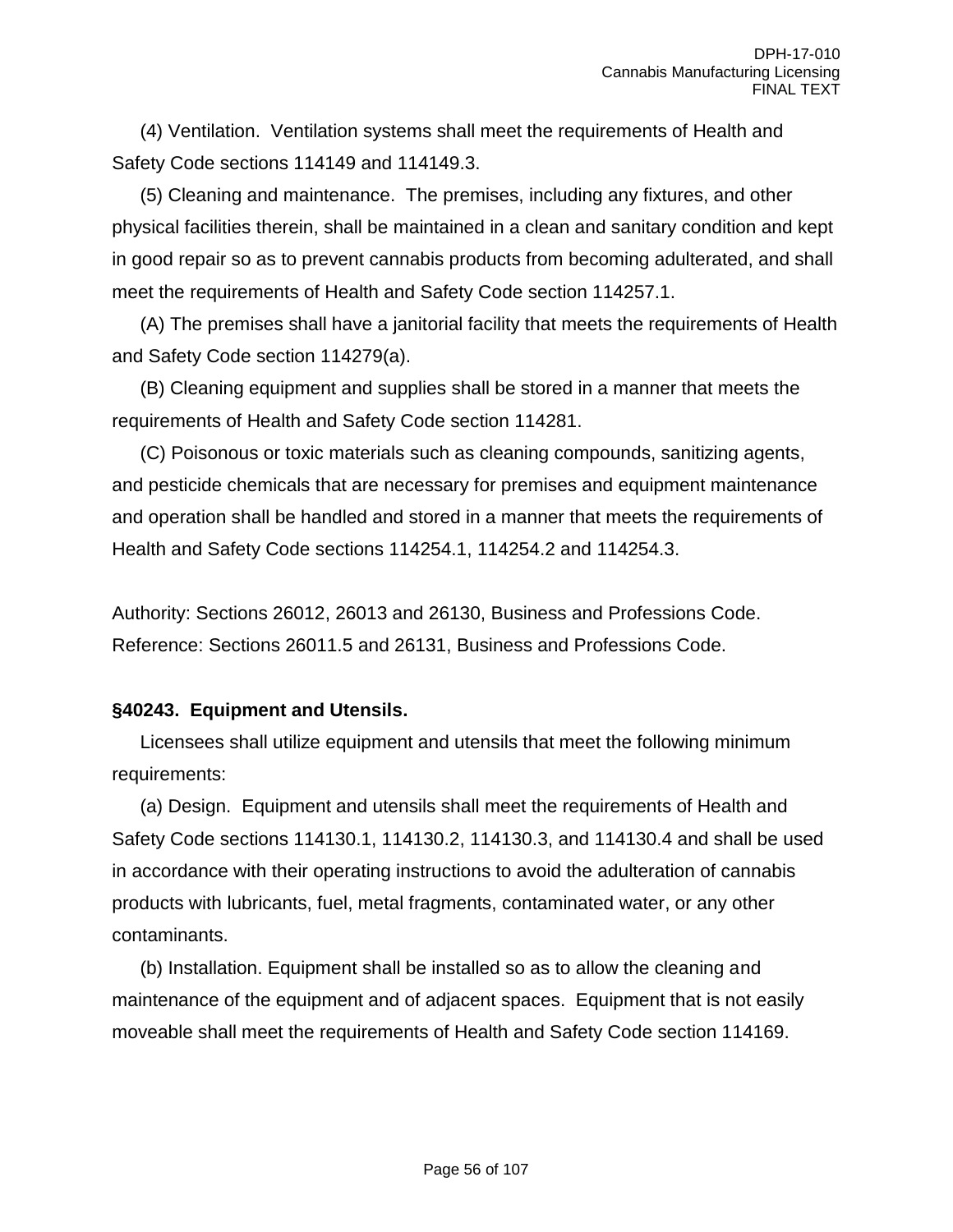(c) Cleaning, sanitizing, and maintenance. The quality control program for cleaning, sanitizing, and maintenance of equipment and utensils shall include the following elements, at minimum:

(1) A detailed, written procedure for cleaning, sanitizing, and maintaining (including calibrating) equipment and utensils;

(2) A schedule for cleaning, sanitizing, and maintaining equipment and utensils;

(3) A procedure, including a log, for documentation of the date and time of maintenance, cleaning, and sanitizing of equipment and utensils; and

(4) A detailed, written procedure for storing cleaned and sanitized equipment and utensils in a manner to protect the equipment and utensils from contamination.

Authority: Sections 26012, 26013 and 26130, Business and Professions Code. Reference: Sections 26011.5 and 26131, Business and Professions Code.

#### **§40246. Personnel.**

Licensees shall implement written procedures for personnel that include, at minimum:

(a) Disease control. Any individual who by medical examination or supervisory observation is shown to have, or appears to have, an illness specified in Health and Safety Code section 113949.2(a), or an open lesion (such as boils, sores, cut, rash, or infected wounds) unless covered in accordance with the requirements of Health and Safety Code section 113949.2(b), shall be excluded from any manufacturing operations until their health condition is corrected. Personnel shall be instructed to report such health conditions to their supervisors.

(b) Cleanliness. All individuals working in direct contact with cannabis products, contact surfaces, and packaging materials shall maintain personal cleanliness in order to protect against allergen cross-contact and contamination of cannabis products while on duty. The methods for maintaining personal cleanliness include:

(1) Wearing clean outer clothing to protect against allergen cross-contact and contamination of cannabis products, contact surfaces, and packaging materials;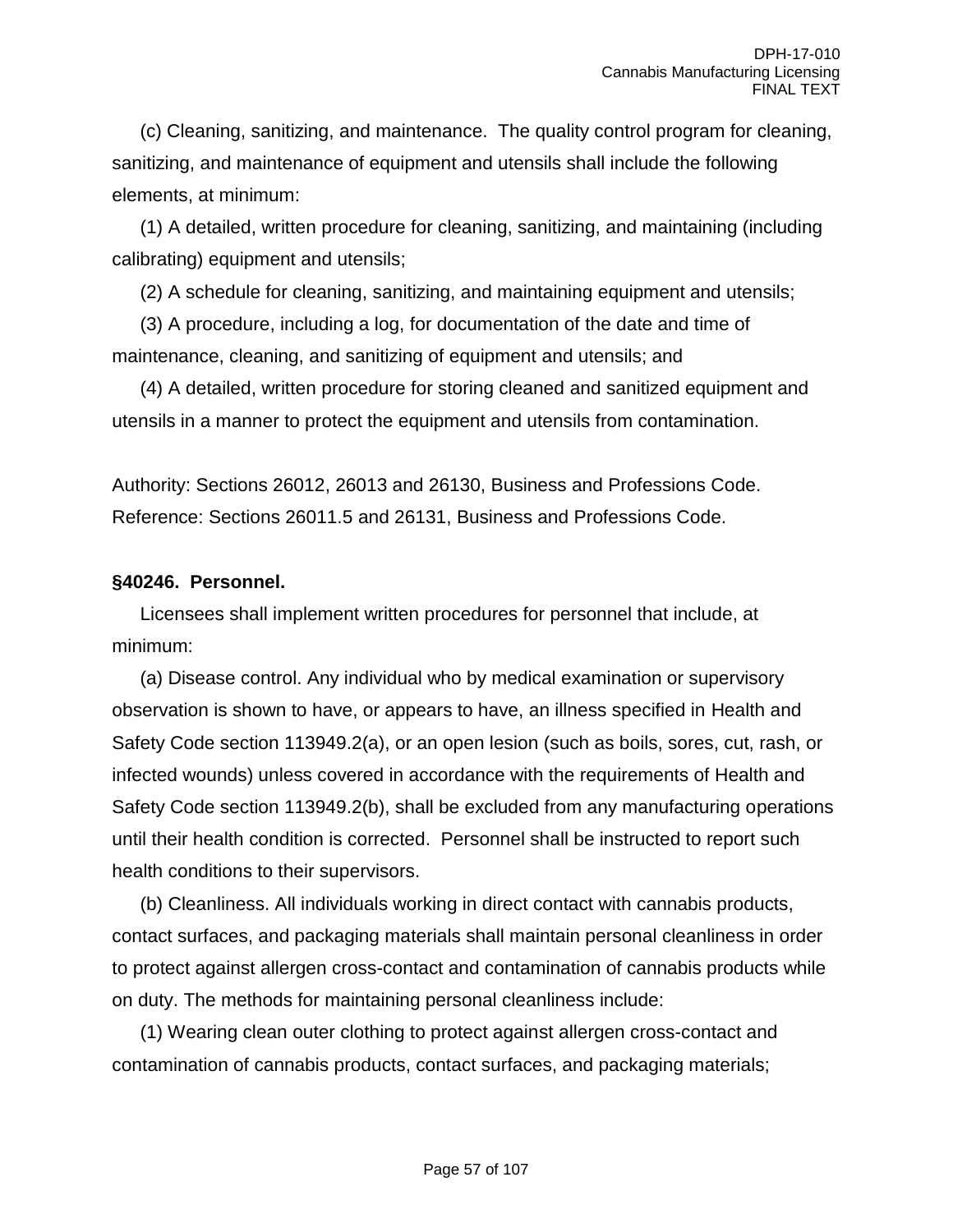(2) Washing hands thoroughly in a hand-washing facility that meets the requirements of Section 40240 before starting work, after each absence from the work station, and at any time when the hands may have become soiled or contaminated;

(3) Removing all unsecured jewelry and other objects that might fall into cannabis products, equipment, or containers. Hand jewelry that cannot be sanitized shall be removed during periods in which cannabis products are manipulated by hand. If such hand jewelry cannot be removed, it shall be covered by material which can be maintained in an intact, clean, and sanitary condition and which effectively protects against the contamination by these objects of the cannabis products, contact surfaces, or cannabis product-packaging materials;

(4) Maintaining any gloves, if they are used in cannabis product handling, in an intact, clean, and sanitary condition;

(5) Wearing hair nets, caps, beard covers, or other hair restraints that are designed and worn to prevent hair contact with cannabis, cannabis products, contact surfaces, or packaging materials;

(6) Storing clothing and personal belongings in areas separate from those where cannabis products are exposed or where equipment or utensils are washed;

(7) Confining the following activities to areas separate from those where cannabis products may be exposed or where equipment or utensils are washed: eating food, chewing gum, drinking beverages, and using tobacco;

(c) Nothing in this section prohibits a licensee from establishing any other precautions to protect against allergen cross-contact and against contamination of cannabis products, contact surfaces, or packaging materials by microorganisms or foreign substances (including perspiration, hair, cosmetics, tobacco, chemicals, and medicines applied to the skin).

Authority: Sections 26012, 26013 and 26130, Business and Professions Code. Reference: Sections 26011.5 and 26131, Business and Professions Code.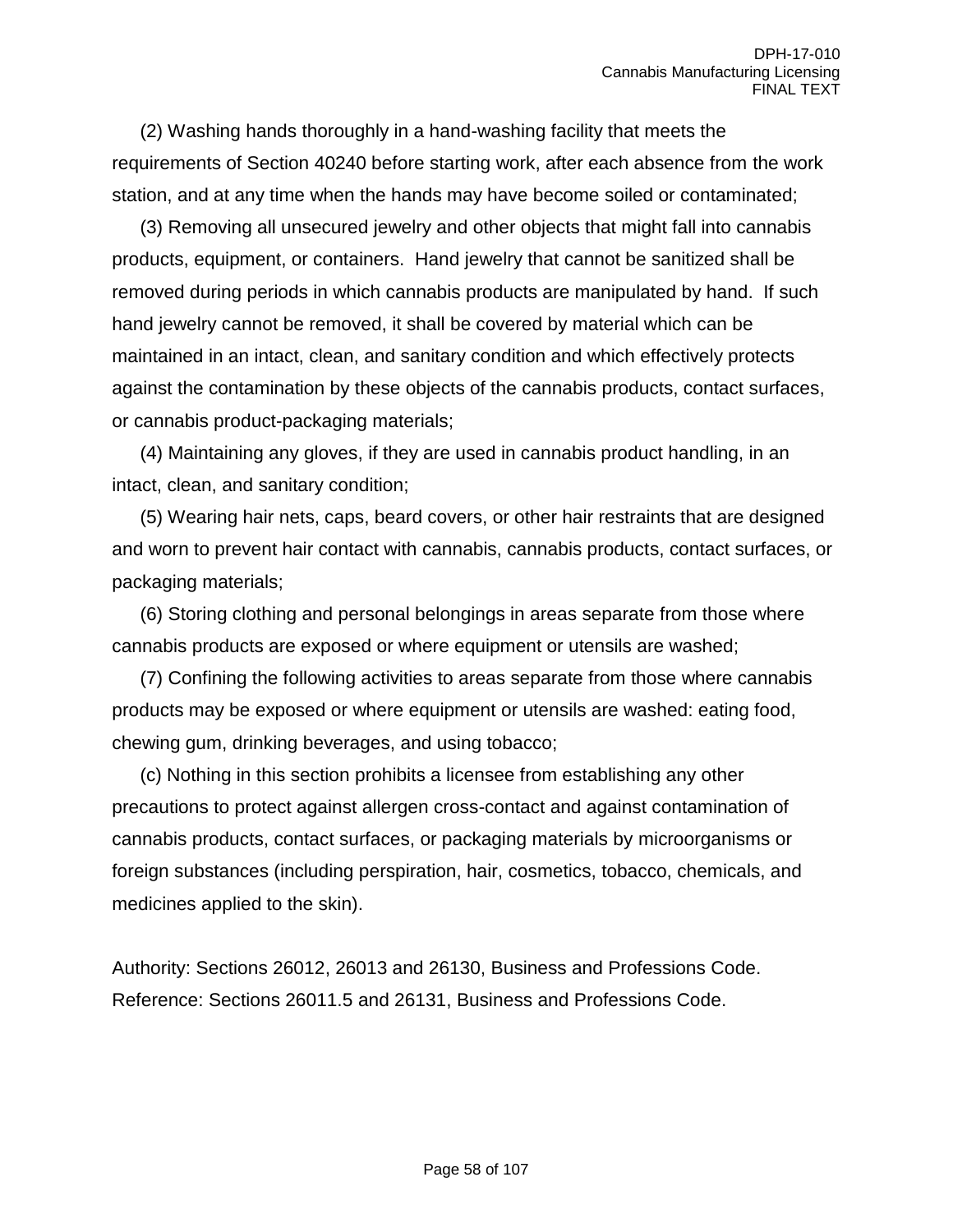# **§40248. Cannabis Product Components.**

(a) In order to prevent adulteration of cannabis products, licensees shall establish and implement written policies and procedures to ensure and maintain the quality of product components.

(b) Components are subject to the following minimum requirements:

(1) Raw materials and other components shall be inspected upon intake to ensure that they are clean and suitable for processing into cannabis products, and shall be stored under conditions that protect against allergen cross-contact and contamination, and in such a way as to minimize deterioration.

(2) Raw materials shall be washed or cleaned as necessary to remove soil and other visible contaminants. Water used for washing, rinsing, or conveying cannabis product ingredients shall be potable.

(3) Raw materials and other components shall not contain levels of microorganisms that render the cannabis product injurious to human health, or shall be pasteurized or otherwise treated during manufacturing so that they no longer contain levels of microorganisms that would cause the cannabis product to be adulterated.

(4) Raw materials and other components susceptible to contamination with aflatoxin or other natural toxins, pests, or extraneous material shall not exceed generally acceptable limits set by the U.S. Food and Drug Administration in the *Defect Levels Handbook* (Rev. February 2005), which is hereby incorporated by reference, before these raw materials or other ingredients are incorporated into finished cannabis products.

(5) Raw materials and other components shall be held in containers designed and constructed so as to protect against allergen cross-contact or contamination, and shall be held at such temperature and relative humidity and in such a manner as to prevent the cannabis products from becoming adulterated.

(6) Frozen raw materials and other components shall be kept frozen. If thawing is required prior to use, it shall be done in a manner that prevents the raw materials and other ingredients from becoming adulterated.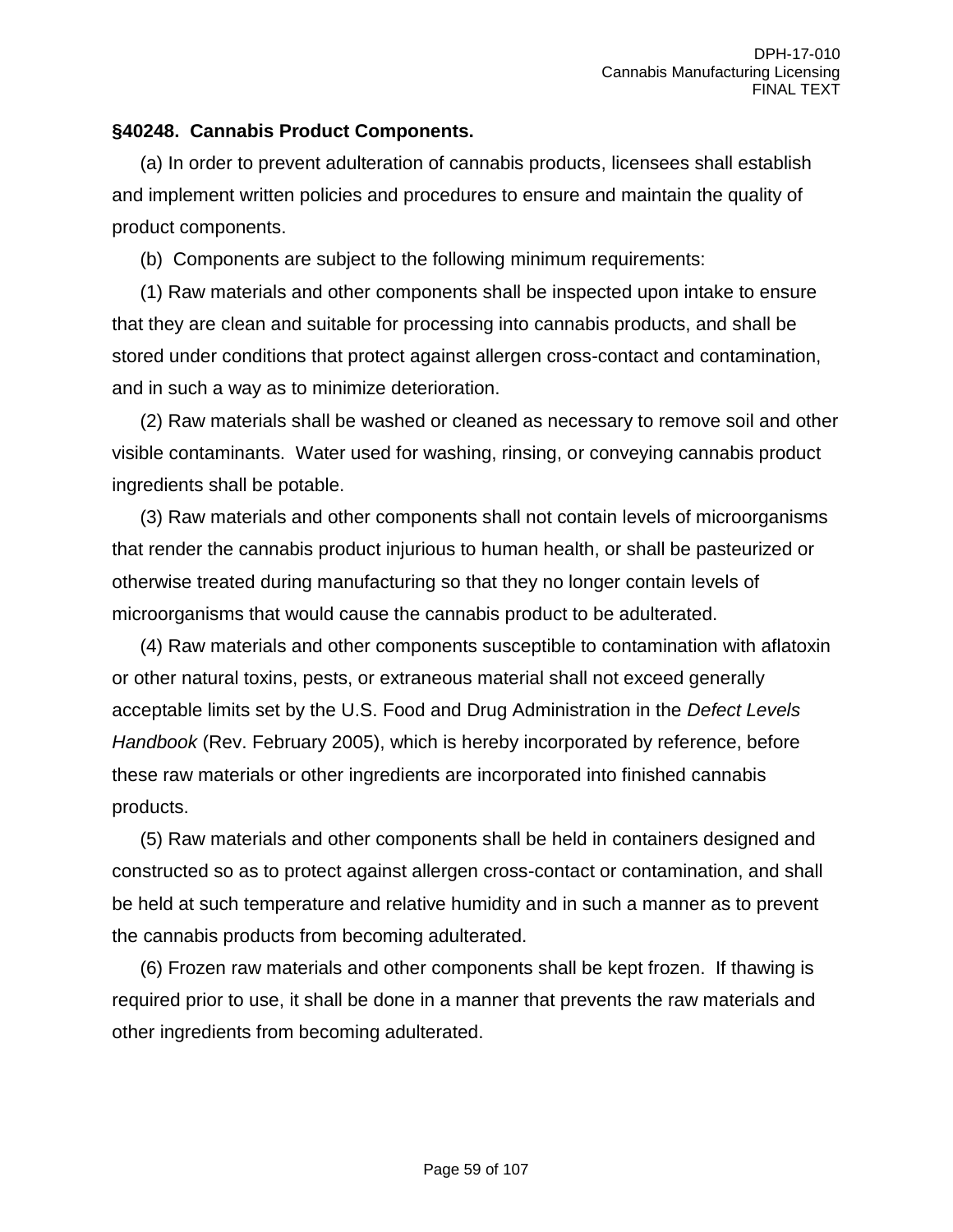(7) Raw materials and other components that are food allergens shall be identified and held in a manner that prevents cross-contact with other raw materials or ingredients.

(c) Holding and storage of raw materials and other components shall meet the requirements of section 114047, subdivisions (a) and (b), section 114049, and section 114051 of the Health and Safety Code.

Authority: Sections 26012, 26013 and 26130, Business and Professions Code. Reference: Sections 26011.5 and 26131, Business and Professions Code.

## **§40250. Manufacturing Processes and Procedures.**

(a) The licensee shall implement and maintain manufacturing processes and procedures that ensure cannabis product quality. Manufacturing processes and procedures shall be identified through a product quality plan, as described in Section 40253.

(b) The licensee shall maintain written master manufacturing protocols, as described in Section 40255, for each unique formulation of cannabis product manufactured to ensure only intended components are included and that the cannabis product is packaged and labeled in accordance with product specifications and these regulations.

(c) The licensee shall maintain written batch production records, as described in Section 40258, to document the production process and, if needed, to verify that the established processes and procedures, including the preventive measures and master manufacturing protocol, were implemented correctly.

(d) All manufacturing records are subject to inspection by the Department, its inspectors and agents.

Authority: Sections 26012, 26013 and 26130, Business and Professions Code. Reference: Sections 26011.5 and 26131, Business and Professions Code.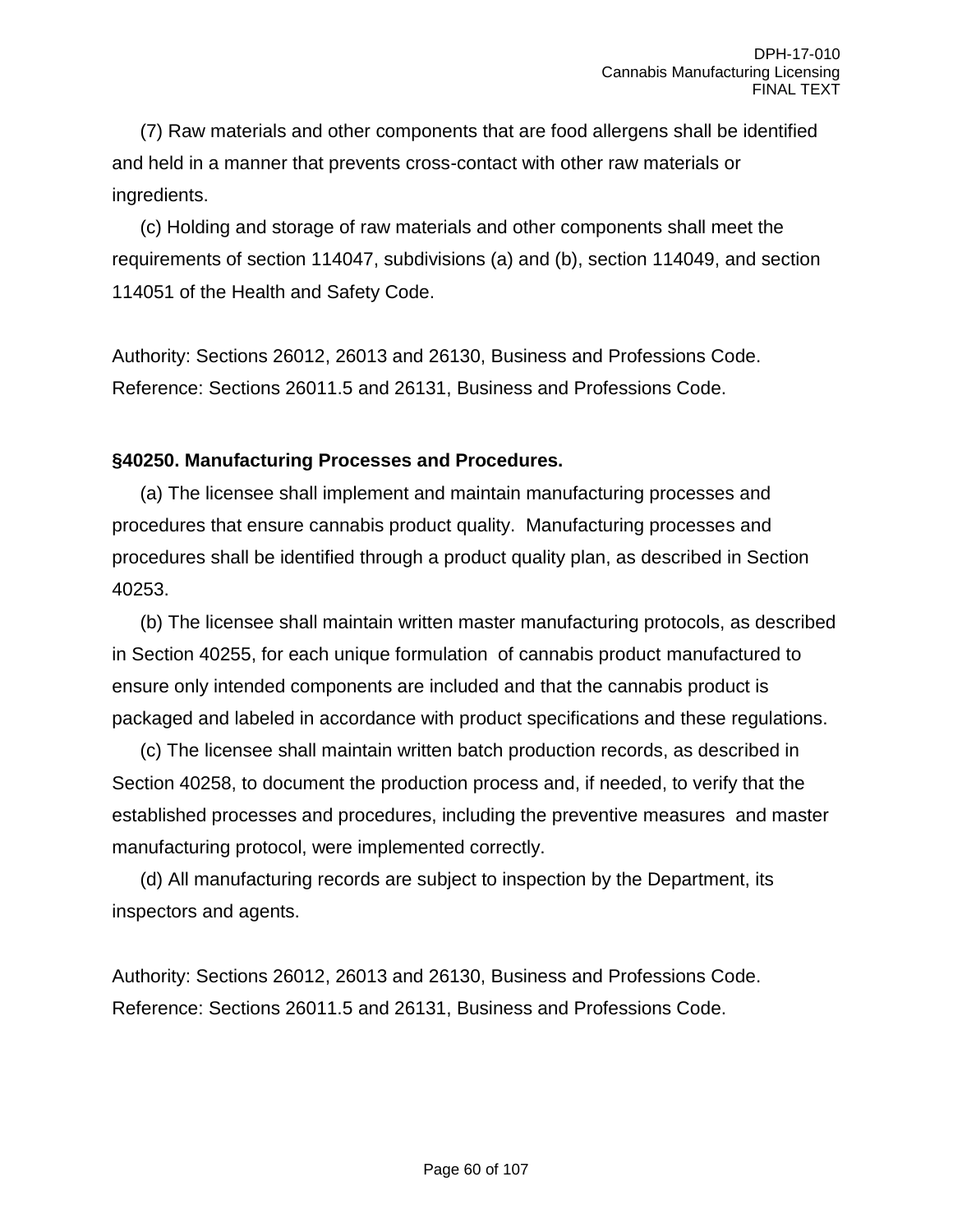## **§40253. Product Quality Plan.**

(a) Licensees shall create and implement a written product quality plan for each type of product manufactured at the premises. The product quality plan shall address the hazards associated with the premises or the manufacturing process that, if not properly mitigated, may cause the product to be adulterated or misbranded, or may cause the product to fail laboratory testing or quality assurance review.

(b) To create the product quality plan, licensees shall conduct a comprehensive assessment of the overall manufacturing process, identifying each step from component intake through transfer of product from the premises, to determine the potential risks associated with each step, the preventive measures to mitigate the potential risks identified, the methods to evaluate and monitor the effectiveness of the preventive measures, and action to take if a preventive measure was unsuccessful.

(c) The product quality plan shall evaluate the following potential risks to cannabis product quality:

(1) Biological hazards, including microbiological hazards;

(2) Chemical hazards, including radiological hazards, pesticide contamination, solvent or other residue, natural toxins, decomposition, or allergens;

(3) Physical hazards, such as stone, glass, metal fragments, hair, or insects;

(4) Process failures that may lead to product contamination, allergen cross-contact, packaging errors, labeling errors, or other errors affecting cannabis product quality.

(d) The product quality plan shall identify the preventive measure that will be implemented to mitigate each potential risk identified pursuant to subsection (c). Examples of preventive measures include, but are not limited to:

(1) Cleaning and sanitizing of equipment and utensils to mitigate against risk of microbiological hazards;

(2) Conducting in-house testing of raw cannabis to mitigate against the risk of pesticide contamination;

(3) Establishing an allergen control program to ensure that allergen cross-contact does not occur between product types;

(4) Implementing procedures to ensure homogeneity of cannabinoids into a cannabis product to mitigate against the risk of a non-homogeneous product.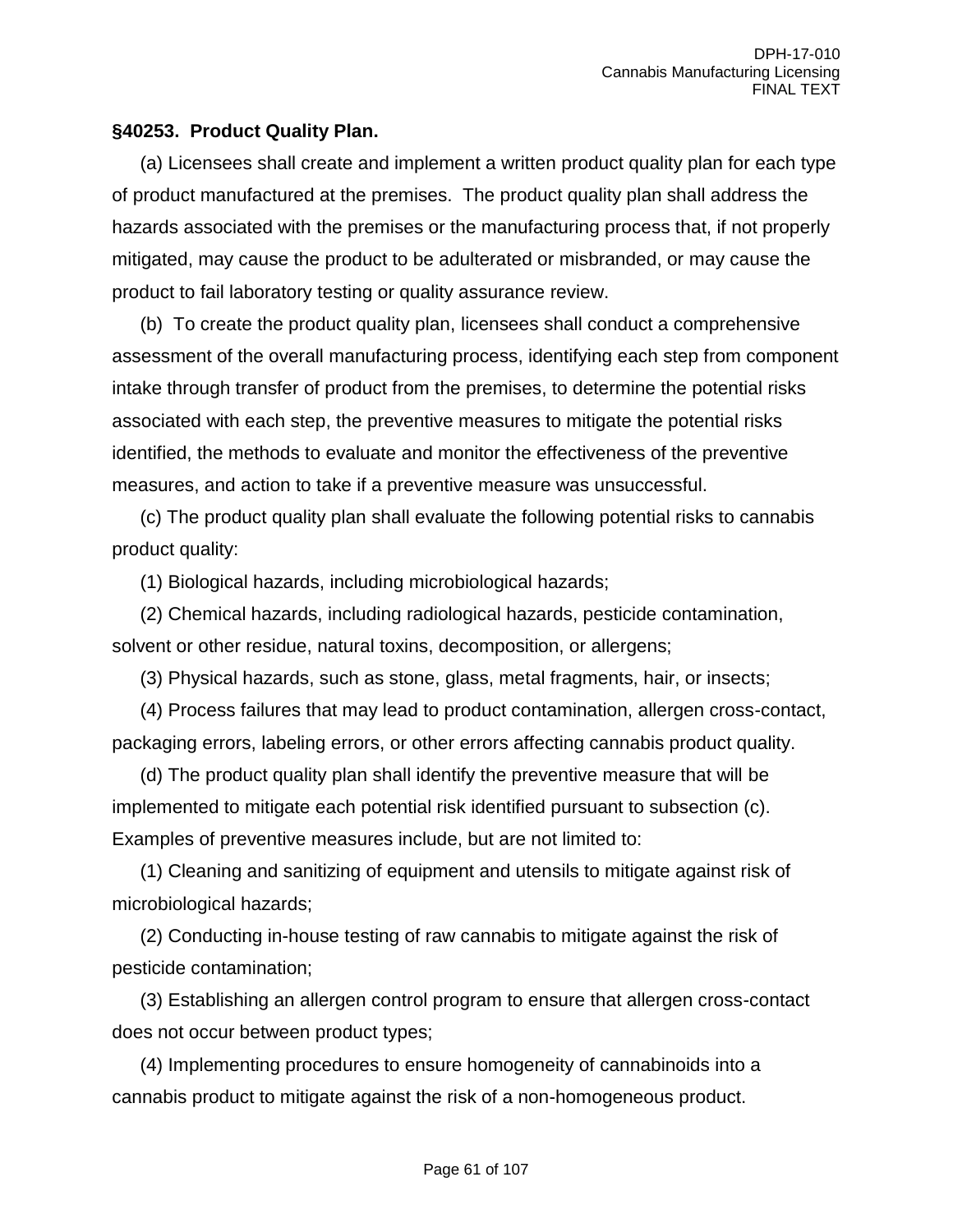(e) The product quality plan shall identify methods to evaluate and monitor the effectiveness of the preventive measures in mitigating the potential risks identified in subsection (c). Methods for evaluation and monitoring of preventive measures include, but are not limited to, the following:

(1) Review of test results conducted to determine contamination such as pesticide residue;

(2) Maintaining and reviewing cleaning, sanitizing, or maintenance logs to verify such actions have been taken;

(3) Conducting environmental testing to determine if equipment or utensils are contaminated with pathogens;

(4) Monitoring the temperature of raw materials that need to be held below 41 degrees Fahrenheit to prevent microbial contamination.

(f) The product quality plan shall identify actions to be taken if the evaluation and monitoring of the preventive measure indicates that the risk was not properly mitigated. The corrective action shall be specific to the type of product under evaluation and the specific risk to be mitigated. Examples of corrective actions that may be taken include, but are not limited to:

(1) Destruction of product components or finished product;

(2) Further processing of cannabis extract to remove impurities;

(3) Reworking the unfinished product to further homogenize the cannabinoids.

(g) The licensee shall maintain the product quality plans and documentation of preventive measures, monitoring results, and corrective actions and make the records available to the Department upon the Department's request, including during the Department's onsite inspection of the premises. Nothing in this chapter requires the disclosure of product quality plans other than to the Department and its inspectors and agents. The licensee may consider the product quality plan subject to trade secret protection.

Authority: Sections 26012, 26013 and 26130, Business and Professions Code. Reference: Sections 26011.5 and 26131, Business and Professions Code.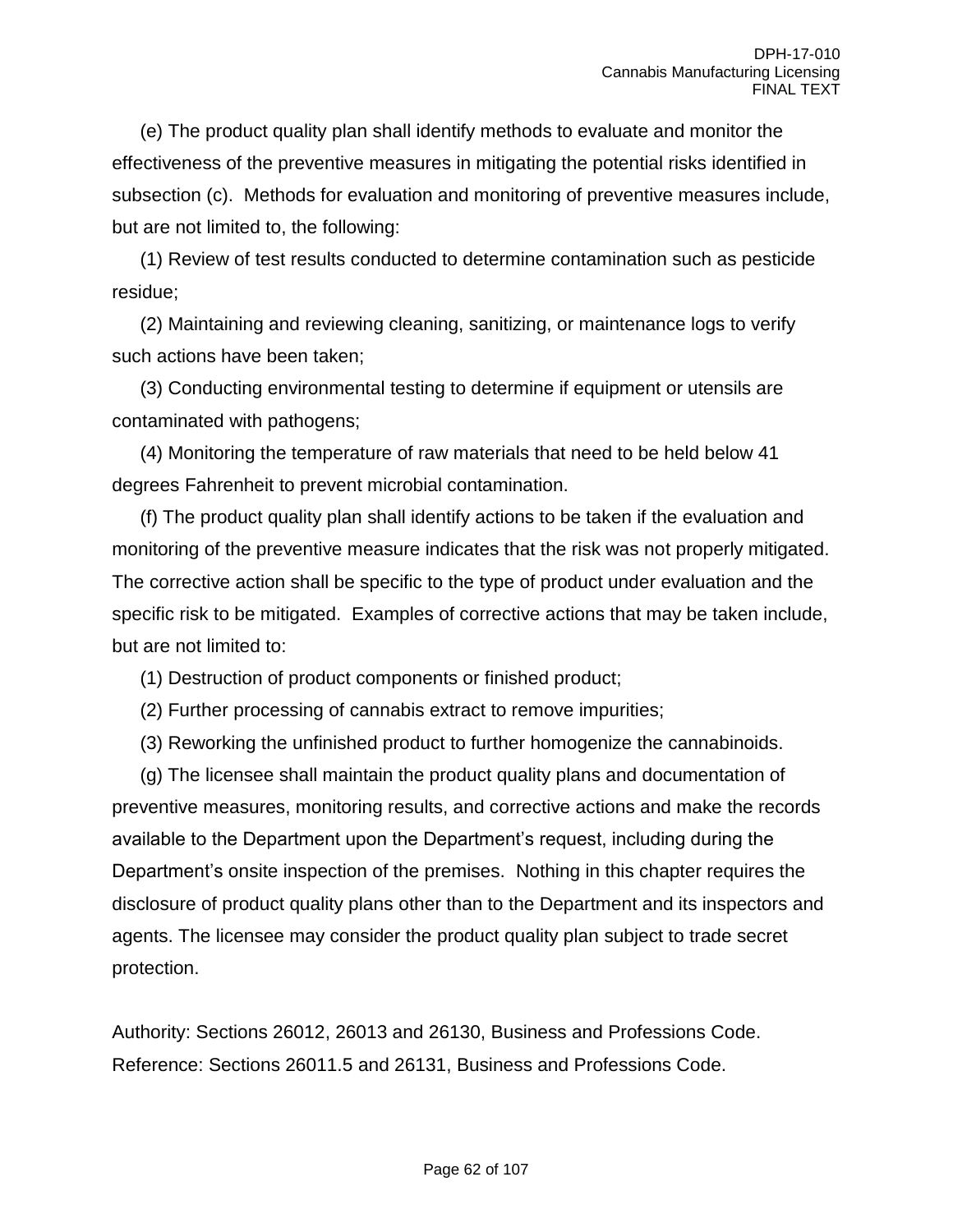# **§40255. Master Manufacturing Protocol.**

(a) The licensee shall establish and follow a written master manufacturing protocol for each unique formulation of cannabis product manufactured, and for each batch size, in order to mitigate against the potential for adulteration through incorporation of incorrect amounts of cannabinoids, unintended ingredients, or hazards identified in the product quality plan; against the potential for misbranding through incorporation of ingredients not identified on the label or the mislabeling of product; and to ensure uniformity in finished batches and across all batches produced.

(b) The master manufacturing protocol shall include:

(1) The name and intended cannabinoid(s) concentration of the cannabis product to be manufactured;

(2) A complete list of components to be used;

(3) The weight or measure of each component to be used. The master manufacturing protocol for any given product may include the ability to adjust the weight or measure of cannabinoid-containing ingredients in order to account for the variability of cannabinoid content in harvest batches;

(4) The identity and weight or measure of each ingredient that will be declared on the ingredients list of the cannabis product;

(5) The expected yield of the finished product, based upon the quantity of components or packaging to be used in the absence of any loss or error in actual production, and the maximum and minimum percentages of expected yield beyond which a deviation investigation of a batch is necessary and material review is conducted and a decision on the disposition of the product is made;

(6) A description of packaging and a representative label, or a cross-reference to the physical location of the actual or representative label;

(7) Written instructions for each point, step, or stage in the manufacturing process; and

(8) Written instructions for any action to mitigate an identified risk established in the product quality plan.

(c) Nothing in this chapter requires disclosure of the master manufacturing protocol to any person other than the individuals conducting activities that utilize the protocol or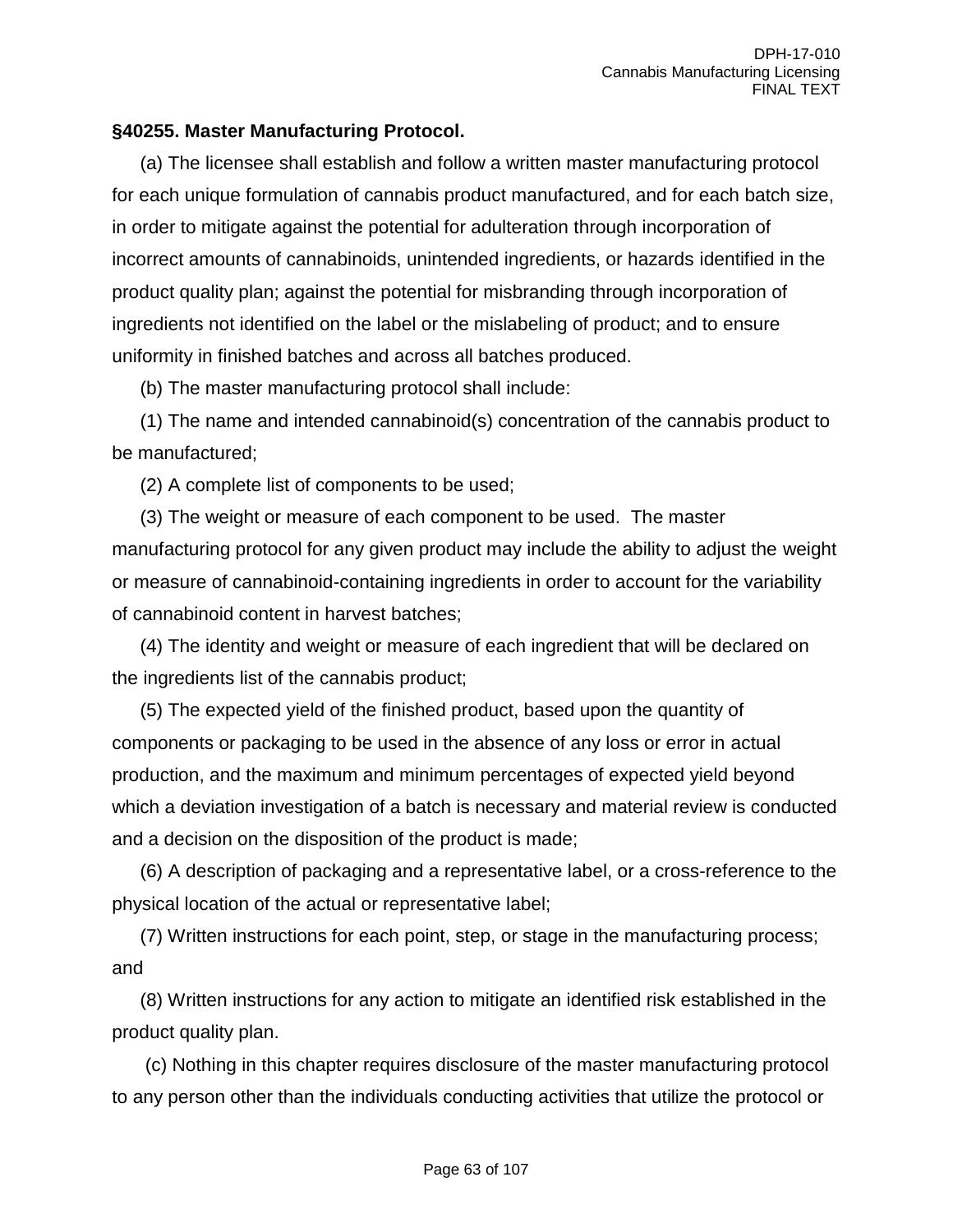to the Department and its inspectors and agents. The licensee may consider the master manufacturing protocol subject to trade secret protection.

Authority: Sections 26012, 26013 and 26130, Business and Professions Code. Reference: Sections 26011.5 and 26131, Business and Professions Code.

# **§40258. Batch Production Record.**

(a) The licensee shall prepare a written batch production record every time a batch of a cannabis product is manufactured. The batch production record shall accurately follow the appropriate master manufacturing protocol, and each step of the protocol shall be performed in the production of the batch.

(b) The batch production record shall document complete information relating to the production and control of each batch, including all of the following details:

(1) The UID and the batch or lot number of the finished batch of cannabis product and the UIDs of all cannabis or cannabis products used in the batch.

(2) The equipment and processing lines used in producing the batch;

(3) The date and time of the maintenance, cleaning, and sanitizing of the equipment and processing lines used in producing the batch, or a cross-reference to records, such as individual equipment logs, where this information is retained;

(4) The identification number assigned to each component, packaging, and label used, and, if applicable, to a cannabis product received from another licensee for packaging or labeling as a cannabis product;

(5) The identity and weight or measure of each component used;

(6) A statement of the actual yield and a statement of the percentage of expected yield at appropriate phases of processing;

(7) The actual results obtained during any monitoring operation;

(8) The results of any testing or examination performed during the batch production, or a cross-reference to such results; and

(9) Documentation, at the time of performance, of the manufacture of the batch, including: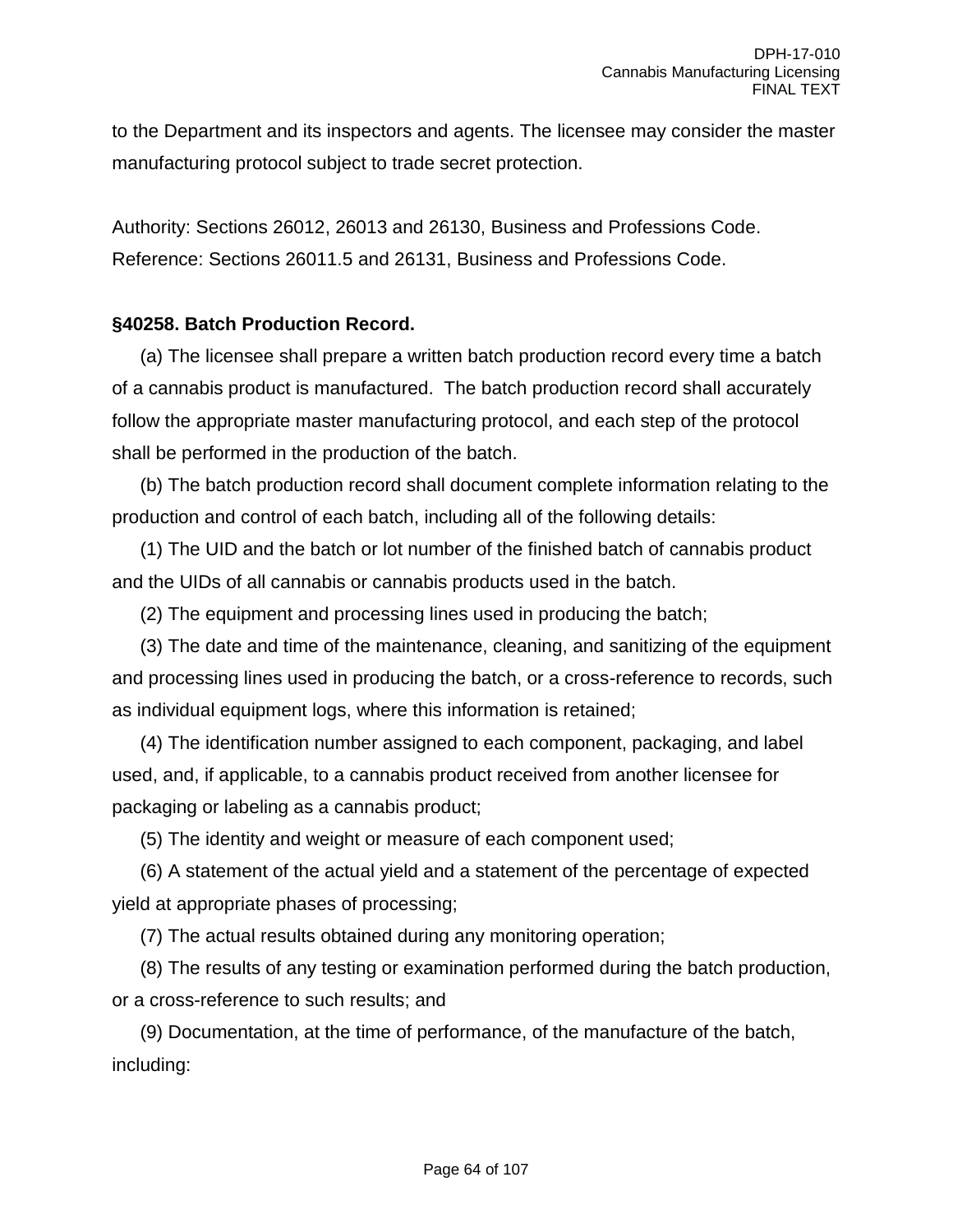(A) The date on which each step of the master manufacturing protocol was performed; and

(B) The initials of the persons performing each step, including:

(i) The initials of the person responsible for weighing or measuring each component used in the batch;

(ii) The initials of the person responsible for verifying the weight or measure of each component used in the batch;

(iii) The initials of the person responsible for adding the component to the batch; and

(iv) The initials of the person responsible for verifying the addition of components to the batch.

(10) Documentation, at the time of performance, of packaging and labeling operations, including:

(A) An actual or representative label, or a cross-reference to the physical location of the actual or representative label specified in the master manufacturing record;

(B) The expected number of packaging and labels to be used, the actual quantity of the packaging and labels used, and, when label reconciliation is required, reconciliation of any discrepancies between issuance and use of labels; and

(C) The results of any tests or examinations conducted on packaged and labeled cannabis products (including repackaged or relabeled cannabis products), or a crossreference to the physical location of such results.

(11) Documentation, at the time of performance, that quality control personnel:

(A) Reviewed the batch production record;

(B) Reviewed all required monitoring operation(s);

(C) Reviewed the results of all tests and examinations, including tests and examinations conducted on components, finished batches of cannabis product, and packaged and labeled cannabis products;

(D) Either approved and released, or rejected, the batch for distribution; and

(E) Either approved and released, or rejected, the finished cannabis product, including any repackaged or relabeled cannabis product.

(12) Documentation, at the time of performance, of any required material review and disposition decision; and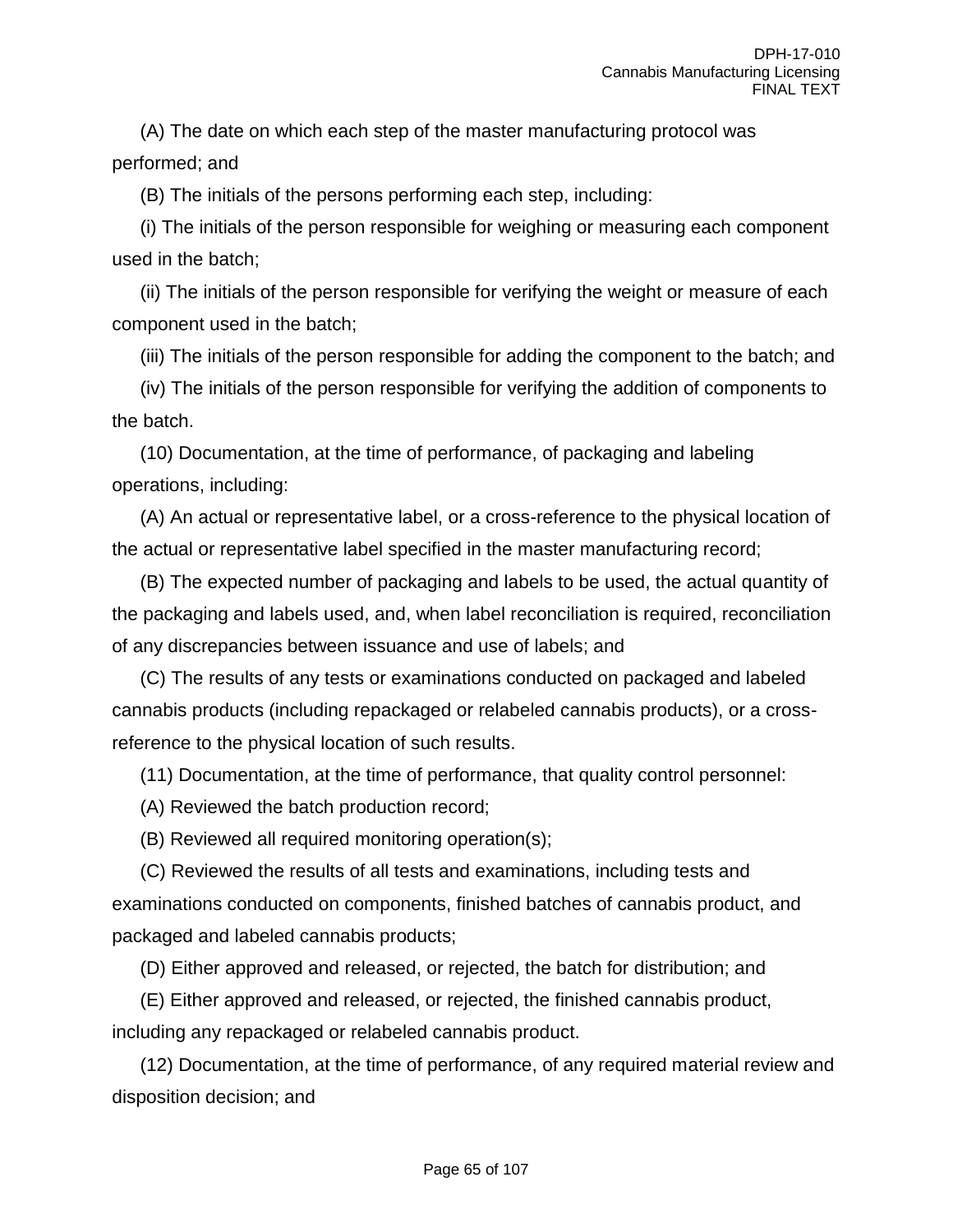(13) The Certificate of Analysis issued for the batch by the licensed testing laboratory, which shall be added to the record after regulatory compliance testing has been completed.

(c) The batch production record shall:

(1) Contain the actual values and observations obtained during monitoring and, as appropriate, during verification activities;

(2) Be accurate, indelible, and legible;

(3) Be created concurrently with performance of the activity documented; and

(4) Be as detailed as necessary to provide a history of work performed; including:

(A) Information to identify any associated manufacturing premises (e.g., the name, license number, and the location of the premises);

(B) The date and the time of the activity documented;

(C) The signature or initials of the person performing the activity; and

(D) The identity of the product, the UID, and the batch or lot number.

Authority: Sections 26012, 26013 and 26130, Business and Professions Code. Reference: Sections 26011.5 and 26131, Business and Professions Code.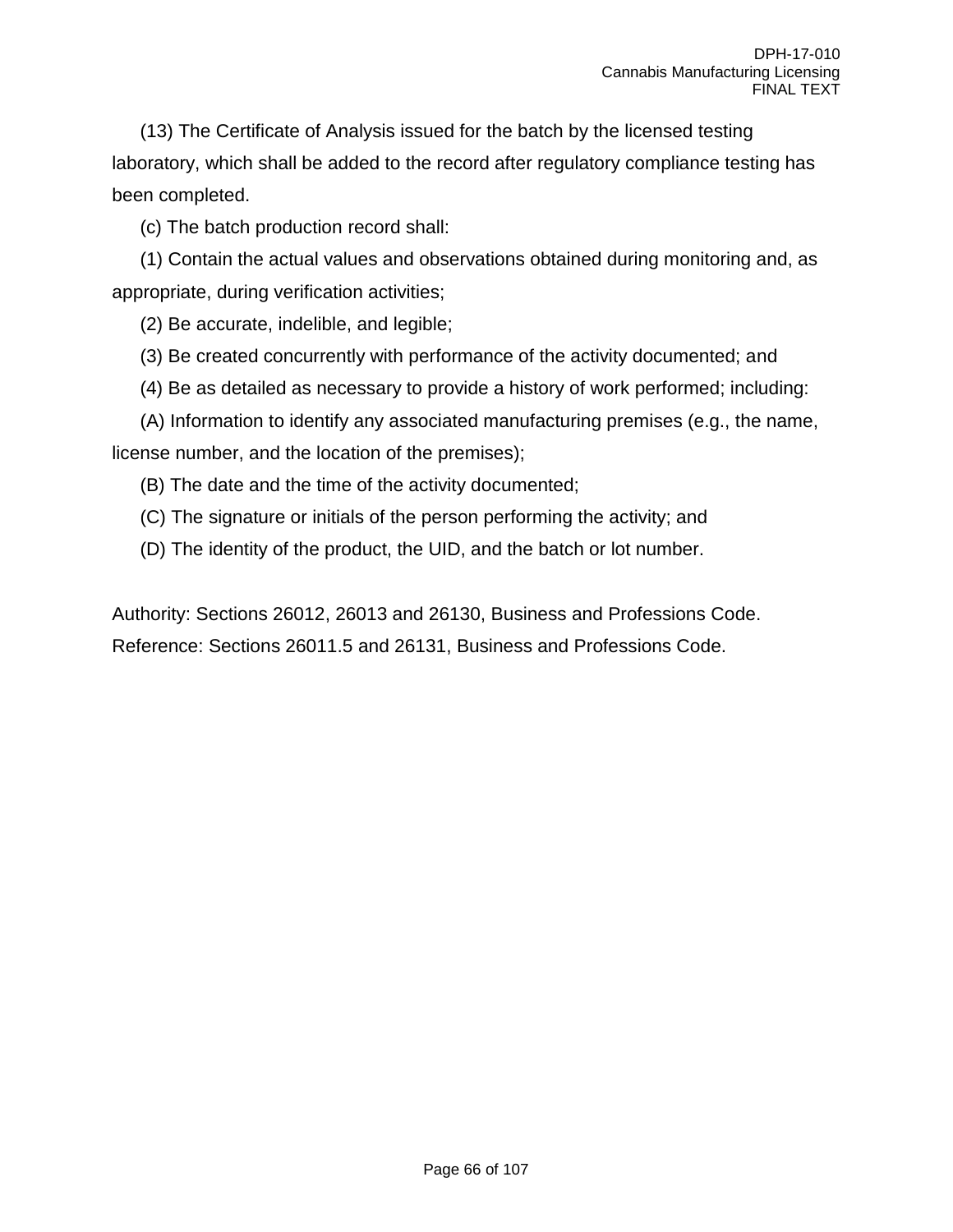# **Article 5. Special Processing Requirements**

## **§40270. Juice Processing.**

(a) Requirements of this section shall apply to manufacturers of cannabis juice, and cannabis-infused juice or beverages.

(b) Manufacturers of cannabis juice or cannabis-infused juice or beverages shall prepare and implement a written juice hazard analysis and critical control plan in accordance with the requirements of 21 CFR, Part 120, subpart A, section 120.8, and subpart B, section 120.24, (Rev. January 2001), which is hereby incorporated by reference.

Authority: Sections 26012, 26013 and 26130, Business and Professions Code. Reference: Sections 26011.5 and 26131, Business and Professions Code.

## **§40272. Dried Meat Processing.**

Manufacturing of cannabis-infused dried meat products shall be conducted in accordance with the United States Department of Agriculture *FSIS Compliance Guideline for Meat and Poultry Jerky Produced by Small and Very Small Establishments: 2014 Compliance Guideline* (Rev. 2014), which is hereby incorporated by reference*.* Meat for processing into dried meat products shall be acquired from a commercially-available source.

Authority: Sections 26012, 26013 and 26130, Business and Professions Code. Reference: Sections 26011.5 and 26131, Business and Professions Code.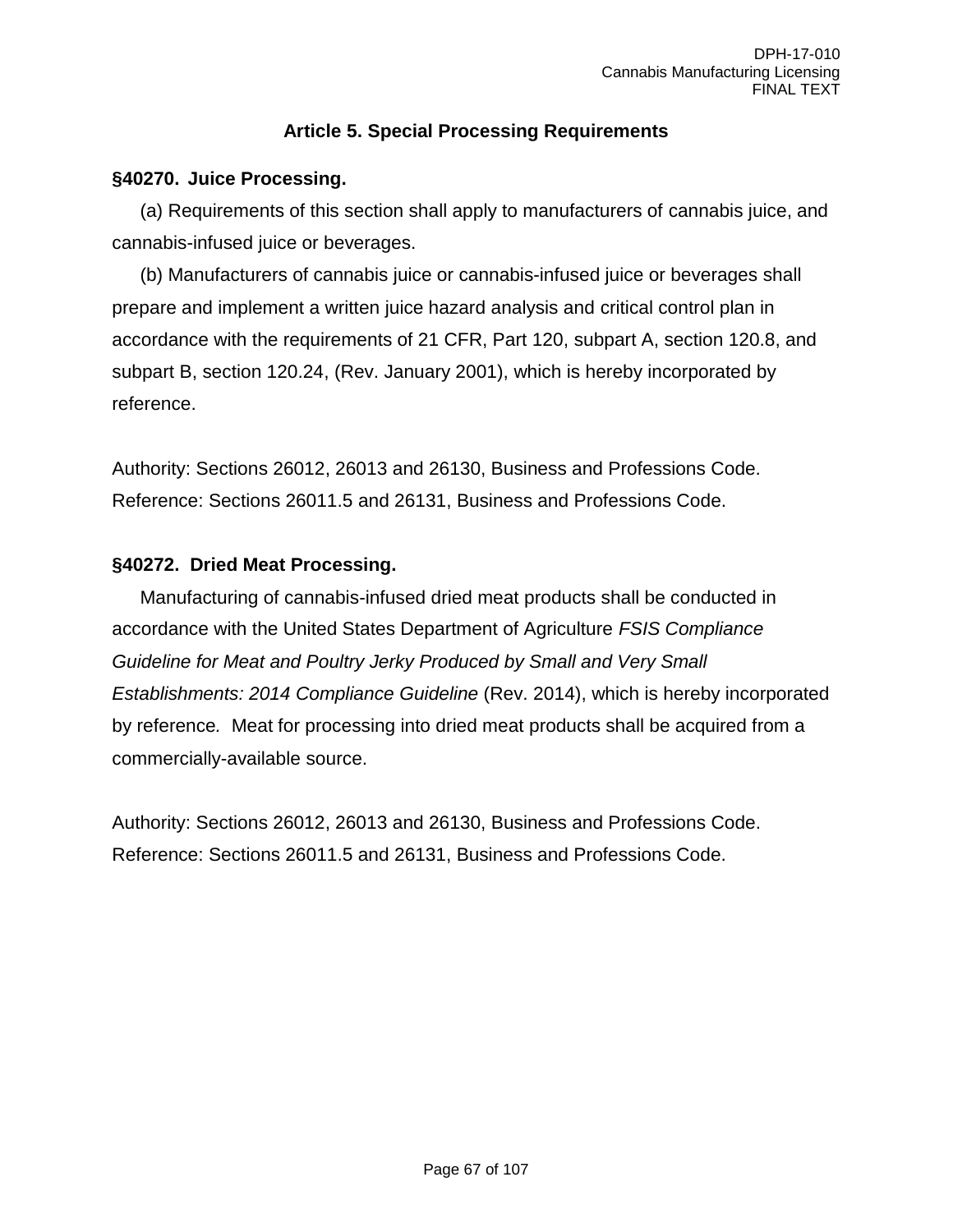## **Article 6. Other Responsibilities**

# **§40275. Standard Operating Procedures.**

(a) A licensee shall establish and maintain written standard operating procedures that are easily accessible to onsite personnel. The standard operating procedures shall, at minimum, include the following:

(1) Policies or procedures developed in accordance with the security plan required by Section 40200;

(2) Emergency response procedures, including safety data sheets for any chemicals on-site;

(3) Policies and procedures developed in accordance with Section 40225;

(4) Policies and procedures developed in accordance with Article 3 of this subchapter (Good Manufacturing Practices);

(5) Procedures for complying with the track-and-trace requirements established in Article 2 of subchapter 6;

(6) Inventory control procedures in compliance with Section 40282; and

(7) Cannabis waste management procedures in compliance with Section 40290.

(b) Procedures shall be written in English but may be made available in other languages, as necessary for the licensee's personnel.

Authority: Sections 26012, 26013 and 26130, Business and Professions Code. Reference: Sections 26011.5, 26130 and 26160, Business and Professions Code.

## **§40277. Weights and Measures.**

(a) Weighing devices used by a licensee shall be approved, tested, and sealed in accordance with the requirements in Chapter 5 (commencing with section 12500) of Division 5 of the Business and Professions Code, and registered with the county sealer consistent with Chapter 2 (commencing with section 12240) of Division 5 of the Business and Professions Code. Approved and registered devices shall be used whenever:

(1) Cannabis or cannabis product is bought or sold by weight or count;

(2) Cannabis or cannabis product is packaged for sale by weight or count;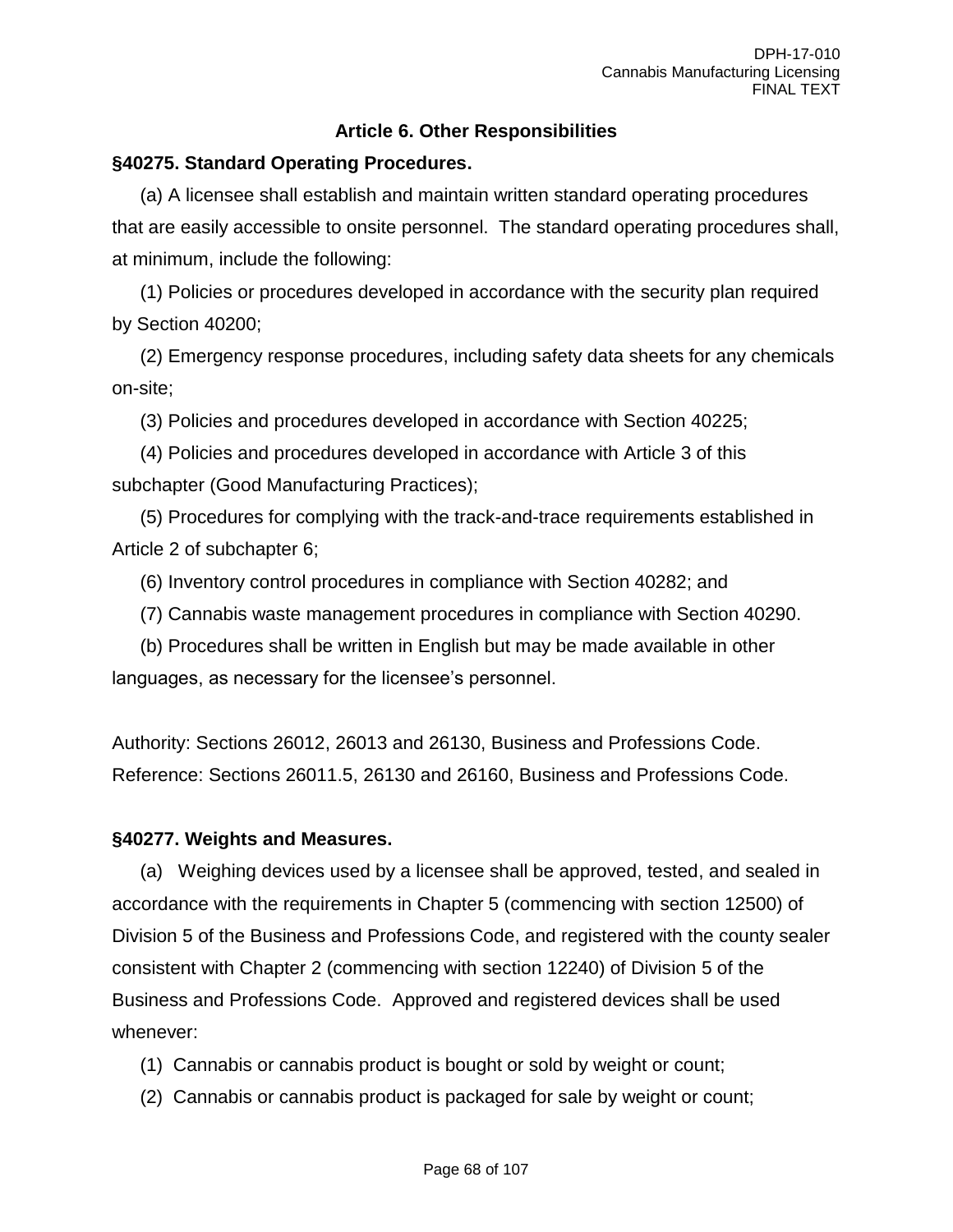(3) Cannabis or cannabis product is weighed or counted for entry into the track-andtrace system; and

(4) The weighing device is used for commercial purposes as defined in section 12500 of the Business and Professions Code.

(b) For the purposes of this chapter, "count" means the numerical count of the individual cannabis product units.

(c) Whenever the licensee is determining the weight, measure, or count of cannabis and cannabis products for the purposes specified in subsection (a), the weight, measure, or count shall be determined by a licensed weighmaster as required by Chapter 7 (commencing with section 12700) of Division 5 of the Business and Professions Code. The weighmaster certificate required under section 12711 of the Business and Professions Code shall not be required when cannabis or cannabis products are weighed for entry into the track-and-trace system.

Authority: Sections 26012, 26013 and 26130, Business and Professions Code. Reference: Sections 26011.5 and 26060, Business and Professions Code.

# **§40280. Training Program.**

(a) The licensee shall implement a training program to ensure that all personnel present at the premises are provided information and training that, at minimum, covers the following topics:

(1) Within 30 days of the start of employment:

(A) Health and safety hazards;

(B) Hazards presented by all solvents or chemicals used at the licensed premises as described in the safety data sheet for each solvent or chemical;

(C) Emergency response procedures;

- (D) Security procedures;
- (E) Record keeping requirements; and
- (F) Training requirements.

(2) Manufacturing and production personnel, prior to independently engaging in any cannabis manufacturing process: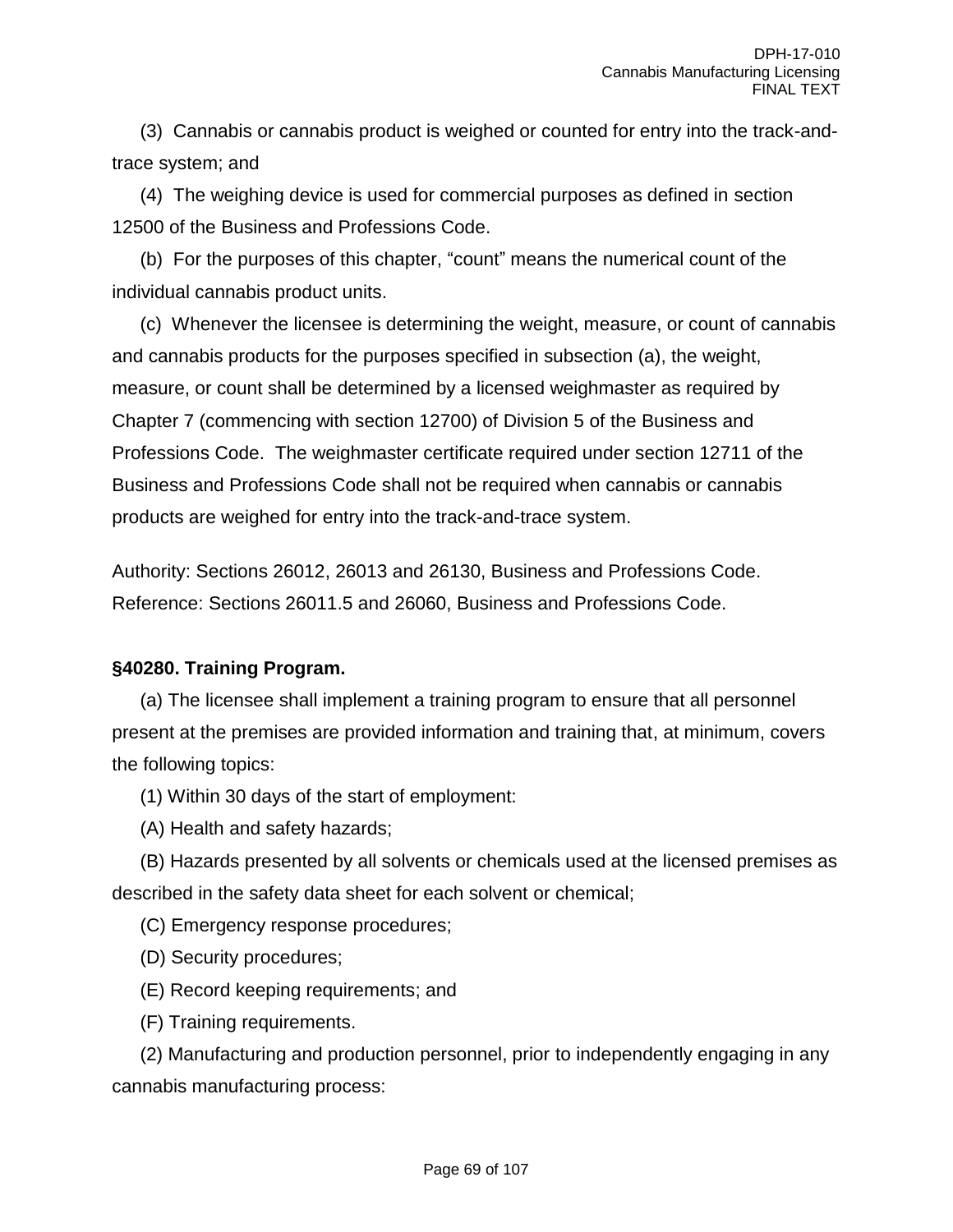(A) An overview of the cannabis manufacturing process and standard operating procedure(s);

(B) Quality control procedures;

(C) The product quality plans developed in accordance with Section 40253;

(D) Proper and safe usage of equipment or machinery;

(E) Safe work practices applicable to an employee's job tasks, including appropriate use of any necessary safety or sanitary equipment;

(F) Cleaning and maintenance requirements;

(G) Emergency operations, including shutdown; and

(H) Any additional information reasonably related to an employee's job duties.

(3) Additionally, a licensee that produces edible cannabis products shall ensure that all personnel who prepare, handle, or package edible products successfully complete a California food handler certificate course from an entity accredited by the American National Standards Institute (ANSI) within 90 days of commencing employment at the premises and again every three years during employment. The licensee shall obtain documentation evidencing the fulfillment of this requirement;

(4) The licensee shall ensure that all personnel receive annual refresher training to cover, at minimum, the topics listed in this subsection. This annual refresher training must be completed within 12 months of the previous training completion date.

(b) The licensee shall maintain a record of training which contains at minimum:

(1) A list of all personnel at the premises, including at minimum, name and job duties of each individual;

(2) Documentation of training topics and dates of training completion, including refresher training, for all personnel;

(3) The signature of each individual personnel and the licensee verifying receipt and understanding of each training or refresher training completed by the individual; and

(4) Any official documentation attesting to the successful completion of required training by personnel.

(c) The licensee may assign responsibility for the training of individual personnel to supervisory personnel. Assigned supervisory personnel must have the education, training, or experience (or a combination thereof) necessary to ensure the production of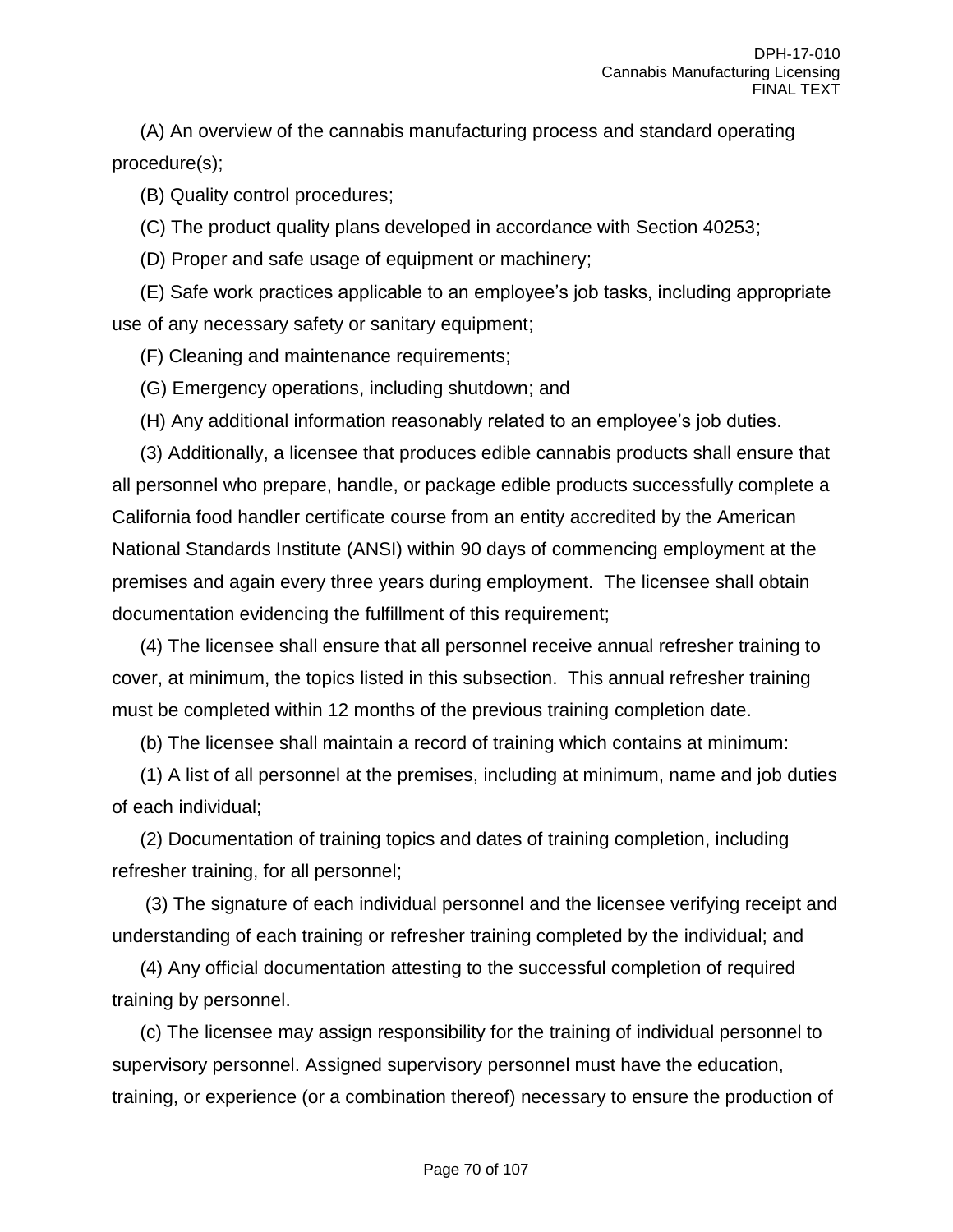quality cannabis products by all personnel. The assigned training personnel shall sign and date a document on an annual basis attesting that he or she has received and understands all information that will be provided to individual personnel in the training program. This documentation shall be maintained as part of the record requirements.

(d) For licensees in operation pursuant to Section 40126, applicable personnel shall receive required training no later than 90 days after the effective date of the annual license.

Authority: Sections 26012, 26013 and 26130, Business and Professions Code. Reference: Sections 26011.5, 26130 and 26160, Business and Professions Code.

## **§40282. Inventory Control – Cannabis and Cannabis Products.**

(a) A licensee shall establish and implement a written inventory control plan capable of tracking the location and disposition of all cannabis and cannabis products at the licensed premises.

(b) A licensee shall reconcile the on-hand inventory of cannabis and cannabis products at the licensed premises with the records in the track-and-trace database at least once every thirty (30) calendar days.

(c) If a licensee finds a discrepancy between the on-hand inventory and the trackand-trace database, the licensee shall conduct an audit.

(d) If the inventory reconciliation conducted pursuant to subsection (b) or the audit conducted pursuant to subsection (c) reveals a discrepancy that is more than five percent of the documented inventory notify the Department within 24 hours of the discovery.

Authority: Sections 26012, 26013 and 26130, Business and Professions Code. Reference: Sections 26011.5 and 26130, Business and Professions Code.

## **§40290. Waste Management.**

(a) A licensee shall have a written cannabis waste management plan and shall dispose of all waste, including cannabis waste, in accordance with the Public Resources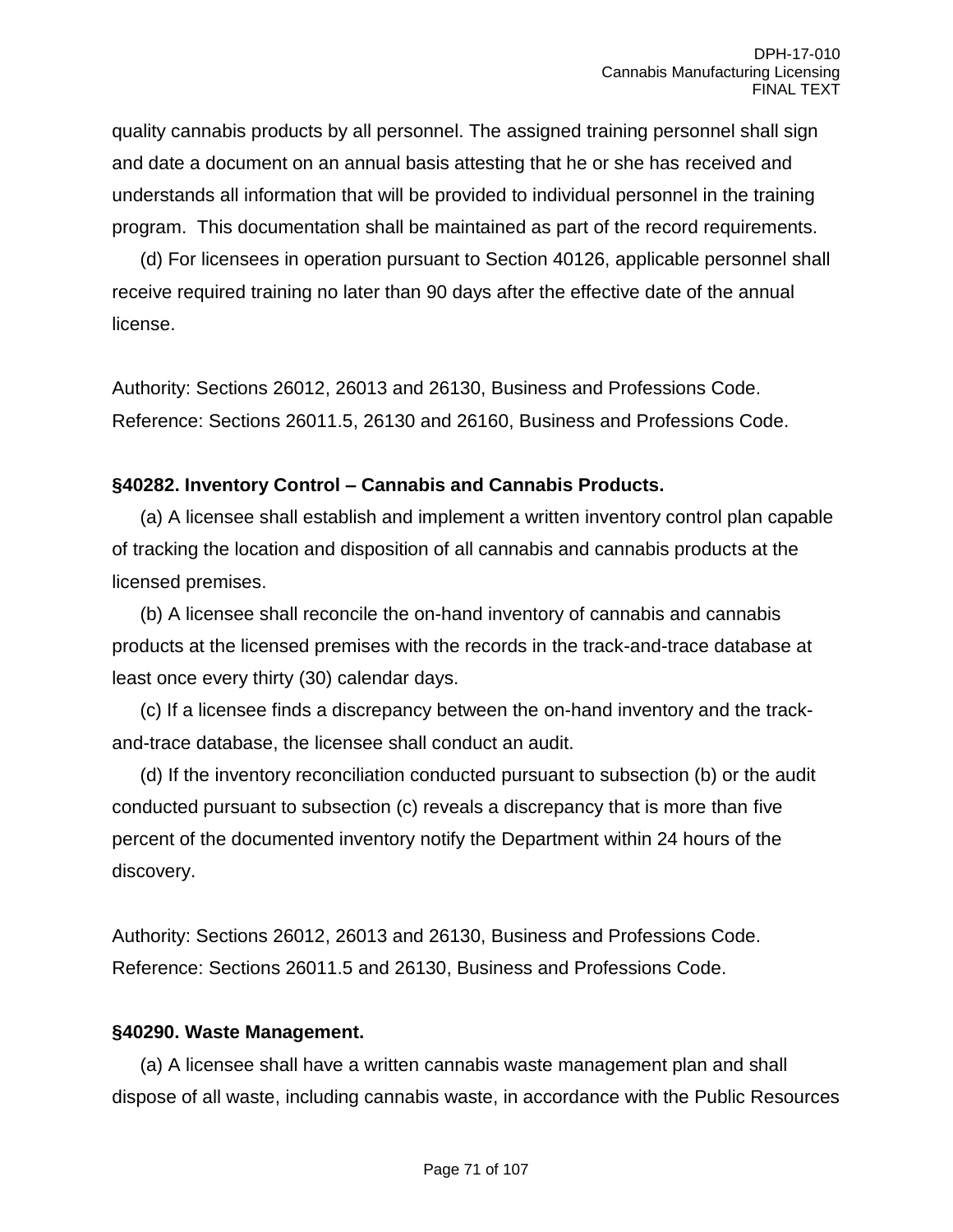Code and any other applicable state and local laws, including laws regulating "organic waste" as defined in Public Resources Code section 42649.8(c). It is the responsibility of the licensee to properly evaluate waste to determine if it should be designated and handled as a hazardous waste, as defined in section 40141 of the Public Resources Code.

(b) A licensee shall dispose of any cannabis waste in a secured waste receptacle or secured area on the licensed premises. For the purposes of this section, "secured waste receptacle" or "secured area" means that physical access to the receptacle or area is restricted to the licensee, employees of the licensee, the local agency, waste hauler franchised or contracted by the local agency, or private waste hauler permitted by the local agency only. Public access to the designated receptacle or area shall be prohibited.

(c) No cannabis product shall be disposed of in its packaging, and all cannabis waste shall be unrecognizable and unusable as cannabis or a cannabis product at the time of disposal. Nothing in this subsection shall be construed to require waste vape cartridges to be emptied of cannabis oil prior to disposal, provided that the vape cartridge is itself unrecognizable and unusable at the time of disposal.

(d) Cannabis waste shall be entered into the track-and-trace system as required under Section 40512.

(e) Cannabis waste may be collected from a licensee in conjunction with a regular organic waste collection route used by the local agency, a waste hauler franchised or contracted by the local agency, or a private waste hauler permitted by the local agency. If a local agency, a waste hauler franchised or contracted by the local agency, or a private waste hauler permitted by the local agency is being used to collect and process cannabis waste, a licensee shall do all of the following:

(1) Maintain and make available to the Department upon request the business name, address, contact person, and contact phone number of the entity hauling the waste; and

(2) Obtain documentation from the entity hauling the waste that evidences subscription to a waste collection service.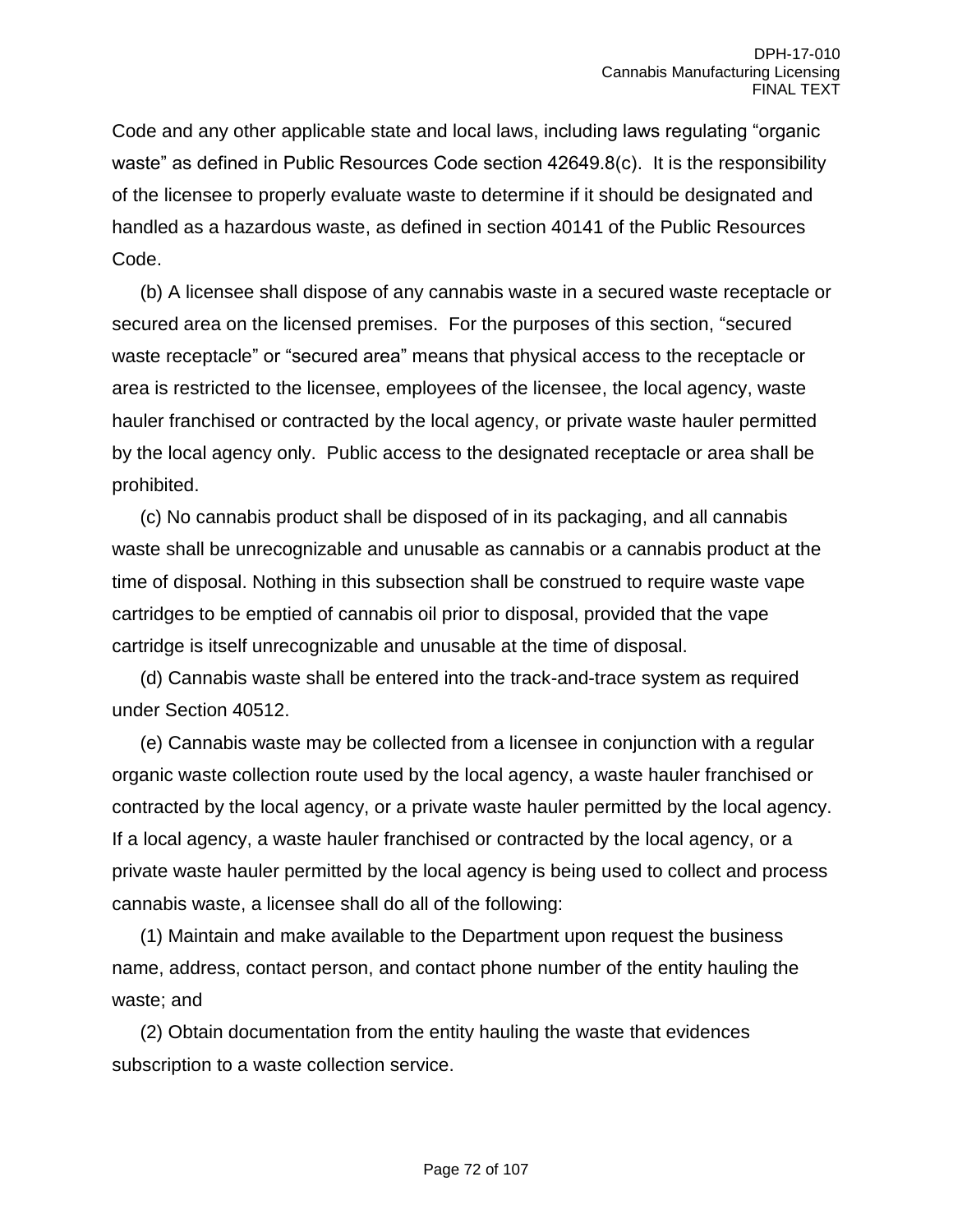(f) If a licensee is self-hauling cannabis waste as allowed by the local jurisdiction, the licensee shall be subject to all of the following requirements:

(1) Self-hauled cannabis waste shall only be transported by the licensee or its employees;

(2) Self-hauled cannabis waste shall only be transported to one or more of the following:

(A) A manned fully permitted solid waste landfill or transformation facility;

(B) A manned fully permitted composting facility or manned composting operation;

(C) A manned fully permitted in-vessel digestion facility or manned in-vessel digestion operation; or

(D) A manned fully permitted transfer/processing facility or manned transfer/processing operation.

(3) The licensee or its employee who transports the waste shall obtain for each delivery of cannabis waste a copy of a certified weight ticket or receipt from the solid waste facility.

Authority: Sections 26012, 26013 and 26130, Business and Professions Code. Reference: Sections 26011.5, 26013 and 26130, Business and Professions Code.

## **§40292. Consent to Sample Collection.**

A manufacturer licensee that transfers possession but not title of cannabis products to a licensed distributor shall allow the Bureau, upon the Bureau's request, to collect samples for purposes of conducting oversight of licensed testing laboratories.

Authority: Sections 26012, 26013 and 26130, Business and Professions Code. Reference: Sections 26011.5, 26013 and 26130, Business and Professions Code.

## **§40295. Product Complaints.**

(a) The licensee shall establish and implement written procedures to ensure that: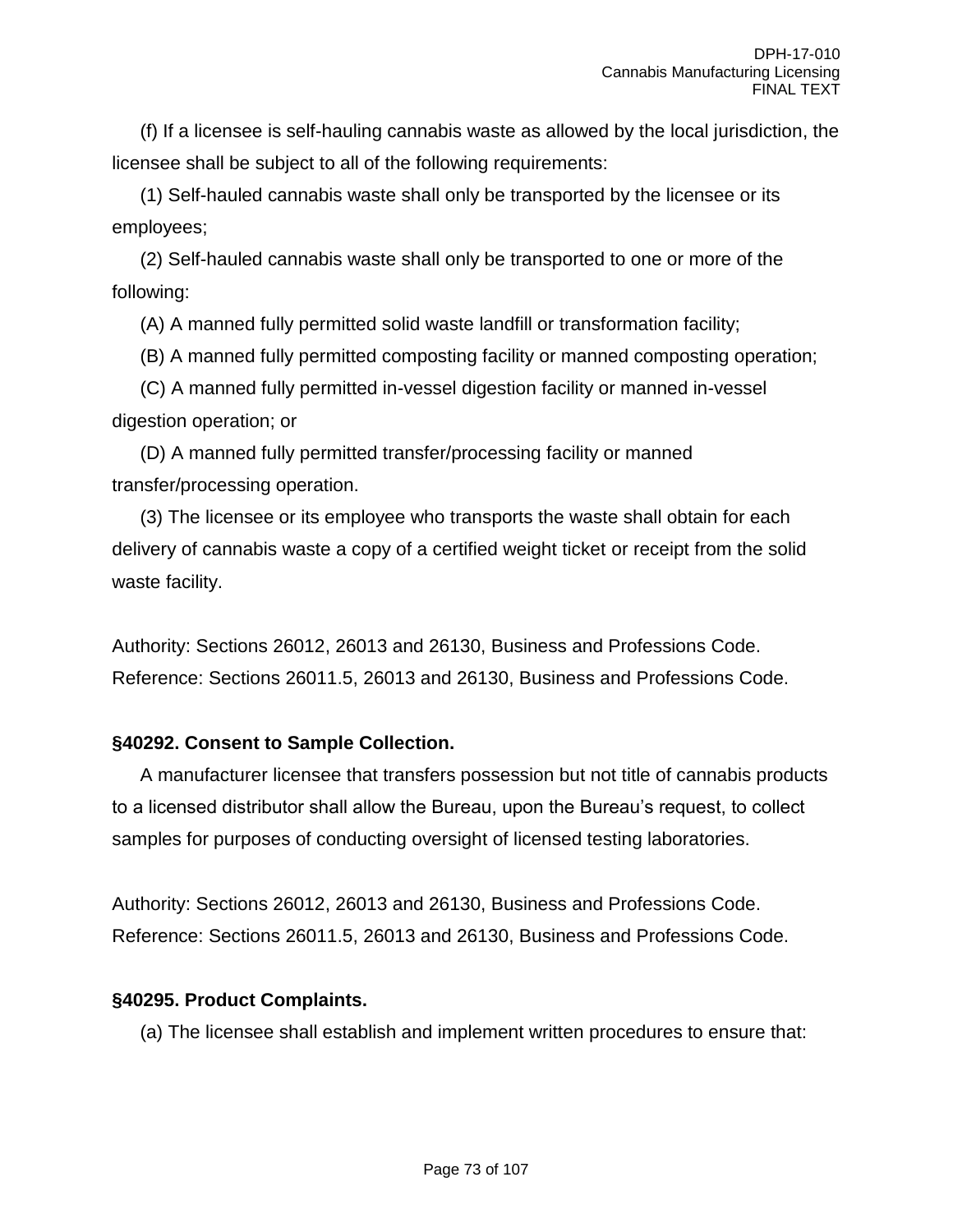(1) A qualified individual shall review and investigate all product complaints to determine whether such complaints involve a possible failure of a cannabis product to meet any of its specifications;

(2) Quality control personnel shall review and approve decisions determining whether to investigate a product complaint and shall review and approve the findings and follow up action(s) of any investigation performed;

(3) Pursuant to subsections (a) and (b) in this section, any review or investigative activities by qualified individuals and quality control personnel shall extend to all relevant batches and records.

(4) Quality control personnel shall maintain written records for every product complaint and subsequent investigation, if any. The records shall include:

(A) The name and description of the cannabis product;

(B) The batch number or UID of the cannabis product, if available;

(C) The date the complaint was received and the name, address, and telephone number of the complainant, if available;

(D) The nature of the complaint including, if known, how the product was used;

(E) The reply to the complainant, if any;

(F) The findings of the investigation or follow-up action taken when an investigation is performed; and

(G) The basis for any determination not to conduct an investigation.

(b) For purposes of this section, "product complaint" means any written, electronic, or oral communication that contains any allegation expressing concern, for any reason, with the quality of a cannabis product that could be related to the manufacturing practices. Examples of product complaints may include but are not limited to: foul odor, off taste, illness or injury, disintegration time, color variation, foreign material in a cannabis product container, improper packaging, mislabeling, cannabis products that contain an incorrect concentration of cannabinoids, or cannabis products that contain an unidentified ingredient, or any form of contaminant.

Authority: Sections 26012, 26013 and 26130, Business and Professions Code. Reference: Sections 26011.5 and 26131, Business and Professions Code.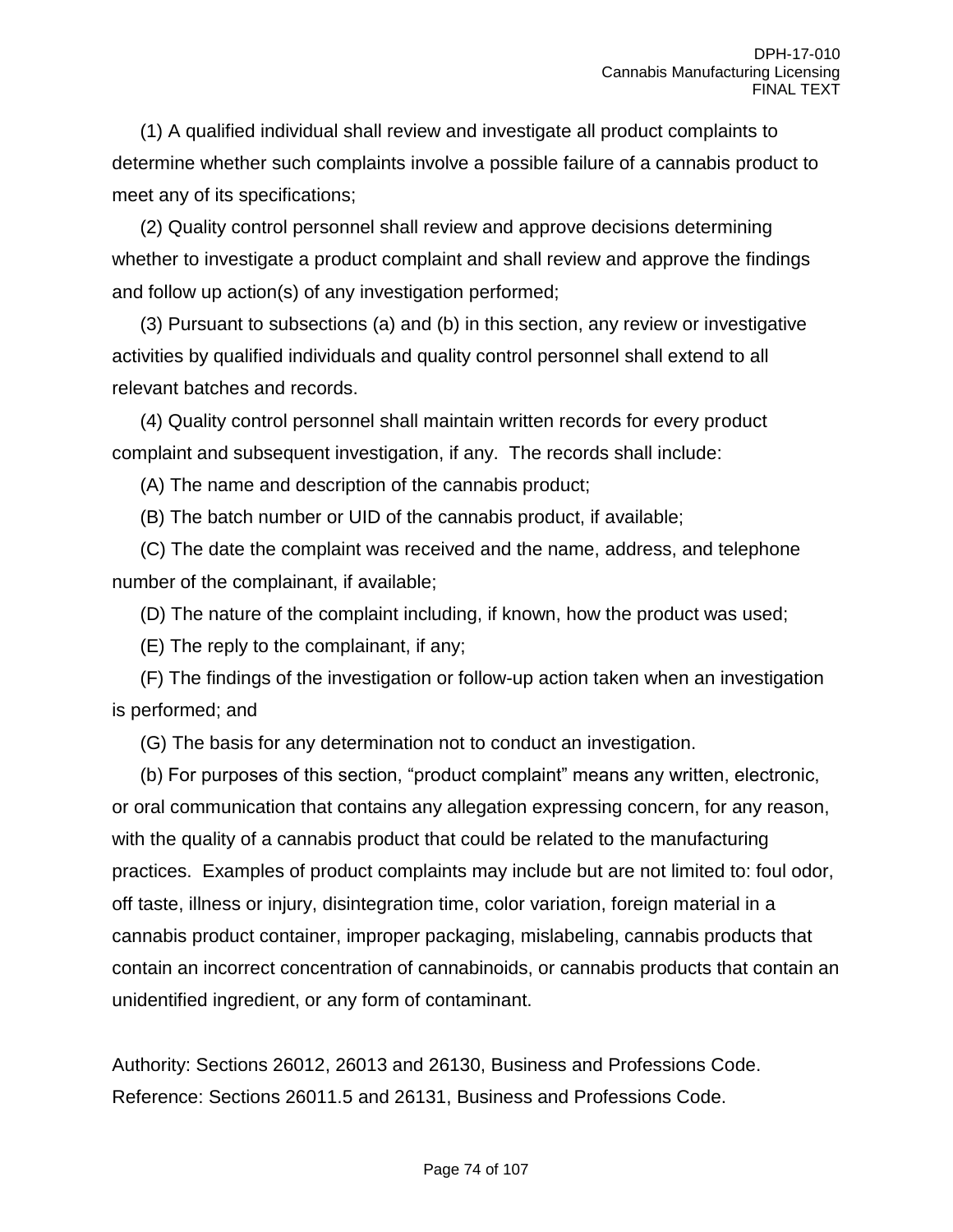# **§40297. Recalls.**

(a) Licensees shall establish and implement written procedures for recalling cannabis products manufactured by the licensee that are determined to be misbranded or adulterated. These procedures shall include:

(1) Factors which necessitate a recall;

(2) Personnel responsible for implementing the recall procedures; and

(3) Notification protocols, including:

(A) A mechanism to notify all customers that have, or could have, obtained the product, including communication and outreach via media, as necessary and appropriate;

(B) A mechanism to notify any licensees that supplied or received the recalled product;

(C) Instructions to the general public and other licensees for the return or destruction of the recalled product.

(4) Procedures for the collection and destruction of any recalled product. Such procedures shall meet the following requirements:

(A) All recalled products that are intended to be destroyed shall be quarantined for a minimum of 72 hours. The licensee shall affix to the recalled products any bills of lading, shipping manifests, or other similar documents with product information and weight. The product held in quarantine shall be subject to auditing by the Department.

(B) Following the quarantine period, the licensee shall render the recalled cannabis product unusable and unrecognizable and dispose of it in accordance with Section 40290, and do so on video surveillance in accordance with Section 40205.

(b) In addition to the tracking requirements set forth in Section 40512, a licensee shall use the track-and-trace database and on-site documentation to ensure that recalled cannabis products intended for destruction are identified, weighed, and tracked while on the licensed premises and when disposed of in accordance with this section. For recalled cannabis products, the licensee shall enter the following details into the track-and-trace database: the weight and count of the product, reason for destruction, and the date the quarantine period will begin.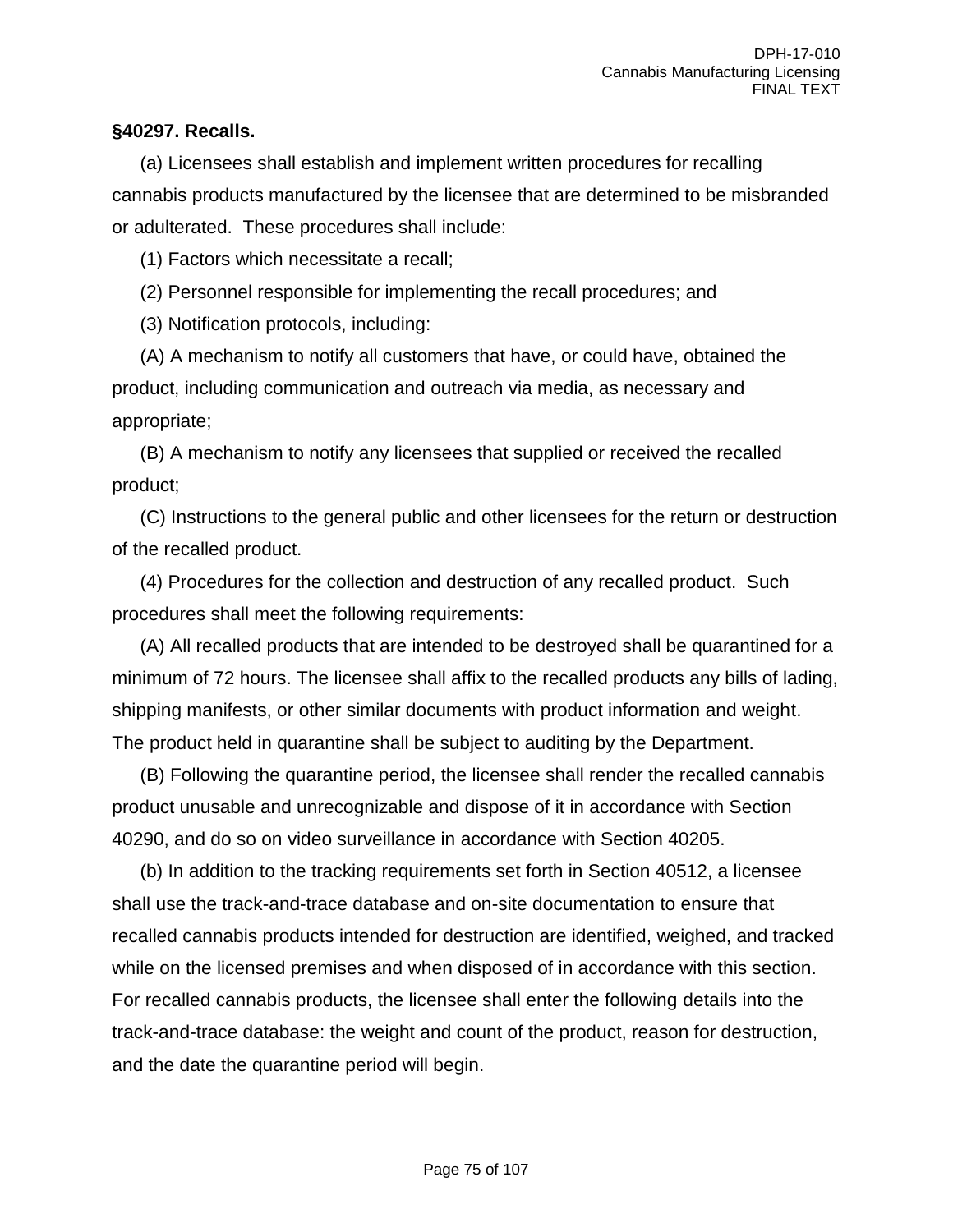(c) The licensee shall notify the Department of any recall within 24 hours of initiating the recall.

Authority: Sections 26012, 26013 and 26130, Business and Professions Code. Reference: Sections 26011.5 and 26131, Business and Professions Code.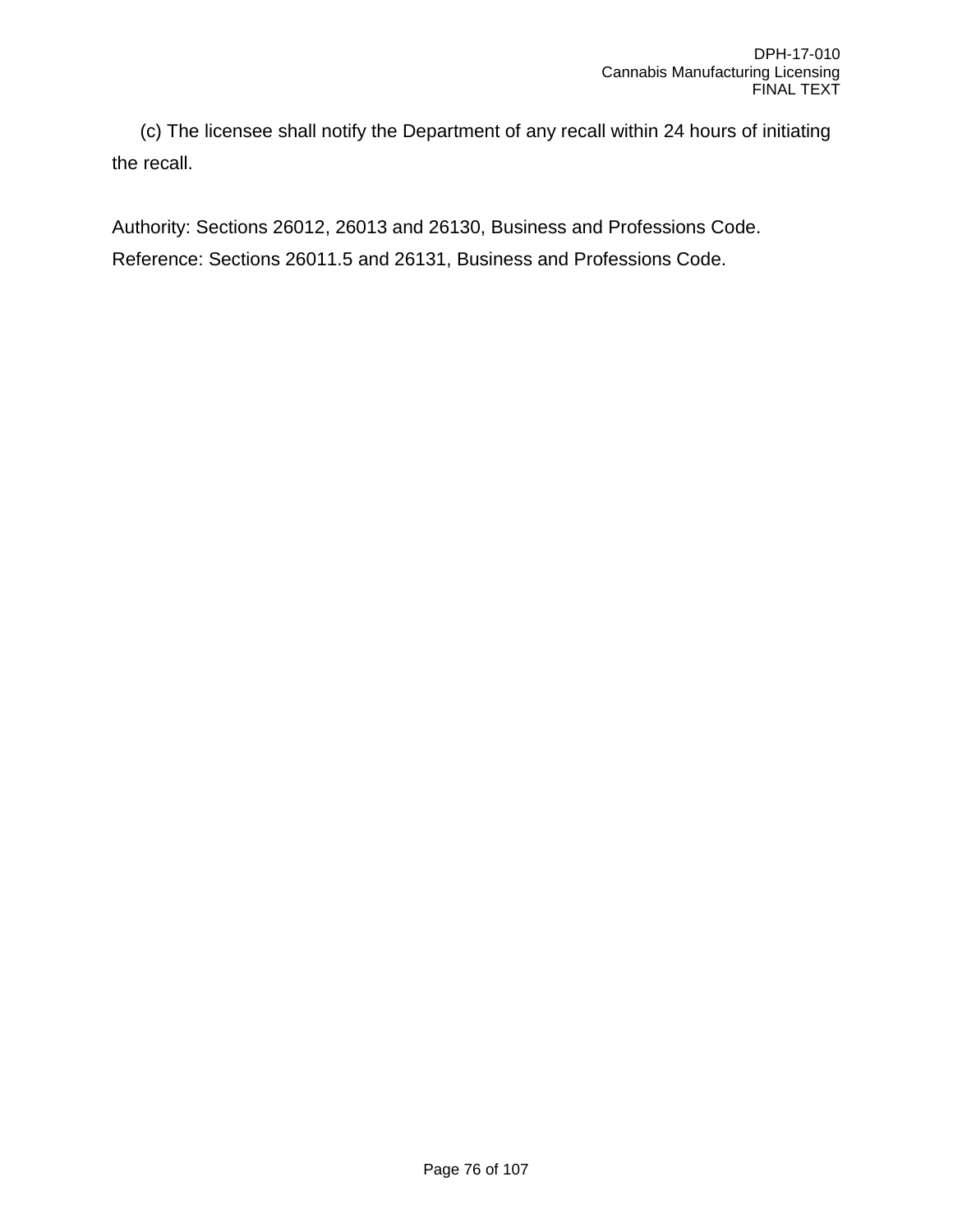# **SUBCHAPTER 4. PRODUCTS Article 1. Cannabis Product Standards**

# **§40300. Prohibited Products.**

The following types of products shall not be sold as cannabis products:

(a) Alcoholic beverages, as defined in section 23004 of the Business and Professions Code. This prohibition does not apply to tinctures that meet the requirements of Section 40308;

(b) Any product containing any non-cannabinoid additive that would increase potency, toxicity, or addictive potential, or that would create an unsafe combination with other psychoactive substances. Prohibited additives include, but are not limited to, nicotine and caffeine. This prohibition shall not apply to products containing naturallyoccurring caffeine, such as coffee, tea, or chocolate;

(c) Any cannabis product that must be held at or below 41 degrees Fahrenheit to keep it safe for human consumption, including, but not limited to, cream or custard-filled pies; pies or pastries which consist in whole or in part of milk or milk products, or eggs; and meat-filled pies or pastries. This prohibition shall not apply to juices or beverages that need to be held below 41 degrees Fahrenheit if the juice or beverage was processed in accordance with Section 40270, or to infused butter manufactured as permitted by subsection (g);

(d) Any thermally-processed low-acid cannabis product packed in a hermetically sealed container that, if it did not contain cannabis, would be subject to the manufacturing requirements of Title 21, Code of Federal Regulations, Part 113;

(e) Any acidified cannabis product that, if it did not contain cannabis, would be subject to the manufacturing requirements of Title 21, Code of Federal Regulations, Part 114;

(f) Any juice that is not shelf-stable or that is not processed in accordance with Section 40270;

(g) Dairy products of any kind, as prohibited by section 26001(t) of the Act, except that butter purchased from a licensed milk products plant or retail location that is subsequently infused or mixed with cannabis may be sold as a cannabis product;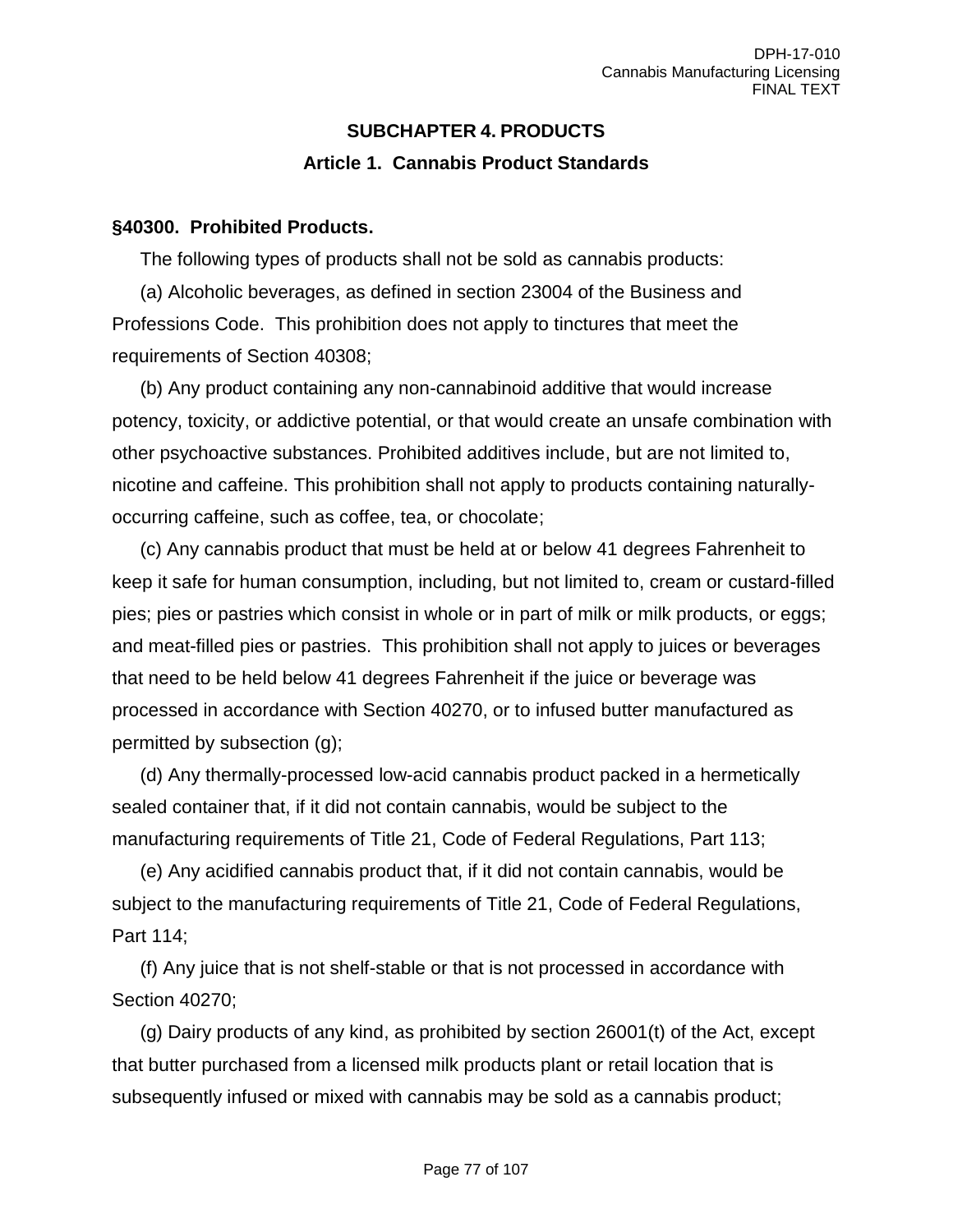(h) Meat products other than dried meat products prepared in accordance with Section 40272;

(i) Seafood products of any kind;

(j) Any product that is manufactured by application of cannabinoid concentrate or extract to commercially available candy or snack food items without further processing of the product. Commercially available candy or snack food items may be used as ingredients in a cannabis product, provided that they are used in a way that renders them unrecognizable as the commercially available items and the label, including the ingredient list, does not note that the final cannabis product contains the commercially available item;

(k) Any cannabis product that the Department determines, on a case-by-case basis, is attractive to children, as specified in Section 40410;

(l) Any cannabis product that the Department determines, on a case-by-case basis, is easily confused with commercially available foods that do not contain cannabis;

(m) Any cannabis product in the shape of, or imprinted with the shape, either realistic or caricature, of a human being, animal, insect, or fruit.

Authority: Sections 26012, 26013 and 26130, Business and Professions Code. Reference: Sections 26011.5 and 26130, Business and Professions Code; Section 37104, Food and Agricultural Code.

## **§40305. Requirements for Edible Cannabis Products.**

(a) Except for cannabis, cannabis concentrate, or terpenes, no product ingredient or component shall be used in the manufacture of an edible cannabis product unless that ingredient or component is permitted by the United States Food and Drug Administration for use in food or food manufacturing, as specified in *Substances Added to Food in the United States*, available at

[https://www.fda.gov/Food/IngredientsPackagingLabeling/FoodAdditivesIngredients/ucm](https://www.fda.gov/Food/IngredientsPackagingLabeling/FoodAdditivesIngredients/ucm115326.htm) [115326.htm](https://www.fda.gov/Food/IngredientsPackagingLabeling/FoodAdditivesIngredients/ucm115326.htm) or is Generally Recognized as Safe (GRAS) under sections 201(s) and 409 of the Federal Food, Drug, and Cosmetic Act (codified in 21 U.S.C 321(s) and 21 U.S.C. 348).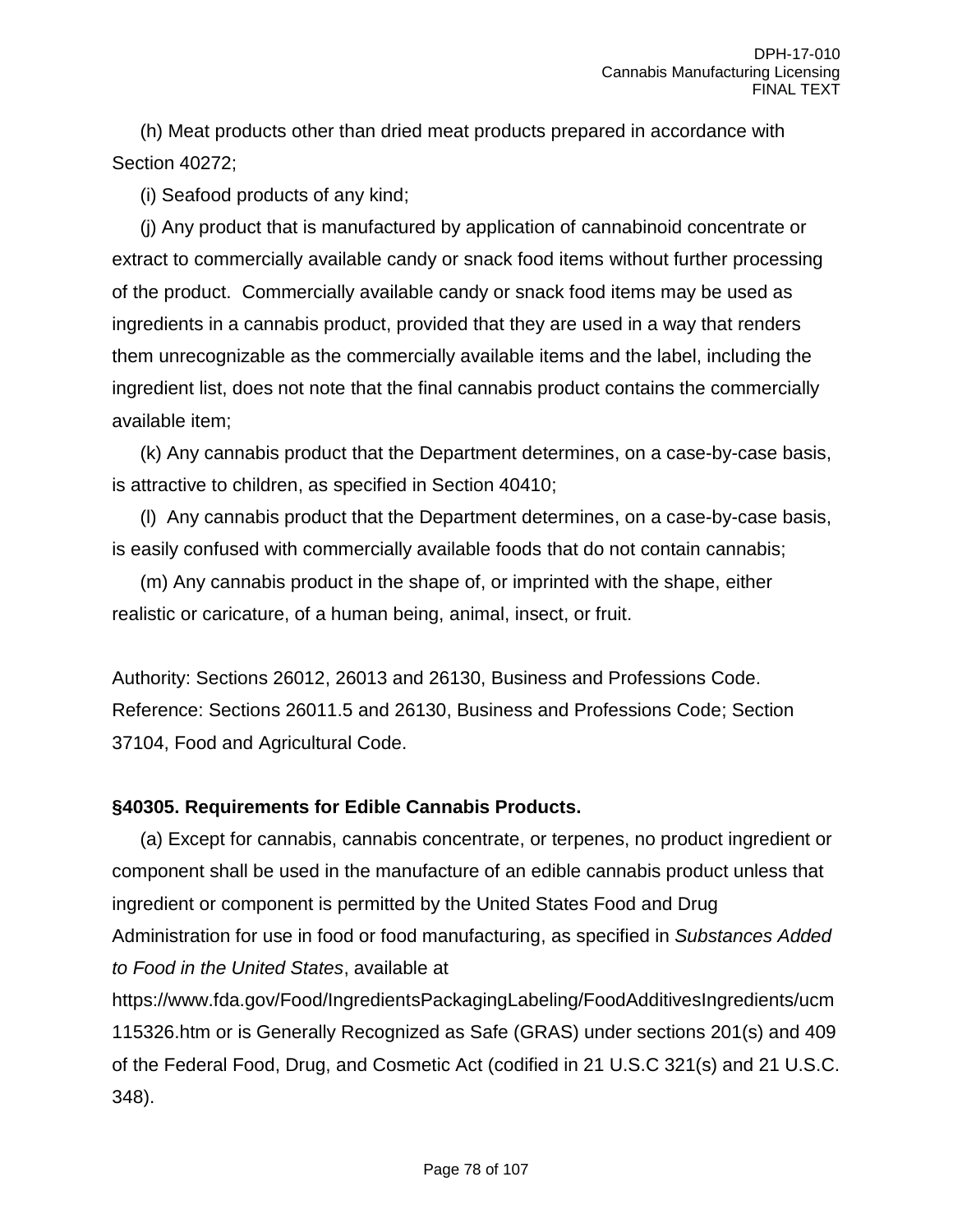(b) Edible cannabis products that consist of more than a single serving shall be either:

(1) Scored or delineated to indicate one serving, if the edible cannabis product is in solid form. For purposes of this section, "delineated" includes directly marking the product to indicate one serving or providing a means by which a consumer can accurately identify one serving; or

(2) If the edible cannabis product is not in solid form, packaged in a manner such that a single serving is readily identifiable or easily measurable.

(c) An edible cannabis product consisting of multiple servings shall be homogenized so that each serving contains the same concentration of THC.

Authority: Sections 26012, 26013 and 26130, Business and Professions Code. Reference: Sections 26011.5 and 26130, Business and Professions Code.

# **§40306. Requirements for Topical Cannabis Products, Concentrates, and Other Cannabis Products.**

(a) Except for cannabis, cannabis concentrate, or terpenes, topical cannabis products shall only contain ingredients permitted for cosmetic manufacturing in accordance with Title 21, Code of Federal Regulations, Part 700, subpart B (section 700.11 et seq.) (Rev. March 2016), which is hereby incorporated by reference.

Authority: Sections 26012, 26013 and 26130, Business and Professions Code. Reference: Section 26011.5, Business and Professions Code.

# **§40308. Orally-Consumed Products Containing Alcohol.**

Any orally-consumed product that contains more than 0.5% alcohol by volume as an ingredient, and is not otherwise an alcoholic beverage as defined in Business and Professions Code section 23004, shall be packaged in a container no larger than two (2) fluid ounces and shall include a calibrated dropper or other similar device capable of accurately measuring servings.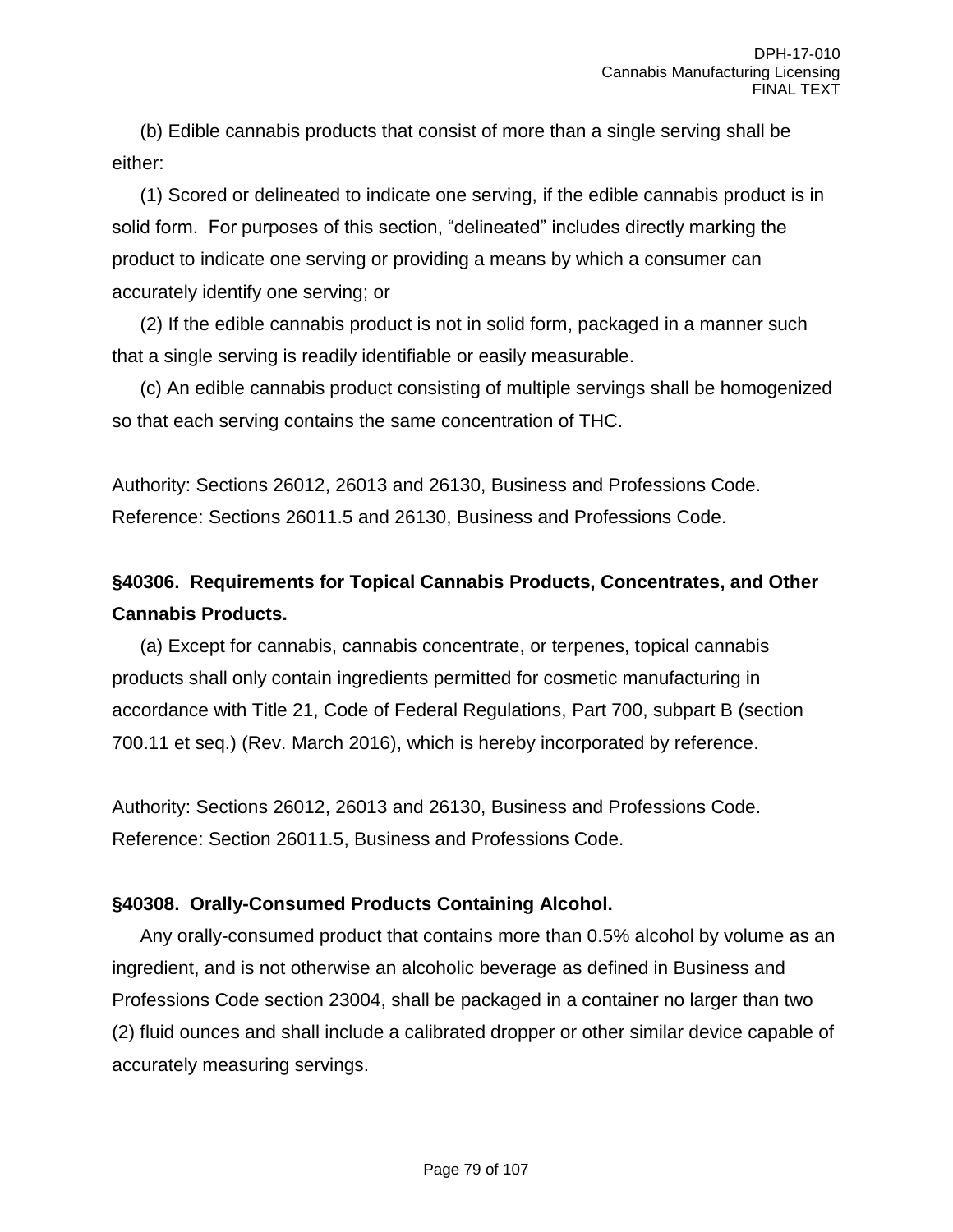Authority: Sections 26012, 26013 and 26130, Business and Professions Code. Reference: Section 26011.5, Business and Professions Code.

# **Article 2. Cannabinoid Concentration Limits**

#### **§40315. THC Concentration Limits.**

- (a) An edible cannabis product shall not contain more than:
- (1) 10 milligrams THC per serving; and
- (2) 100 milligrams THC per package.

(b) Notwithstanding subsection (a), a package containing an edible product that is an orally-dissolving product, such as sublingual lozenges or mouth strips, may contain up to 500 milligrams THC per package, if:

(1) The cannabis product consists of discrete servings of no more than 10 milligrams THC per piece;

- (2) The cannabis product is labeled "FOR MEDICAL USE ONLY;" and
- (3) The cannabis product is only available for sale to a medicinal-use customer.

(c) A topical cannabis product or a cannabis concentrate shall not contain more than 1,000 milligrams THC per package.

(d) Notwithstanding subsection (c), a topical cannabis product or a cannabis concentrate may contain more than 1,000 milligrams THC per package, but not more than 2,000 milligrams THC per package, if the product is labeled "FOR MEDICAL USE ONLY" and is only available for sale to a medicinal-use customer.

Authority: Sections 26012, 26013 and 26130, Business and Professions Code. Reference: Section 26011.5, 26120 and 26130, Business and Professions Code.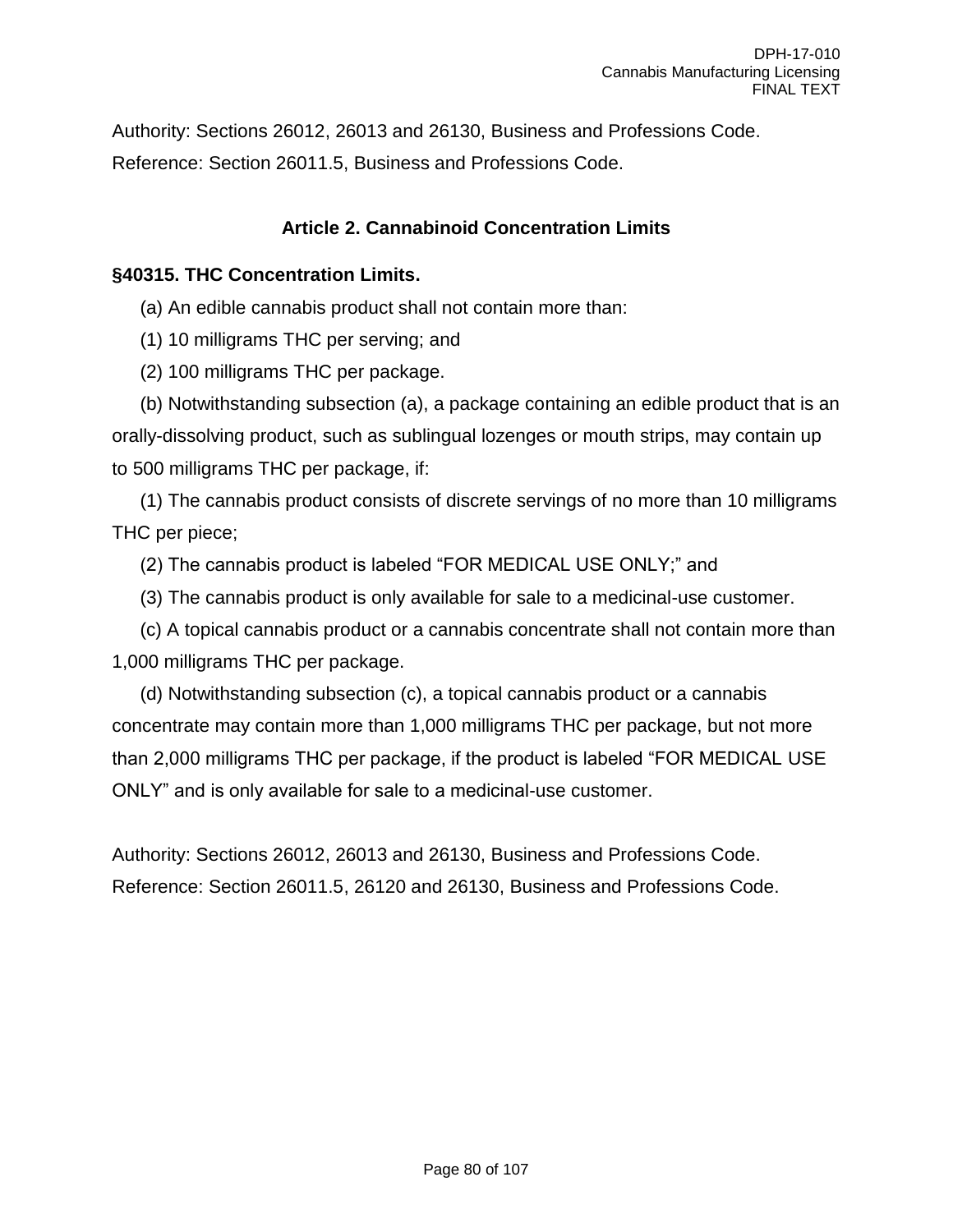# **Article 3. Failed Product Batches**

# **§40330. Failed Product Batches.**

(a) A finished cannabis product batch that fails any regulatory compliance laboratory testing requirement established by the Bureau pursuant to section 26100 of the Act shall be destroyed unless:

(1) The cannabis product batch may be remediated by relabeling pursuant to subsection (d); or

(2) A corrective action plan for remediation or reprocessing is approved by the Department pursuant to subsection (e).

(b) Remediation or reprocessing of a failed product batch or the use of a harvest batch that has failed any regulatory compliance laboratory test shall comply with the requirements and procedures established by the Bureau in Section 5727 of Title 16 of the California Code of Regulations, in addition to the requirements of this article.

(c) Except as provided in subsections (d) and (f), edible cannabis products that fail regulatory compliance laboratory testing shall not be remediated or reprocessed and shall be destroyed. If any edible cannabis product that has failed regulatory compliance laboratory testing is remediated, reprocessed, or otherwise mixed with another batch of cannabis product in violation of this section, such action shall render the final cannabis product adulterated, regardless of the defect level of the final cannabis product.

(d) A cannabis product batch that fails regulatory compliance laboratory testing for cannabinoid or terpenoid content may be remediated by relabeling the product with the correct information from the laboratory certificate of analysis, provided that the THC limits in Section 40315 are met. In addition, the following conditions apply:

(1) The manufacturer licensee shall notify the Department within 3 business days of notification by a distributor that the product failed cannabinoid content testing and is required to be relabeled.

(2) Notification shall be given to the Department by email and shall include a copy of the certificate of analysis for the batch and the name and license number of the licensee relabeling the product.

(e) Except as provided in subsection (d), a cannabis product batch or a harvest batch that fails regulatory compliance laboratory testing or quality assurance review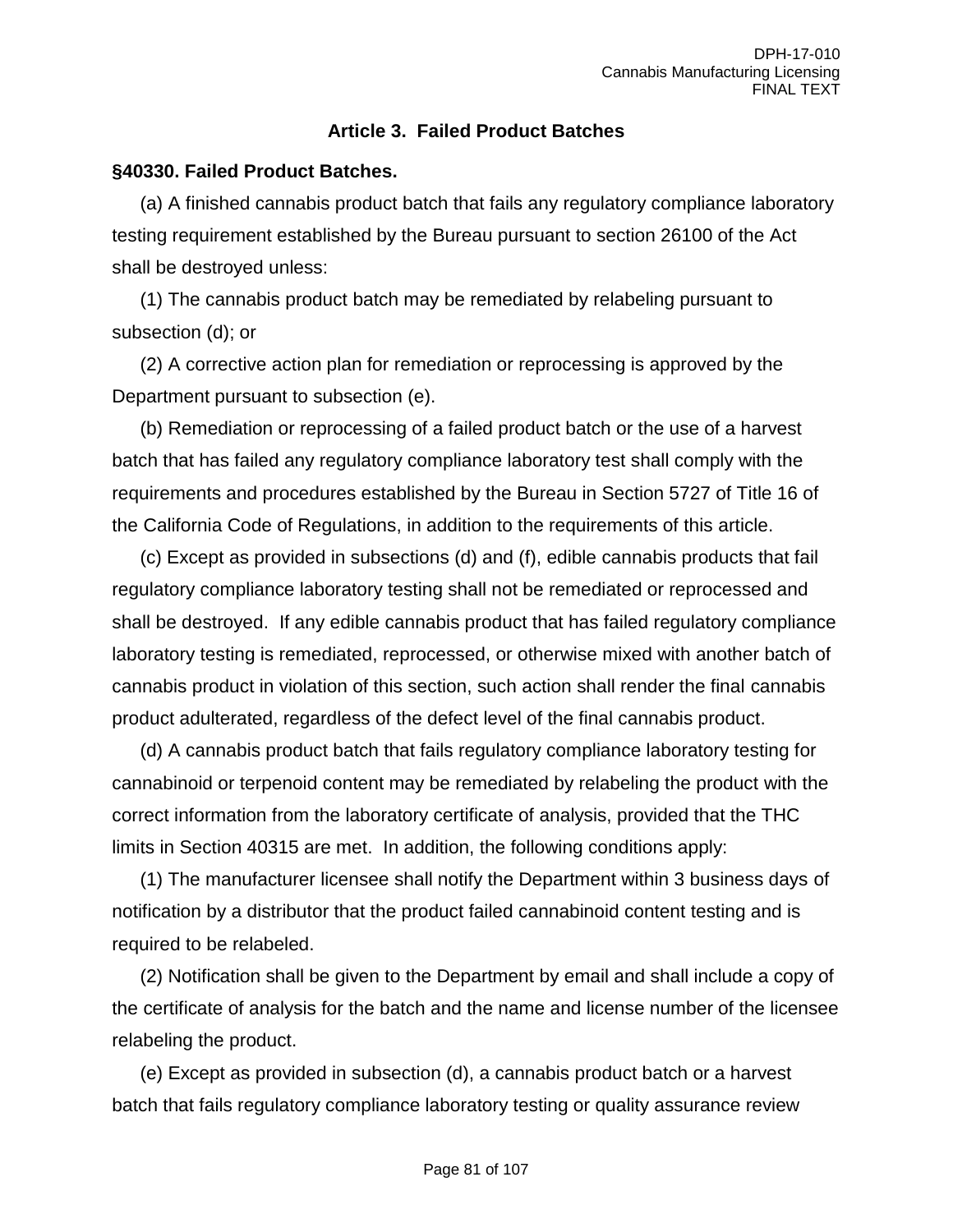shall not be remediated or reprocessed unless the Department has approved a corrective action plan submitted by the manufacturer licensee. The corrective action plan shall include, at minimum, a description of how the product or harvest batch will be remediated so that the product or harvest batch, or any product produced therefrom, will meet all regulatory compliance laboratory testing and quality assurance requirements. Edible cannabis products may only be remediated by relabeling or repackaging as provided in subsection (f). Corrective action plans will be reviewed by the Department on a case-by-case basis.

(f) Edible cannabis products that fail regulatory compliance laboratory testing because the per package limit of THC has been exceeded may be remediated by repackaging under the following conditions:

(1) The Department has approved a corrective action plan for repackaging the product;

- (2) The product batch is returned to the manufacturer that packaged the product;
- (3) The product itself is not altered in any way; and
- (4) The product is labeled to accurately state the contents.

(g) All remediation of harvest or product batches shall be documented in the batch production records. Remediated products, harvest batches, or products produced therefrom, shall be tested and undergo quality assurance review in accordance with the requirements established by the Bureau in Chapter 2 of Division 42 of Title 16 of the California Code of Regulations prior to retail sale.

Authority: Sections 26012, 26013 and 26130, Business and Professions Code. Reference: Section 26131, Business and Professions Code.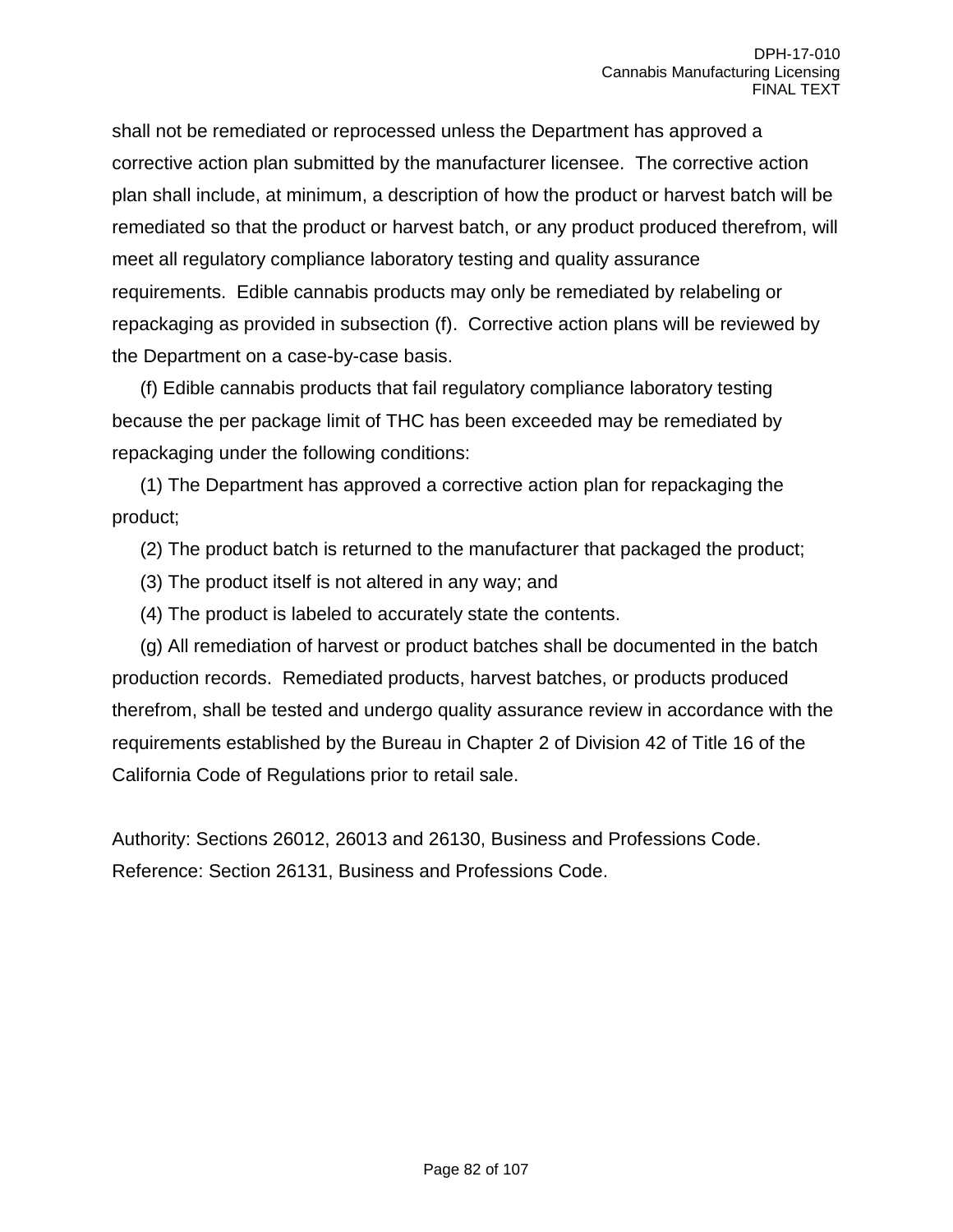# **SUBCHAPTER 5. LABELING AND PACKAGING REQUIREMENTS Article 1. General Provisions**

## **§40400. Applicability.**

The requirements in this subchapter shall apply to finished cannabis products or dried flower and pre-rolls packaged for retail sale and shall not apply to cannabis or cannabis products that are transferred between licensees for the purpose of further processing or packaging.

Authority: Section 26012, 26013 and 26130, Business and Professions Code. Reference: Section 26130, Business and Professions Code.

## **§40401. Release to Distributor as Finished Product.**

(a) Prior to release of a cannabis product to a distributor, a licensee shall ensure that the product is in finished form and is labeled and packaged in its final form for sale.

(b) For purposes of this section, "final form" does not include:

(1) Labeling of cannabinoid content if the cannabinoid content is to be added to the label at the distribution premises after issuance of the Certificate of Analysis in accordance with Section 40409; or

(2) Placing the cannabis or cannabis product into child-resistant packaging as prescribed in Section 40417. This provision shall expire on December 31, 2019.

Authority: Section 26012, 26013 and 26130, Business and Professions Code. Reference: Sections 26011.5 and 26130, Business and Professions Code.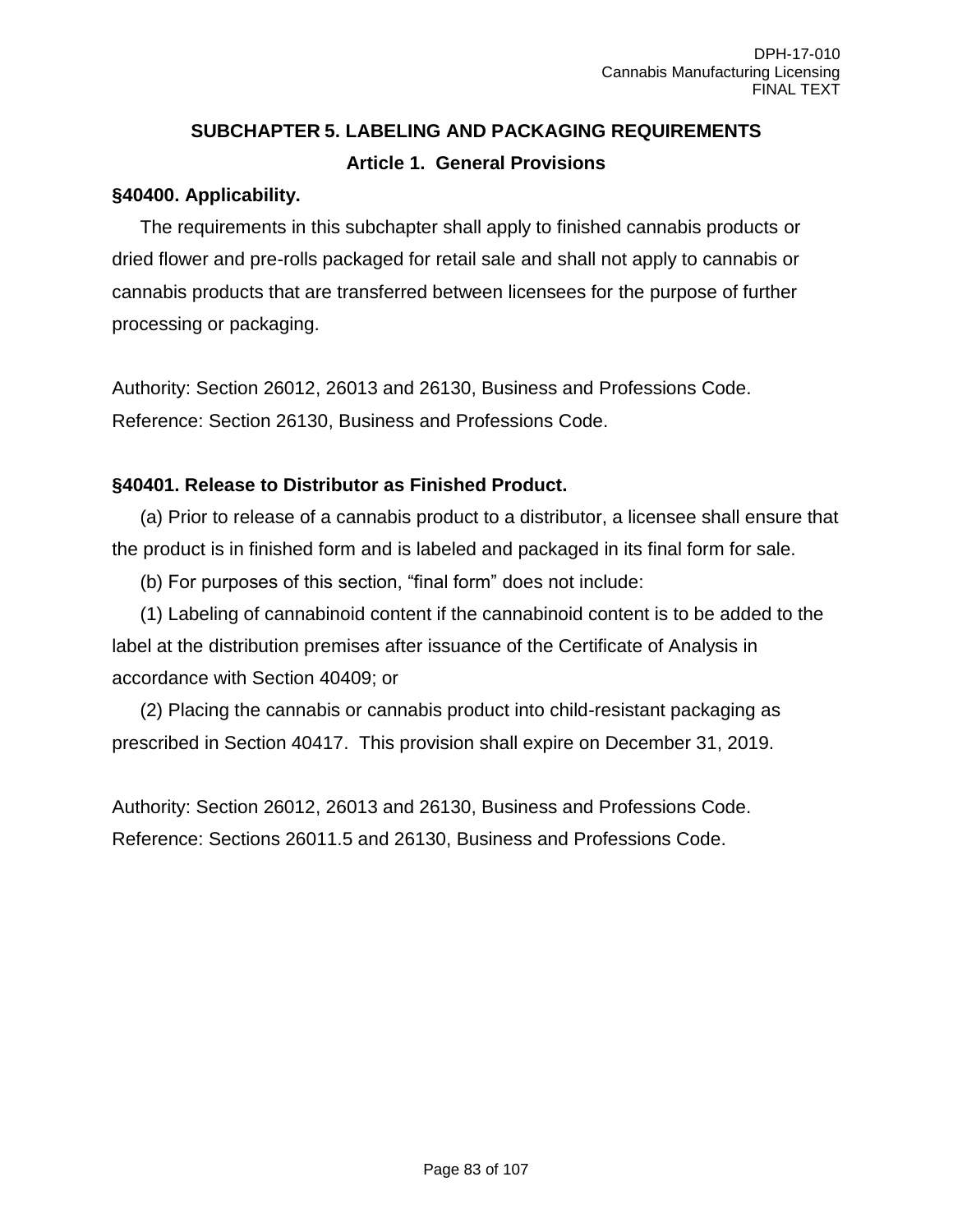# **Article 2. Labeling Requirements**

## **§40403. General Provisions.**

(a) Any information required to be listed on a label shall be written in English.

(b) A label shall be unobstructed and conspicuous so that it can be read by the consumer.

(c) All required label information shall be located on the outside container or wrapper of the finished product to be sold at a retailer. If the product container is separable from the outer-most packaging (e.g., a container placed inside of a box), the product container shall also include the following:

(1) For edible cannabis products, topical cannabis products, suppositories, or orallyconsumed concentrates, all of the information specified in Sections 40405 and 40406, except for cannabinoid content.

(2) For inhaled products (e.g., dab, shatter, and wax), the universal symbol as prescribed in Section 40412.

Authority: Sections 26012, 26013 and 26130, Business and Professions Code. Reference: Section 26120, Business and Professions Code.

## **§40404. Labeling Requirements: Pre-Rolls and Packaged Flower.**

(a) The label for a package of pre-rolls or packaged flower shall include a primary panel that includes the following information in a type size no less than 6 point font and in relation to the size of the primary panel and container:

(1) Identity of the product;

(2) The net weight of cannabis in the package, listed in both metric and U.S. customary units; and

(3) Universal symbol, as prescribed in Section 40412.

(b) The label for a package of pre-rolls or packaged flower shall include an informational label that includes the following information in a type size no less than 6 point font and in relation to the size of the informational panel and container:

(1) The UID;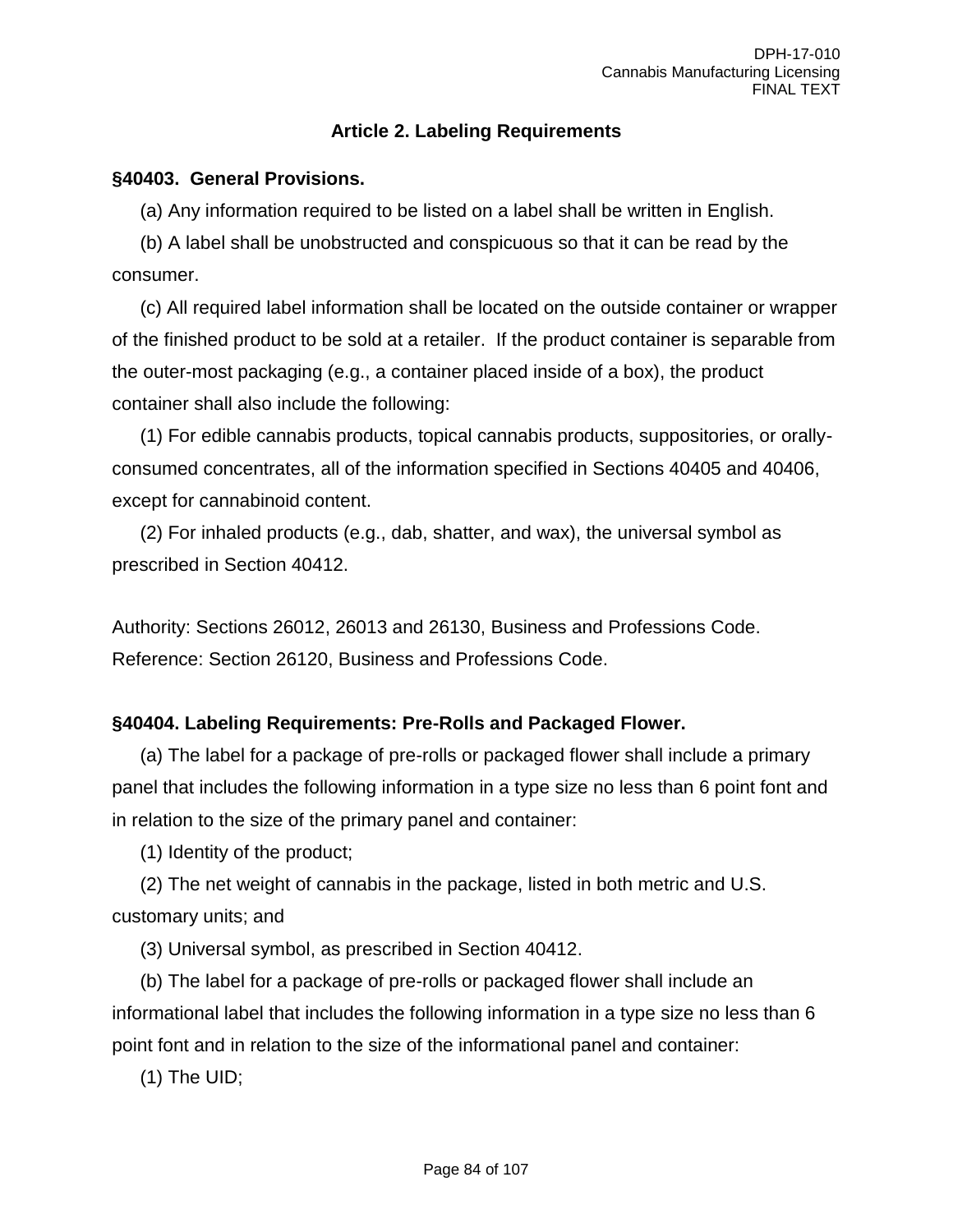(2) The licensed cultivator or licensee packaging the product (either the legal business name or the registered name under which the business will operate listed on the license certificate), and its contact number or website address;

(3) The date of packaging for retail sale;

(4) The following statement in bold print: "GOVERNMENT WARNING: THIS PACKAGE CONTAINS CANNABIS, A SCHEDULE I CONTROLLED SUBSTANCE. KEEP OUT OF REACH OF CHILDREN AND ANIMALS. CANNABIS MAY ONLY BE POSSESSED OR CONSUMED BY PERSONS 21 YEARS OF AGE OR OLDER UNLESS THE PERSON IS A QUALIFIED PATIENT. CANNABIS USE WHILE PREGNANT OR BREASTFEEDING MAY BE HARMFUL. CONSUMPTION OF CANNABIS IMPAIRS YOUR ABILITY TO DRIVE AND OPERATE MACHINERY. PLEASE USE EXTREME CAUTION."

(c) Nothing in this section prohibits the inclusion of additional information on the label, provided that the label does not violate the requirements of Section 40410.

(d) The cannabinoid content for a package of pre-rolls or packaged flower shall be labeled as specified in Section 40409.

Authority: Sections 26012, 26013 and 26130, Business and Professions Code. Reference: Section 26120, Business and Professions Code.

## **§40405. Primary Panel Labeling Requirements: Manufactured Products.**

(a) The label for a manufactured cannabis product shall include a primary panel that includes the following information in a type size no less than 6 point font and in relation to the size of the primary panel and container:

(1) The identity of the product in a text size reasonably related to the most prominent printed matter on the panel;

(2) The universal symbol as prescribed in Section 40412; and

(3) The net weight or volume of the contents of the package, listed in both metric and U.S. customary units.

(b) Cannabinoid content may be included on the primary panel. Cannabinoid content for manufactured cannabis products shall be labeled as specified in Section 40409.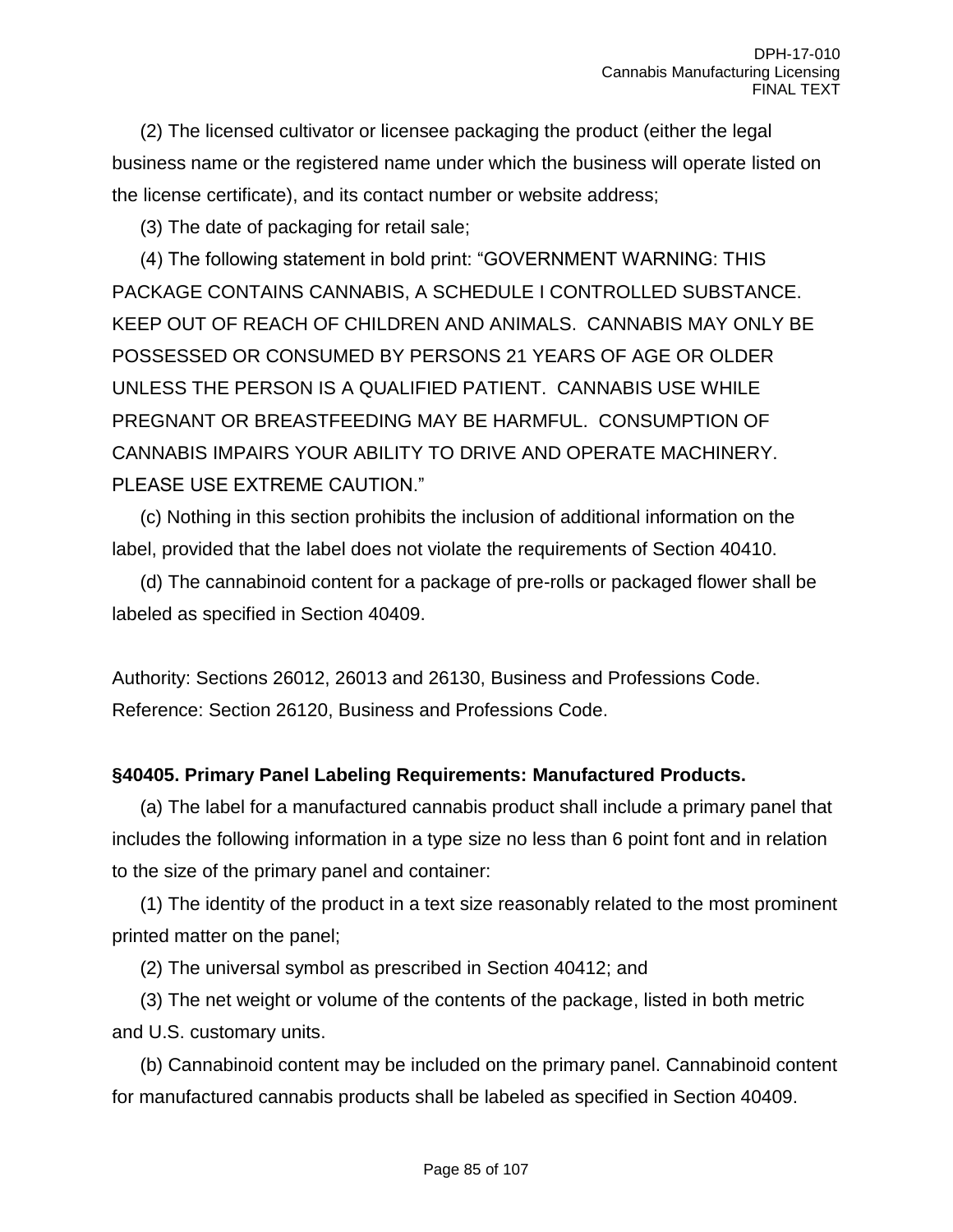(c) Nothing in this section prohibits the inclusion of additional information on the primary panel, provided that the label does not violate the requirements of Section 40410.

Authority: Sections 26012, 26013 and 26130, Business and Professions Code. Reference: Section 26120, Business and Professions Code.

## **§40406. Additional Primary Panel Labeling Requirements: Edible Products.**

In addition to the requirements of Section 40405, the primary panel of an edible cannabis product shall include the words "cannabis-infused" immediately above the identity of the product in bold type and a text size larger than the text size used for the identity of the product.

Authority: Sections 26012, 26013, 26120 and 26130, Business and Professions Code. Reference: Section 26120, Business and Professions Code.

#### **§40408. Informational Panel Labeling Requirements.**

(a) The label for a manufactured cannabis product shall include an informational panel that includes the following:

(1) The name of the licensed manufacturer (either the legal business name or the registered name under which the business will operate listed on the license certificate) that manufactured the cannabis product and its contact number or website address;

(2) The date of the cannabis product's manufacture and packaging;

(3) The following statement in bold print: "GOVERNMENT WARNING: THIS PRODUCT CONTAINS CANNABIS, A SCHEDULE I CONTROLLED SUBSTANCE. KEEP OUT OF REACH OF CHILDREN AND ANIMALS. CANNABIS PRODUCTS MAY ONLY BE POSSESSED OR CONSUMED BY PERSONS 21 YEARS OF AGE OR OLDER UNLESS THE PERSON IS A QUALIFIED PATIENT. THE INTOXICATING EFFECTS OF CANNABIS PRODUCTS MAY BE DELAYED UP TO TWO HOURS. CANNABIS USE WHILE PREGNANT OR BREASTFEEDING MAY BE HARMFUL.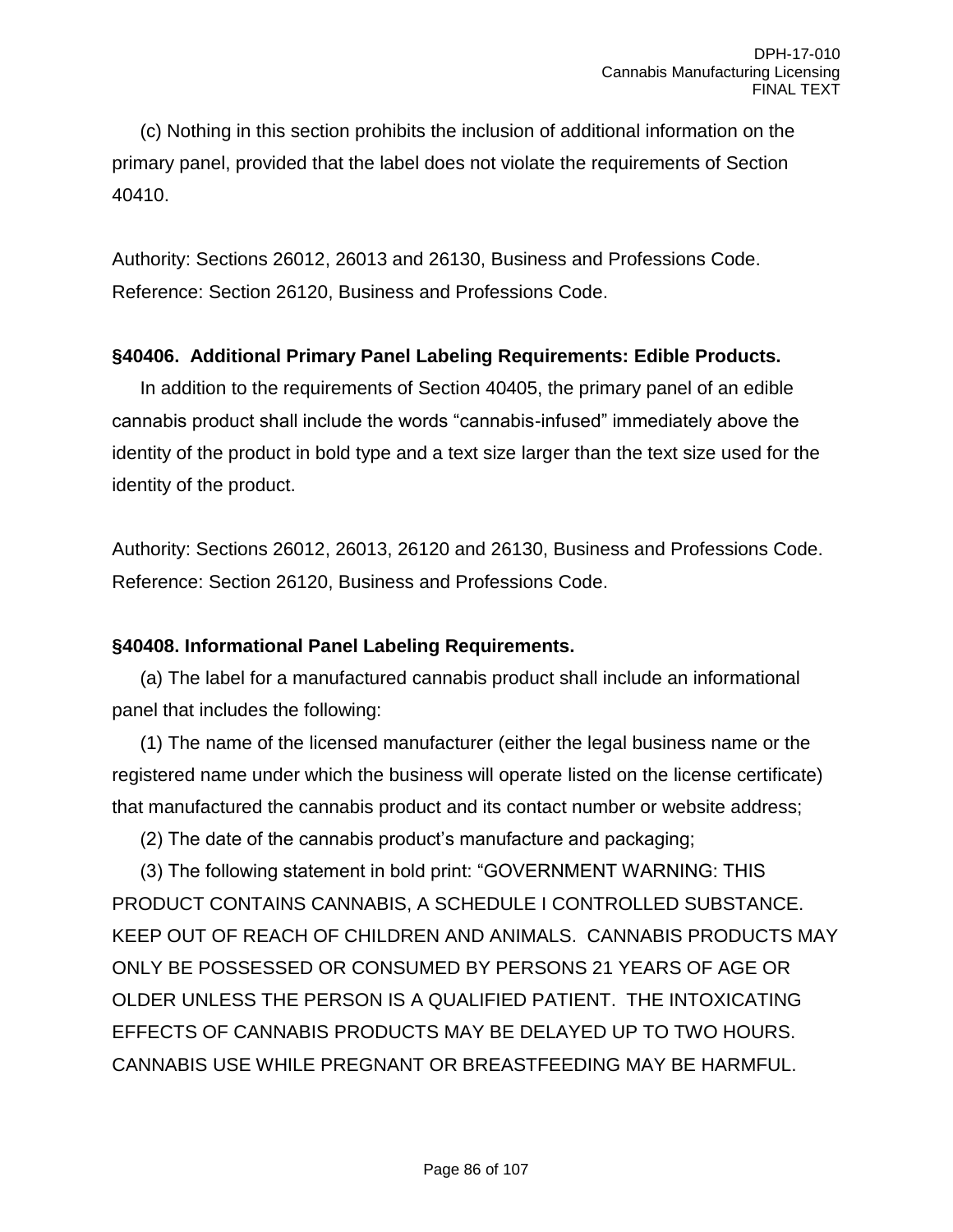CONSUMPTION OF CANNABIS PRODUCTS IMPAIRS YOUR ABILITY TO DRIVE AND OPERATE MACHINERY. PLEASE USE EXTREME CAUTION."

(4) The statement "FOR MEDICAL USE ONLY," if:

(A) The cannabis product is intended by the manufacturer only for sale to medicinaluse customers;

(B) The product is an orally-dissolving edible product containing more than 100 milligrams THC per package, as specified in Section 40315(b); or

(C) The product is a topical cannabis product or concentrate containing more than 1,000 milligrams THC per package, as specified in Section 40315(d).

(5) A list of all product ingredients in descending order of predominance by weight or volume;. If any product ingredient contains subingredients, the list shall either:

(A) Include the common name of the ingredient followed by a parenthetical listing of all ingredients in descending order by weight or volume; or

(B) List all subingredients as individual ingredients in descending order of predominance.

(C) This paragraph shall not apply to flavoring, which shall instead be compliant with the requirement of 21 C.F.R. 101.22 (Rev. Jan 2009), hereby incorporated by reference.

(6) If the cannabis product contains an ingredient, flavoring, coloring, or an incidental additive that bears or contains a major food allergen, the word "contains," followed by a list of the applicable major food allergens;

(7) The names of any artificial colorings contained in the product;

(8) If an edible cannabis product, the amount, in grams or milligrams, of sodium, sugar, carbohydrates, and total fat per serving;

(9) Instructions for use, such as the method of consumption or application, and any preparation necessary prior to use;

(10) The product expiration date, "use by" date, or "best by" date, if any;

(11) The UID and the batch or lot number; and

(12) If the cannabis product is perishable or is perishable after opening, the statement, "KEEP REFRIGERATED" or "REFRIGERATE AFTER OPENING," as applicable.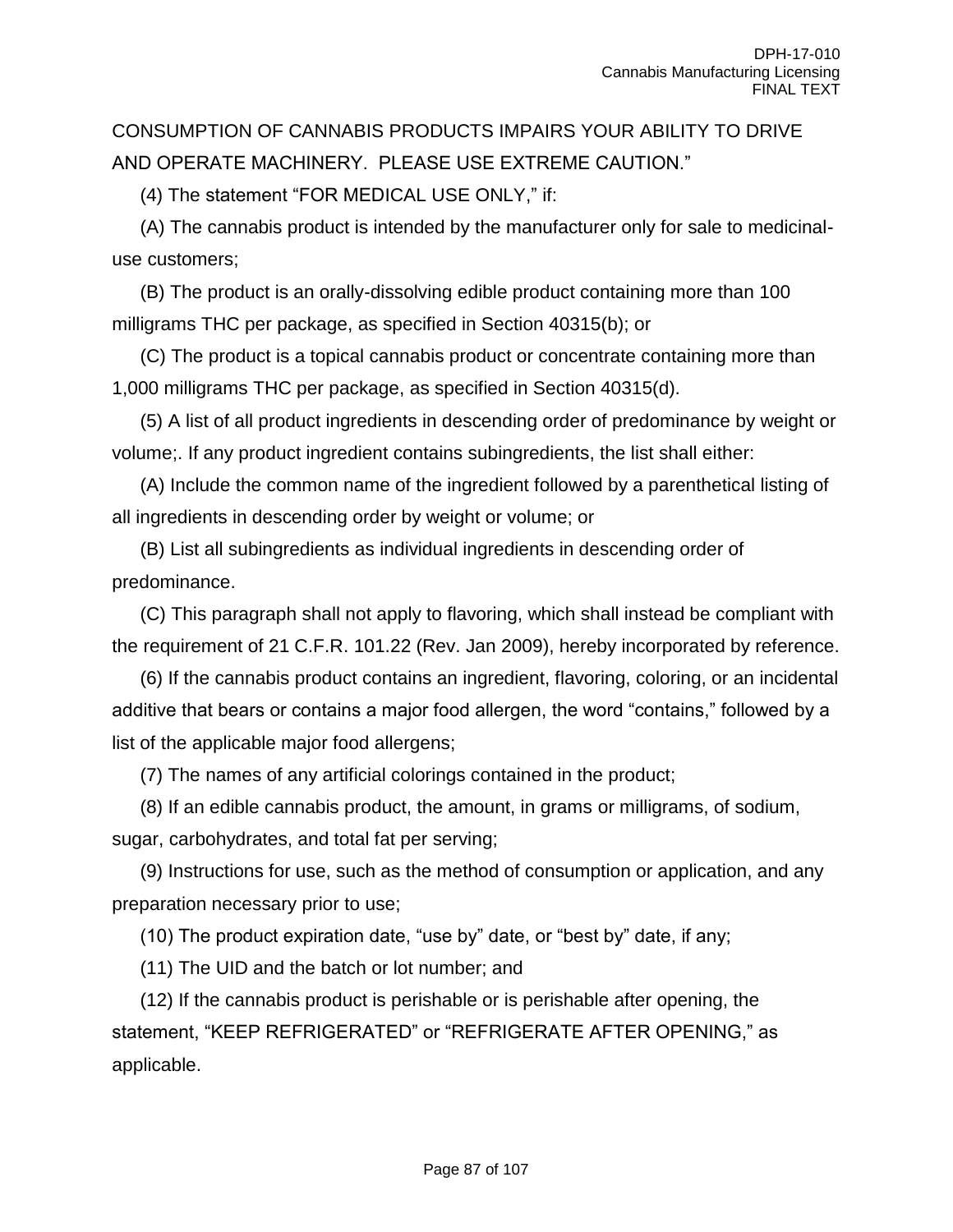(b) The informational panel text shall be in a text size of no less than 6 point font and in relation to the size of the primary panel and container.

(c) Except for the information required by paragraph (a)(11), the requirements of subsection (a) may be fulfilled through the use of supplemental labeling, which may include, but is not limited to, a package insert, fold-out or booklet label, or a hanging tag.

(d) Cannabinoid content may be included on the informational panel. Cannabinoid content for manufactured cannabis products shall be labeled as specified in Section 40409.

(e) Nothing in this section prohibits the inclusion of additional information on the informational panel provided that the label does not violate the requirements of Section 40410.

Authority: Sections 26012, 26013 and 26130, Business and Professions Code. Reference: Sections 26120 and 26121, Business and Professions Code.

#### **40409. Cannabinoid Content Labeling.**

(a) Each package for retail sale of cannabis product, cannabis flower, or pre-rolls shall be labeled with the cannabinoid content on either the primary panel or an informational panel. Cannabinoid content may be included on the product label at the manufacturing premises prior to release to a distributor as described in subsection (b) or it may be added to the product at the distribution premises after issuance of the regulatory compliance testing Certificate of Analysis for the batch as described in subsection (c). Cannabinoid content labeling shall include the following:

(1) For an edible product or a cannabis concentrate for which the manufacturer has established serving designations, THC and CBD content, expressed in milligrams per serving and milligrams per package.

(2) For a topical cannabis product or a cannabis concentrate without serving designations, THC and CBD content, expressed in milligrams per package.

(3) Packages of pre-rolls or cannabis flower that do not include cannabinoids other than that naturally occurring in the plant material are not required to list cannabinoid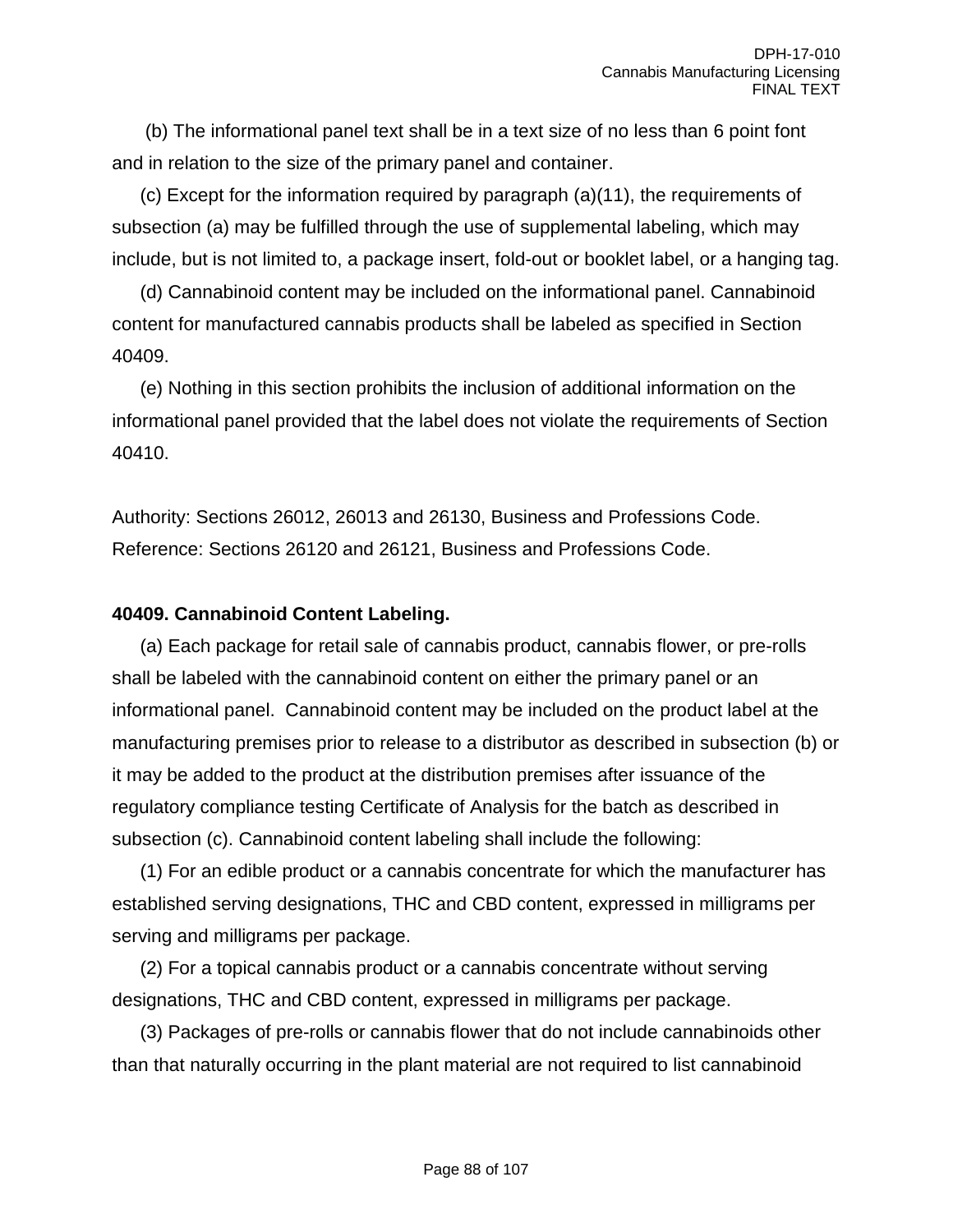content in milligrams. Instead, such packages shall be labeled with the cannabinoid content expressed as a percentage.

(4) Packages of infused pre-rolls shall be labeled with either:

(A) The cannabinoid content in milligrams; or

(B) The cannabinoid content of the dried flower expressed as a percentage and the added cannabinoid content in milligrams.

(b) A manufacturer that includes the cannabinoid content on the product label prior to release to a distributor shall label products as specified in paragraphs (1) through (4) of subsection (a), as appropriate to the product. For THC or CBD concentration that is less than two (2) milligrams per serving or per package, the THC or CBD may be labeled as "<2.0 mg per serving" or "<2.0 mg per package."

(c) A manufacturer may arrange for cannabinoid content labeling at the distribution premises after issuance of the Certificate of Analysis in accordance with the following:

(1) Each package of cannabis product in the batch shall be labeled with the cannabinoid content as specified in subsection (a) that is indicated on the Certificate of Analysis, as well as any other cannabinoid that is 5 percent or greater of the total cannabinoid content;

(2) The manufacturer shall identify a location for the cannabinoid content label on the outer packaging of the product. The location shall be sufficient in size for the required cannabinoid content to be printed in at least 6 point font;

(3) The cannabinoid content label shall be affixed to the identified location on the outer packaging of the product and shall not obscure any other label information.

(d) Nothing in this section precludes the labeling of terpenes or additional cannabinoid content on the product, provided that such information is verified by the Certificate of Analysis.

Authority: Sections 26012, 26013 and 26130, Business and Professions Code. Reference: Section 26120, Business and Professions Code.

## **§40410. Labeling Restrictions.**

Cannabis product labeling shall not contain any of the following: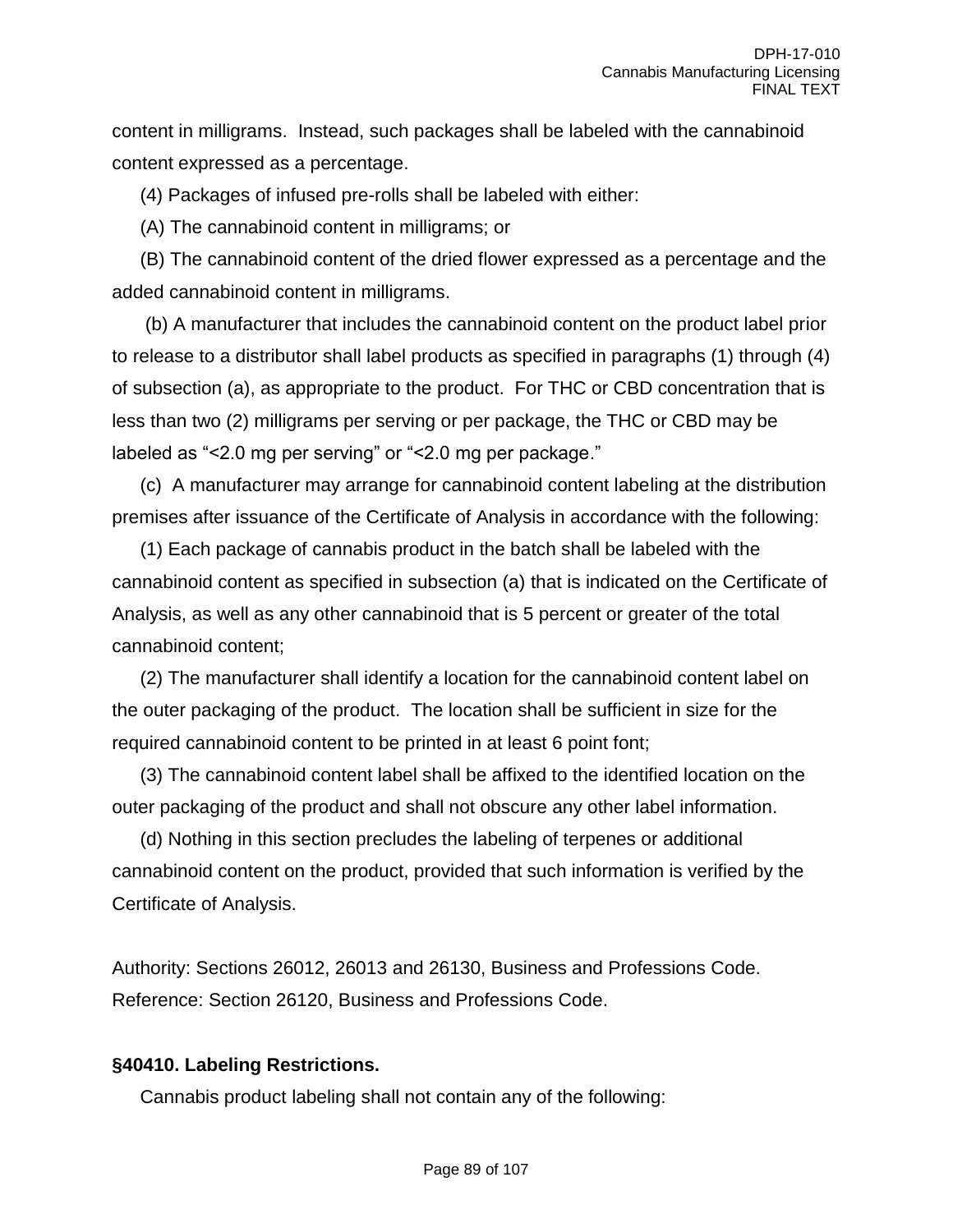(a) The name of a California county, including any similar name that is likely to mislead consumers as to the origin of the product, unless one hundred percent of the cannabis contained in the product was grown in that county.

(b) Content that is, or is designed to be, attractive to individuals under the age of 21, including but not limited to:

(1) Cartoons;

(2) Any likeness to images, characters, or phrases that are popularly used to advertise to children;

(3) Any imitation of candy packaging or labeling; or

(4) The terms "candy" or "candies" or variants in spelling such as "kandy" or "kandeez."

(c) Any information that is false or misleading.

(d) Any health-related statement that is untrue or misleading. Any health-related statement must be supported by the totality of publicly available scientific evidence (including evidence from well-designed studies conducted in a manner which is consistent with generally recognized scientific procedures and principles), and for which there is significant scientific agreement among experts qualified by scientific training and experience to evaluate such claims.

(e) If the product is an edible cannabis product, a picture of the product contained therein.

(f) For purposes of this section, false or misleading information includes any indication that the cannabis or cannabis product is organic, unless the National Organic Program (Section 6517 of the federal Organic Foods Production Act of 1990 (7 U.S.C. Section 6501 et seq.)) authorizes organic designation and certification for cannabis and the cannabis or cannabis product meets the requirements for such designation and certification. This includes use of the word "organic" on the labeling or variants in spelling such as "organix."

(g) Any labeling in violation of Section 5040.1 of Division 42 of Title 16 of the California Code of Regulations.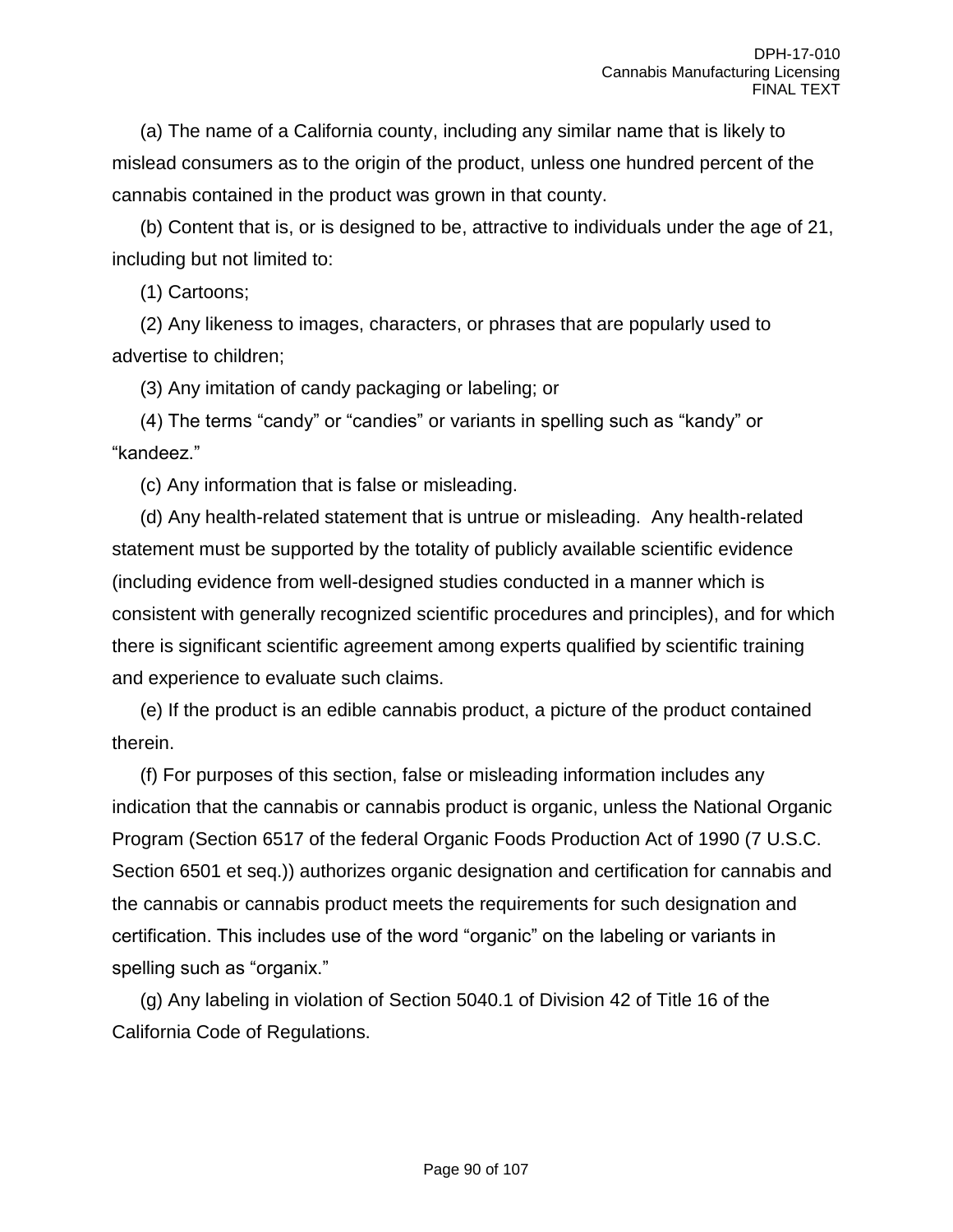Authority: Sections 26012, 26013 and 26130, Business and Professions Code. Reference: Sections 26062.5, 26063, 26120, 26121 and 26154, Business and Professions Code.

# **§40411. Statement of Characteristic Anticipated Effects.**

A cannabis product may include information on the characteristic anticipated effects of the cannabis product if the manufacturer has substantiation that the information is truthful and not misleading. Such information may be located on the informational panel of the label or as an insert included in the cannabis product package. For purposes of this section, "characteristic anticipated effect" includes any physiological effect (a temporary effect on the body related to the consumption of cannabis) that is common to or expected from the particular cannabis strain, but excludes any claim of health benefits (i.e. claims of therapeutic action as a result of the consumption of cannabis).

Authority: Sections 26012, 26013 and 26130, Business and Professions Code. Reference: Sections 26120 and 26130, Business and Professions Code.

# **§40412. Universal Symbol.**

(a) The primary panel of a cannabis product shall be marked, stamped, or otherwise imprinted with the universal symbol.

(b) The symbol shall replicate the following in form:



(c) The symbol shall be black in color. For packaging that is dark in color, the symbol may be made conspicuous by printing the symbol on, or outlining the symbol with, a contrasting color.

(d) The symbol shall be no smaller in size than one half (.5) inch by one half (.5) inch and shall be printed legibly and conspicuously.

(e) The symbol shall not be altered or cropped in any way other than to adjust the sizing for placement on the primary panel.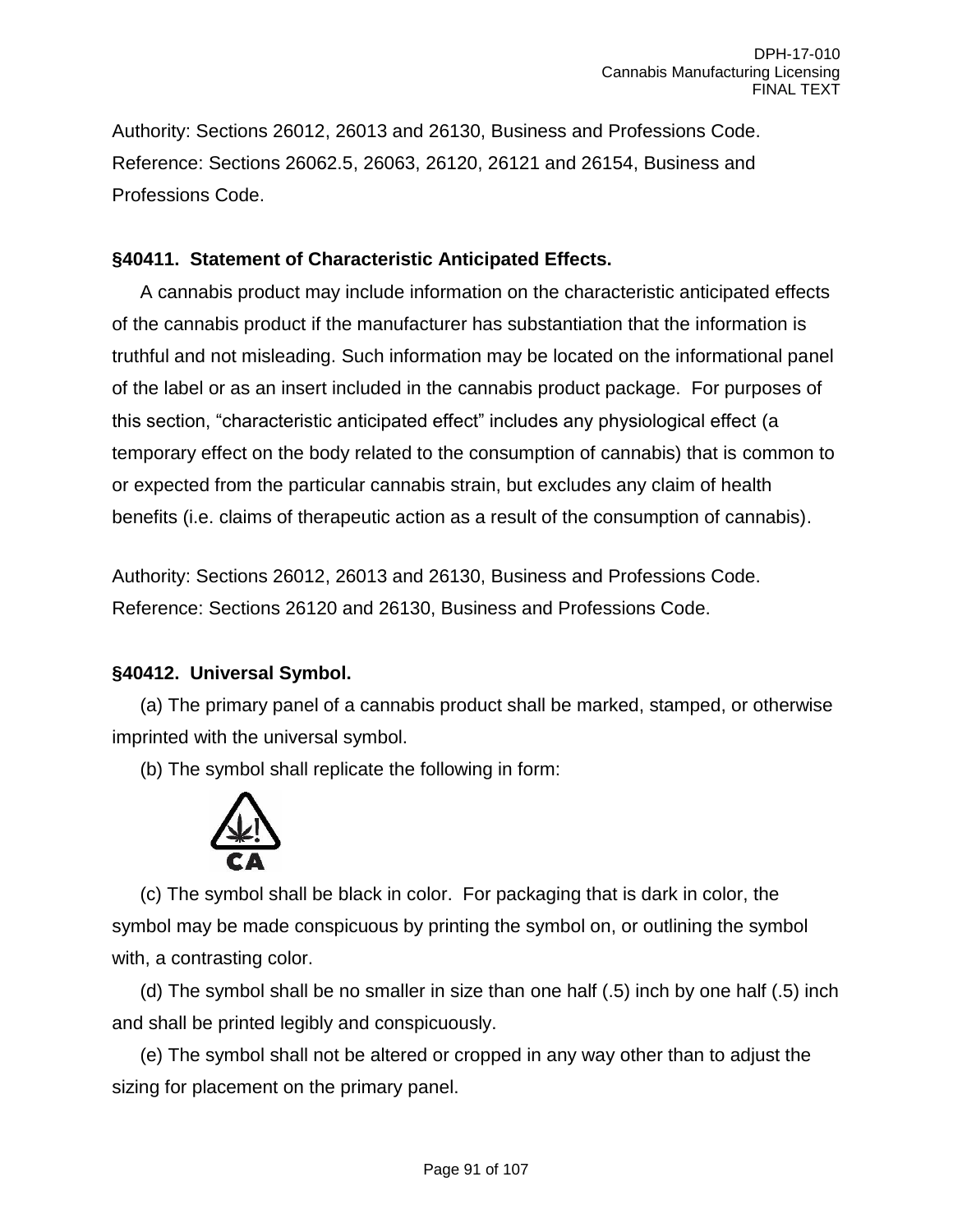Authority: Sections 26012, 26013 and 26130, Business and Professions Code. Reference: Sections 26120, 26121 and 26130, Business and Professions Code.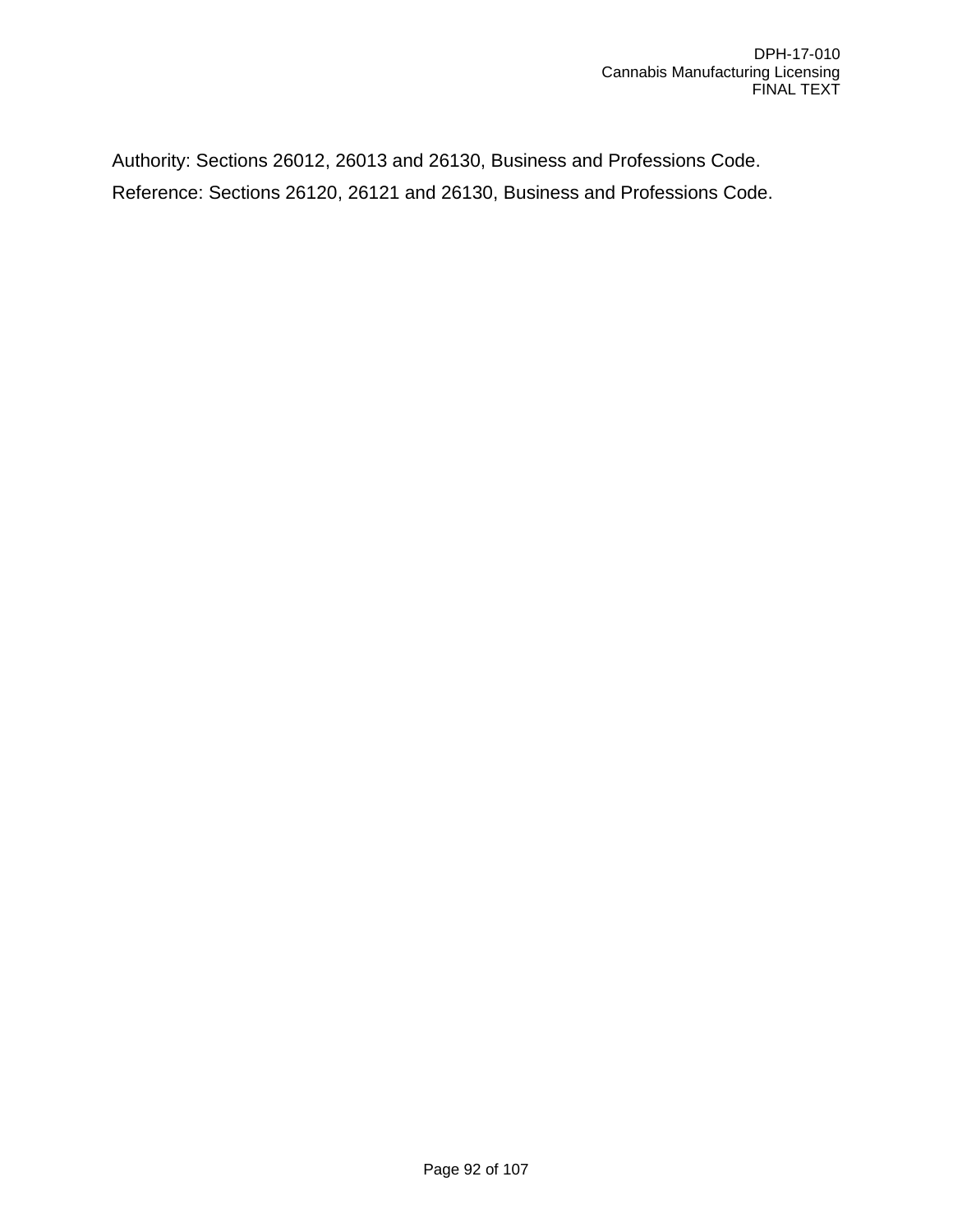# **Article 3. Packaging**

# **§40415. Packaging.**

A package used to contain cannabis or a cannabis product shall comply with the following requirements:

(a) The package shall protect the product from contamination and shall not expose the product to any toxic or harmful substance.

(b) The package shall be tamper-evident, which means that the product packaging is sealed so that the contents cannot be opened without obvious destruction of the seal.

(c) If the product has multiple uses, the package shall be resealable.

(d) The package shall not imitate any package used for products typically marketed to children.

(e) If the product is an edible product, the package shall be opaque. Amber bottles shall be considered opaque for purposes of this section.

(f) Notwithstanding subsection (e), opaque bottles used to contain a cannabis beverage product may utilize a single, vertical, clear strip of no wider than 0.25 inches for the purpose of determining serving amounts.

(g) The package shall be child-resistant, as described in Section 40417.

Authority: Sections 26012, 26013 and 26130, Business and Professions Code. Reference: Sections 26120 and 26121, Business and Professions Code.

# **§40417. Child-Resistant Packaging Requirements.**

(a) Beginning January 1, 2020, a package containing cannabis or cannabis products transferred to a distributor for retail sale shall be child-resistant, as follows:

(1) An edible product, an orally-consumed concentrate, or a suppository shall be child-resistant for the life of the product. A package that contains more than a single serving is not required to be child-resistant if each individual serving is packaged in child-resistant packaging.

(2) Cannabis or a cannabis product intended to be inhaled or a cannabis product that is applied topically may utilize packaging that is child-resistant only until first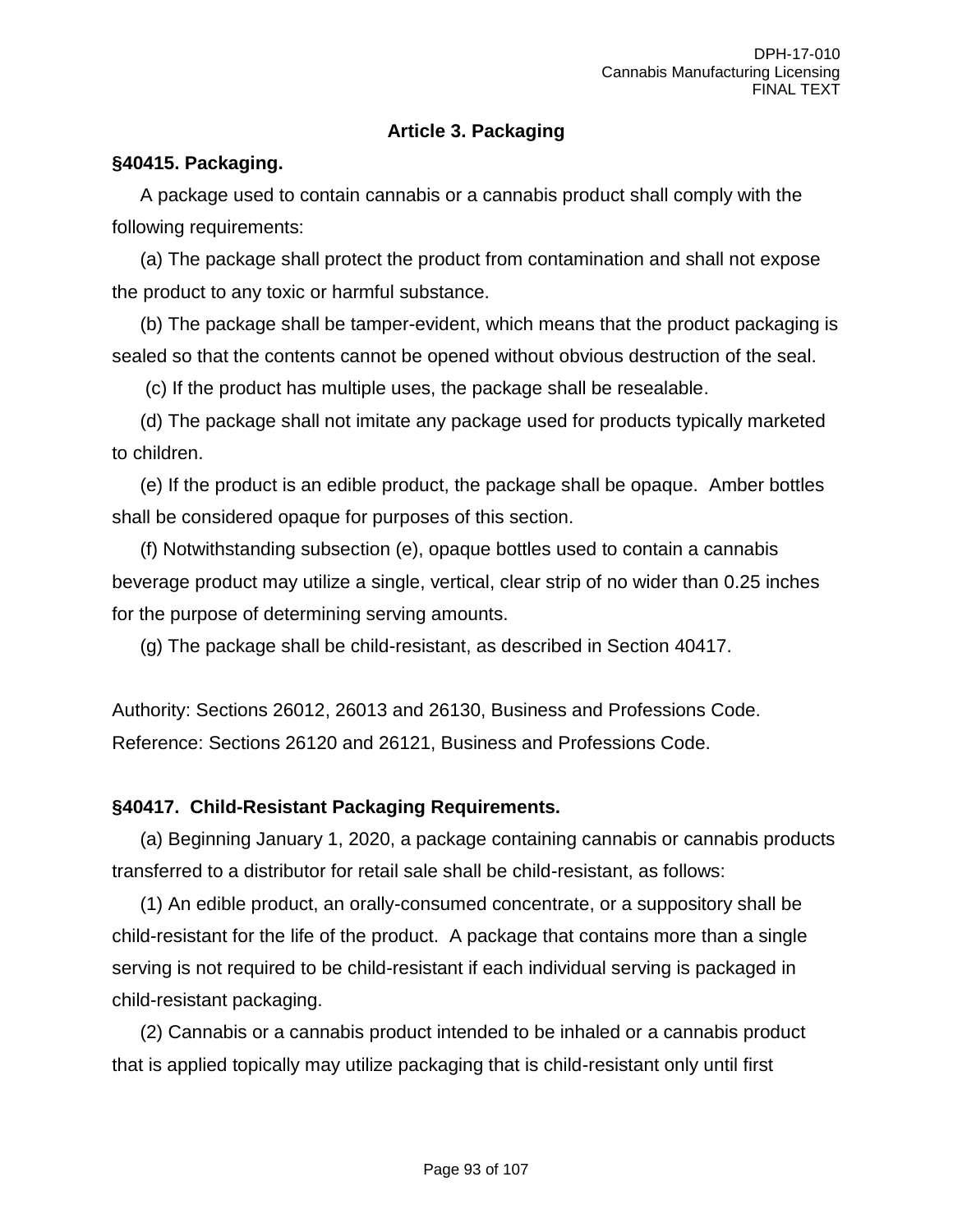opened, if the package is labeled with the statement "This package is not child-resistant after opening."

(b) The following packages are considered child-resistant for purposes of this Article:

(1) Any package that has been certified as child-resistant under the requirements of the Poison Prevention Packaging Act of 1970 Regulations (16 C.F.R. §1700.15(b)(1)) (Rev. July 1995), which is hereby incorporated by reference.

(2) A bottle sealed with a pry-off metal crown cork style bottle cap, provided that the bottle contains only a single serving.

(3) Plastic packaging that is at least 4 mils thick and heat-sealed without an easyopen tab, dimple, corner, or flap, provided that the package contains a cannabis product described in subsection (a)(2) or is a cannabis product that is only a single serving.

(c) Until the date specified in subsection (a), the child-resistant package requirement specified in section 26120 of the Act may be met through the use of a child-resistant exit package at retail sale.

Authority: Sections 26012, 26013 and 26130, Business and Professions Code. Reference: Sections 26011.5, 26120 and 26121, Business and Professions Code.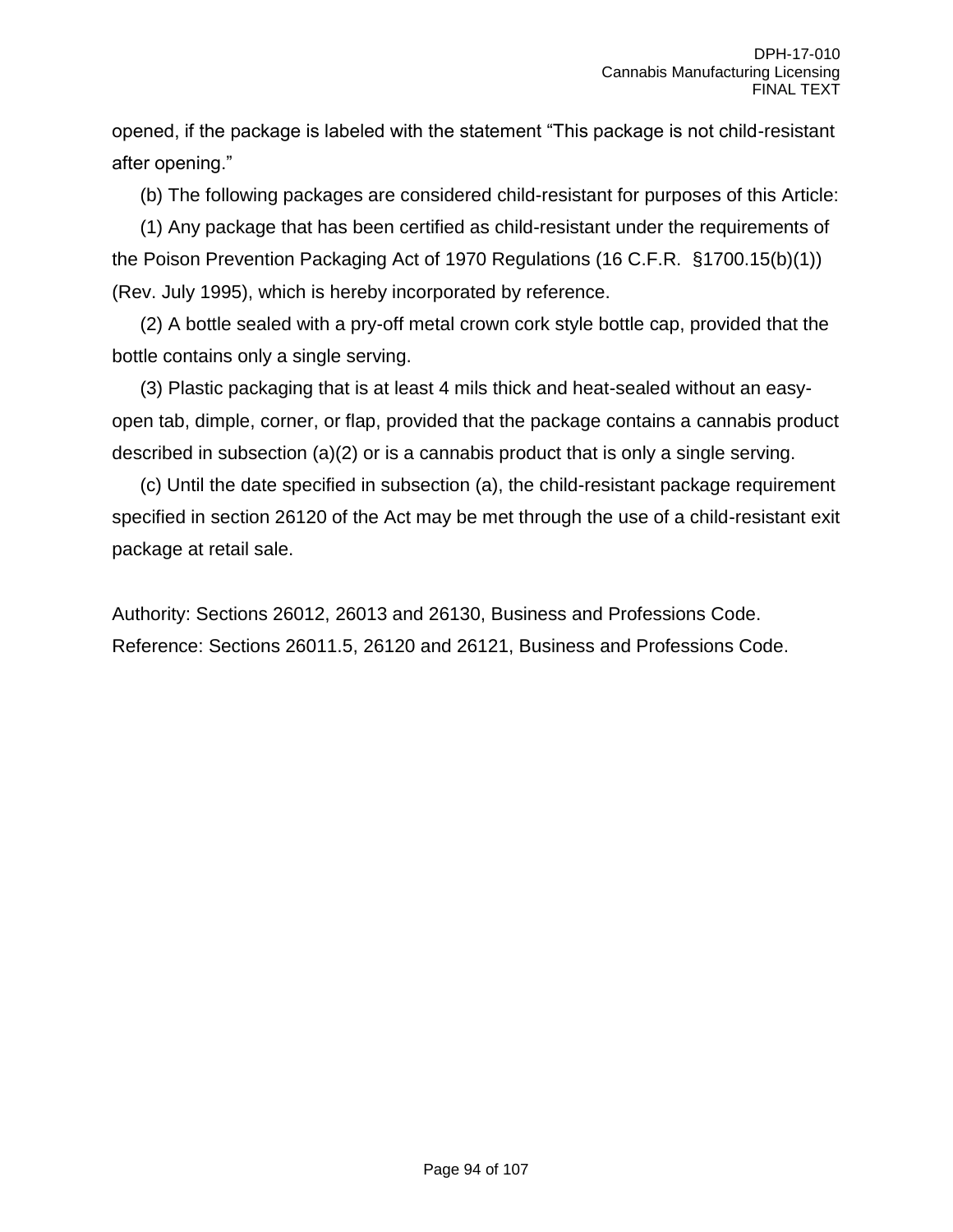# **SUBCHAPTER 6. COMPLIANCE**

## **Article 1. Records**

# **§40500. Record Keeping Requirements.**

(a) The licensee shall maintain the following documents on the premises at all times and shall make the documents available to the Department upon request:

(1) The valid state license issued by the Department, which shall be prominently displayed;

(2) Any other valid license issued by a state cannabis licensing agency;

(3) The valid license, permit, or other approval issued by the local jurisdiction;

(4) The premises diagram, as specified in Section 40105;

(5) The current standard operating procedures as defined in Section 40275;

(6) Shipping manifests;

(7) Personnel records, including evidence of personnel qualifications and training procedures and records, as specified in Section 40280;

(8) Contracts with other licensees regarding commercial cannabis activity;

(9) Financial records related to the commercial cannabis activity including, but not limited to, bank statements, and tax records;

(10) Sales invoices and receipts as described in section 26161 of the Act and Section 40505 of these regulations; and

(11) Any other record or documentation required to be kept pursuant to this Chapter or the Act.

(b) The records shall be maintained for a period of seven (7) years. Outdated standard operating procedures shall be maintained such that onsite employees cannot mistakenly access outdated information.

(c) All documentation shall be maintained in English. However, nothing in this subsection prohibits the maintenance of documents in languages in addition to English as needed by the licensee.

Authority: Sections 26012, 26013 and 26130, Business and Professions Code. Reference: Sections 26011.5 and 26160, Business and Professions Code.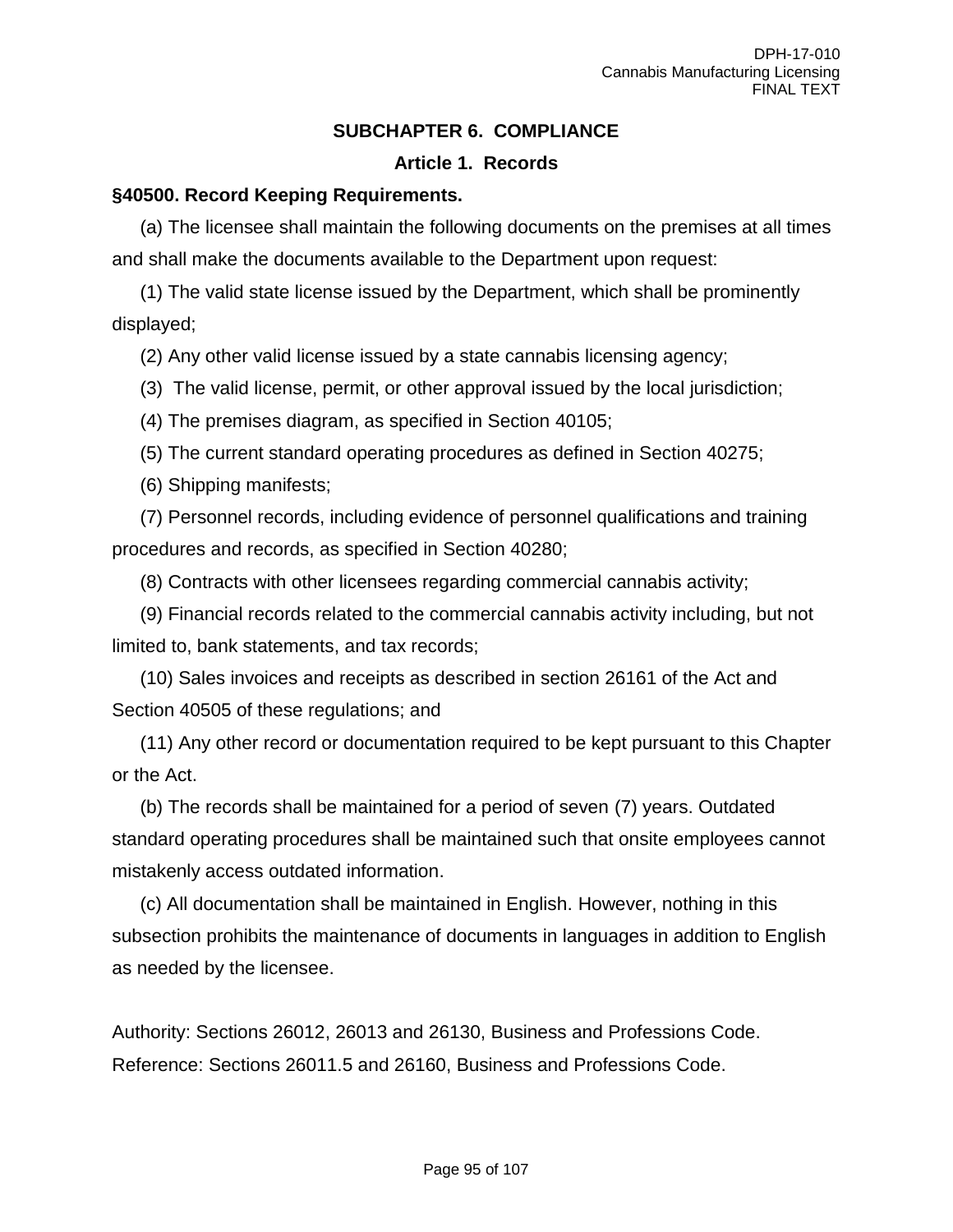# **§40505. Sales Invoices and Receipts.**

(a) The licensee shall prepare a sales invoice or sales receipt for every sale, transport, or transfer of cannabis products to another licensee. Sales invoices and receipts may be maintained electronically, but shall be readily accessible for examination by the Department and its inspectors and agents.

(b) Each sales invoice or receipt shall include the following information:

(1) Name, address, and license number of the seller;

(2) Name, address, and license number of the purchaser;

(3) Date of sale, transport, or transfer;

(4) Invoice or receipt number;

(5) Kind, quantity, size, and capacity of packages of cannabis or cannabis product sold, transported, or transferred; and

(6) Cost to the purchaser for the cannabis or cannabis product, including any discount or trade allowance applied to the price, which shall be recorded on the invoice.

(c) For purposes of this section, "discount or trade allowance" means any price reduction or allowance of any kind, whether stated or unstated, and includes, without limitation, any price reduction applied to a licensee's price list. The discounts may be for prompt payment, payment in cash, bulk purchases, related-party transaction, or "preferred-customer" status.

(d) Invoices and receipts for the sale, transport, or transfer of cannabis or cannabis products shall not be comingled with invoices covering other commodities.

Authority: Sections 26012, 26013 and 26130, Business and Professions Code. Reference: Section 26161, Business and Professions Code.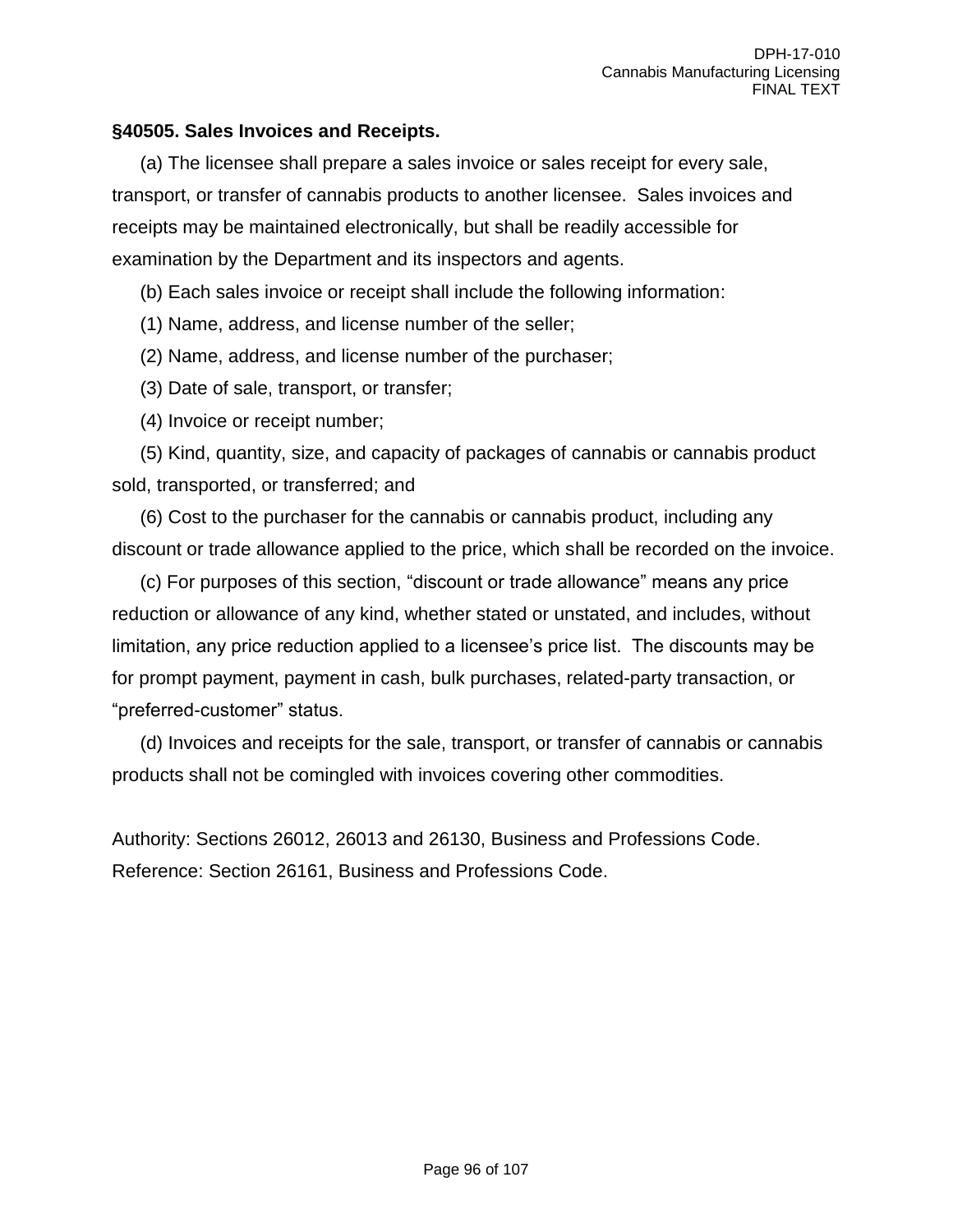# **Article 2. Track-and-Trace System**

# **§40510. Track-and-Trace System General Requirements.**

(a) Each applicant or licensee shall identify an owner of the commercial cannabis business to be the track-and-trace system account manager. The account manager shall register for track-and-trace system training provided by the Department of Food and Agriculture or its designee within ten (10) calendar days of receiving notice from the Department of Public Health that their application for licensure has been received.

(b) Applicants approved for an annual license shall not have access to the track-andtrace system until the account manager has completed the track-and-trace system training prescribed by the Department of Food and Agriculture or its designee and proof of completion has been validated by Department of Food and Agriculture or its designee.

(c) The licensee's track-and-trace system account manager shall be responsible for all the following:

(1) Complete track-and-trace system training provided by the Department of Food and Agriculture or its designee. If the account manager did not complete the track-andtrace system training prior to the licensee receiving their annual license, the account manager will be required to register for the track-and-trace system training provided by the Department of Food and Agriculture or its designee within five (5) calendar days of license issuance;

(2) Designate track-and-trace system users, as needed, and require the designated users to be trained in the proper and lawful use of the track-and-trace system before the users are permitted to access the track-and-trace system;

(3) Maintain an accurate and complete list of all track-and-trace system designated users and update the list immediately when changes occur;

(4) Cancel any track-and-trace designated users from the licensee's track-and-trace system account if that individual is no longer authorized to represent the licensee;

(5) Correct any data that is entered into the track-and-trace system in error within three (3) calendar days of discovery of the error;

(6) Obtain UID tags from the Department of Food and Agriculture, or its designee, and ensure that a sufficient supply of UIDs is available at all times;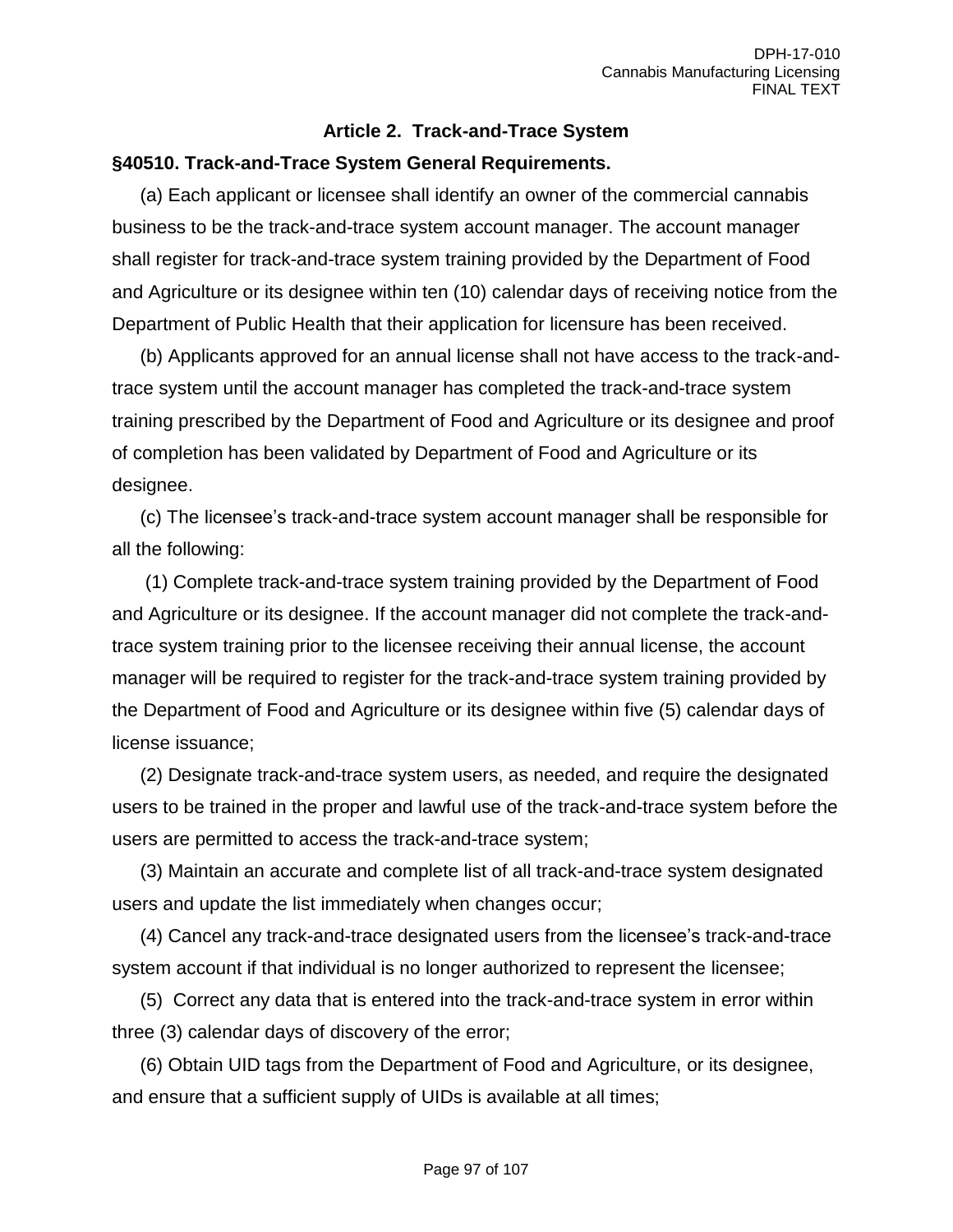(7) Ensure that all inventory is tagged and entered in the track-and-trace system as required by Section 40512 and 40517;

(8) Monitor all notifications from the track-and-trace system and resolve all issues identified in the notification. The notification shall not be dismissed by an account manager until the issue(s) identified in the notification has been resolved; and

(9) Notify the Department of any loss of access to the track-and-trace system that exceeds 72 hours.

(d) The applicant or licensee is responsible for notifying the Department in writing of any change to the designated track and trace system account manager within 48 hours.

(e) The licensee is responsible for all actions its owners or employees take while logged into the track-and-trace system, or are otherwise performing track-and-trace activities.

(f) No person shall intentionally misrepresent or falsify information entered into the track-and-trace system. The track-and-trace system shall be the system of record. The licensee is responsible for the accuracy and completeness of all data and information entered into the track-and-trace system. Information entered into the track-and-trace system shall be assumed to be accurate and may be used to take enforcement action against the licensee if incorrect information is not corrected.

Authority: Sections 26012, 26013 and 26130, Business and Professions Code. Reference: Sections 26067 and 26160, Business and Professions Code

## **§40512. Track-and-Trace System Reporting Requirements.**

(a) A system account manager or designated user shall record all of the following activities in the track-and-trace system within 24 hours of the activity:

(1) Receipt of cannabis material;

(2) The transfer to or receipt of cannabis products for further manufacturing from another licensed manufacturer; and

(3) All changes in the disposition of cannabis or cannabis products. A change in disposition includes, but is not limited to:

(A) Processing of the cannabis or further processing of the cannabis product; and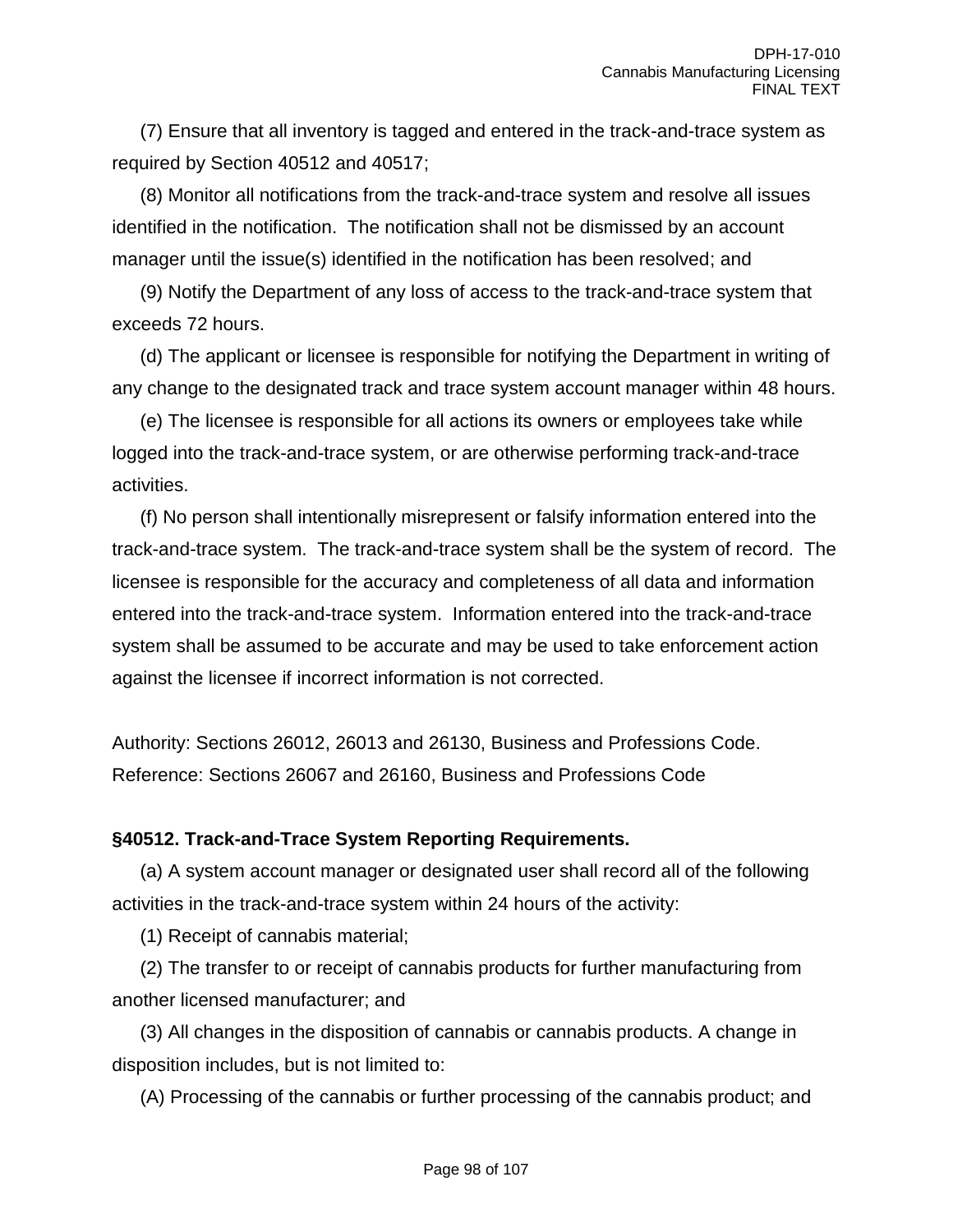(B) Packaging and labeling of the cannabis or cannabis products or repackaging or relabeling of the cannabis or cannabis products.

(4) Use of cannabis or cannabis product for internal quality control testing or product research and development.

(5) Transfer of cannabis products to a distributor.

(b) The following information shall be recorded for each activity entered into the track-and-trace system:

(1) The licensed entity from which the cannabis material or cannabis product is received, including that entity's license number, and the licensed entity to which the cannabis product is transferred, including that entity's license number;

(2) The name and license number of the distributor that transported the cannabis material or cannabis product;

(3) The type of cannabis material or cannabis product received, processed, manufactured, packaged, or transferred;

(4) The weight or count of the cannabis material or cannabis product received, processed, manufactured, packaged, or transferred;

(5) The date and time of receipt, processing, manufacturing, packaging, or transfer;

- (6) The UID assigned to the cannabis material or cannabis product;
- (7) Any other information required by other relevant licensing authorities.

Authority: Sections 26012, 26013 and 26130, Business and Professions Code. Reference: Sections 26067 and 26160, Business and Professions Code

# **§40513. Track-and-Trace System – Loss of Access.**

(a) If a licensee loses access to the track-and-trace system for any reason, the licensee shall prepare and maintain comprehensive records detailing all required inventory tracking activities conducted during the loss of access.

(b) Upon restoration of access to the track-and-trace system, all inventory tracking activities that occurred during the loss of access shall be entered into the track-andtrace system within three (3) business days.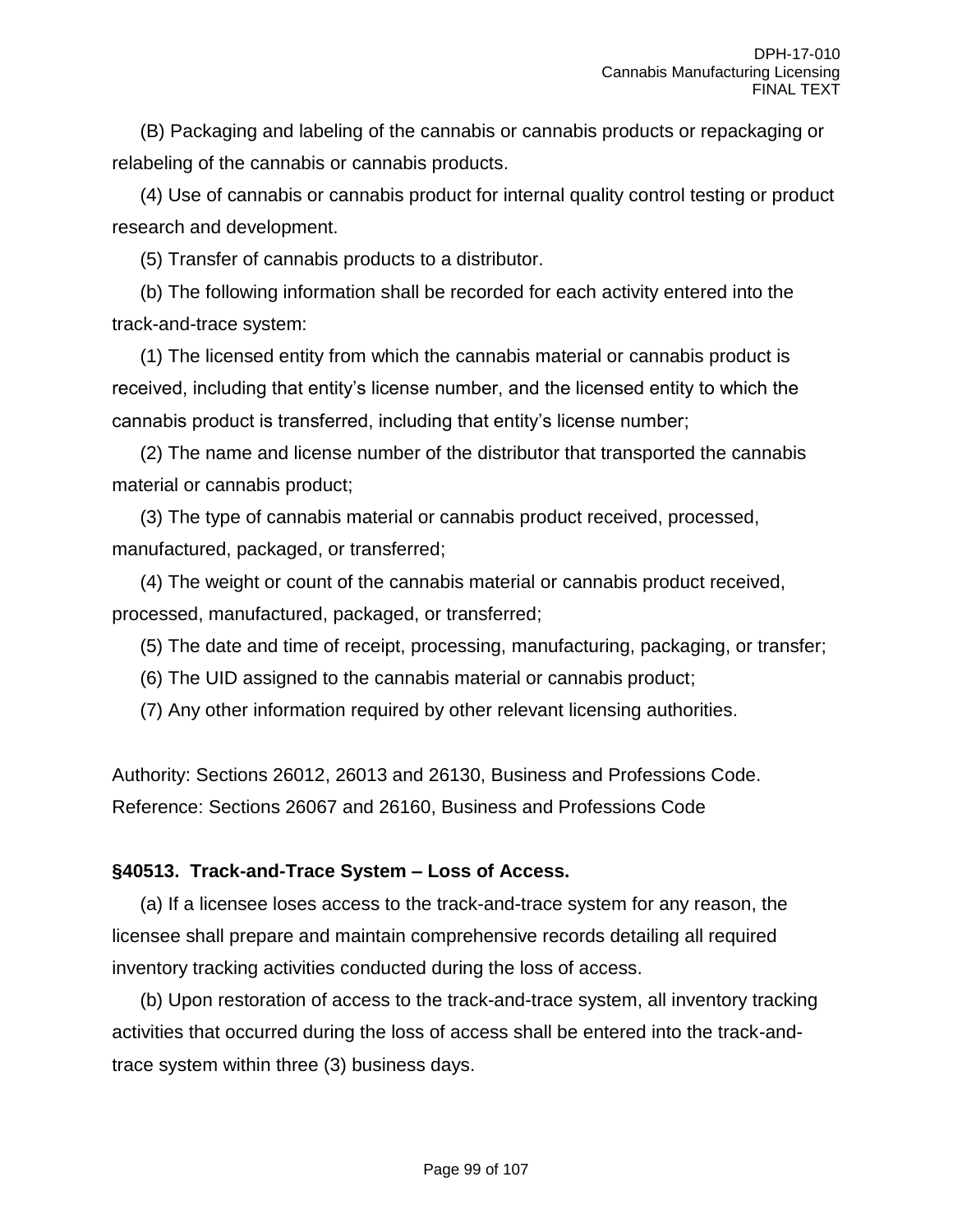(c) A licensee shall document the date and time when access to the track-and-trace system was lost, when it was restored, and the cause for each loss of access.

(d) A licensee shall not transfer cannabis products to another licensee or receive cannabis or cannabis products from another licensee until such time as access to the track-and-trace system is restored and all information is recorded into the track-andtrace system.

Authority: Sections 26012, 26013 and 26130, Business and Professions Code. Reference: Sections 26067 and 26160, Business and Professions Code

#### **§40515. Track-and-Trace System – Temporary Licenses.**

(a) A licensee operating under a temporary license issued pursuant to Section 40126 is not required to record commercial cannabis activity in the track-and-trace system as otherwise required by this article. Temporary licensees shall track all commercial cannabis activities on a paper sales receipt or invoice that includes the following information:

- (1) Name, address, and license number of the seller;
- (2) Name, address, and license number of the purchaser;
- (3) Date of sale or transfer and invoice number;
- (4) Description or type of cannabis or cannabis product;
- (5) Weight or count of the cannabis or cannabis product sold or transferred;
- (6) Cost to the purchaser of the cannabis or cannabis product.

(b) After issuance of an annual license, the licensee may continue to conduct commercial cannabis activities with temporary licensees in accordance with subsection (a). Any commercial cannabis activity conducted between annual license holders shall be recorded in the track-and-trace system.

(c) The provisions of this section shall expire on July 1, 2019.

Authority: Sections 26012, 26013 and 26130, Business and Professions Code. Reference: Sections 26067, 26160 and 26161, Business and Professions Code.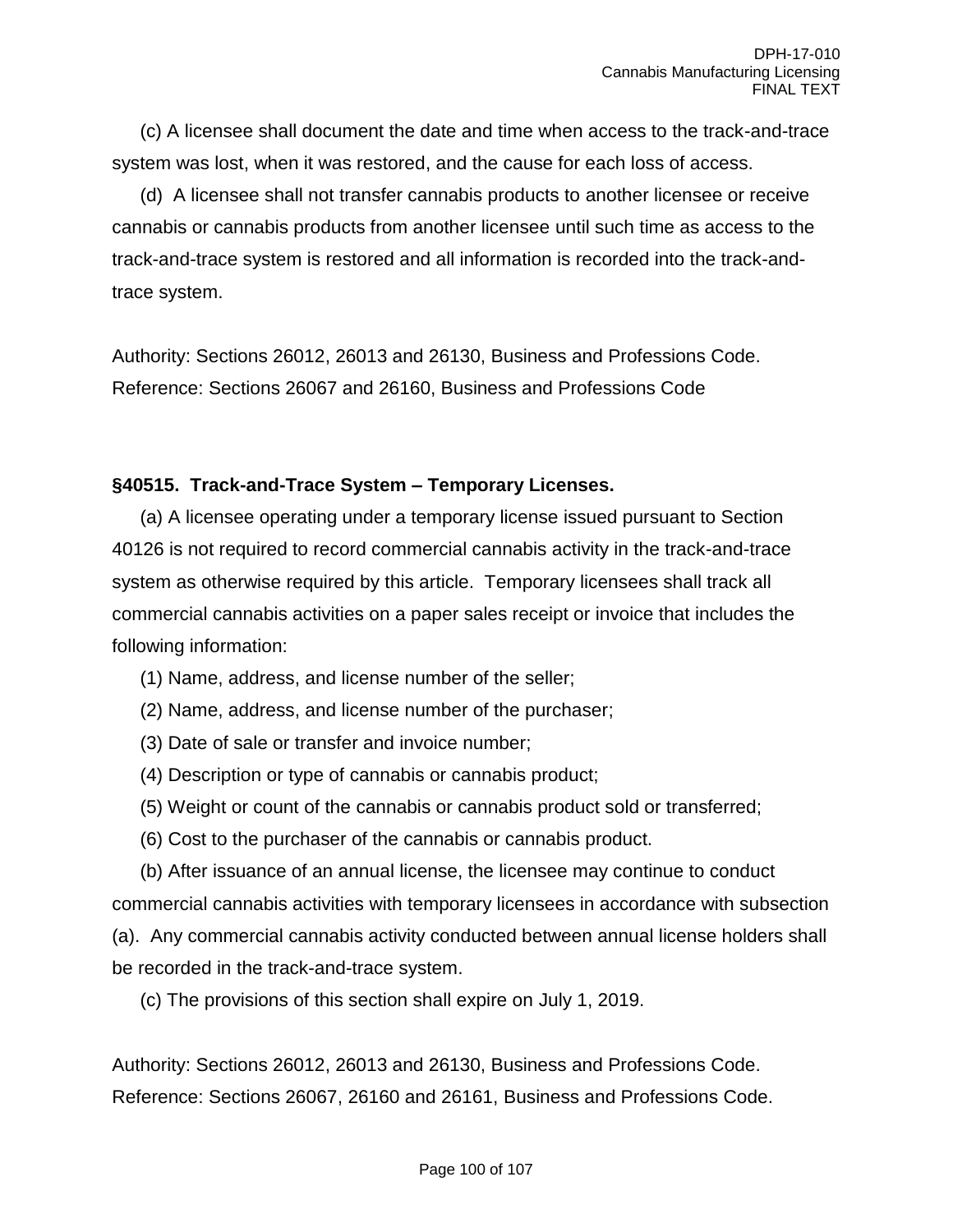# **§40517. Track-and-Trace System – UID Tag Order.**

(a) A licensee shall order UID tags within five (5) calendar days of receiving access to the track-and-trace system. The receipt of the UID tags by the licensee shall be recorded in the track-and-trace system within three (3) calendar days of receipt.

(b) Any licensee in operation at the time access to the track-and-trace system is granted shall input all inventory into the track-and-trace system no later than 30 calendar days after receipt of the UID tags. After UID tags have been received, all commercial cannabis activity shall be recorded in the track-and-trace system by the licensee as required by this Article.

Authority: Sections 26012, 26013 and 26130, Business and Professions Code. Reference: Sections 26067, 26160 and 26161, Business and Professions Code.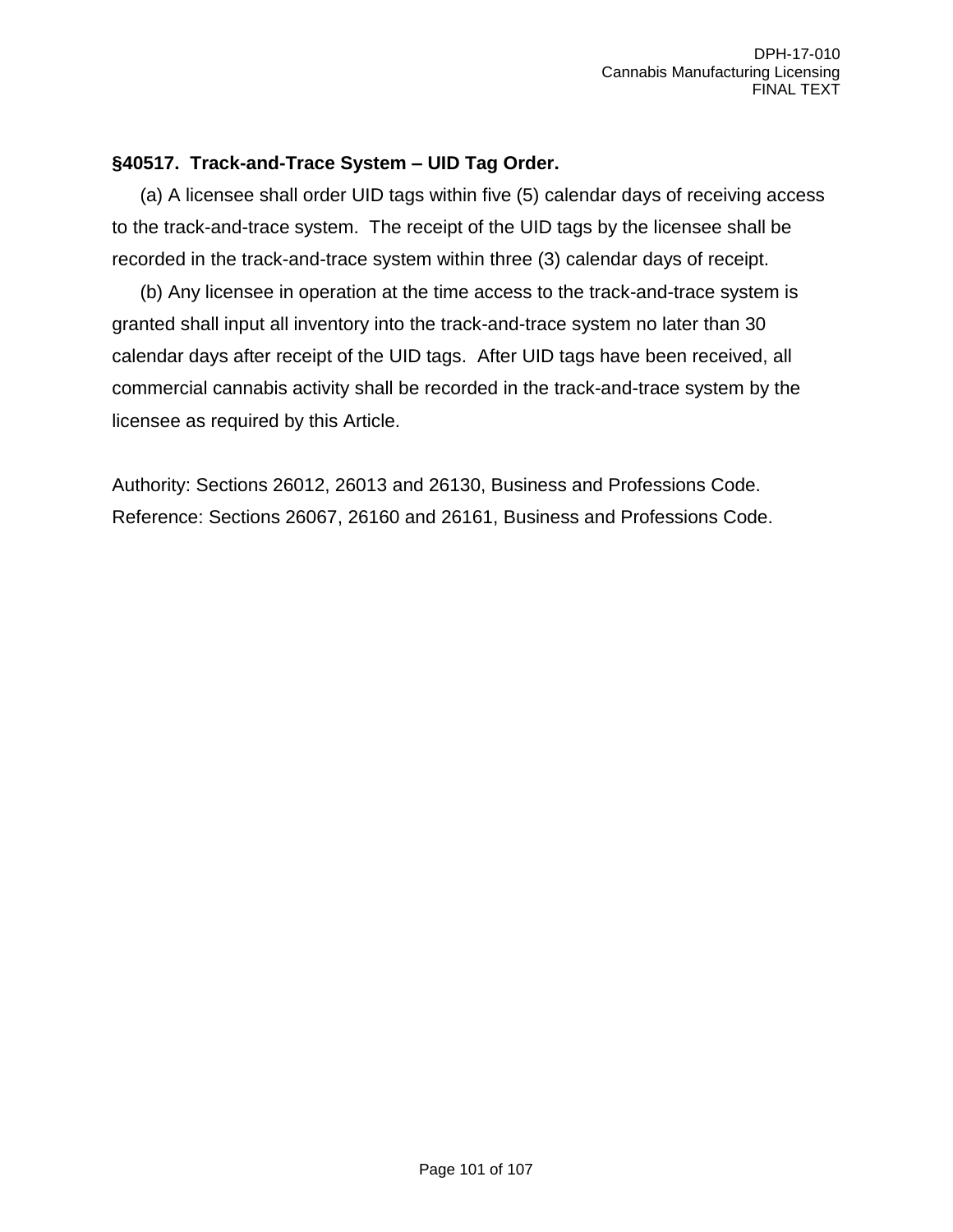# **Article 3. Advertising and Marketing**

# **§ 40525. Advertising and Marketing.**

(a) A licensee shall ensure that all advertising and marketing of its cannabis products meet the requirements of Chapter 15 (commencing with section 26150) of the Act. Any health-related statement shall also meet the requirements of Section 40410.

(b) A licensee shall accurately and legibly include its name and license number on all advertising and marketing for its products.

(c) A licensee shall maintain records and documentation to establish that its advertising and marketing meet the requirements of Chapter 15 (commencing with section 26150) of the Act. The records shall be maintained in accordance with section 26160 of the Act and Section 40500 of this chapter.

(d) A licensee shall remove or discontinue advertising or marketing if the Department determines the advertising or marketing violates the provisions of the Act or these regulations or if the licensee fails to provide records to the Department upon request that establishes the advertising and marketing meets the requirements of the Act and regulations.

Authority: Sections 26012, 26013 and 26130, Business and Professions Code. Reference: Section 26150, Business and Professions Code.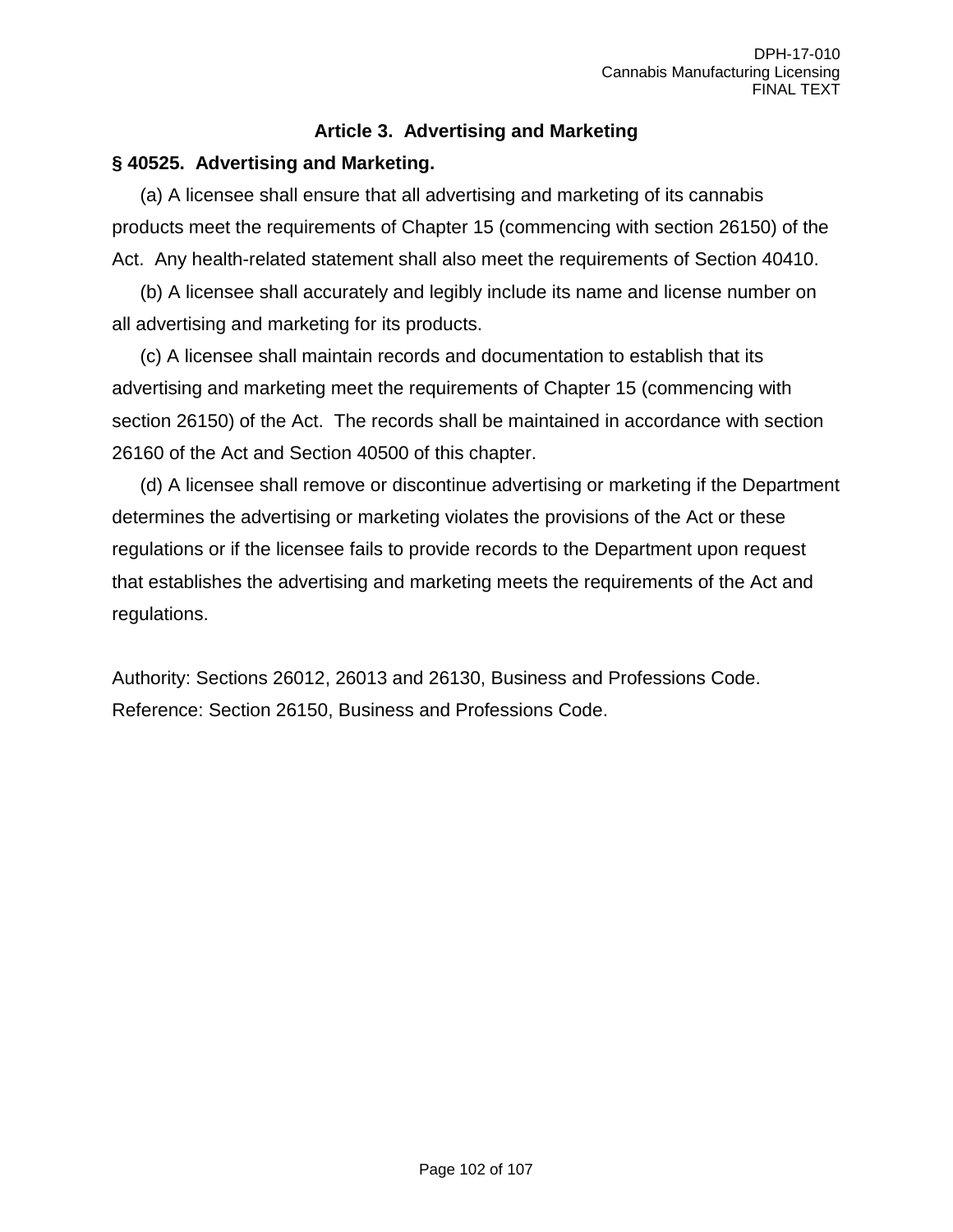# **Article 4. Inspections**

## **§40550. Inspections.**

(a) The Department and its inspectors or agents may conduct an on-site inspection prior to issuing a new or renewal license.

(b) The Department and its inspectors or agents shall have access at reasonable times to the manufacturing premises, any area in which the licensee is conducting manufacturing activities, storage areas, records, production processes, labeling and packaging processes, and conveyances used in the manufacture, storage or transportation of cannabis products so that it may determine compliance with the provisions of the Act and these regulations.

(c) The Department may inspect any record or document that has a bearing on whether the labeling, advertising or marketing of a cannabis product complies with the requirements of Chapter 15 (commencing with section 26150) of the Act.

(d) To the extent necessary for the enforcement of the Act and this chapter, the Department may secure any sample or specimen of any cannabis product or ingredient used therein by the manufacturing operation. The Department's inspector or agent shall leave a receipt for the licensee describing any sample obtained prior to leaving the premises.

(e) The Department may analyze or examine any sample obtained. If an analysis is made of a sample, a copy of the results of the analysis shall be furnished to the licensee by the Department.

(f) The Department may conduct investigations concerning the adulteration, misbranding, false or misleading advertising or marketing, or unlicensed production of any cannabis product, and may enter and inspect any place where any cannabis product is suspected of being manufactured or held in violation of the Act or these regulations.

(g) The Department may collect evidence related to any alleged violation of the Act or the regulations for the purpose of preserving such evidence during the course of investigation and any subsequent enforcement proceedings.

(h) The Department may copy any materials, books, or records of any licensee or their agents pertaining to the commercial cannabis business.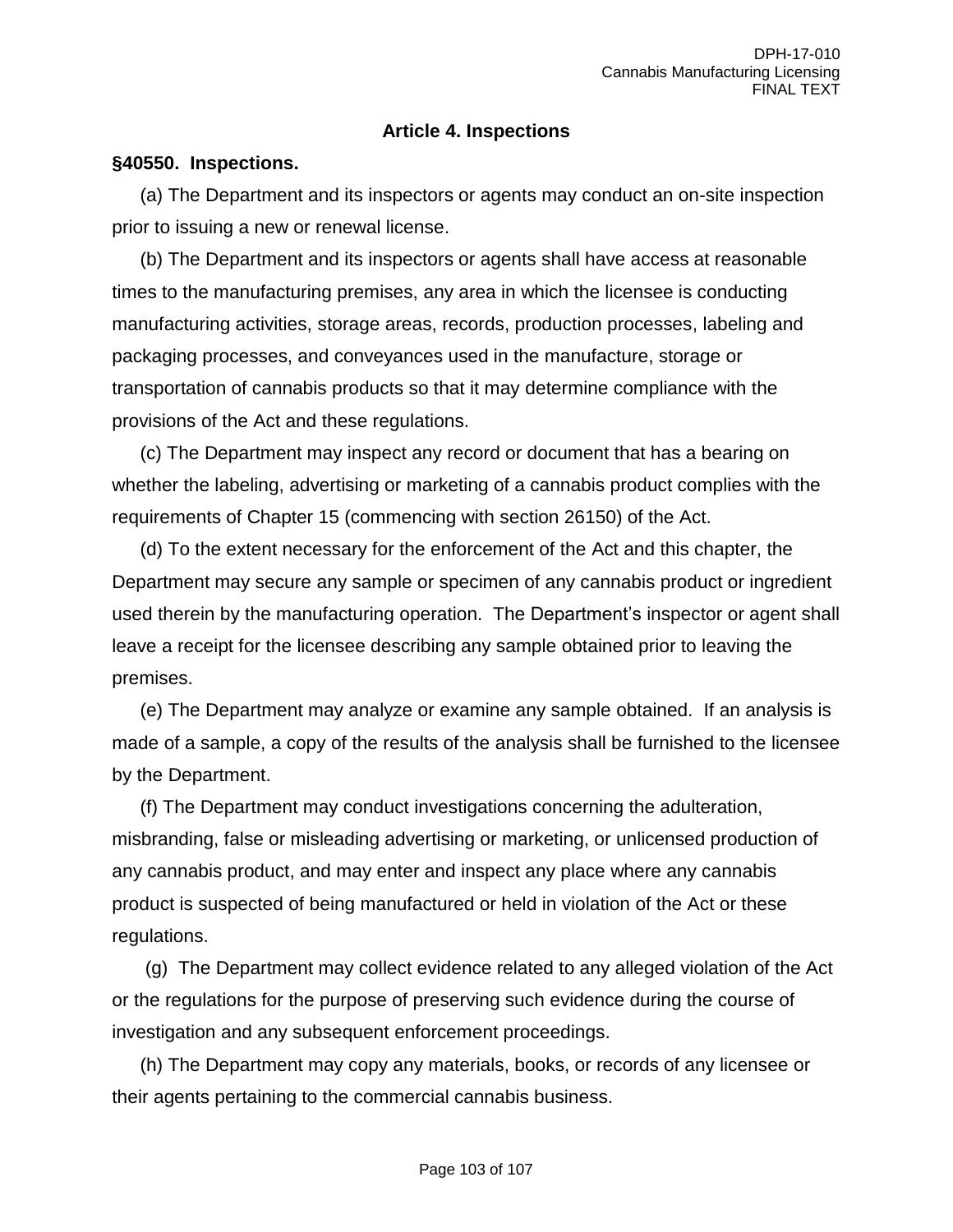Authority: Sections 26012, 26013 and 26130, Business and Professions Code. Reference: Sections 26011.5, 26130, 26132, 26133, 26134, 26135 and 26160, Business and Professions Code.

## **§40551. Notice to Comply.**

(a) The Department may issue a notice to comply to a licensee for violation(s) of the Act or regulations observed during an inspection.

(b) The notice to comply shall be in writing and describe the nature and facts of each violation, including a reference to the statute or regulation violated.

(c) The Department may serve the notice to comply prior to leaving the licensed premises on an owner, manager or other individual on the premises designated by the licensee to accept the notice, or may mail the notice to comply to the licensee within 15 business days of the last date of inspection.

(d) The Department shall specify a reasonable timeframe in the notice to comply for the licensee to correct the violation(s). Within the specified timeframe, the licensee shall notify the Department of the corrective action(s) taken for each violation and describe how compliance was achieved. The Department may require the licensee to provide a corrective action plan for review and approval by the Department on a case by case basis.

(e) Failure to correct the violation(s) in the notice to comply may result in a disciplinary action or additional enforcement action by the Department.

Authority: Sections 26012, 26013 and 26130, Business and Professions Code. Reference: Sections 26011.5, 26018, 26134, 26135 and 26160, Business and Professions Code.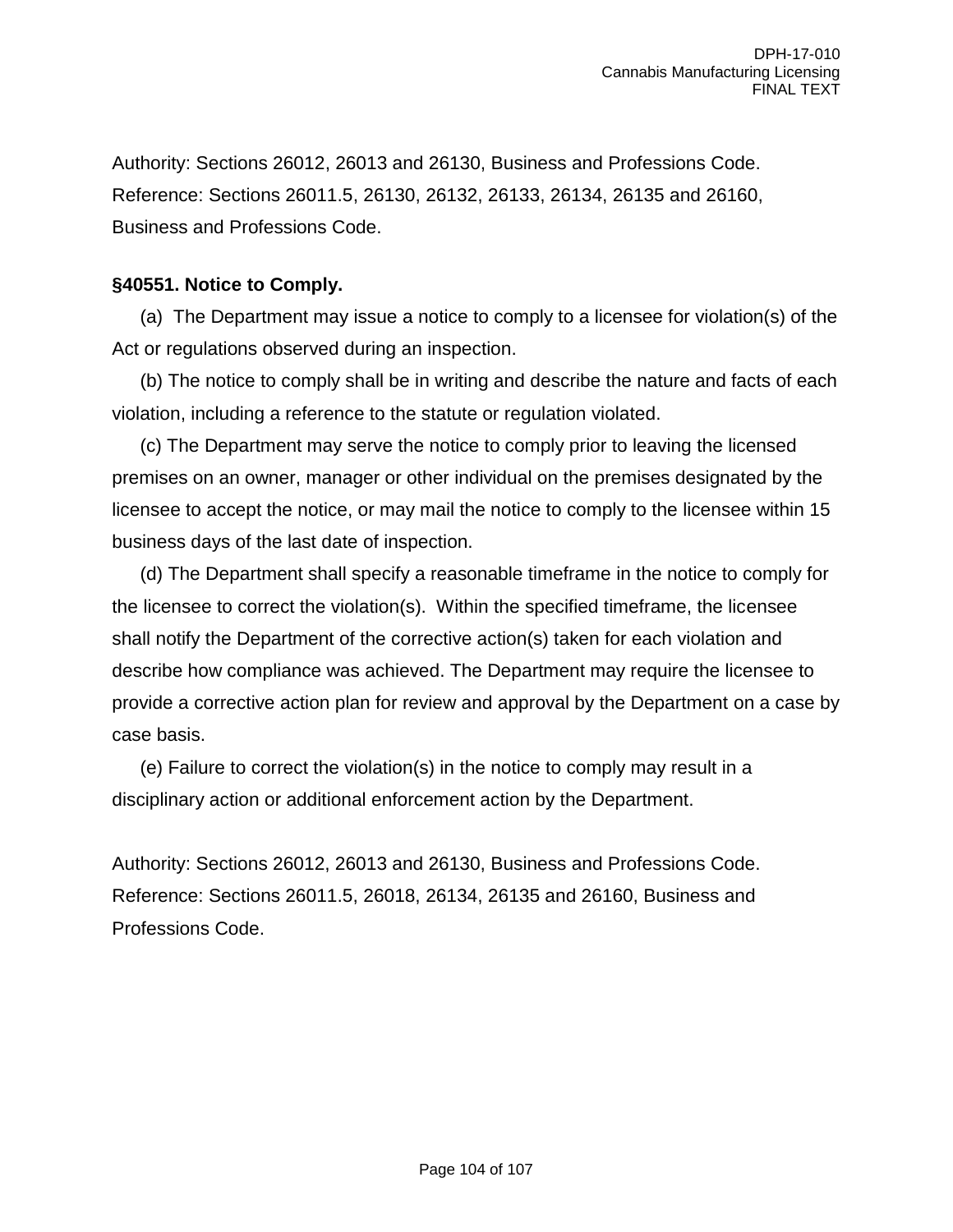# **Article 5. Suspensions and Revocations of a License**

#### **§40570. Emergency Decision and Order.**

(a) The Department may issue an emergency decision and order for temporary, interim relief to prevent or avoid immediate danger to the public health, safety, or welfare. Such circumstances include, but are not limited to, the following:

(1) The Department determines that a cannabis product manufactured, processed, packed, or held at the licensee's premises has a reasonable probability of causing serious adverse health consequences or death;

(2) The Department determines that insanitary or other conditions at the licensee's premises exist that could lead to the adulteration of finished cannabis products, and has a reasonable probability of affecting the safety of finished cannabis products;

(3) The Department observes or has information that conditions at the licensee's premises exist that present an immediate risk to worker or public health and safety;

(4) To prevent illegal diversion of cannabis or cannabis products, or other criminal activity at the licensee's premises; or

(5) To prevent the destruction of evidence related to illegal activity or violations of the Act.

(b) Temporary, interim relief may include one or more of the following:

(1) The temporary suspension of a license;

(2) An order to segregate or isolate specified cannabis products;

(3) An order prohibiting the movement of cannabis products from the premises or the receipt of cannabis or cannabis products at the premises;

(4) An order to cease some or all manufacturing operations at the premises;

(5) An order prohibiting the sale of specified cannabis products; or

(6) An order for the recall of cannabis products.

(c) The emergency decision and order issued by the Department shall include a brief explanation of the factual and legal basis for the emergency decision that justify the Department's determination that emergency action is necessary and the specific actions ordered. The emergency decision and order shall be effective when issued or as otherwise provided by the decision and order.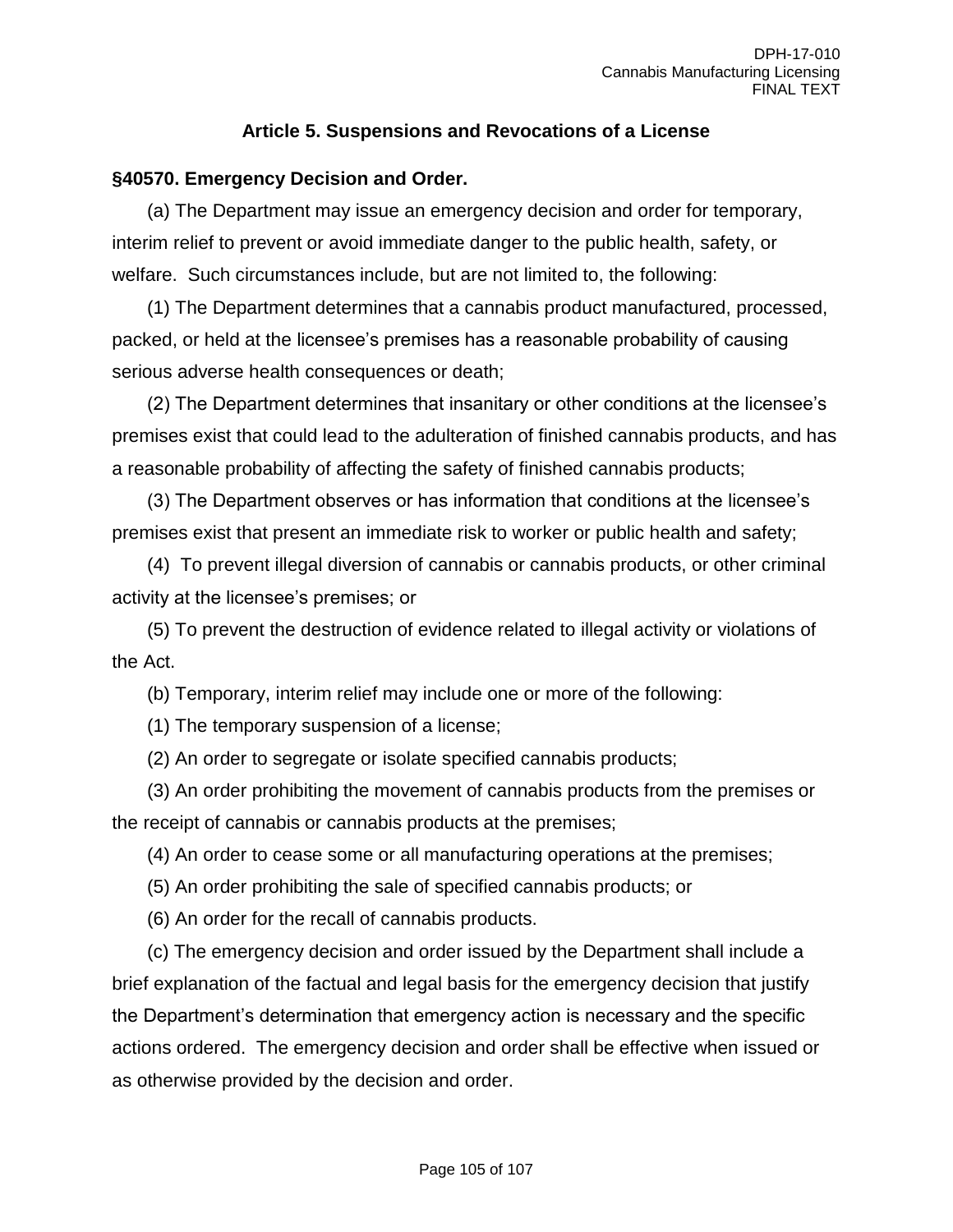(d) The emergency decision and order for temporary, interim relief shall be issued in accordance with the following procedures:

(1) The Department shall give notice of the emergency decision and order and an opportunity to be heard to the licensee prior to the issuance, or effective date, of the emergency decision and order, if practicable;

(2) Notice and hearing under this section may be oral or written and may be provided by telephone, personal service, mail, facsimile transmission, electronic mail, or other electronic means, as the circumstances permit;

(3) Notice may be given to the licensee, any person meeting the definition of owner for the licensee, or to the manager or other personnel at the licensee's premises;

(4) Upon receipt of the notice, the licensee may request a hearing within three (3) business days by submitting a written request for hearing to the Department through electronic mail, facsimile transmission, or other written means. The hearing shall commence within five (5) business days of the Department's receipt of the written request for hearing, unless a later time is agreed upon by the Department and the licensee;

(5) The hearing shall be in the nature of an informal conference before the Department's Director or his or her designee, and shall permit the licensee and Department personnel to offer written or oral evidence and comments on the issues. The hearing does not require the opportunity for pre-hearing discovery or crossexamination of witnesses; and

(6) Following the hearing, the emergency decision and order shall be affirmed, modified, or set aside as determined appropriate by the Department within five (5) business days of the hearing.

(e) Within ten (10) days of the issuance or effective date of the emergency decision and order for temporary, interim relief, the Department shall commence adjudicative proceedings in accordance with Chapter 5 (commencing with Section 11500) of Part 1 of Division 3 of Title 2 of the Government Code to resolve the underlying issues giving rise to the temporary, interim relief, notwithstanding the pendency of proceedings for judicial review of the emergency decision as provided in subsection (g).